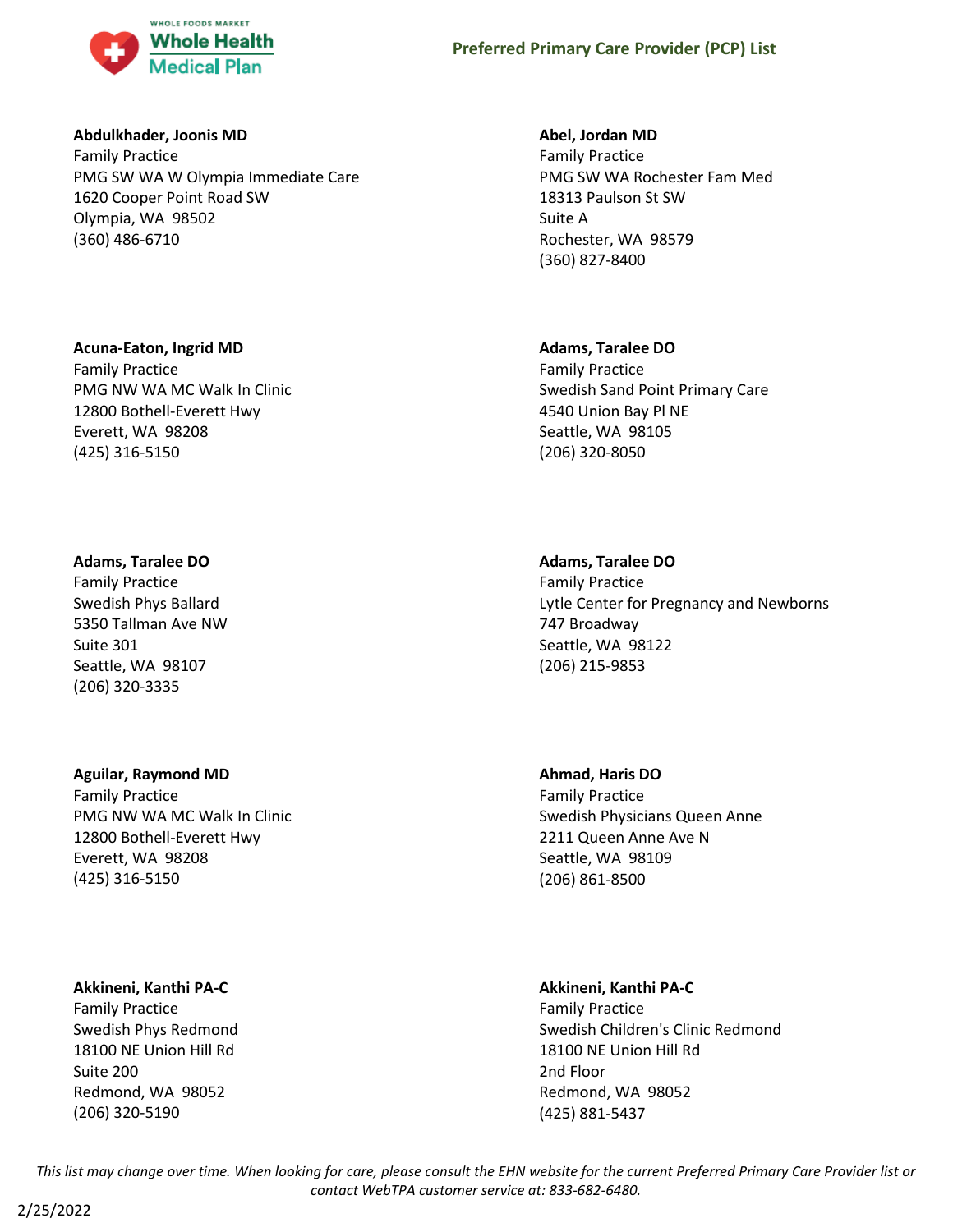

# **Akkineni, Kanthi PA-C**

Family Practice Swedish Physicians Central Seattle 1600 E Jefferson St Suite 510 Seattle, WA 98122 (206) 320-4888

# **Akkineni, Kanthi PA-C**

Family Practice Swedish Edmonds Birth & Family Clinic 21911 76th Ave W Suite 110 Edmonds, WA 98026 (425) 640-4950

# **Akkineni, Kanthi PA-C**

Family Practice Swedish Physicians Queen Anne 2211 Queen Anne Ave N Seattle, WA 98109 (206) 861-8500

# **Akkineni, Kanthi PA-C**

Family Practice Swedish First Hill Primary Care 515 Minor Ave Suite 300 Seattle, WA 98104 (206) 386-9500

# **Akkineni, Kanthi PA-C**

Family Practice Swedish Physicians Downtown 800 5th Ave Suite P100 Seattle, WA 98104 (206) 320-3351

# **Akkineni, Kanthi PA-C**

Family Practice Swedish Phys Mill Creek 13020 Meridian Ave S Everett, WA 98208 (425) 357-3700

# **Akkineni, Kanthi PA-C**

Family Practice Swedish Bellevue Primary Care 1200 112th Ave NE Suite B100 Bellevue, WA 98004 (425) 462-1132

# **Akkineni, Kanthi PA-C**

Family Practice Swedish Physicians Factoria 12917 SE 38th St Suite 100 Bellevue, WA 98006 (425) 641-4000

# **Akkineni, Kanthi PA-C**

Family Practice Swedish Renton Primary Care 911 N 10th Pl Renton, WA 98057 (425) 391-5700

# **Akkineni, Kanthi PA-C**

Family Practice Swedish Physicians Issaquah 751 NE Blakely Dr Suite 5010 Issaquah, WA 98029 (425) 394-0700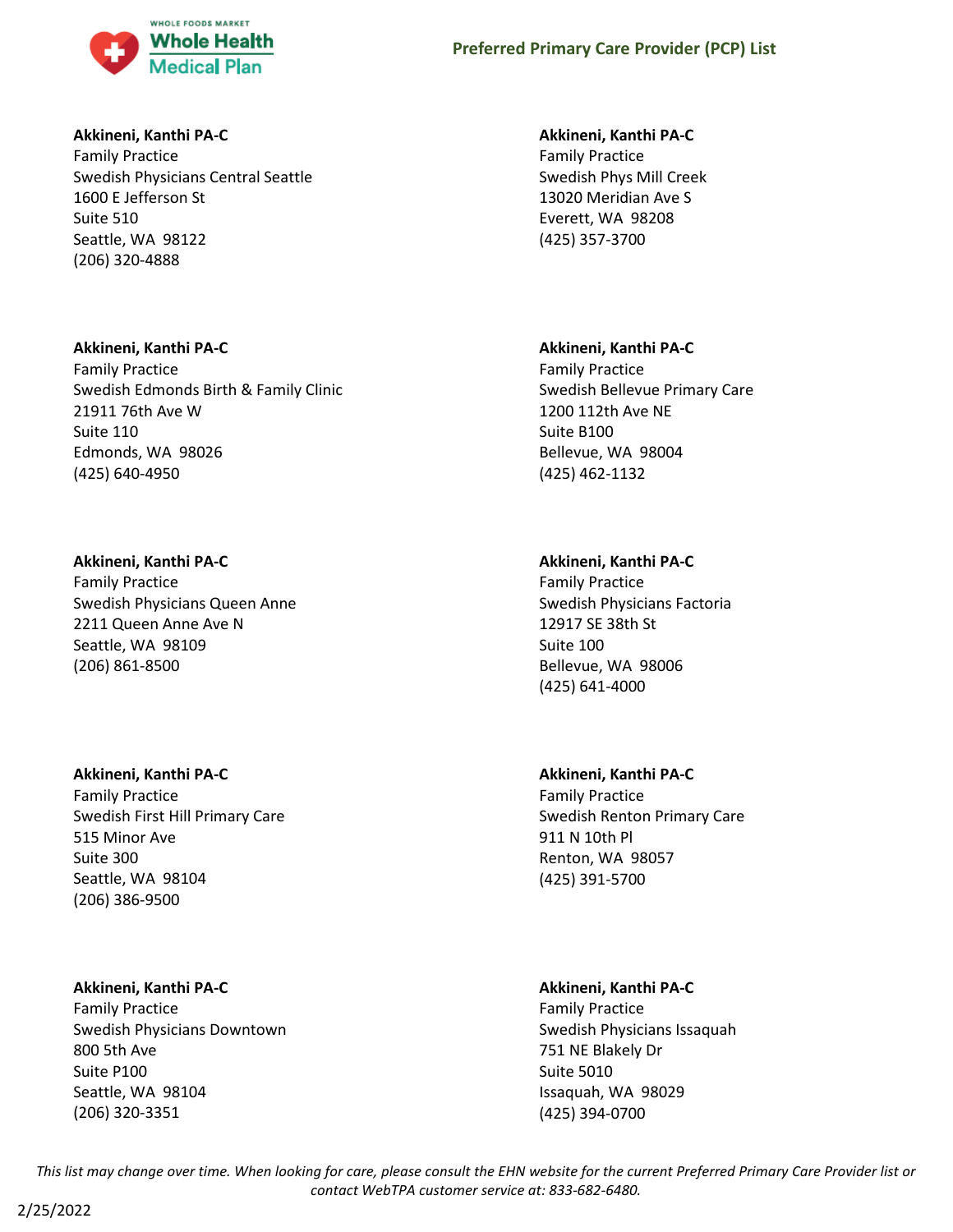

# **Akkineni, Kanthi PA-C**

Family Practice Swedish Edmonds Primary Care 7320 216th St SW Suite 200 Edmonds, WA 98026 (425) 640-4900

# **Akkineni, Kanthi PA-C**

Family Practice Swedish Children's Clinic Edmonds 21600 Highway 99 Suite 290 Edmonds, WA 98026 (425) 673-3456

# **Akkineni, Kanthi PA-C**

Family Practice Swedish Physicians Magnolia 2450 33rd Ave W Suite 100 Seattle, WA 98199 (206) 320-3364

# **Akkineni, Kanthi PA-C**

Family Practice Swedish Children's Clinic West Seattle 4744 41st Ave SW Suite 101 Seattle, WA 98116 (206) 320-5780

# **Akkineni, Kanthi PA-C**

Family Practice Swedish Sand Point Primary Care 4540 Union Bay Pl NE Seattle, WA 98105 (206) 320-8050

# **Akkineni, Kanthi PA-C**

Family Practice Swedish Children's Clinic Meadow Creek 6520 226th Pl SE Suite 100 Issaquah, WA 98027 (425) 394-1680

# **Akkineni, Kanthi PA-C**

Family Practice Swedish Phys Ballard 5350 Tallman Ave NW Suite 301 Seattle, WA 98107 (206) 320-3335

# **Akkineni, Kanthi PA-C**

Family Practice Swedish Physicians South Lake Union 510 Boren Ave N Seattle, WA 98109 (206) 320-5200

# **Akkineni, Kanthi PA-C**

Family Practice Swedish Klahanie Primary Care 4560 Klahanie Dr SE Suite 400 Issaquah, WA 98029 (425) 394-0620

# **Akkineni, Kanthi PA-C**

Family Practice Swedish Mercer Island Primary Care 3236 78th Ave SE Suite 200 Mercer Island, WA 98040 (206) 386-9500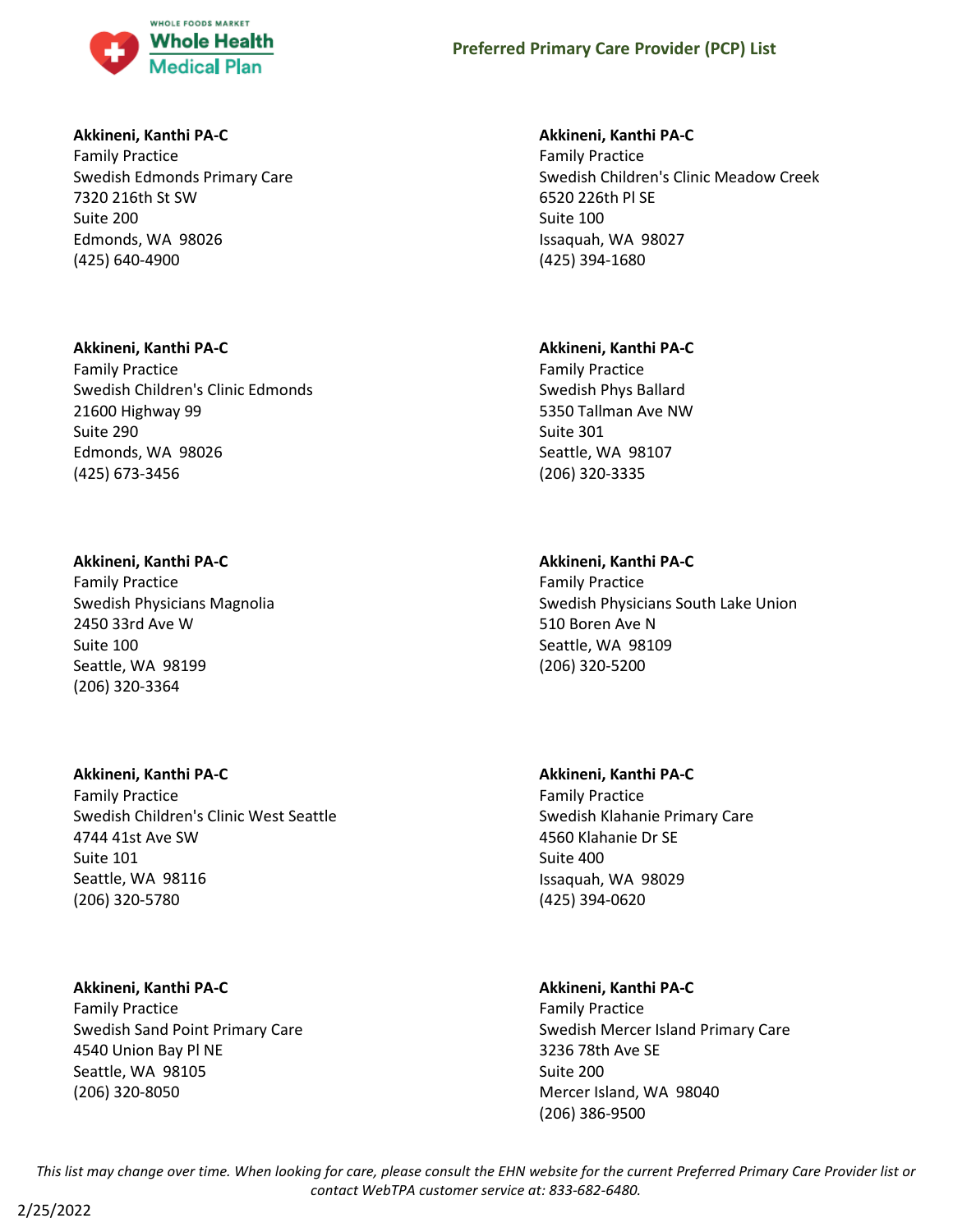

# **Akkineni, Kanthi PA-C**

Family Practice Swedish Physicians Pine Lake 22707 SE 29th St Sammamish, WA 98075 (425) 455-2845

## **Akkineni, Kanthi PA-C**

Family Practice Swedish Phys Snoqualmie 37624 SE Fury St Suite 101 Snoqualmie, WA 98065 (425) 888-2016

## **Alkharouf, Nawal MD**

Pediatric Medicine PacMed Clinics - Canyon Park 1909 214th St SE Suite 300 Bothell, WA 98021 (425) 412-7200

#### **Allen, Victoria MD**

Internal Medicine PacMed Clinics - Beacon Hill 1200 12th Ave S Seattle, WA 98144 (206) 326-2400

**Altemeier, Susan MD** Pediatric Medicine Swedish Children's Clinic West Seattle 4744 41st Ave SW Suite 101 Seattle, WA 98116 (206) 320-5780

#### **Akkineni, Kanthi PA-C**

Family Practice Swedish Richmond Beach Primary Care 604 NW Richmond Beach Rd Shoreline, WA 98177 (206) 533-2900

## **Alexander, Lise MD**

Family Practice PacMed Clinics - Lynnwood 19401 40th Ave W Suite 230 Lynnwood, WA 98036 (425) 744-7153

# **Allen, Victoria MD**

Internal Medicine PacMed Clinics - Renton 601 S Carr Rd Suite 100 Renton, WA 98055 (425) 227-3700

# **Altemeier, Susan MD**

Pediatric Medicine Swedish Children's Clinic Edmonds 21600 Highway 99 Suite 290 Edmonds, WA 98026 (425) 673-3456

# **Amato, Chiante DO**

Family Practice PMG SW WA Hawks Prairie FM 2555 Marvin Road NE Lacey, WA 98516 (360) 413-4200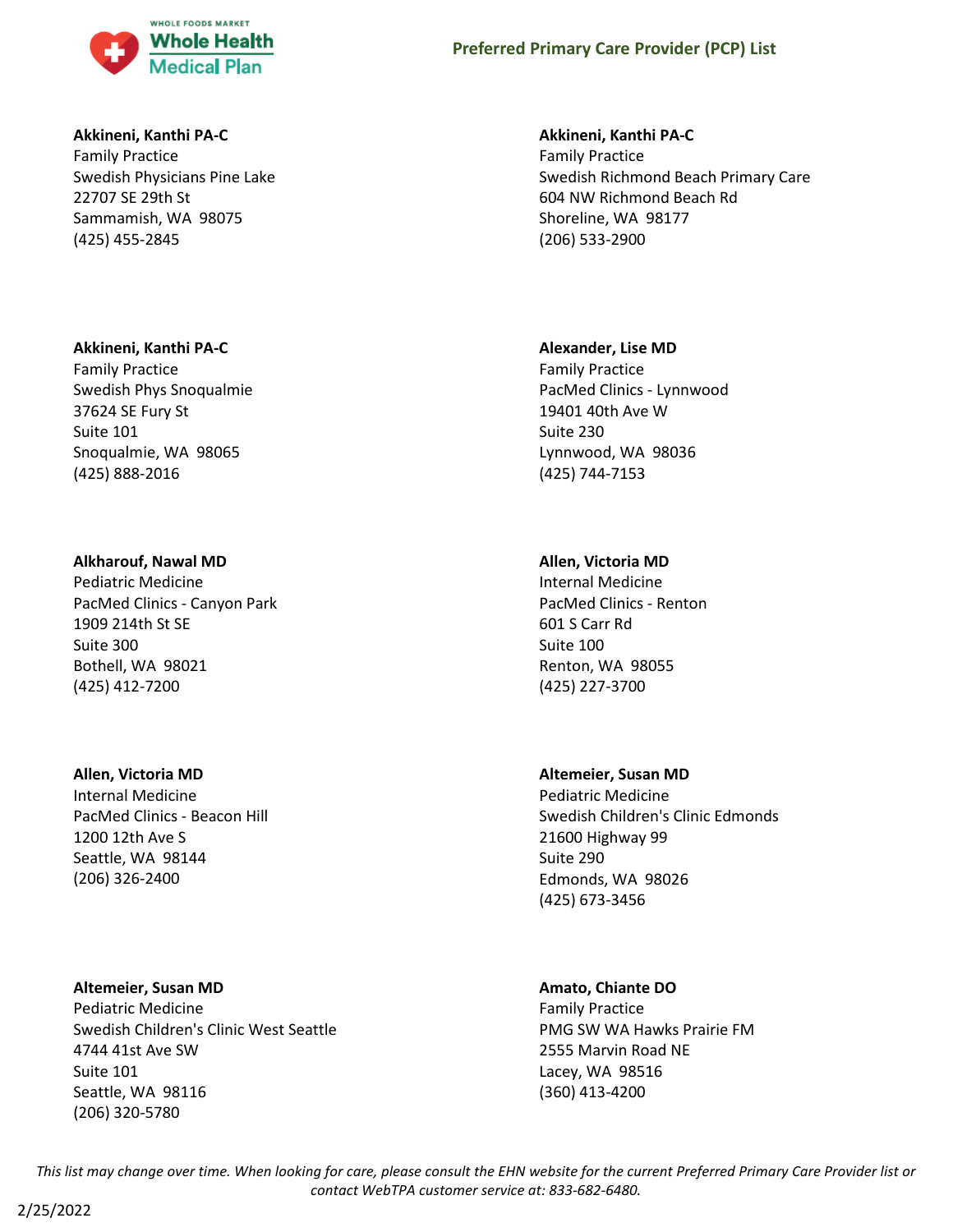

## **Anderson, Ken MD**

Family Practice Swedish Phys Mill Creek 13020 Meridian Ave S Everett, WA 98208 (425) 357-3700

## **Anderson, Ken MD**

Family Practice Swedish Physicians Pine Lake 22707 SE 29th St Sammamish, WA 98075 (425) 455-2845

## **Anderson, Ken MD**

Family Practice Swedish Edmonds Birth & Family Clinic 21911 76th Ave W Suite 110 Edmonds, WA 98026 (425) 640-4950

# **Anderson, Kristin MD, MPH**

Family Practice Swedish Fam Med 1st Hill 1401 Madison St Suite 100 Seattle, WA 98104 (206) 386-6111

# **Anderson, Ken MD**

Family Practice Swedish Bellevue Primary Care 1200 112th Ave NE Suite B100 Bellevue, WA 98004 (425) 462-1132

# **Anderson, Ken MD**

Family Practice Swedish Physicians Magnolia 2450 33rd Ave W Suite 100 Seattle, WA 98199 (206) 320-3364

## **Anderson, Ken MD**

Family Practice Swedish Physicians Queen Anne 2211 Queen Anne Ave N Seattle, WA 98109 (206) 861-8500

## **Anderson, Ken MD**

Family Practice Swedish Phys Redmond 18100 NE Union Hill Rd Suite 200 Redmond, WA 98052 (206) 320-5190

#### **Anderson, Ken MD**

Family Practice Swedish Sand Point Primary Care 4540 Union Bay Pl NE Seattle, WA 98105 (206) 320-8050

# **Anderson, Ken MD**

Family Practice Swedish Physicians Central Seattle 1600 E Jefferson St Suite 510 Seattle, WA 98122 (206) 320-4888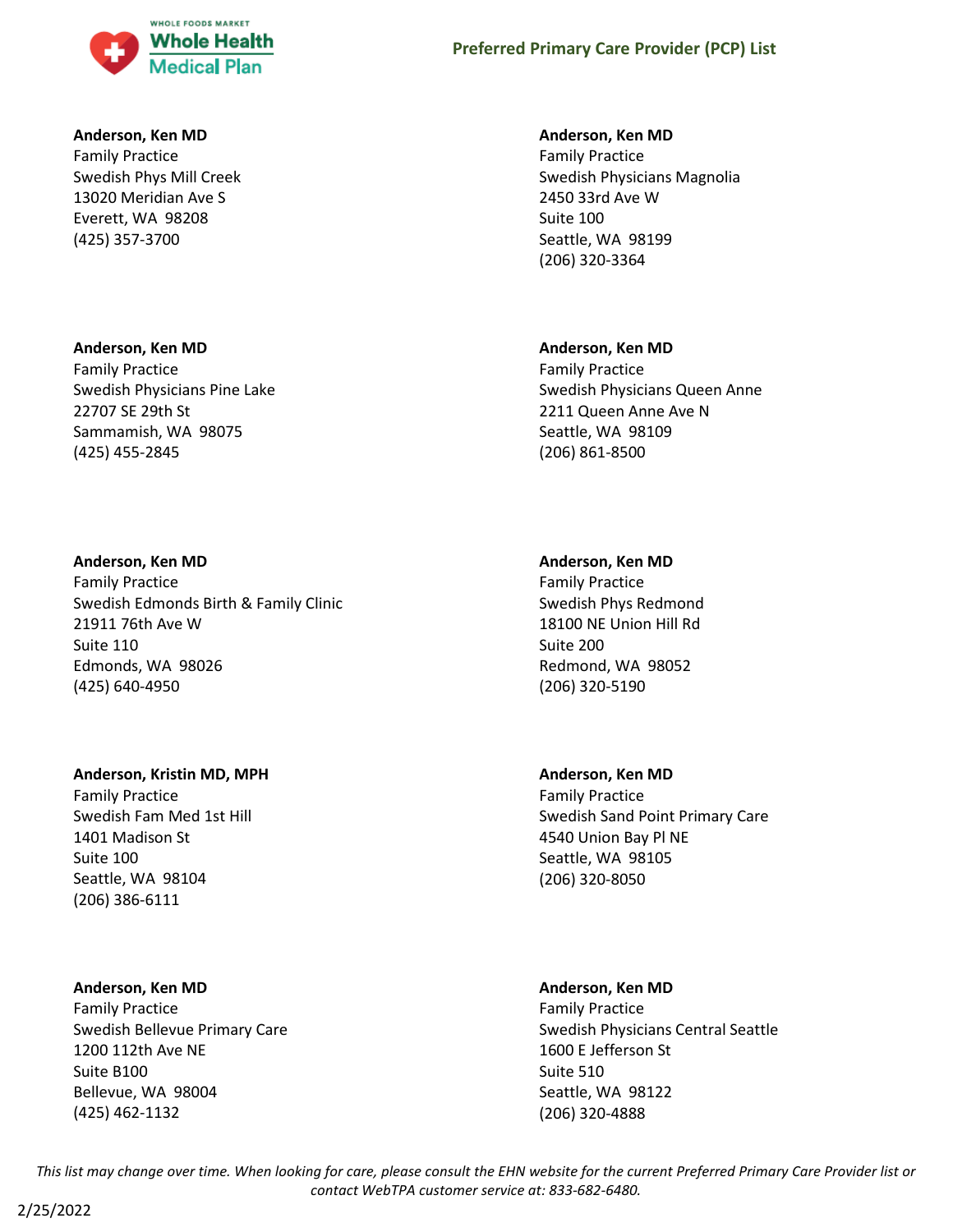

## **Anderson, Britt MD**

Internal Medicine Swedish Coumadin - First Hill 515 Minor Ave Suite 300 Seattle, WA 98104 (206) 386-9500

## **Anderson, Ken MD**

Family Practice Swedish Physicians Downtown 800 5th Ave Suite P100 Seattle, WA 98104 (206) 320-3351

## **Anderson, Ken MD**

Family Practice Swedish Edmonds Primary Care 7320 216th St SW Suite 200 Edmonds, WA 98026 (425) 640-4900

#### **Anderson, Britt MD**

Internal Medicine Swedish Histology - First Hill 600 Broadway Suite 510A Seattle, WA 98122 (206) 386-9500

# **Anderson, Britt MD**

Internal Medicine Swedish First Hill Primary Care 515 Minor Ave Suite 300 Seattle, WA 98104 (206) 386-9500

## **Anderson, Ken MD**

Family Practice Swedish Renton Primary Care 911 N 10th Pl Renton, WA 98057 (425) 391-5700

## **Anderson, Ken MD**

Family Practice Swedish Physicians Issaquah 751 NE Blakely Dr Suite 5010 Issaquah, WA 98029 (425) 394-0700

# **Anderson, Ken MD**

Family Practice Swedish Richmond Beach Primary Care 604 NW Richmond Beach Rd Shoreline, WA 98177 (206) 533-2900

#### **Anderson, Ken MD**

Family Practice Swedish Mercer Island Primary Care 3236 78th Ave SE Suite 200 Mercer Island, WA 98040 (206) 386-9500

# **Anderson, Ken MD**

Family Practice Swedish Phys Snoqualmie 37624 SE Fury St Suite 101 Snoqualmie, WA 98065 (425) 888-2016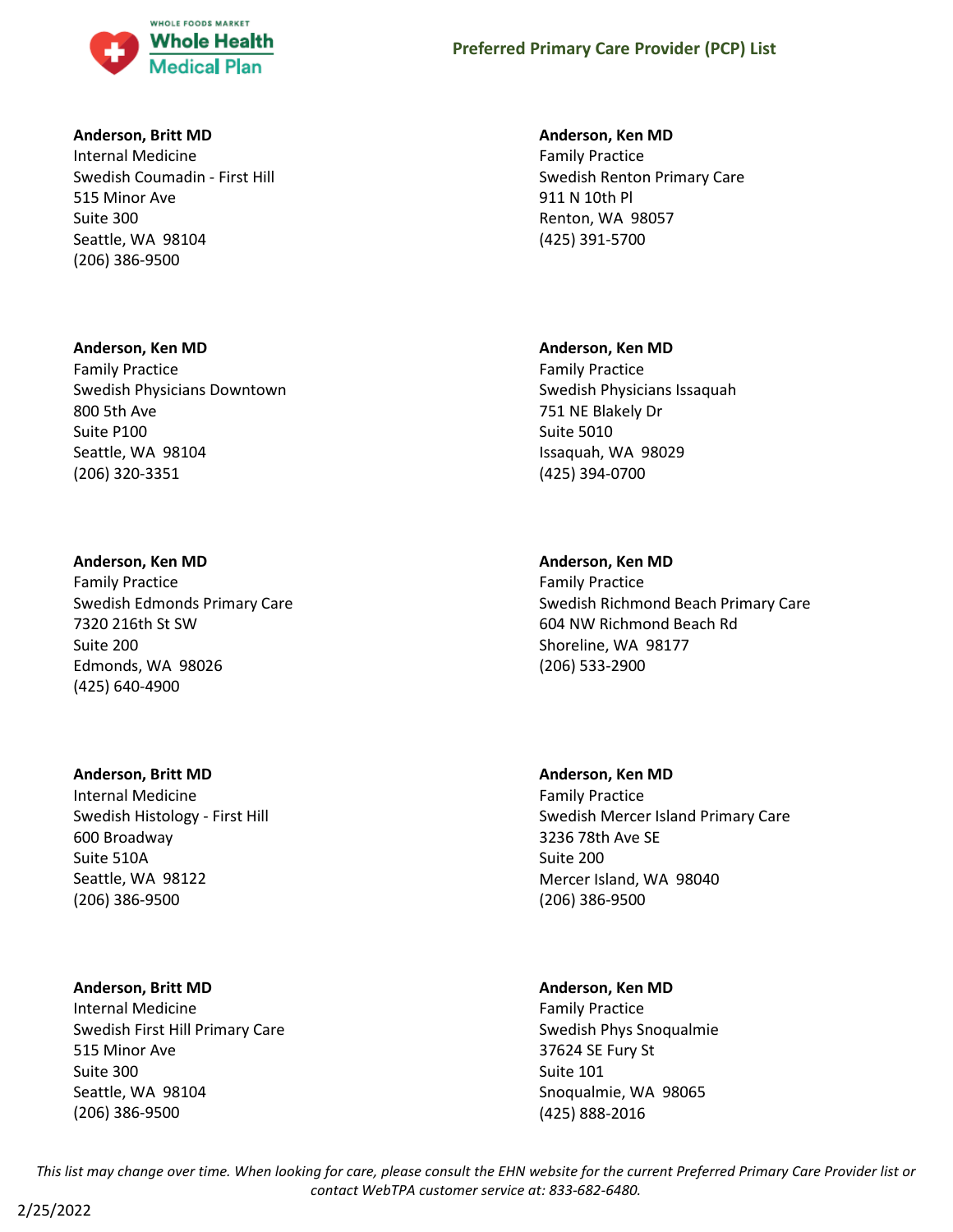

# **Anderson, Ken MD**

Family Practice Swedish First Hill Primary Care 515 Minor Ave Suite 300 Seattle, WA 98104 (206) 386-9500

# **Anderson, Britt MD**

Internal Medicine SMG Universal Response Clinic FH 515 Minor Ave Suite 170 Seattle, WA 98104 (206) 386-2598

# **Anderson, Britt MD**

Internal Medicine Swedish Laboratory - Center for Comprehensive Care 515 Minor Ave Suite 100 Seattle, WA 98104 (206) 386-9500

# **Anderson, Ken MD**

Family Practice Swedish Klahanie Primary Care 4560 Klahanie Dr SE Suite 400 Issaquah, WA 98029 (425) 394-0620

# **Anderson, Clinton MD**

Family Practice PMG NW WA MC Walk In Clinic 12800 Bothell-Everett Hwy Everett, WA 98208 (425) 316-5150

# **Anderson, Britt MD**

Internal Medicine Swedish Disaster Clinic First Hill 515 Minor Ave Suite 170 Seattle, WA 98104  $( )$  -

# **Anderson, Britt MD**

Internal Medicine Swedish Imaging - Center for Comprehensive Care 515 Minor Ave Suite 110 Seattle, WA 98104 (206) 386-9500

# **Anderson, Ken MD**

Family Practice Swedish Physicians South Lake Union 510 Boren Ave N Seattle, WA 98109 (206) 320-5200

# **Anderson, Ken MD**

Family Practice Swedish Phys Ballard 5350 Tallman Ave NW Suite 301 Seattle, WA 98107 (206) 320-3335

# **Anderson, Ken MD**

Family Practice Swedish Physicians Factoria 12917 SE 38th St Suite 100 Bellevue, WA 98006 (425) 641-4000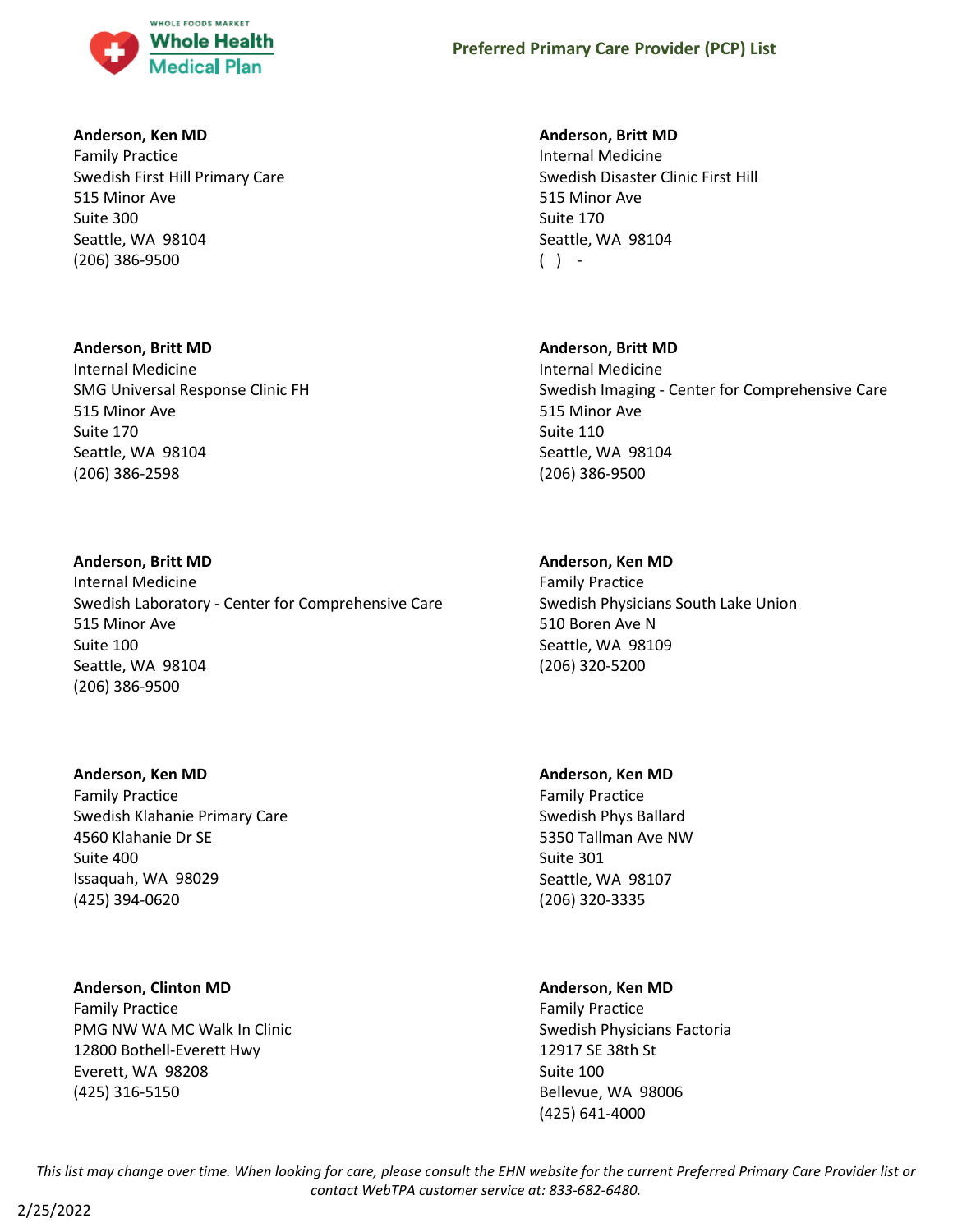

# **Andrews, Kirsten MD**

Family Practice Swedish Fam Med 1st Hill 1401 Madison St Suite 100 Seattle, WA 98104 (206) 386-6111

## **Andrews, Kirsten MD**

Family Practice Swedish Family Medicine - Cherry Hill 550 16th Ave Suite 100 Seattle, WA 98122 (206) 320-2484

## **Anyaoku, Nwando MD**

Pediatric Medicine Swedish Children's Clinic Edmonds 21600 Highway 99 Suite 290 Edmonds, WA 98026 (425) 673-3456

# **Anyaoku, Nwando MD**

Pediatric Medicine Swedish Children's Clinic Meadow Creek 6520 226th Pl SE Suite 100 Issaquah, WA 98027 (425) 394-1680

# **Ashbaugh, Emily MD**

Family Practice Swedish Family Medicine - Cherry Hill 550 16th Ave Suite 100 Seattle, WA 98122 (206) 320-2484

## **Andrews, Kirsten MD**

Family Practice Swedish Family Medicine Ballard 1801 NW Market St Suite 403 Seattle, WA 98107 (206) 297-5100

## **Anyaoku, Nwando MD**

Pediatric Medicine Swedish Children's Clinic Redmond 18100 NE Union Hill Rd 2nd Floor Redmond, WA 98052 (425) 881-5437

# **Anyaoku, Nwando MD**

Pediatric Medicine Swedish Children's Clinic West Seattle 4744 41st Ave SW Suite 101 Seattle, WA 98116 (206) 320-5780

# **Argue, Lee (Leland) MD**

Family Practice PMG NW WA MC Family Medicine 12800 Bothell-Everett Hwy Everett, WA 98208 (425) 316-5180

# **Aust, Alexis MD**

Family Practice Swedish Fam Med 1st Hill 1401 Madison St Suite 100 Seattle, WA 98104 (206) 386-6111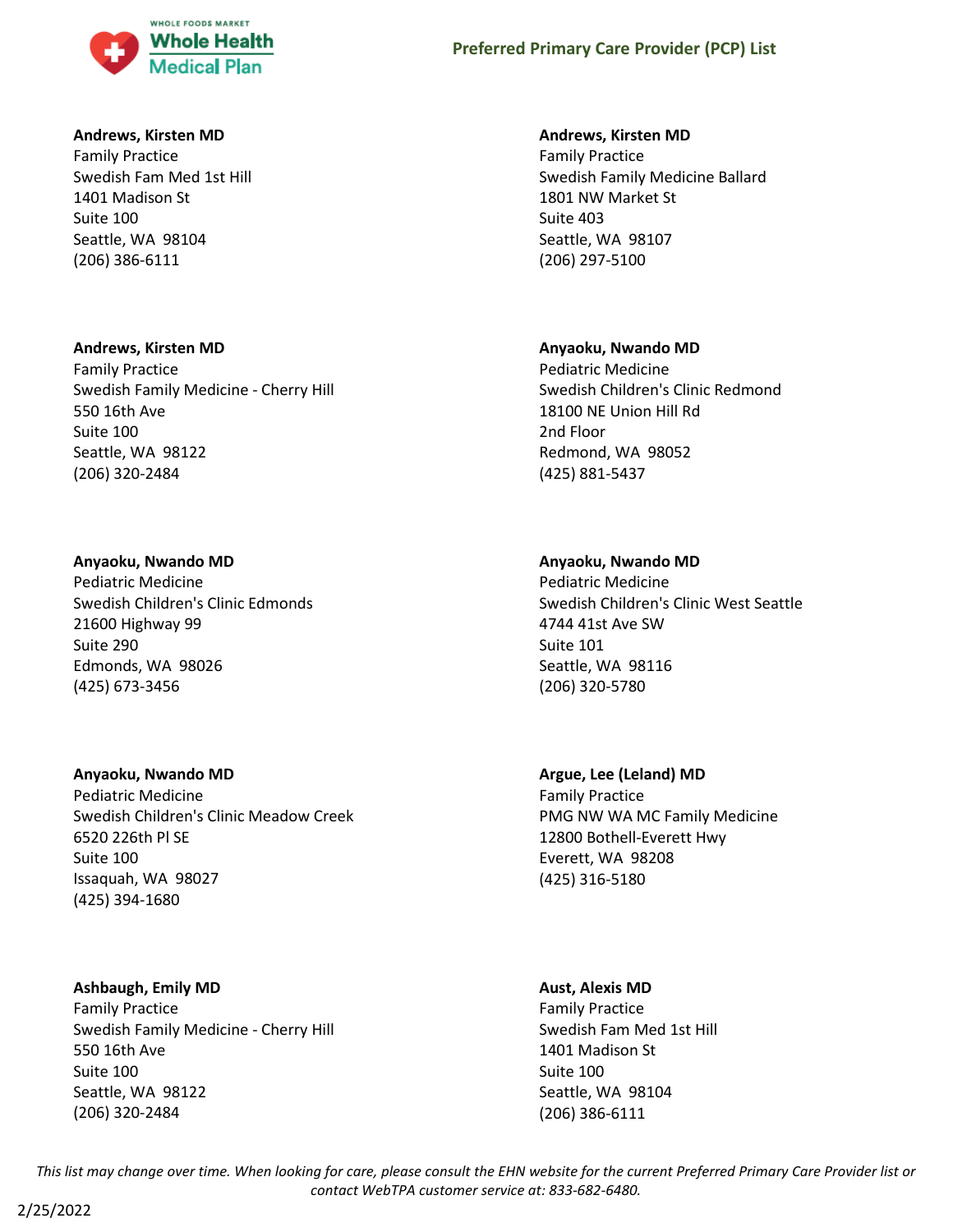

# **Aust, Alexis MD**

Family Practice Swedish Family Medicine Ballard 1801 NW Market St Suite 403 Seattle, WA 98107 (206) 297-5100

## **Babineau, Sarah MD**

Geriatric Medicine Swedish Fam Med 1st Hill 1401 Madison St Suite 100 Seattle, WA 98104 (206) 386-6111

# **Bachhuber-Beam, Andrea MD**

Family Practice Swedish Family Medicine - Cherry Hill 550 16th Ave Suite 100 Seattle, WA 98122 (206) 320-2484

# **Bachhuber-Beam, Andrea MD**

Family Practice Swedish Family Medicine Ballard 1801 NW Market St Suite 403 Seattle, WA 98107 (206) 297-5100

# **Baird, Sara MD**

Family Practice Swedish Physicians South Lake Union 510 Boren Ave N Seattle, WA 98109 (206) 320-5200

## **Babcock, Judith MD**

Family Practice Swedish Edmonds Birth & Family Clinic 21911 76th Ave W Suite 110 Edmonds, WA 98026 (425) 640-4950

## **Babineau, Sarah MD**

Geriatric Medicine Swedish Family Medicine Ballard 1801 NW Market St Suite 403 Seattle, WA 98107 (206) 297-5100

# **Bachhuber-Beam, Andrea MD**

Family Practice Swedish Fam Med 1st Hill 1401 Madison St Suite 100 Seattle, WA 98104 (206) 386-6111

# **Bahk, Edward DO**

Internal Medicine PMG NW WA Monroe Internal Medicine 19200 N Kelsey St Monroe, WA 98272 (360) 794-9101

#### **Baird, Sara MD**

Family Practice Swedish Physicians Magnolia 2450 33rd Ave W Suite 100 Seattle, WA 98199 (206) 320-3364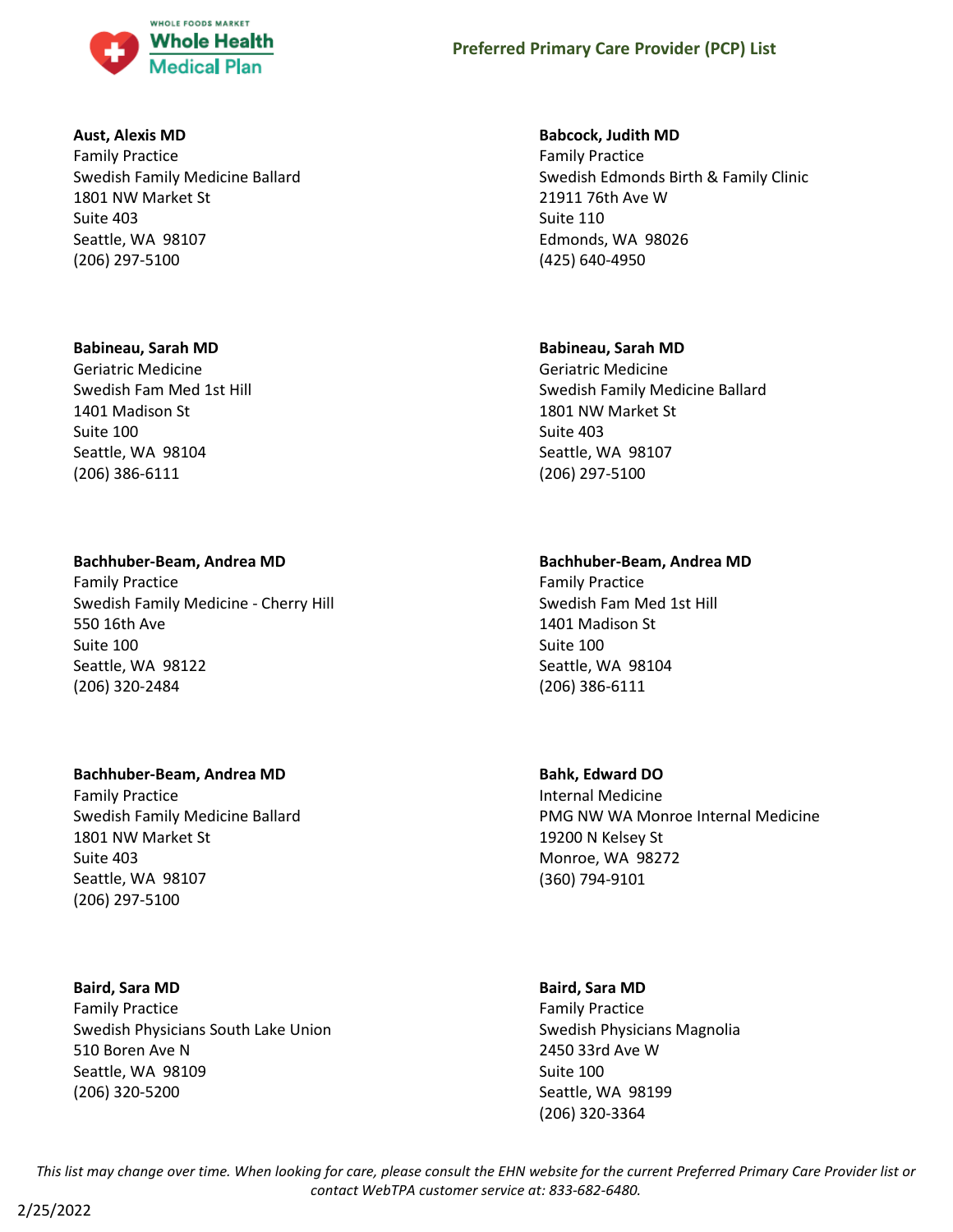

# **Baird, Sara MD**

Family Practice Swedish Renton Primary Care 911 N 10th Pl Renton, WA 98057 (425) 391-5700

# **Baird, Sara MD**

Family Practice Swedish Physicians Issaquah 751 NE Blakely Dr Suite 5010 Issaquah, WA 98029 (425) 394-0700

# **Baird, Sara MD**

Family Practice Swedish Richmond Beach Primary Care 604 NW Richmond Beach Rd Shoreline, WA 98177 (206) 533-2900

#### **Baird, Sara MD**

Family Practice Swedish First Hill Primary Care 515 Minor Ave Suite 300 Seattle, WA 98104 (206) 386-9500

# **Baird, Sara MD**

Family Practice Swedish Klahanie Primary Care 4560 Klahanie Dr SE Suite 400 Issaquah, WA 98029 (425) 394-0620

## **Baird, Sara MD**

Family Practice Swedish Physicians Downtown 800 5th Ave Suite P100 Seattle, WA 98104 (206) 320-3351

## **Baird, Sara MD**

Family Practice Swedish Family Medicine - Cherry Hill 550 16th Ave Suite 100 Seattle, WA 98122 (206) 320-2484

# **Baird, Sara MD**

Family Practice Swedish Mercer Island Primary Care 3236 78th Ave SE Suite 200 Mercer Island, WA 98040 (206) 386-9500

# **Baird, Sara MD**

Family Practice Swedish Phys Ballard 5350 Tallman Ave NW Suite 301 Seattle, WA 98107 (206) 320-3335

## **Baird, Sara MD**

Family Practice Swedish Edmonds Primary Care 7320 216th St SW Suite 200 Edmonds, WA 98026 (425) 640-4900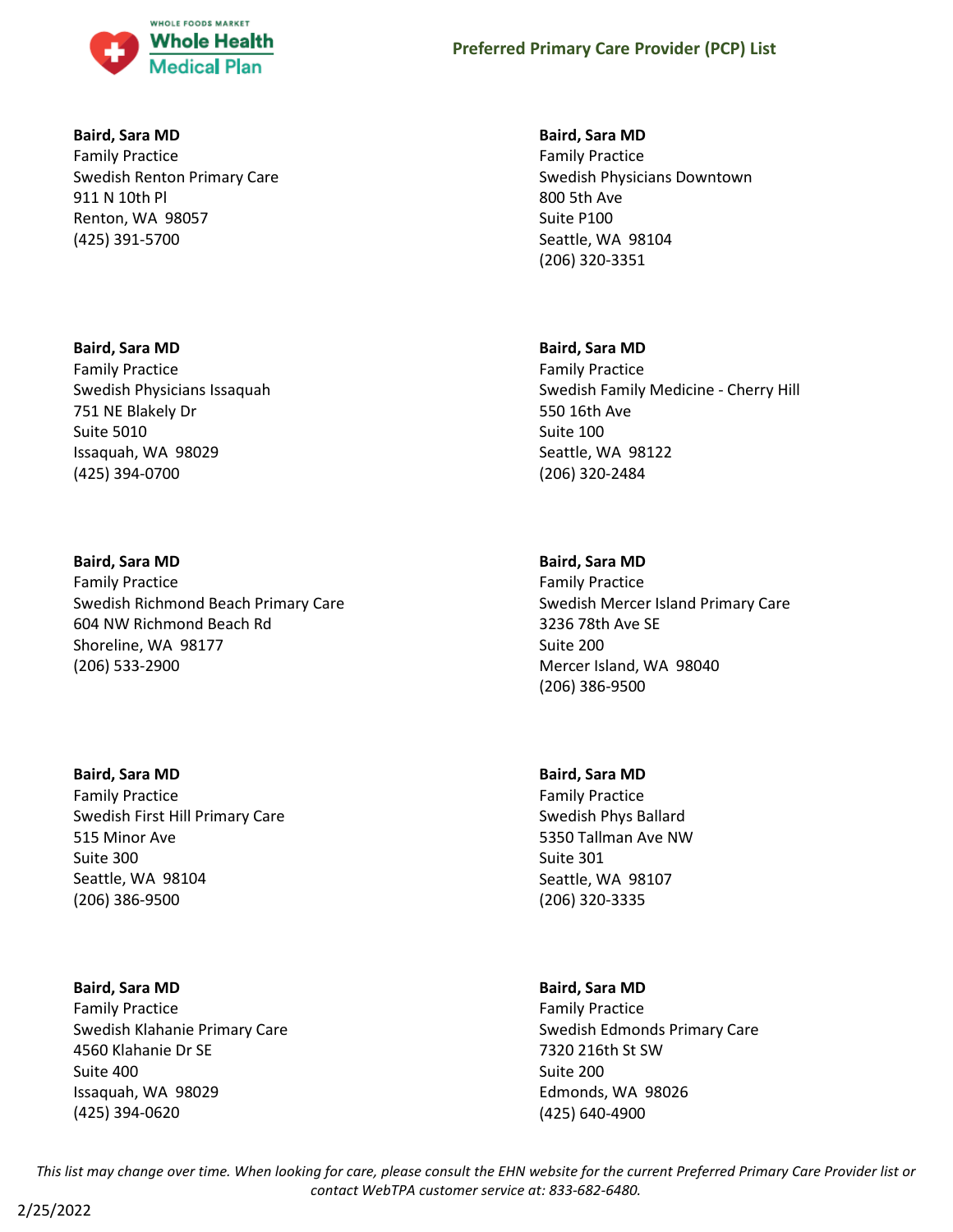

# **Baird, Sara MD**

Family Practice Swedish Physicians Factoria 12917 SE 38th St Suite 100 Bellevue, WA 98006 (425) 641-4000

# **Baird, Sara MD**

Family Practice Swedish Family Medicine Ballard 1801 NW Market St Suite 403 Seattle, WA 98107 (206) 297-5100

# **Baird, Sara MD**

Family Practice Swedish Sand Point Primary Care 4540 Union Bay Pl NE Seattle, WA 98105 (206) 320-8050

# **Baird, Sara MD**

Family Practice Swedish Bellevue Primary Care 1200 112th Ave NE Suite B100 Bellevue, WA 98004 (425) 462-1132

# **Baird, Sara MD**

Family Practice Swedish Physicians Queen Anne 2211 Queen Anne Ave N Seattle, WA 98109 (206) 861-8500

## **Baird, Sara MD**

Family Practice Swedish Phys Redmond 18100 NE Union Hill Rd Suite 200 Redmond, WA 98052 (206) 320-5190

## **Baird, Sara MD**

Family Practice Swedish Physicians Central Seattle 1600 E Jefferson St Suite 510 Seattle, WA 98122 (206) 320-4888

# **Baird, Sara MD**

Family Practice Swedish Phys Mill Creek 13020 Meridian Ave S Everett, WA 98208 (425) 357-3700

# **Baird, Sara MD**

Family Practice Swedish Edmonds Birth & Family Clinic 21911 76th Ave W Suite 110 Edmonds, WA 98026 (425) 640-4950

#### **Baird, Sara MD**

Family Practice Swedish Physicians Pine Lake 22707 SE 29th St Sammamish, WA 98075 (425) 455-2845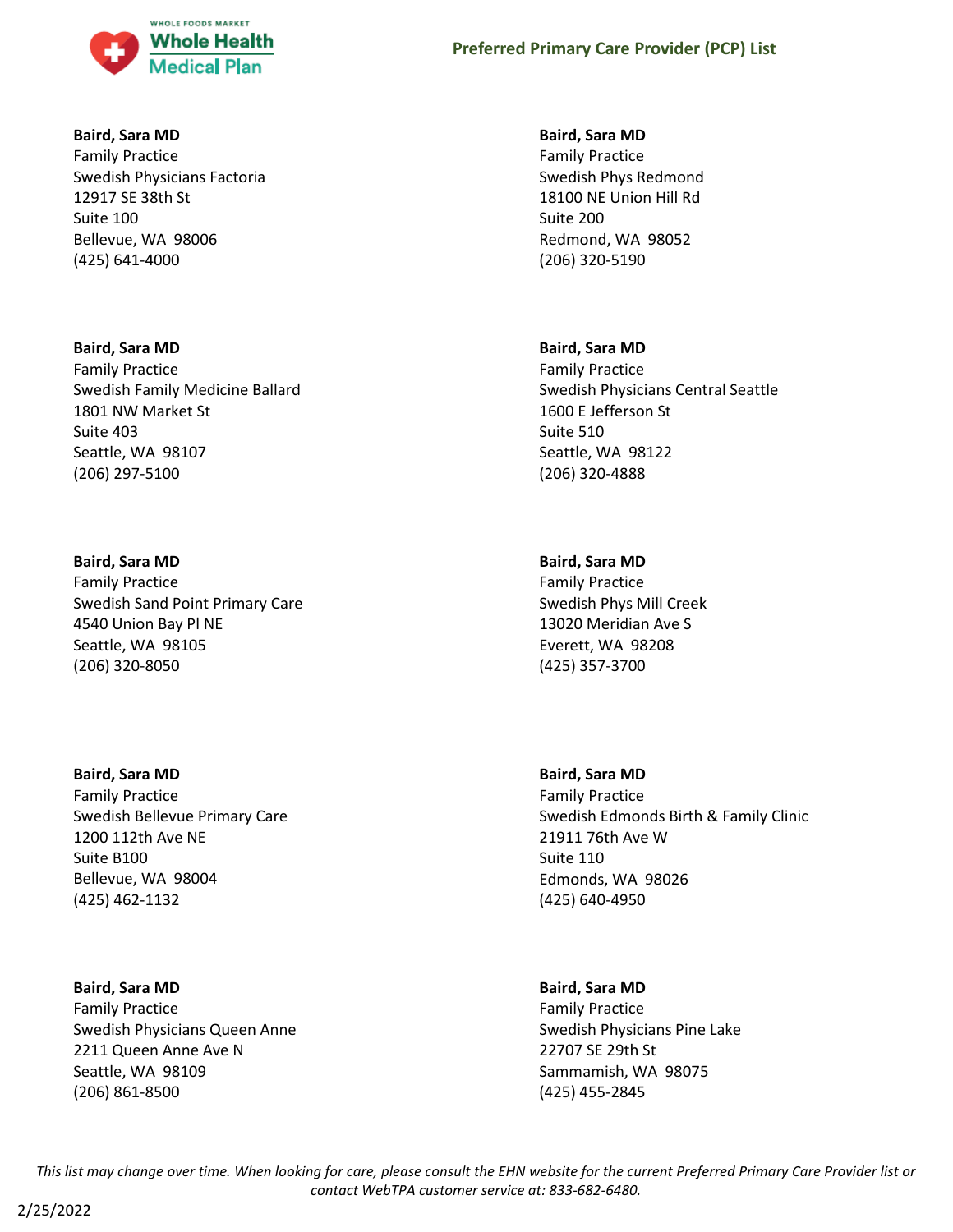

# **Baird, Sara MD**

Family Practice Swedish Phys Snoqualmie 37624 SE Fury St Suite 101 Snoqualmie, WA 98065 (425) 888-2016

#### **Balauag, Marlon MD**

Family Practice Swedish Phys Mill Creek 13020 Meridian Ave S Everett, WA 98208 (425) 357-3700

#### **Ban, Jong-Wook MD**

Internal Medicine PMG SW WA Centralia Int Med 1010 S Scheuber Road Suite 3 & 4 Centralia, WA 98531 (360) 827-7966

#### **Barbour, Kelly MD**

Family Practice Swedish Family Medicine - Cherry Hill 550 16th Ave Suite 100 Seattle, WA 98122 (206) 320-2484

# **Barnett, Anthony MD**

Family Practice Swedish Physicians Issaquah 751 NE Blakely Dr Suite 5010 Issaquah, WA 98029 (425) 394-0700

## **Baird, Sara MD**

Family Practice Swedish Fam Med 1st Hill 1401 Madison St Suite 100 Seattle, WA 98104 (206) 386-6111

# **Balser, Emily MD**

Family Practice Swedish Renton Primary Care 911 N 10th Pl Renton, WA 98057 (425) 391-5700

## **Banda, Rachael DO**

Family Practice Swedish Physicians Queen Anne 2211 Queen Anne Ave N Seattle, WA 98109 (206) 861-8500

# **Bardwell, Cara PA-C**

Physician Assistant PMG SW WA Lacey Immediate Care 4800 College St SE Lacey, WA 98503 (360) 486-2900

#### **Barnett, Anthony MD**

Family Practice Swedish Fam Med 1st Hill 1401 Madison St Suite 100 Seattle, WA 98104 (206) 386-6111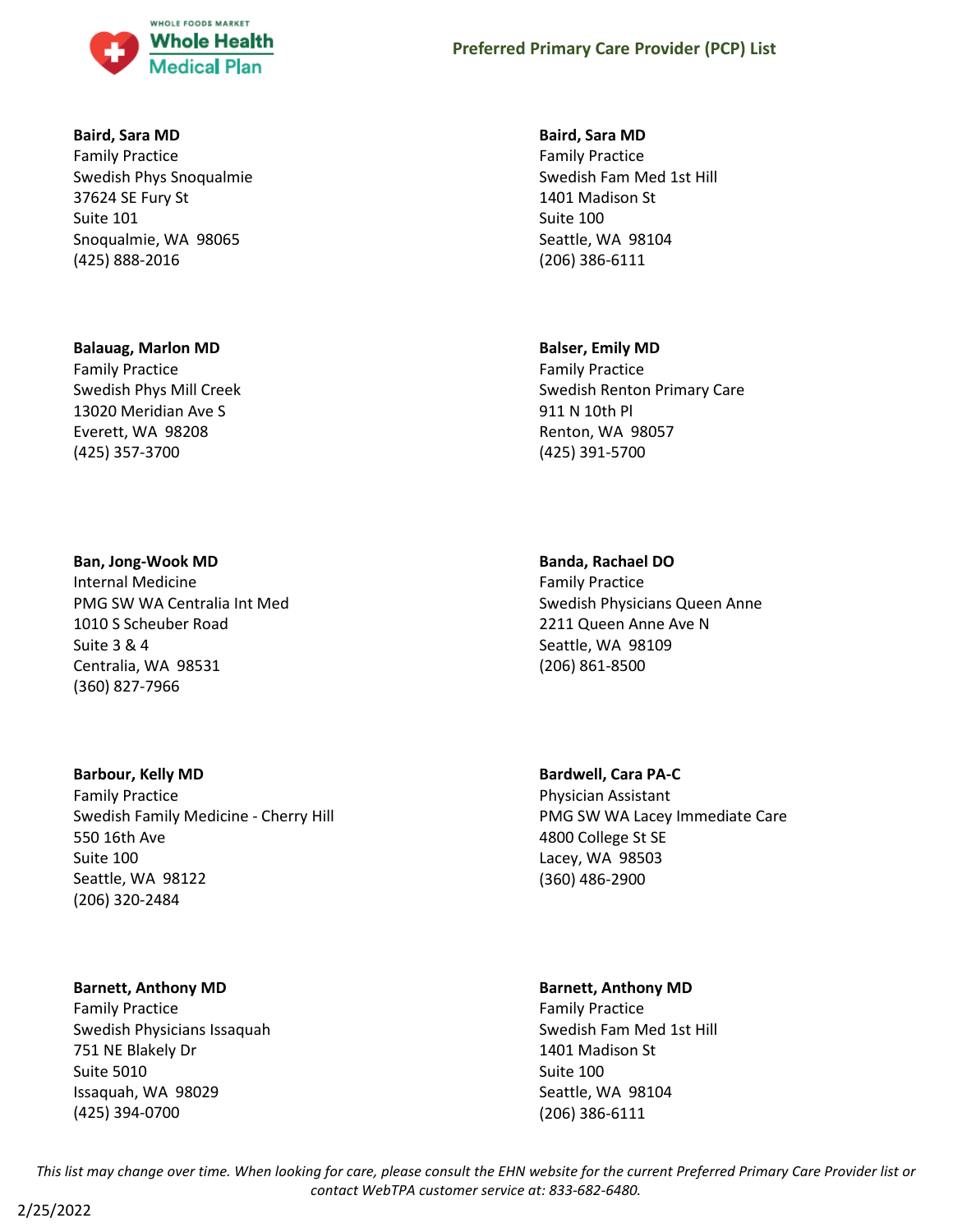

# **Bass, Rhonda MD**

Family Practice PMG NW WA Monroe Family Medicine 19200 N Kelsey St Monroe, WA 98272 (360) 794-7994

## **Beaubien, Joanne MD**

Internal Medicine Swedish Phys Mill Creek 13020 Meridian Ave S Everett, WA 98208 (425) 357-3700

# **Beaubien, Joanne MD**

Internal Medicine Swedish Phys Ballard 5350 Tallman Ave NW Suite 301 Seattle, WA 98107 (206) 320-3335

# **Beaubien, Joanne MD**

Internal Medicine Swedish Physicians South Lake Union 510 Boren Ave N Seattle, WA 98109 (206) 320-5200

Family Practice PMG SW WA W Olympia Fam Med

# **Beck, Aaron MD**

1620 Cooper Point Road SW Olympia, WA 98502 (360) 486-6710

## **Bayles, Robert MD**

Family Practice Swedish Phys Redmond 18100 NE Union Hill Rd Suite 200 Redmond, WA 98052 (206) 320-5190

# **Beaubien, Joanne MD**

Internal Medicine Swedish Physicians Central Seattle 1600 E Jefferson St Suite 510 Seattle, WA 98122 (206) 320-4888

# **Beaubien, Joanne MD**

Internal Medicine Swedish Phys Redmond 18100 NE Union Hill Rd Suite 200 Redmond, WA 98052 (206) 320-5190

# **Beaubien, Joanne MD**

Internal Medicine SMG Universal Response Clinic FH 515 Minor Ave Suite 170 Seattle, WA 98104 (206) 386-2598

# **Becke, Julia MD**

Internal Medicine PacMed Clinics - Madison 1101 Madison St Suite 301 Seattle, WA 98104 (206) 505-1101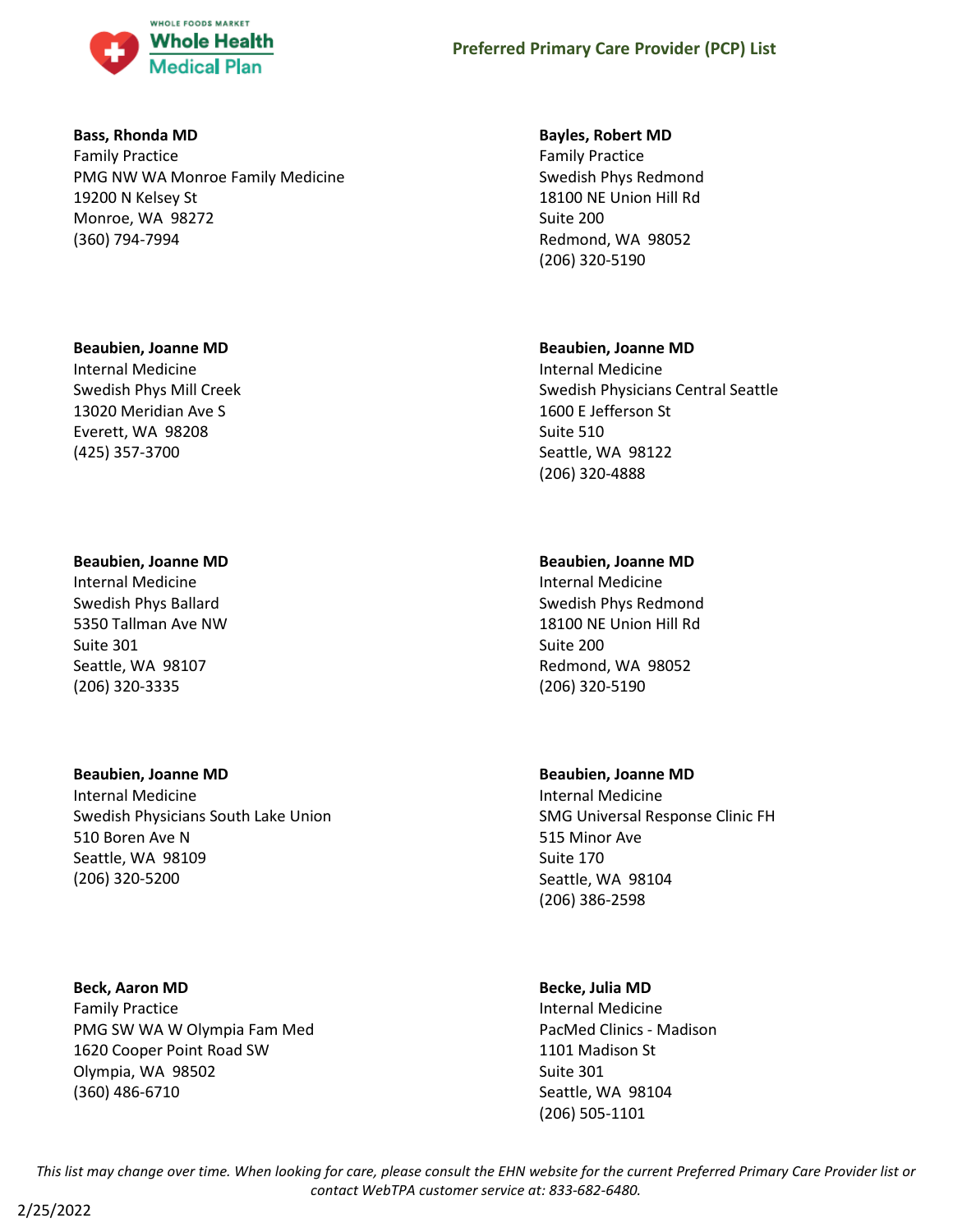

## **Becke, Julia MD**

Internal Medicine PacMed Clinics - Renton 601 S Carr Rd Suite 100 Renton, WA 98055 (425) 227-3700

# **Benitez, Elias MD**

Internal Medicine Swedish Mercer Island Primary Care 3236 78th Ave SE Suite 200 Mercer Island, WA 98040 (206) 386-9500

# **Benveniste, Sara MD**

Family Practice Swedish Phys Ballard 5350 Tallman Ave NW Suite 301 Seattle, WA 98107 (206) 320-3335

# **Berberian, Peter MD**

Family Practice Swedish Family Medicine Ballard 1801 NW Market St Suite 403 Seattle, WA 98107 (206) 297-5100

# **Berberian, Peter MD**

Family Practice Swedish Fam Med 1st Hill 1401 Madison St Suite 100 Seattle, WA 98104 (206) 386-6111

# **Beer, Cecilia MD**

Internal Medicine Swedish First Hill Primary Care 515 Minor Ave Suite 300 Seattle, WA 98104 (206) 386-9500

# **Benitez, Elias MD**

Internal Medicine Swedish Bellevue Primary Care 1200 112th Ave NE Suite B100 Bellevue, WA 98004 (425) 462-1132

# **Benveniste, Sara MD**

Family Practice Swedish Sand Point Primary Care 4540 Union Bay Pl NE Seattle, WA 98105 (206) 320-8050

# **Berberian, Peter MD**

Family Practice Swedish Family Medicine - Cherry Hill 550 16th Ave Suite 100 Seattle, WA 98122 (206) 320-2484

# **Berndt, Marina MD**

Family Practice PMG SW WA E Olympia Primary Care 525 Lilly Road NE Suite 250 Olympia, WA 98506 (360) 486-6777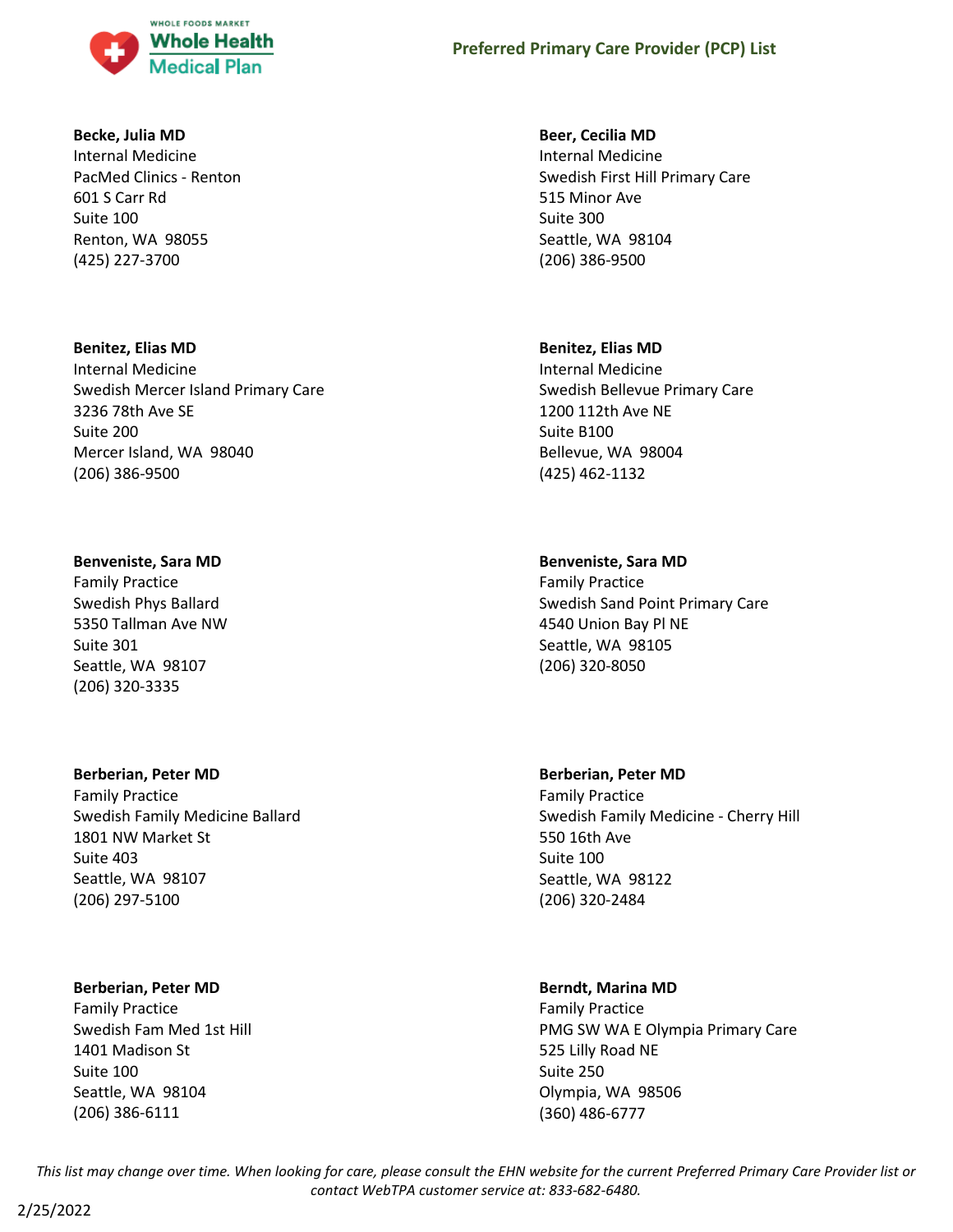

# **Bernhardt, Jeremia MD**

Family Practice Swedish Family Medicine - Cherry Hill 747 Broadway Seattle, WA 98122 (206) 320-2484

# **Bernhardt, Jeremia MD**

Family Practice Swedish Family Medicine - Cherry Hill 550 16th Ave Suite 100 Seattle, WA 98122 (206) 320-2484

# **Bhumkar, Nishita MD**

Internal Medicine Swedish Renton Primary Care 911 N 10th Pl Renton, WA 98057 (425) 391-5700

# **Bonsack, Bruce MD**

Internal Medicine SMG Internal Med West Seattle 4744 41st Ave SW Suite 102 Seattle, WA 98116 (206) 320-8120

# **Bouchard, Mark MD**

Pediatric Medicine Swedish Children's Clinic Meadow Creek 6520 226th Pl SE Suite 100 Issaquah, WA 98027 (425) 394-1680

# **Bernhardt, Jeremia MD**

Family Practice Swedish Family Medicine - Cherry Hill 500 17th Ave Seattle, WA 98122 (206) 320-2484

# **Berson, Gabriel MD**

Pediatric Medicine Swedish Children's Clinic Edmonds 21600 Highway 99 Suite 290 Edmonds, WA 98026 (425) 673-3456

# **Bockman, Mary PA-C**

Family Practice PMG NW WA MC Walk In Clinic 12800 Bothell-Everett Hwy Everett, WA 98208 (425) 316-5150

# **Bouchard, Mark MD**

Pediatric Medicine Swedish Physicians Issaquah 751 NE Blakely Dr Suite 5010 Issaquah, WA 98029 (425) 394-0700

# **Bouchard, Mark MD**

Pediatric Medicine Swedish Children's Clinic Redmond 18100 NE Union Hill Rd , Fl2 Redmond, WA 98052 (425) 881-5437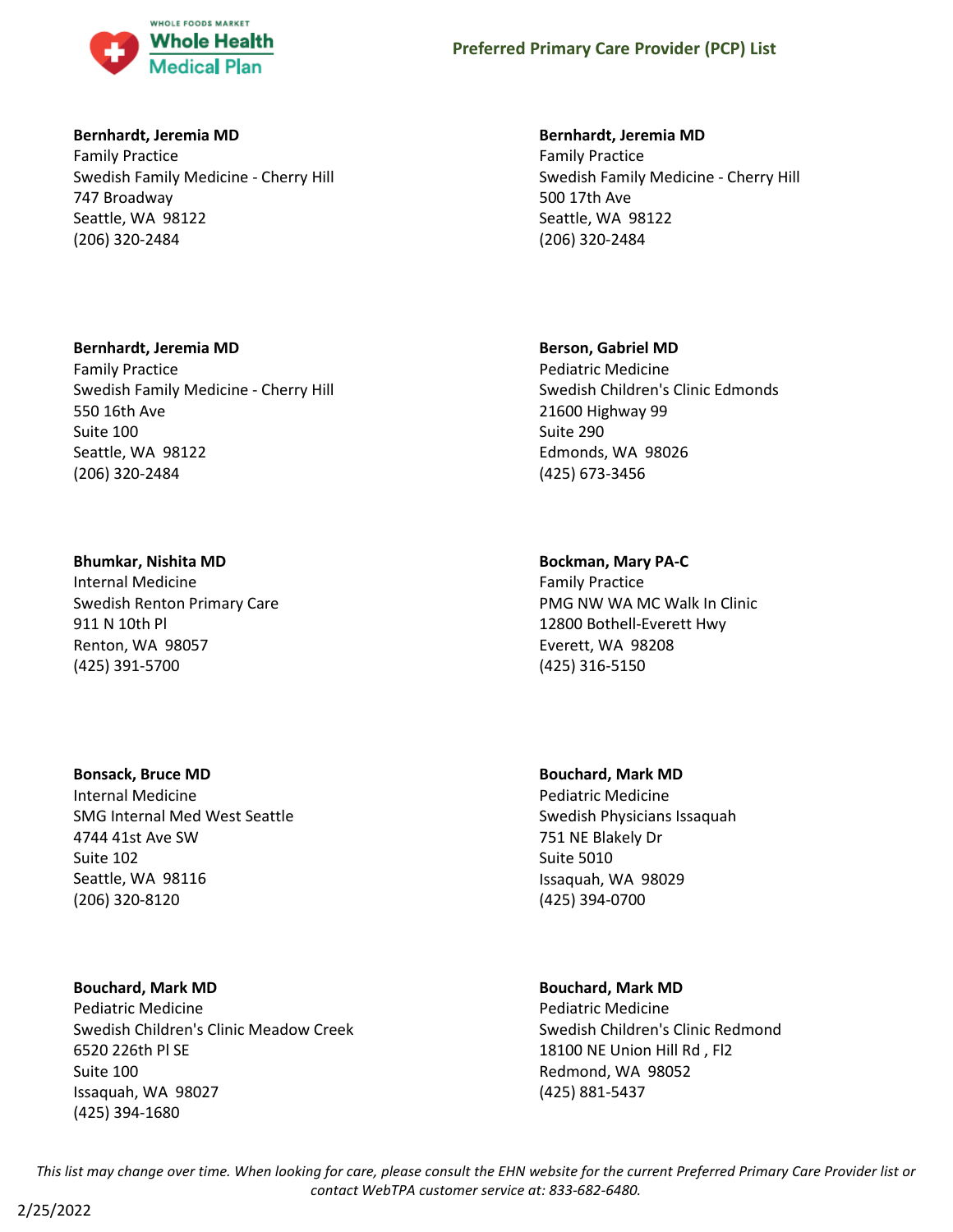

# **Bowles, Richard DO**

Family Practice PacMed Clinics - Puyallup 220 15th Ave SE Suite C Puyallup, WA 98372 (253) 435-3400

## **Bowles, Richard DO**

Family Practice PacMed Clinics - Renton 601 S Carr Rd Suite 100 Renton, WA 98055 (425) 227-3700

## **Breuner, Richard MD**

Family Practice Swedish Family Medicine Ballard 1801 NW Market St Suite 403 Seattle, WA 98107 (206) 297-5100

#### **Broers, Marianne MD**

Family Practice PacMed Clinics - Renton 601 S Carr Rd Suite 100 Renton, WA 98055 (425) 227-3700

# **Brown, Maureen MD**

Family Practice Swedish Family Medicine Ballard 1801 NW Market St Suite 403 Seattle, WA 98107 (206) 297-5100

## **Bowles, Richard DO**

Family Practice PacMed Clinics - Canyon Park 1909 214th St SE Suite 300 Bothell, WA 98021 (425) 412-7200

## **Breuner, Richard MD**

Family Practice Swedish Fam Med 1st Hill 1401 Madison St Suite 100 Seattle, WA 98104 (206) 386-6111

# **Broers, Marianne MD**

Family Practice PacMed Clinics - Puyallup 220 15th Ave SE Suite C Puyallup, WA 98372 (253) 435-3400

#### **Brown, Maureen MD**

Family Practice Swedish Fam Med 1st Hill 1401 Madison St Suite 100 Seattle, WA 98104 (206) 386-6111

# **Buffington, Daniel MD**

Family Practice Swedish Edmonds Birth & Family Clinic 21911 76th Ave W Suite 110 Edmonds, WA 98026 (425) 640-4950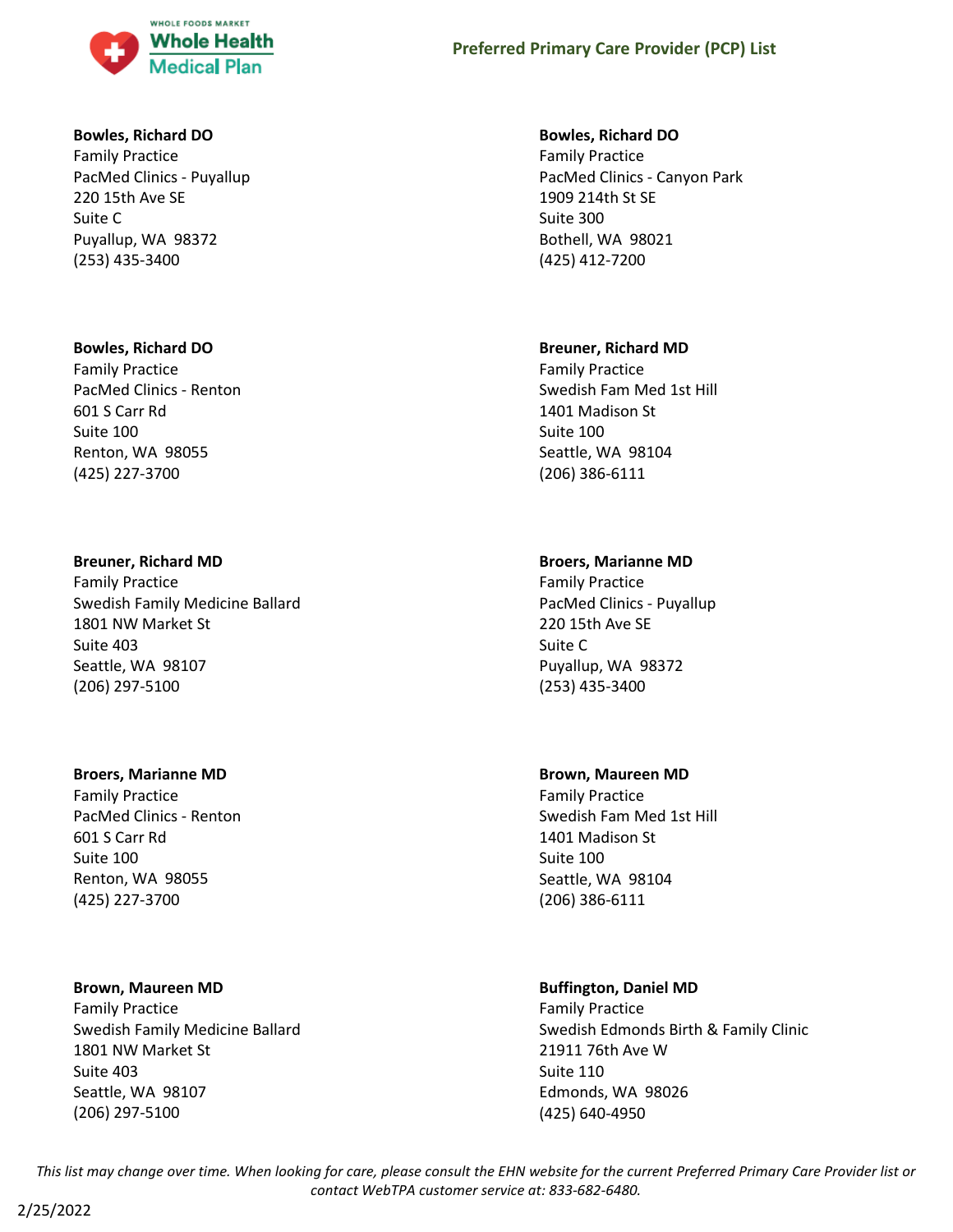

# **Buffington, Daniel MD**

**Buffington, Daniel MD**

Family Practice

21601 76th Ave W Edmonds, WA 98026 (425) 640-4000

Family Practice Swedish Hospital Medicine Issaquah 751 NE Blakely Dr Issaquah, WA 98029 (425) 313-7000

Swedish Hospital Medicine Edmonds

# **Buffington, Daniel MD**

Family Practice Swedish Hospital Medicine Ballard 5300 Tallman Ave NW Seattle, WA 98107 (206) 215-2520

# **Buffington, Daniel MD**

Family Practice Swedish Hospital Medicine Cherry Hill 500 17th Ave Seattle, WA 98122 (206) 215-2520

# **Buffington, Daniel MD**

Family Practice Swedish Hospital Medicine First Hill 747 Broadway Seattle, WA 98122 (206) 215-2520

# **Burden, Alice PA-C**

Family Practice Swedish Disaster Clinic Edmonds 21601 76th Ave W Edmonds, WA 98026 (425) 640-4000

# **Burlingame, Eric MD**

2/25/2022

Pediatric Medicine Swedish Children's Clinic Meadow Creek 6520 226th Pl SE Suite 100 Issaquah, WA 98027 (425) 394-1680

# **Bumstead, Katherine MD**

Family Practice PMG NW WA MC Walk In Clinic 12800 Bothell-Everett Hwy Everett, WA 98208 (425) 316-5150

# **Burden, Alice PA-C**

Family Practice Swedish Phys Ballard 5350 Tallman Ave NW Suite 301 Seattle, WA 98107 (206) 320-3335

# **Butler, Charles MD**

Family Practice SMG Primary Care West Seattle AK St 4100 SW Alaska St Suite B Seattle, WA 98116 (206) 320-3399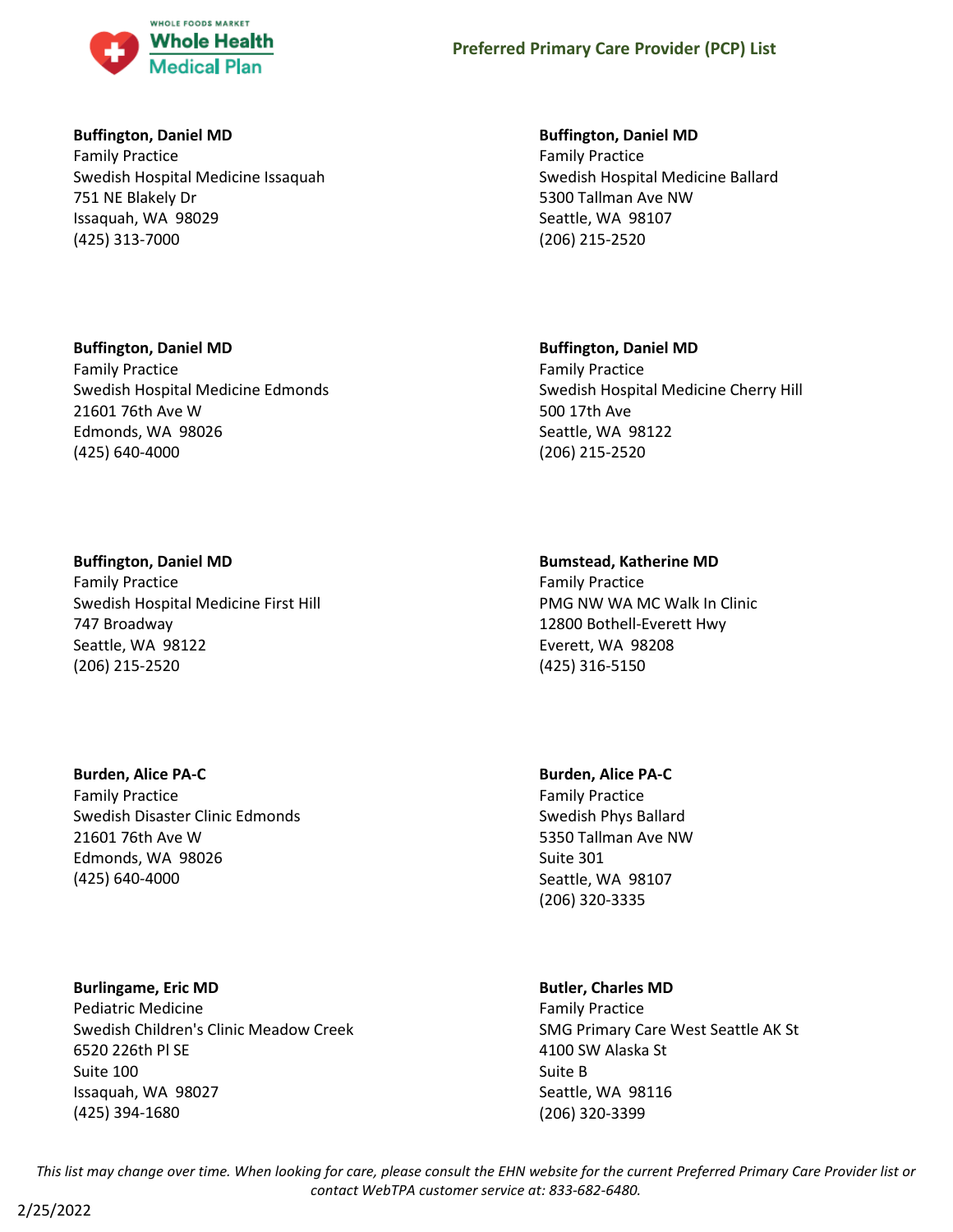

# **Cabou, Aurelie MD**

Family Practice Swedish Family Medicine Ballard 1801 NW Market St Suite 403 Seattle, WA 98107 (206) 297-5100

# **Cabou, Aurelie MD**

Family Practice Swedish Family Medicine - Cherry Hill 550 16th Ave Suite 100 Seattle, WA 98122 (206) 320-2484

# **Canavera, Courtney MD**

Family Practice Swedish Fam Med 1st Hill 1401 Madison St Suite 100 Seattle, WA 98104 (206) 386-6111

# **Cantrell, Alicia MD**

Family Practice Swedish Fam Med 1st Hill 1401 Madison St Suite 100 Seattle, WA 98104 (206) 386-6111

# **Cantrell, Alicia MD**

Family Practice Swedish Family Medicine - Cherry Hill 550 16th Ave Suite 100 Seattle, WA 98122 (206) 320-2484

# **Cabou, Aurelie MD**

Family Practice Swedish Fam Med 1st Hill 1401 Madison St Suite 100 Seattle, WA 98104 (206) 386-6111

# **Cadena-Forney, Gina MD**

Family Practice PMG NW WA Snohomish 1830 Bickford Ave Suite 211 Snohomish, WA 98290 (360) 568-1502

# **Canavera, Courtney MD**

Family Practice Swedish Physicians Issaquah 751 NE Blakely Dr Suite 5010 Issaquah, WA 98029 (425) 394-0700

# **Cantrell, Alicia MD**

Family Practice Swedish Family Medicine Ballard 1801 NW Market St Suite 403 Seattle, WA 98107 (206) 297-5100

# **Cantrell, Alicia MD**

Family Practice PacMed Clinics - Beacon Hill 1200 12th Ave S Seattle, WA 98144 (206) 326-2400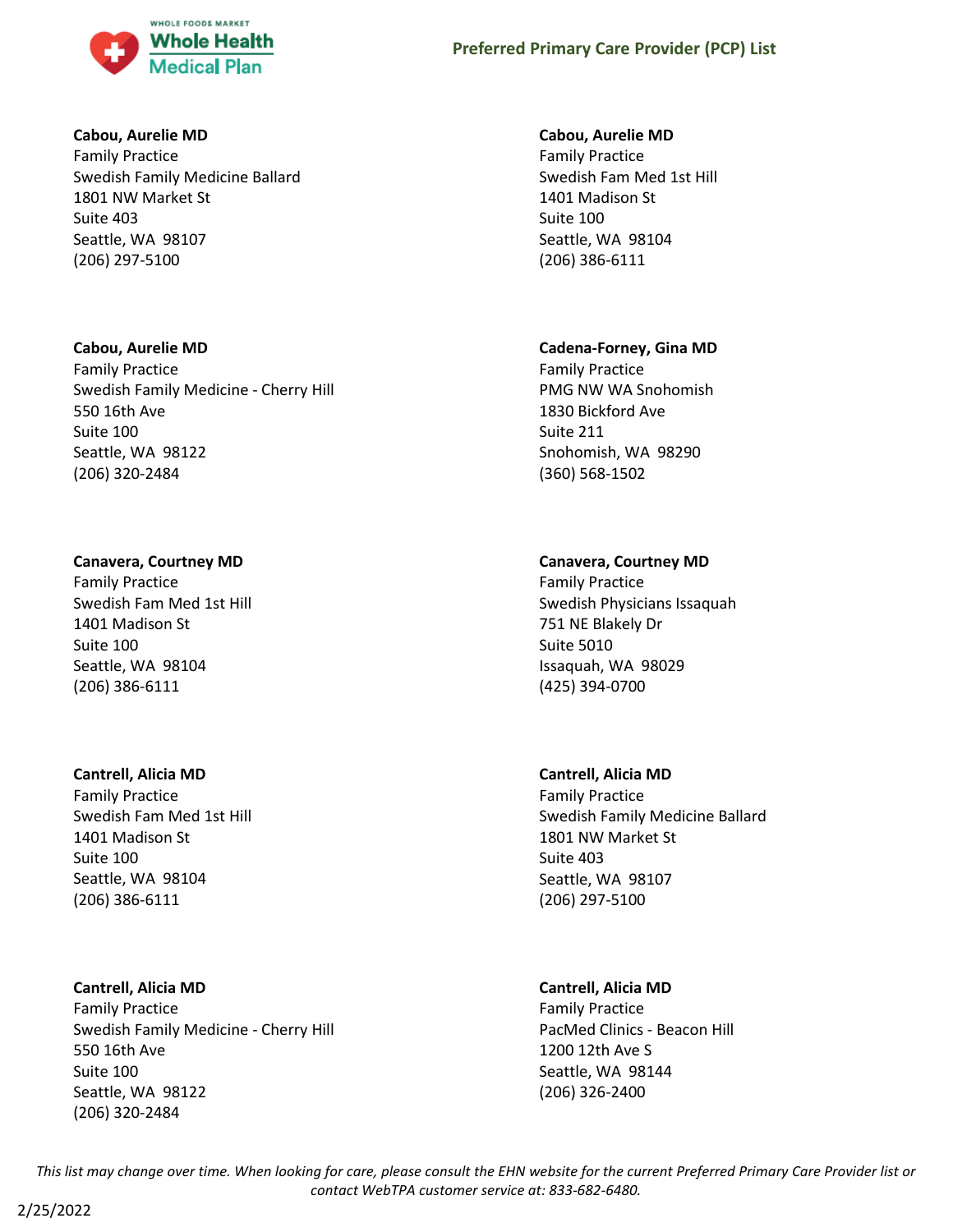

# **Casey, Jillene MD**

Family Practice Swedish Edmonds Birth & Family Clinic 21911 76th Ave W Suite 110 Edmonds, WA 98026 (425) 640-4950

## **Chalam, Babu MD**

Family Practice PMG NW WA Monroe Walk In Clinic 19200 N Kelsey St Monroe, WA 98272 (360) 794-7994

# **Chan, David MD**

Family Practice Swedish Edmonds Urgent Care 21600 Highway 99 Suite 240 Edmonds, WA 98026 (425) 673-3500

# **Chang, Jeannie PA-C**

Family Practice Swedish Physicians Pine Lake 22707 SE 29th St Sammamish, WA 98075 (425) 455-2845

# **Chang, Jeannie PA-C**

Family Practice Swedish Renton Primary Care 911 N 10th Pl Renton, WA 98057 (425) 391-5700

# **Chabitnoy, Amy MD**

Family Practice Swedish Family Medicine - Cherry Hill 550 16th Ave Suite 100 Seattle, WA 98122 (206) 320-2484

## **Chan, Clara MD**

Family Practice Swedish Physicians Queen Anne 2211 Queen Anne Ave N Seattle, WA 98109 (206) 861-8500

# **Chan, David MD**

Family Practice Swedish Richmond Beach Primary Care 604 NW Richmond Beach Rd Shoreline, WA 98177 (206) 533-2900

# **Chang, Jeannie PA-C** Family Practice Swedish Disaster Clinic Issaquah 751 NE Blakely Dr Issaquah, WA 98029 (425) 313-4000

# **Chang, Jeannie PA-C**

Family Practice SMG Universal Response Clinic PL 22707 SE 29th St Sammamish, WA 98075 (206) 320-8250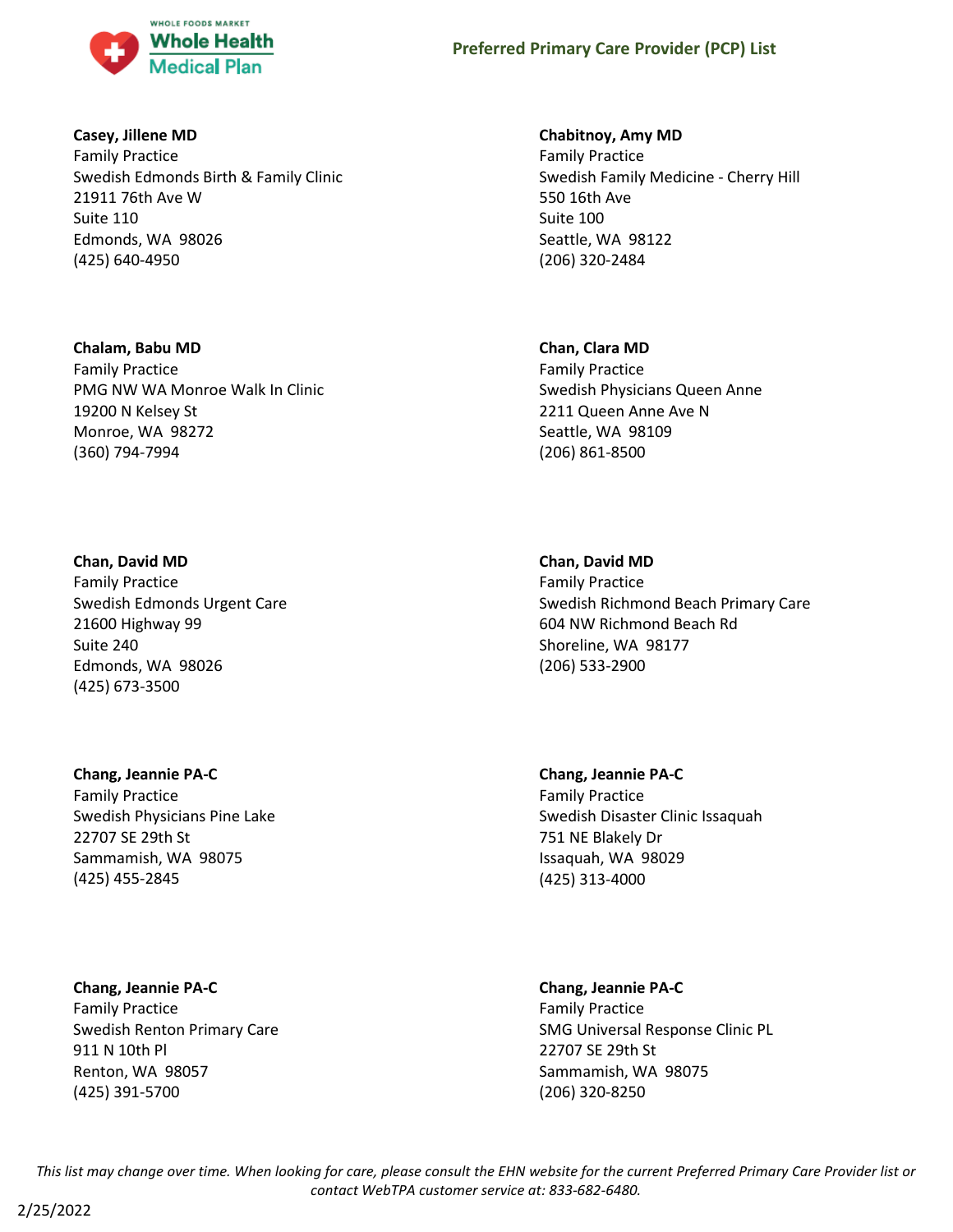

## **Chao, Janna Briscoe MD**

Family Practice Swedish Phys Snoqualmie 37624 SE Fury St Suite 101 Snoqualmie, WA 98065 (425) 888-2016

## **Chaudhary, Asmita MD**

Family Practice Swedish Klahanie Primary Care 4560 Klahanie Dr SE Suite 400 Issaquah, WA 98029 (425) 394-0620

## **Chen, Lu Ann MD**

Family Practice Swedish Edmonds Primary Care 7320 216th St SW Suite 200 Edmonds, WA 98026 (425) 640-4900

#### **Chen, Lu Ann MD**

Family Practice Swedish Mercer Island Primary Care 3236 78th Ave SE Suite 200 Mercer Island, WA 98040 (206) 386-9500

#### **Chen, Shirley MD**

Family Practice PacMed Clinics - Canyon Park 1909 214th St SE Suite 300 Bothell, WA 98021 (425) 412-7200

## **Chao, Janna Briscoe MD**

Family Practice Swedish Renton Primary Care 911 N 10th Pl Renton, WA 98057 (425) 391-5700

#### **Chen, Lu Ann MD**

Family Practice Swedish Physicians Magnolia 2450 33rd Ave W Suite 100 Seattle, WA 98199 (206) 320-3364

# **Chen, Xiulian MD**

Family Practice PacMed Clinics - Beacon Hill 1200 12th Ave S Seattle, WA 98144 (206) 326-2400

# **Chen, Lu Ann MD**

Family Practice Swedish Renton Primary Care 911 N 10th Pl Renton, WA 98057 (425) 391-5700

# **Chen, Xiulian MD**

Family Practice PacMed Clinics - Renton 601 S Carr Rd Suite 100 Renton, WA 98055 (425) 227-3700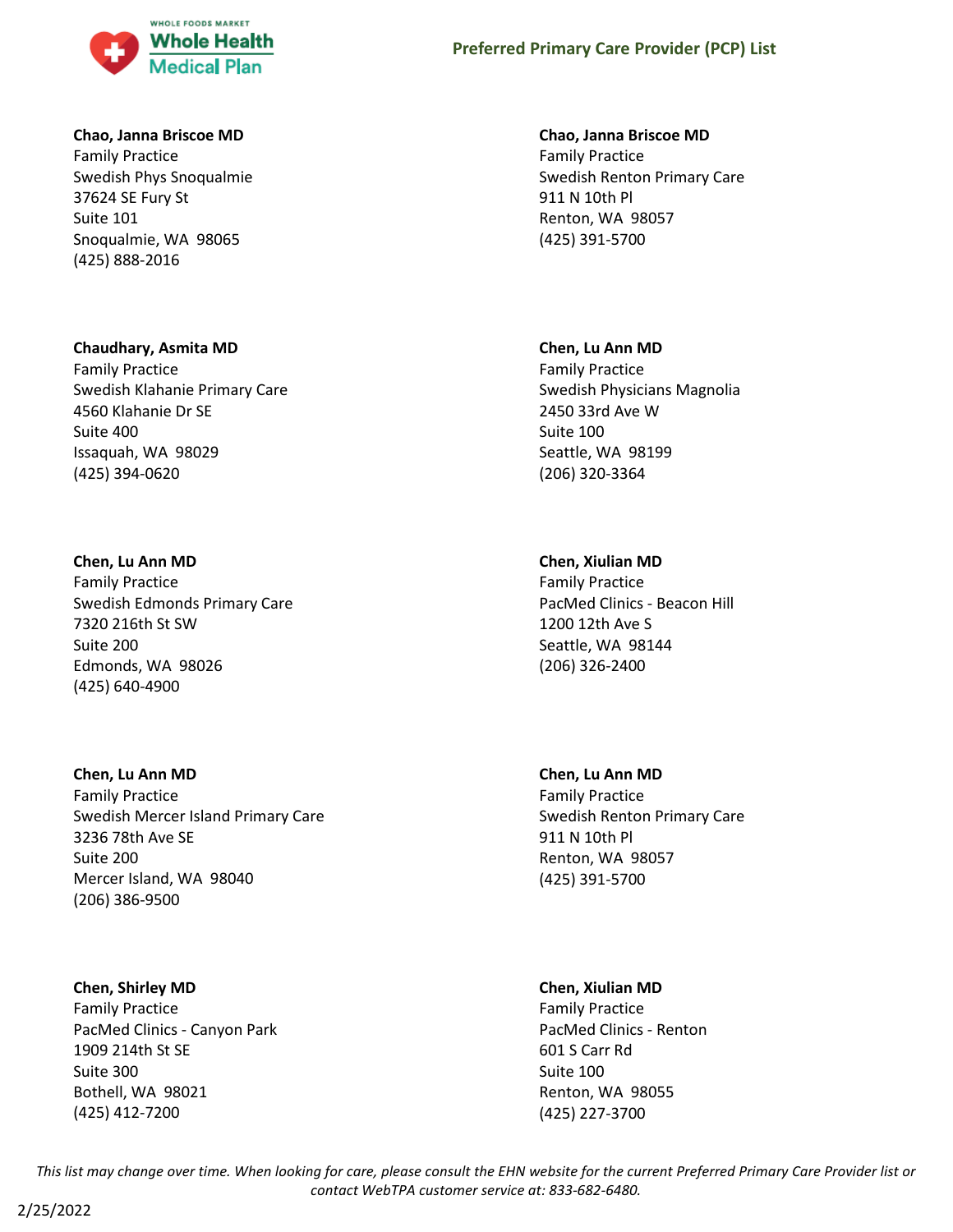

# **Chen, Lu Ann MD**

Family Practice SMG Bone Health Cherry Hill 1600 E Jefferson St Suite 300 Seattle, WA 98122 (425) 498-2272

# **Chen, Lu Ann MD**

Family Practice Swedish Physicians Downtown 800 5th Ave Suite P100 Seattle, WA 98104 (206) 320-3351

# **Chen, Lu Ann MD**

Family Practice Swedish Imaging - Center for Comprehensive Care 515 Minor Ave Suite 110 Seattle, WA 98104 (206) 386-9500

# **Chen, Jenny MD**

Family Practice Swedish Physicians Central Seattle 1600 E Jefferson St Suite 510 Seattle, WA 98122 (206) 320-4888

# **Chen, Lu Ann MD**

Family Practice Swedish Richmond Beach Primary Care 604 NW Richmond Beach Rd Shoreline, WA 98177 (206) 533-2900

# **Chen, Jenny MD**

Family Practice Swedish Renton Primary Care 911 N 10th Pl Renton, WA 98057 (425) 391-5700

# **Chen, Jenny MD**

Family Practice Swedish Physicians Downtown 800 5th Ave Suite P100 Seattle, WA 98104 (206) 320-3351

# **Chen, Jenny MD**

Family Practice Swedish Physicians Issaquah 751 NE Blakely Dr Suite 5010 Issaquah, WA 98029 (425) 394-0700

# **Chen, Jenny MD**

Family Practice Swedish Edmonds Primary Care 7320 216th St SW Suite 200 Edmonds, WA 98026 (425) 640-4900

# **Chen, Lu Ann MD**

Family Practice Swedish Phys Mill Creek 13020 Meridian Ave S Everett, WA 98208 (425) 357-3700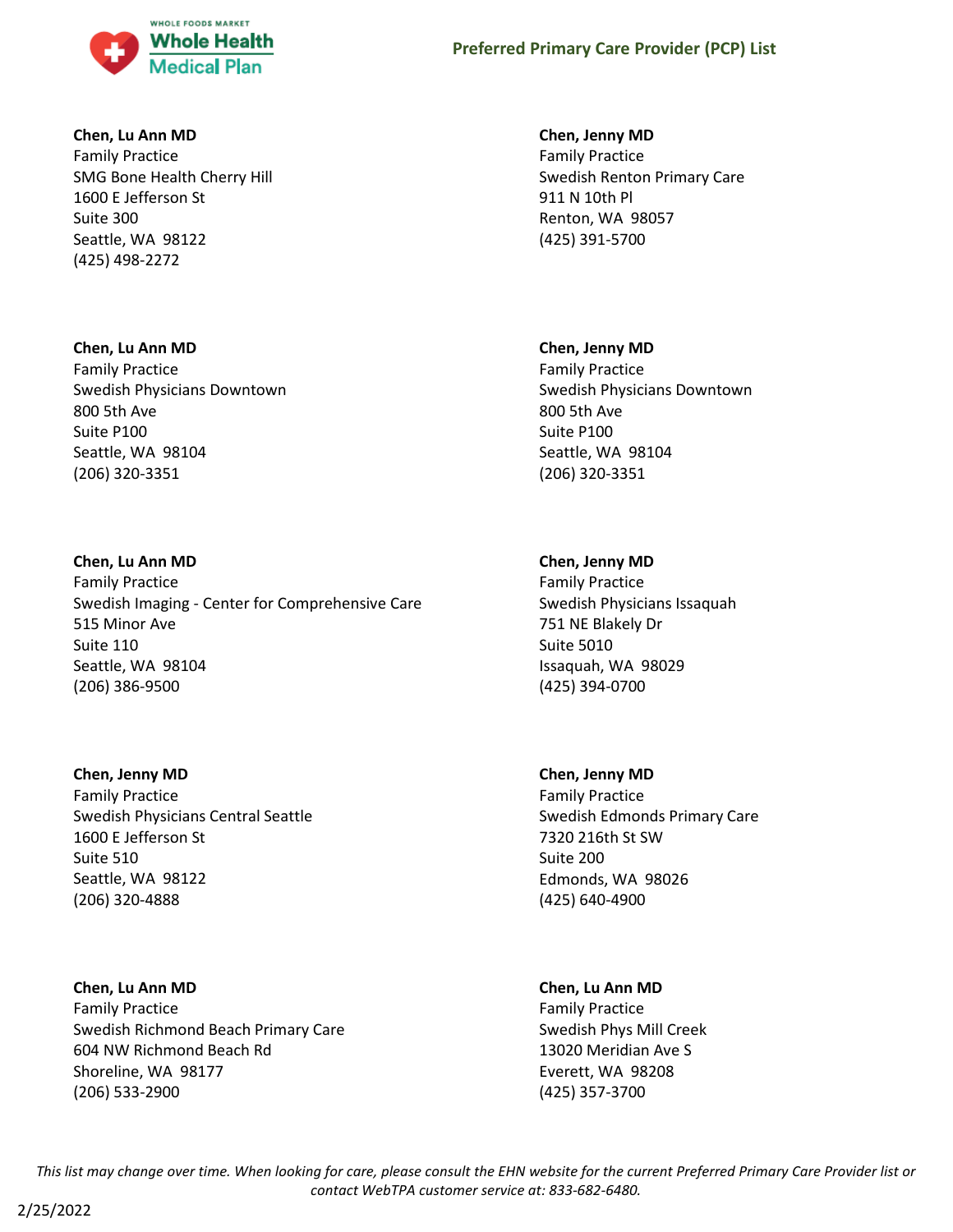

## **Chen, Jenny MD**

Family Practice Swedish Richmond Beach Primary Care 604 NW Richmond Beach Rd Shoreline, WA 98177 (206) 533-2900

# **Chen, Jenny MD**

Family Practice Swedish Bellevue Primary Care 1200 112th Ave NE Suite B100 Bellevue, WA 98004 (425) 462-1132

# **Chen, Jenny MD**

Family Practice Swedish Physicians Factoria 12917 SE 38th St Suite 100 Bellevue, WA 98006 (425) 641-4000

# **Chen, Lu Ann MD**

Family Practice Swedish Physicians Issaquah 751 NE Blakely Dr Suite 5010 Issaquah, WA 98029 (425) 394-0700

# **Chen, Lu Ann MD**

Family Practice Swedish Physicians South Lake Union 510 Boren Ave N Seattle, WA 98109 (206) 320-5200

# **Chen, Lu Ann MD**

Family Practice Swedish Phys Ballard 5350 Tallman Ave NW Suite 301 Seattle, WA 98107 (206) 320-3335

# **Chen, Lu Ann MD**

Family Practice Swedish Bellevue Primary Care 1200 112th Ave NE Suite B100 Bellevue, WA 98004 (425) 462-1132

# **Chen, Lu Ann MD**

Family Practice Swedish Physicians Factoria 12917 SE 38th St Suite 100 Bellevue, WA 98006 (425) 641-4000

# **Chen, Lu Ann MD**

Family Practice Swedish Physicians Queen Anne 2211 Queen Anne Ave N Seattle, WA 98109 (206) 861-8500

# **Chen, Jenny MD**

Family Practice Swedish Physicians South Lake Union 510 Boren Ave N Seattle, WA 98109 (206) 320-5200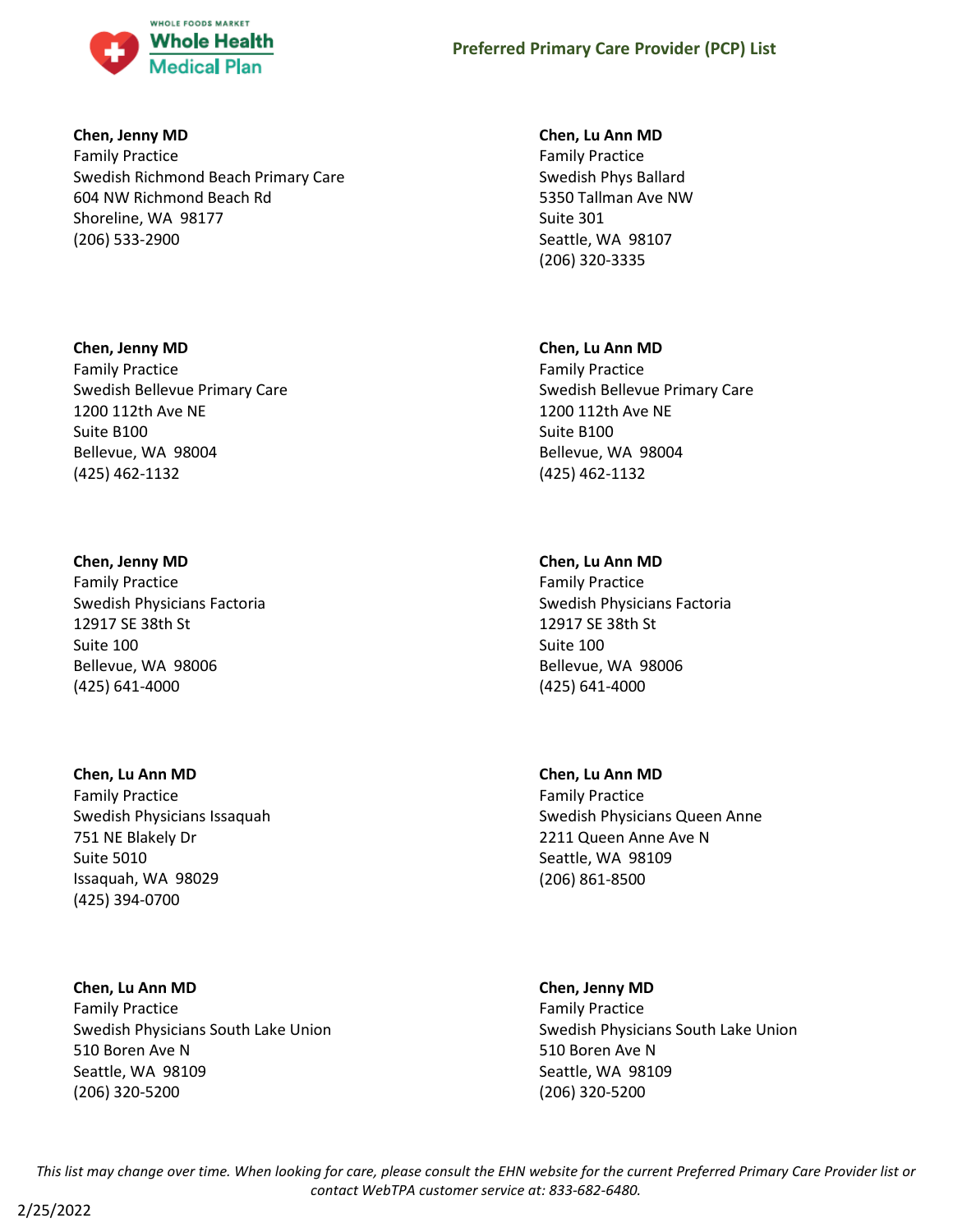

# **Chen, Lu Ann MD**

Family Practice Swedish Klahanie Primary Care 4560 Klahanie Dr SE Suite 400 Issaquah, WA 98029 (425) 394-0620

## **Chen, Lu Ann MD**

Family Practice Swedish Sand Point Primary Care 4540 Union Bay Pl NE Seattle, WA 98105 (206) 320-8050

# **Chen, Lu Ann MD**

Family Practice Swedish Phys Snoqualmie 37624 SE Fury St Suite 101 Snoqualmie, WA 98065 (425) 888-2016

# **Chen, Jenny MD**

Family Practice Swedish Mercer Island Primary Care 3236 78th Ave SE Suite 200 Mercer Island, WA 98040 (206) 386-9500

# **Chen, Jenny MD**

Family Practice Swedish Physicians Magnolia 2450 33rd Ave W Suite 100 Seattle, WA 98199 (206) 320-3364

## **Chen, Jenny MD**

Family Practice Swedish Klahanie Primary Care 4560 Klahanie Dr SE Suite 400 Issaquah, WA 98029 (425) 394-0620

## **Chen, Jenny MD**

Family Practice Swedish Sand Point Primary Care 4540 Union Bay Pl NE Seattle, WA 98105 (206) 320-8050

## **Chen, Jenny MD**

Family Practice Swedish Phys Snoqualmie 37624 SE Fury St Suite 101 Snoqualmie, WA 98065 (425) 888-2016

#### **Chen, Jenny MD**

Family Practice Swedish Phys Mill Creek 13020 Meridian Ave S Everett, WA 98208 (425) 357-3700

#### **Chen, Shirley MD**

Family Practice PacMed Clinics - Totem Lake 12910 Totem Lake Blvd NE Suite 101 Kirkland, WA 98034 (425) 814-5000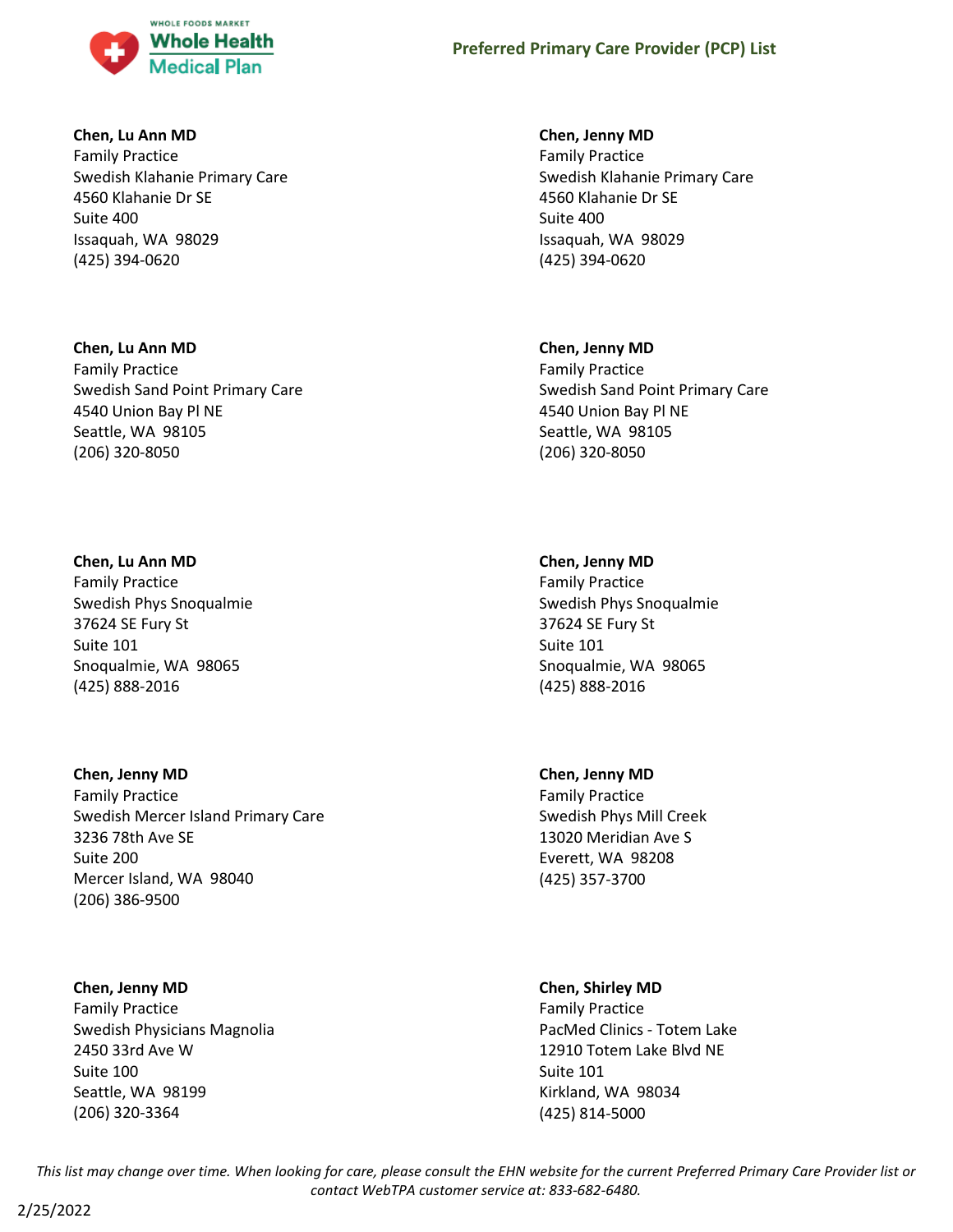

# **Chen, Jenny MD**

Family Practice Swedish Physicians Pine Lake 22707 SE 29th St Sammamish, WA 98075 (425) 455-2845

# **Chen, Jenny MD**

Family Practice Swedish Physicians Queen Anne 2211 Queen Anne Ave N Seattle, WA 98109 (206) 861-8500

# **Chen, Jenny MD**

Family Practice Swedish Edmonds Birth & Family Clinic 21911 76th Ave W Suite 110 Edmonds, WA 98026 (425) 640-4950

# **Chen, Jenny MD**

Family Practice Swedish Phys Redmond 18100 NE Union Hill Rd Suite 200 Redmond, WA 98052 (206) 320-5190

# **Chen, Jenny MD**

Family Practice Swedish Phys Ballard 5350 Tallman Ave NW Suite 301 Seattle, WA 98107 (206) 320-3335

# **Chen, Lu Ann MD**

Family Practice Swedish Physicians Central Seattle 1600 E Jefferson St Suite 510 Seattle, WA 98122 (206) 320-4888

# **Chen, Lu Ann MD**

Family Practice Swedish Edmonds Birth & Family Clinic 21911 76th Ave W Suite 110 Edmonds, WA 98026 (425) 640-4950

# **Chen, Lu Ann MD**

Family Practice Swedish Phys Redmond 18100 NE Union Hill Rd Suite 200 Redmond, WA 98052 (206) 320-5190

# **Chen, Lu Ann MD**

Family Practice Swedish First Hill Primary Care 515 Minor Ave Suite 300 Seattle, WA 98104 (206) 386-9500

# **Chen, Jenny MD**

Family Practice Swedish First Hill Primary Care 515 Minor Ave Suite 300 Seattle, WA 98104 (206) 386-9500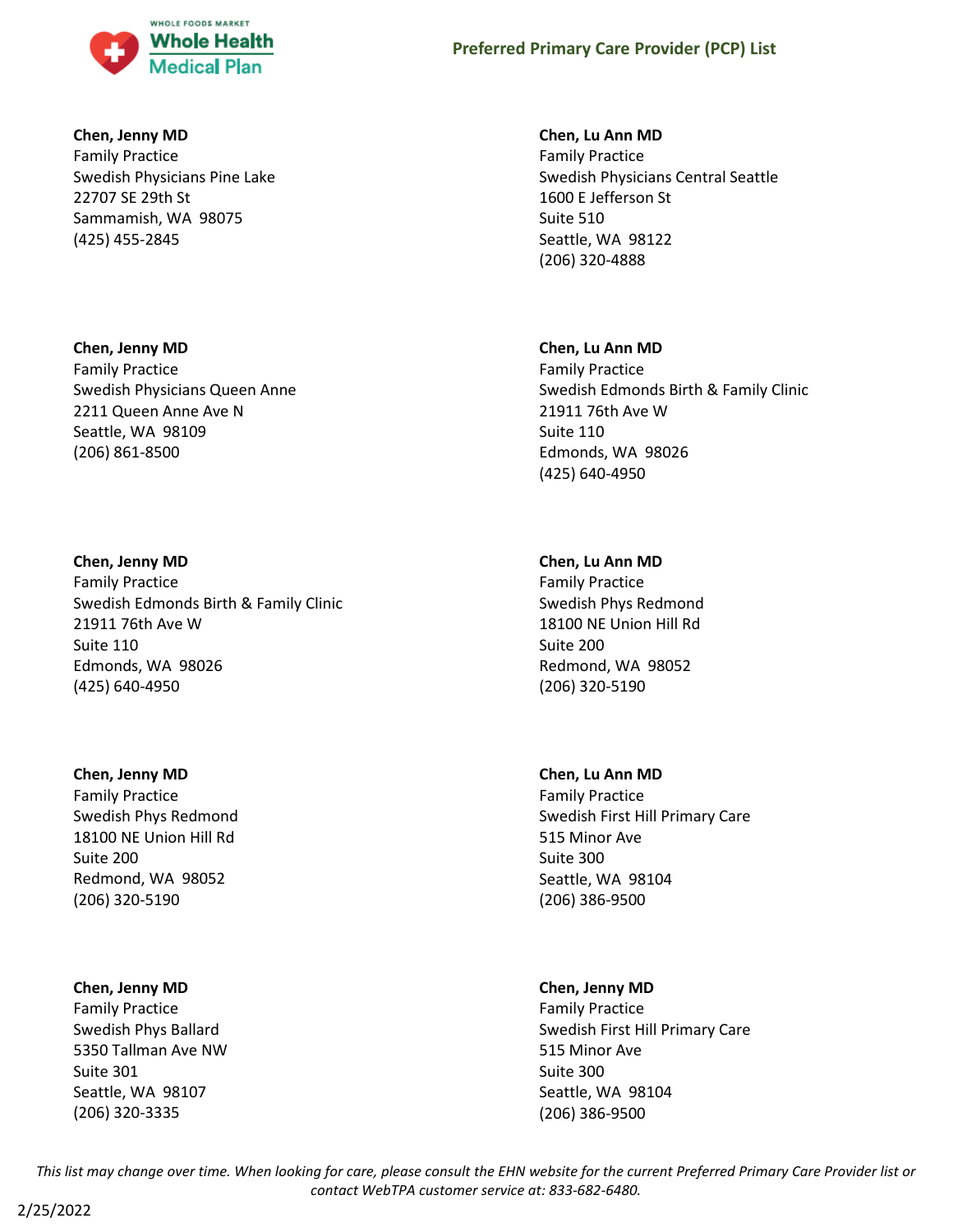

## **Chen, Lu Ann MD**

Family Practice Swedish Physicians Pine Lake 22707 SE 29th St Sammamish, WA 98075 (425) 455-2845

## **Chen-Milhone, Christina DO**

Internal Medicine PacMed Clinics - Totem Lake 12910 Totem Lake Blvd NE Suite 101 Kirkland, WA 98034 (425) 814-5000

# **Chon, Christine MD**

Family Practice SMG Primary Care West Seattle AK St 4100 SW Alaska St Suite B Seattle, WA 98116 (206) 320-3399

#### **Chow, Linda MD**

Internal Medicine Swedish Histology - First Hill 600 Broadway Suite 510A Seattle, WA 98122 (206) 386-9500

#### **Chow, Linda MD**

Internal Medicine Swedish Coumadin - First Hill 515 Minor Ave Suite 300 Seattle, WA 98104 (206) 386-9500

## **Chen-Milhone, Christina DO**

Internal Medicine PacMed Clinics - Canyon Park 1909 214th St SE Suite 300 Bothell, WA 98021 (425) 412-7200

### **Choi, Jenna MD**

Internal Medicine Swedish Bellevue Primary Care 1200 112th Ave NE Suite B100 Bellevue, WA 98004 (425) 462-1132

# **Chow, Linda MD**

Internal Medicine Swedish Laboratory - Center for Comprehensive Care 515 Minor Ave Suite 100 Seattle, WA 98104 (206) 386-9500

# **Chow, Linda MD**

Internal Medicine Swedish First Hill Primary Care 515 Minor Ave Suite 300 Seattle, WA 98104 (206) 386-9500

#### **Chow, Linda MD**

Internal Medicine Swedish Disaster Clinic First Hill 515 Minor Ave Suite 170 Seattle, WA 98104  $( )$  -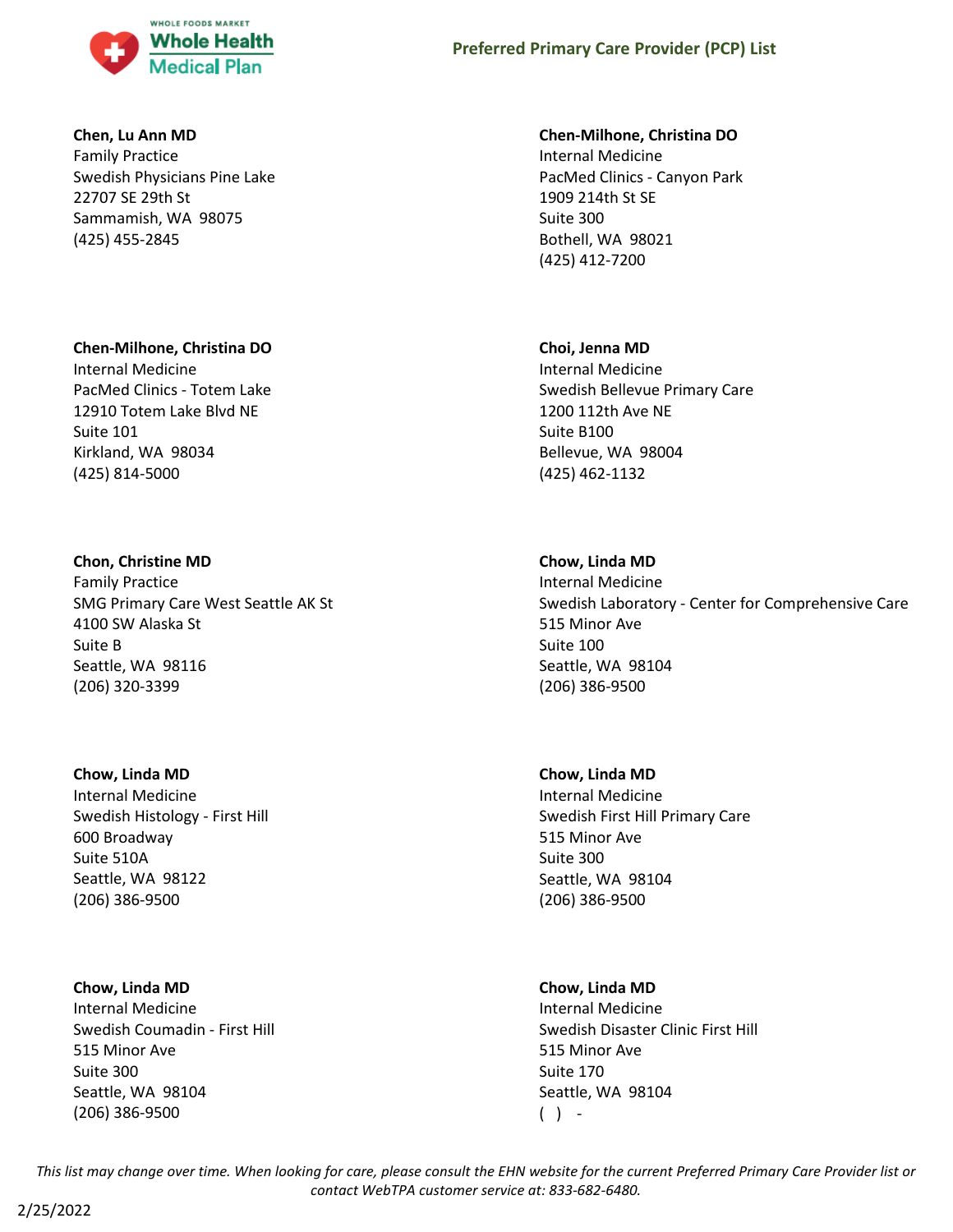

# **Chow, Linda MD**

Internal Medicine Swedish Imaging - Center for Comprehensive Care 515 Minor Ave Suite 110 Seattle, WA 98104 (206) 386-9500

# **Chow, Linda MD**

Internal Medicine SMG Universal Response Clinic FH 515 Minor Ave Suite 170 Seattle, WA 98104 (206) 386-2598

# **Cline, Kelsey MD**

Family Practice Swedish Physicians Central Seattle 1600 E Jefferson St Suite 510 Seattle, WA 98122 (206) 320-4888

# **Clowry, Margaret MD**

Internal Medicine PacMed Clinics - Northgate 10416 5th Ave NE Seattle, WA 98125 (206) 517-6700

# **Coffman, Wendy MD**

Family Practice PMG NW WA Monroe Family Medicine 19200 N Kelsey St Monroe, WA 98272 (360) 794-7994

# **Chow, Ward MD**

Internal Medicine PMG NW WA MC Internal Medicine 12800 Bothell-Everett Hwy Everett, WA 98208 (425) 316-5130

# **Clay, Emily MD**

Family Practice PMG SW WA W Olympia Immediate Care 1620 Cooper Point Road SW Olympia, WA 98502 (360) 486-6710

# **Closs-Brewer, Melissa MD**

Pediatric Medicine PMG NW WA MC Pediatrics 12800 Bothell-Everett Hwy Everett, WA 98208 (425) 316-5160

# **Clowry, Margaret MD**

Internal Medicine PacMed Clinics - Madison 1101 Madison St Suite 301 Seattle, WA 98104 (206) 505-1101

# **Conley, Sophia MD**

Pediatric Medicine Swedish Physicians Queen Anne 2211 Queen Anne Ave N Seattle, WA 98109 (206) 861-8500

*This list may change over time. When looking for care, please consult the EHN website for the current Preferred Primary Care Provider list or contact WebTPA customer service at: 833-682-6480.*

2/25/2022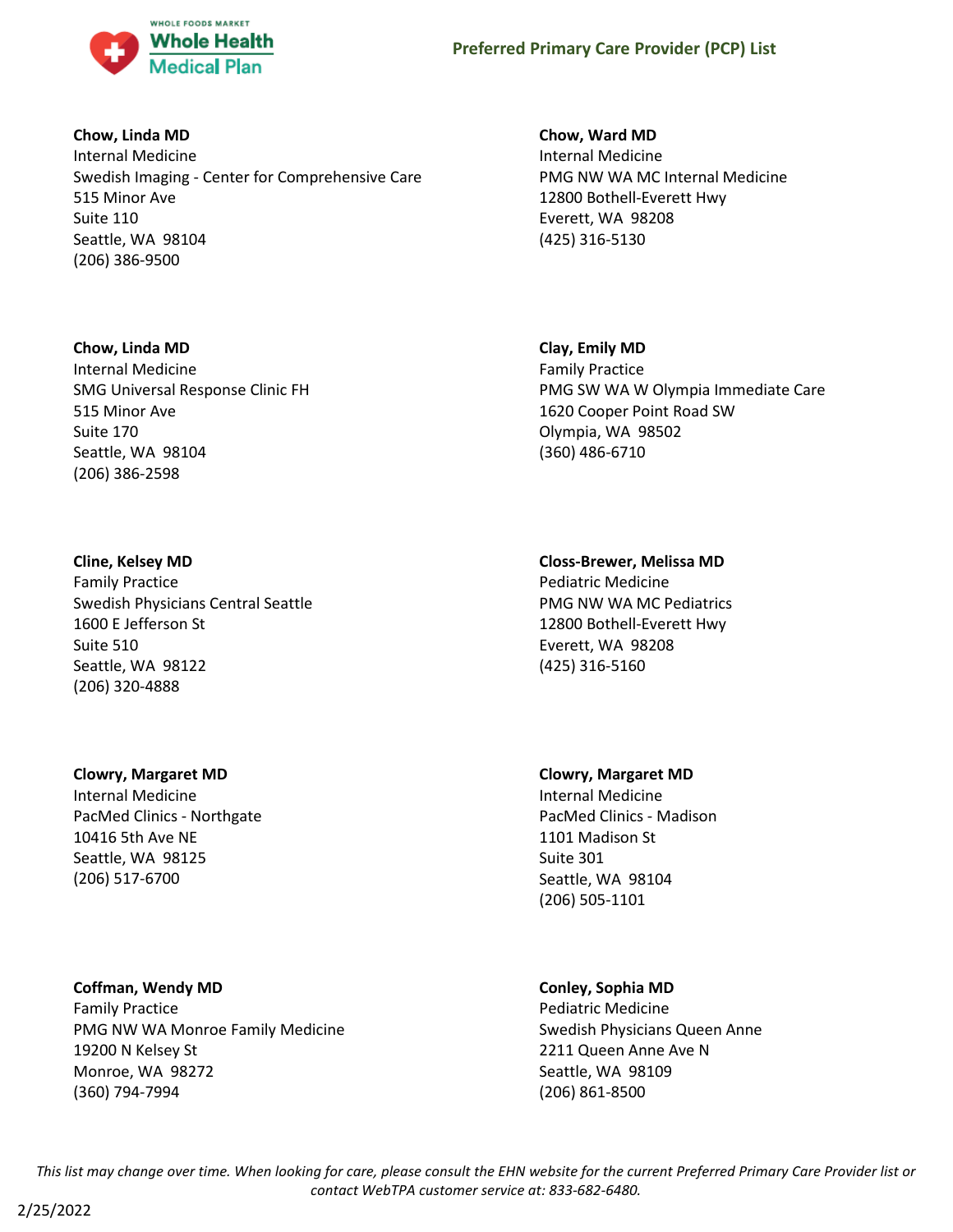

# **Conley, Sophia MD**

Pediatric Medicine Swedish Children's Clinic Redmond 18100 NE Union Hill Rd 2nd Floor Redmond, WA 98052 (425) 881-5437

# **Conley, Sophia MD** Pediatric Medicine Swedish Children's Clinic West Seattle 4744 41st Ave SW Suite 101 Seattle, WA 98116 (206) 320-5780

# **Conley, Sophia MD**

Pediatric Medicine Swedish Physicians Issaquah 751 NE Blakely Dr Suite 5010 Issaquah, WA 98029 (425) 394-0700

# **Constantin, Flavia MD**

Family Practice Swedish Disaster Clinic Issaquah 751 NE Blakely Dr Issaquah, WA 98029 (425) 313-4000

**Cook, Jill MD** Pediatric Medicine Swedish Edmonds Birth & Family Clinic 21911 76th Ave W Suite 110 Edmonds, WA 98026 (425) 640-4950

# **Conley, Sophia MD**

Pediatric Medicine Swedish Children's Clinic Edmonds 21600 Highway 99 Suite 290 Edmonds, WA 98026 (425) 673-3456

# **Conley, Sophia MD**

Pediatric Medicine Swedish Children's Clinic Meadow Creek 6520 226th Pl SE Suite 100 Issaquah, WA 98027 (425) 394-1680

# **Conley, Sophia MD**

Pediatric Medicine Swedish Phys Redmond 18100 NE Union Hill Rd Suite 200 Redmond, WA 98052 (206) 320-5190

# **Constantin, Flavia MD**

Family Practice Swedish Renton Primary Care 911 N 10th Pl Renton, WA 98057 (425) 391-5700

# **Cook, Jill MD**

Pediatric Medicine Swedish First Hill Primary Care 515 Minor Ave Suite 300 Seattle, WA 98104 (206) 386-9500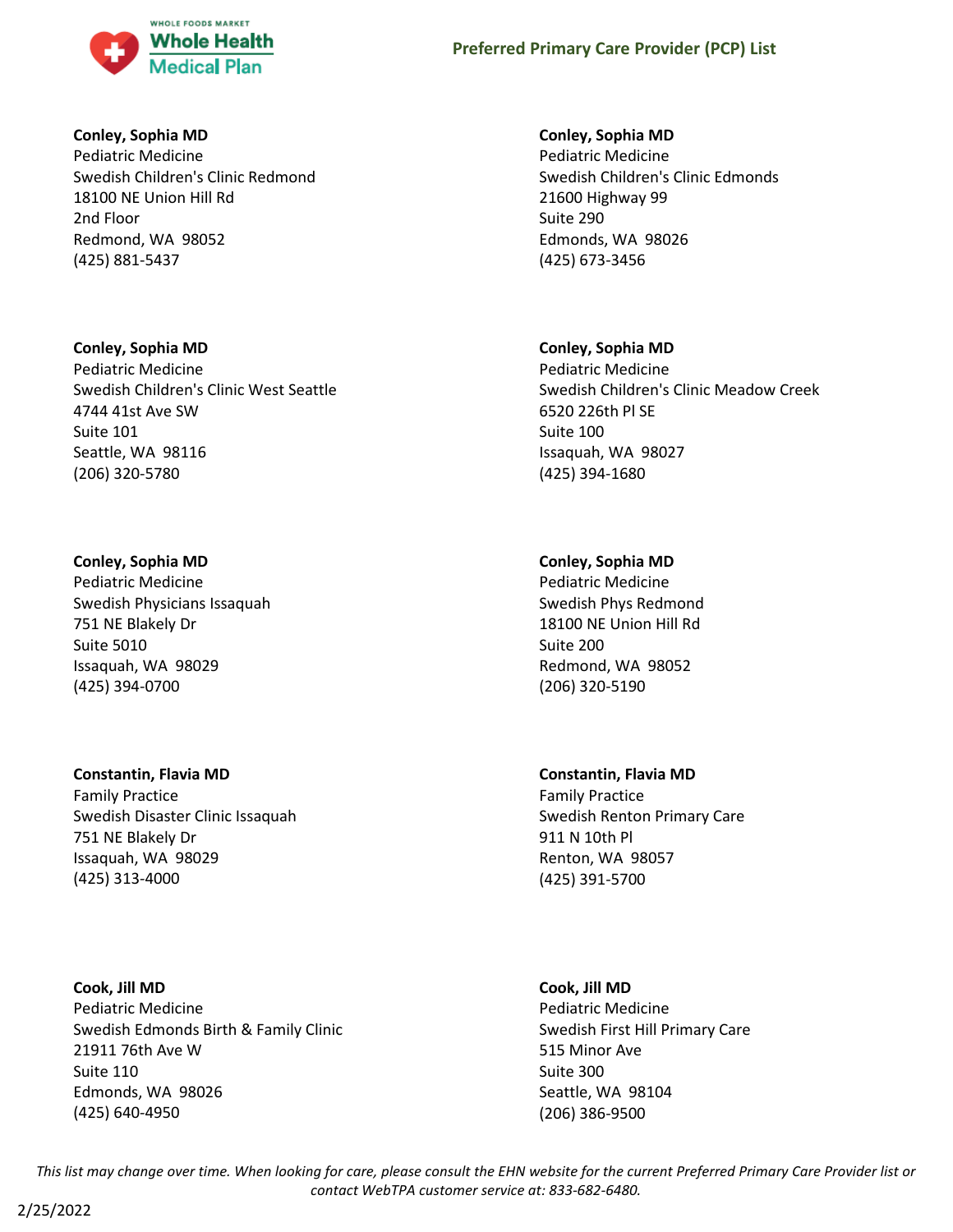

## **Cook, Jill MD**

Pediatric Medicine Swedish Phys Ballard 5350 Tallman Ave NW Suite 301 Seattle, WA 98107 (206) 320-3335

# **Cook, Jill MD**

Pediatric Medicine Swedish Physicians Pine Lake 22707 SE 29th St Sammamish, WA 98075 (425) 455-2845

## **Cook, Jill MD**

Pediatric Medicine Swedish Physicians Issaquah 751 NE Blakely Dr Suite 5010 Issaquah, WA 98029 (425) 394-0700

# **Cook, Jill MD** Pediatric Medicine Swedish Physicians Downtown 800 5th Ave Suite P100 Seattle, WA 98104 (206) 320-3351

# **Cook, Jill MD** Pediatric Medicine Swedish Klahanie Primary Care 4560 Klahanie Dr SE Suite 400 Issaquah, WA 98029 (425) 394-0620

**Cook, Jill MD** Pediatric Medicine Swedish Physicians Queen Anne 2211 Queen Anne Ave N Seattle, WA 98109 (206) 861-8500

# **Cook, Jill MD**

Pediatric Medicine Swedish Edmonds Primary Care 7320 216th St SW Suite 200 Edmonds, WA 98026 (425) 640-4900

# **Cook, Jill MD**

Pediatric Medicine Swedish Mercer Island Primary Care 3236 78th Ave SE Suite 200 Mercer Island, WA 98040 (206) 386-9500

# **Cook, Jill MD** Pediatric Medicine Swedish Physicians South Lake Union 510 Boren Ave N Seattle, WA 98109 (206) 320-5200

# **Cook, Jill MD** Pediatric Medicine Swedish Sand Point Primary Care 4540 Union Bay Pl NE Seattle, WA 98105 (206) 320-8050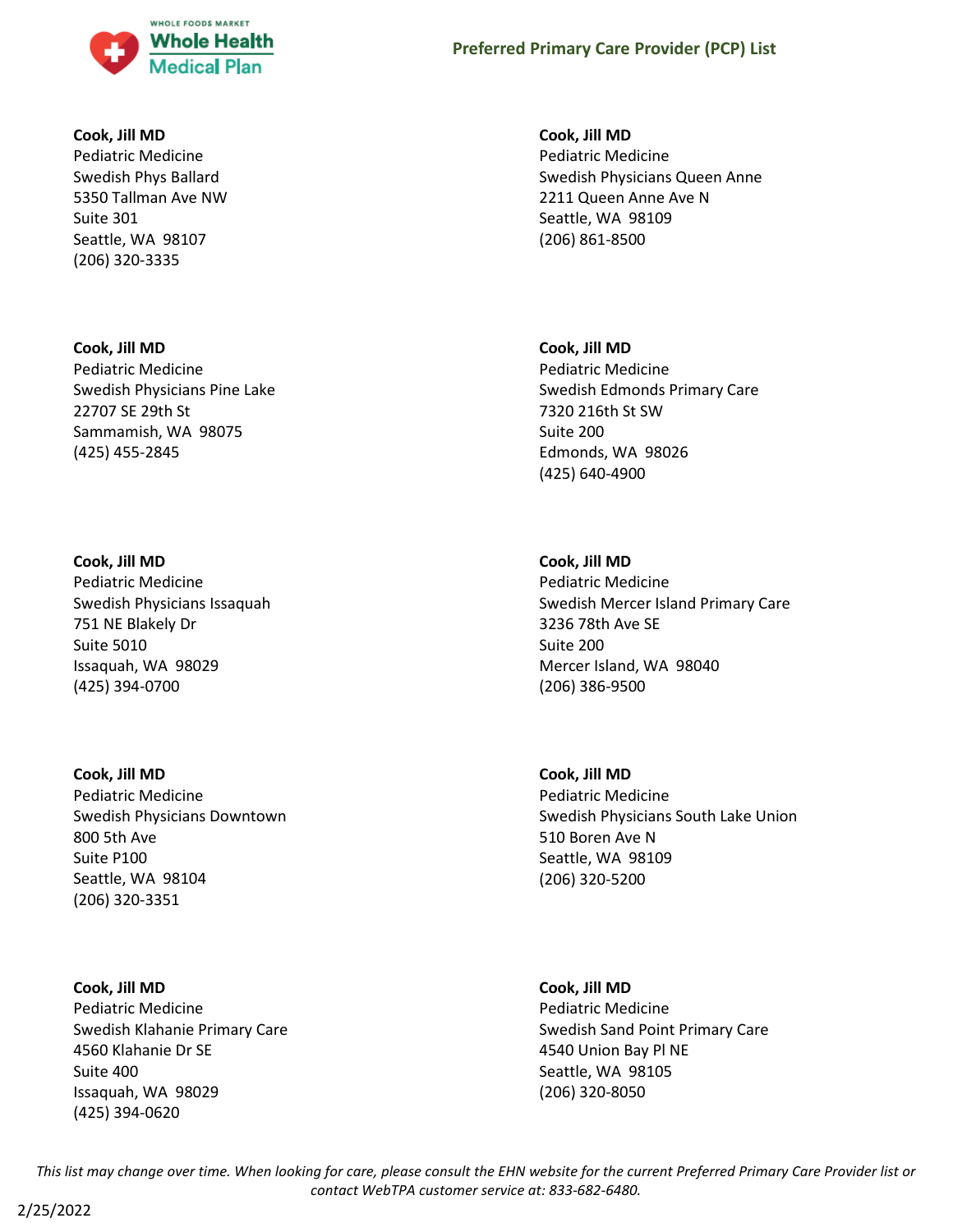

# **Cook, Jill MD**

Pediatric Medicine Swedish Renton Primary Care 911 N 10th Pl Renton, WA 98057 (425) 391-5700

# **Cook, Jill MD** Pediatric Medicine Swedish Richmond Beach Primary Care 604 NW Richmond Beach Rd Shoreline, WA 98177 (206) 533-2900

# **Cook, Jill MD**

Pediatric Medicine Swedish Bellevue Primary Care 1200 112th Ave NE Suite B100 Bellevue, WA 98004 (425) 462-1132

# **Cook, Jill MD**

Pediatric Medicine Swedish Phys Mill Creek 13020 Meridian Ave S Everett, WA 98208 (425) 357-3700

# **Cook, Jill MD**

Pediatric Medicine Swedish Physicians Magnolia 2450 33rd Ave W Suite 100 Seattle, WA 98199 (206) 320-3364

# **Cook, Jill MD**

Pediatric Medicine Swedish Physicians Central Seattle 1600 E Jefferson St Suite 510 Seattle, WA 98122 (206) 320-4888

# **Cook, Jill MD**

Pediatric Medicine Swedish Phys Redmond 18100 NE Union Hill Rd Suite 200 Redmond, WA 98052 (206) 320-5190

# **Cook, Jill MD**

Pediatric Medicine Swedish Physicians Factoria 12917 SE 38th St Suite 100 Bellevue, WA 98006 (425) 641-4000

# **Cook, Jill MD**

Pediatric Medicine Swedish Phys Snoqualmie 37624 SE Fury St Suite 101 Snoqualmie, WA 98065 (425) 888-2016

# **Cordy, Carol MD**

Family Practice Swedish Family Medicine Ballard 1801 NW Market St Suite 403 Seattle, WA 98107 (206) 297-5100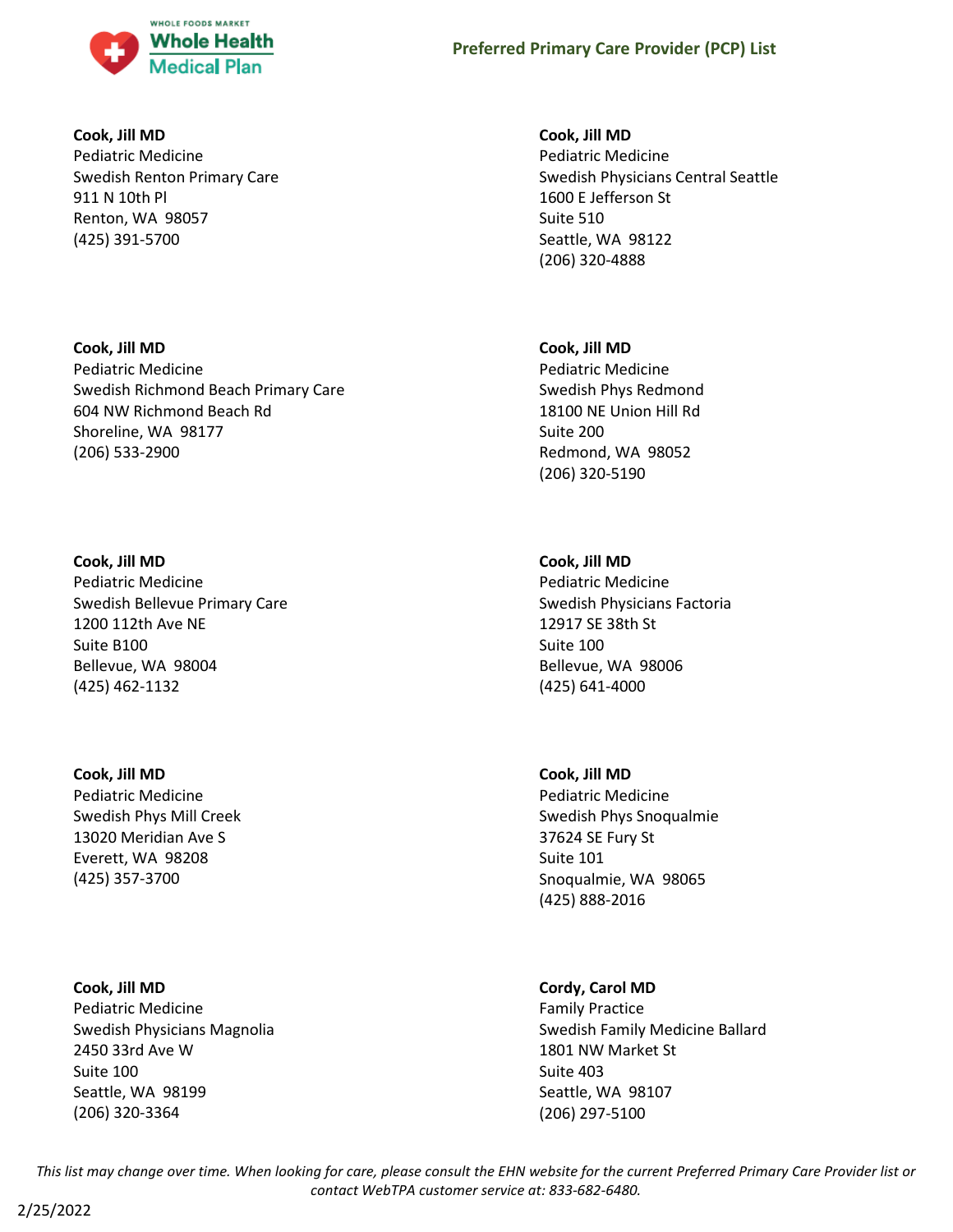

# **Cordy, Carol MD**

Family Practice Swedish Fam Med 1st Hill 1401 Madison St Suite 100 Seattle, WA 98104 (206) 386-6111

#### **Cornwall, Nathan PA-C**

Physician Assistant PMG SW WA Lacey Fam Med 4800 College St SE Lacey, WA 98503 (360) 486-2900

## **Cufley, Davonna MD**

Internal Medicine PacMed Clinics - Renton 601 S Carr Rd Suite 100 Renton, WA 98055 (425) 227-3700

# **Dagg, Steven MD**

Family Practice Swedish Imaging - Center for Comprehensive Care 515 Minor Ave Suite 110 Seattle, WA 98104 (206) 386-9500

#### **Dagg, Steven MD**

Family Practice SMG Primary Care West Seattle AK St 4100 SW Alaska St Suite B Seattle, WA 98116 (206) 320-3399

## **Cordy, Carol MD**

Family Practice Swedish Family Medicine - Cherry Hill 550 16th Ave Suite 100 Seattle, WA 98122 (206) 320-2484

#### **Cox, Monika MD**

Family Practice SMG Primary Care West Seattle AK St 4100 SW Alaska St Suite B Seattle, WA 98116 (206) 320-3399

## **Cufley, Davonna MD**

Internal Medicine PacMed Clinics - Madison 1101 Madison St Suite 301 Seattle, WA 98104 (206) 505-1101

#### **Dagg, Steven MD**

Family Practice SMG Bone Health Cherry Hill 1600 E Jefferson St Suite 300 Seattle, WA 98122 (425) 498-2272

# **Dara, Karishma MD**

Family Practice Swedish Fam Med 1st Hill 1401 Madison St Suite 100 Seattle, WA 98104 (206) 386-6111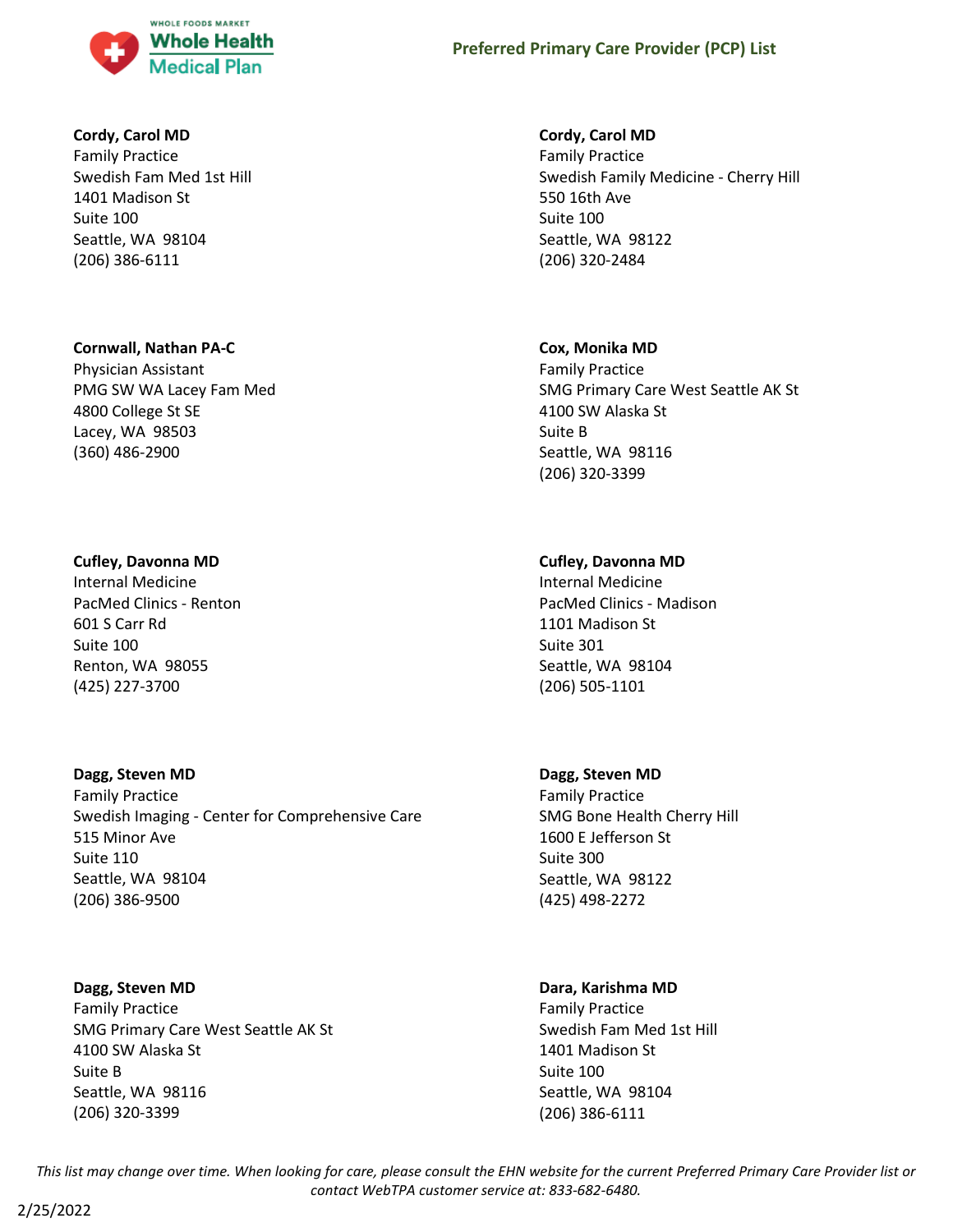

# **Dara, Karishma MD**

Family Practice Swedish Family Medicine Ballard 1801 NW Market St Suite 403 Seattle, WA 98107 (206) 297-5100

# **Davis, Benjamin MD**

Family Practice Swedish Family Medicine Ballard 1801 NW Market St Suite 403 Seattle, WA 98107 (206) 297-5100

# **Davis, Benjamin MD**

Family Practice Swedish Family Medicine - Cherry Hill 550 16th Ave Suite 100 Seattle, WA 98122 (206) 320-2484

# **Davison, Emmy MD**

Family Practice Swedish Edmonds Birth & Family Clinic 21911 76th Ave W Suite 110 Edmonds, WA 98026 (425) 640-4950

# **D'Cruz, Minoo MD**

Family Practice Swedish Edmonds Birth & Family Clinic 21911 76th Ave W Suite 110 Edmonds, WA 98026 (425) 640-4950

# **Dastvan, Celia MD**

Pediatric Medicine PMG NW WA Lynnwood Pediatrics 2902 164th St SW Suite E1 Lynnwood, WA 98087 (425) 741-7750

# **Davis, Benjamin MD**

Family Practice Swedish ObGyn Midwifery First Hill 1101 Madison St Suite 700 Seattle, WA 98104 (206) 215-6300

# **Davis, Benjamin MD**

Family Practice Swedish Fam Med 1st Hill 1401 Madison St Suite 100 Seattle, WA 98104 (206) 386-6111

# **Davoodi, Rashno MD**

Family Practice Swedish Phys Redmond 18100 NE Union Hill Rd Suite 200 Redmond, WA 98052 (206) 320-5190

# **Dean, Kathryn MD**

Family Practice PMG SW WA Hawks Prairie FM 2555 Marvin Road NE Lacey, WA 98516 (360) 413-4200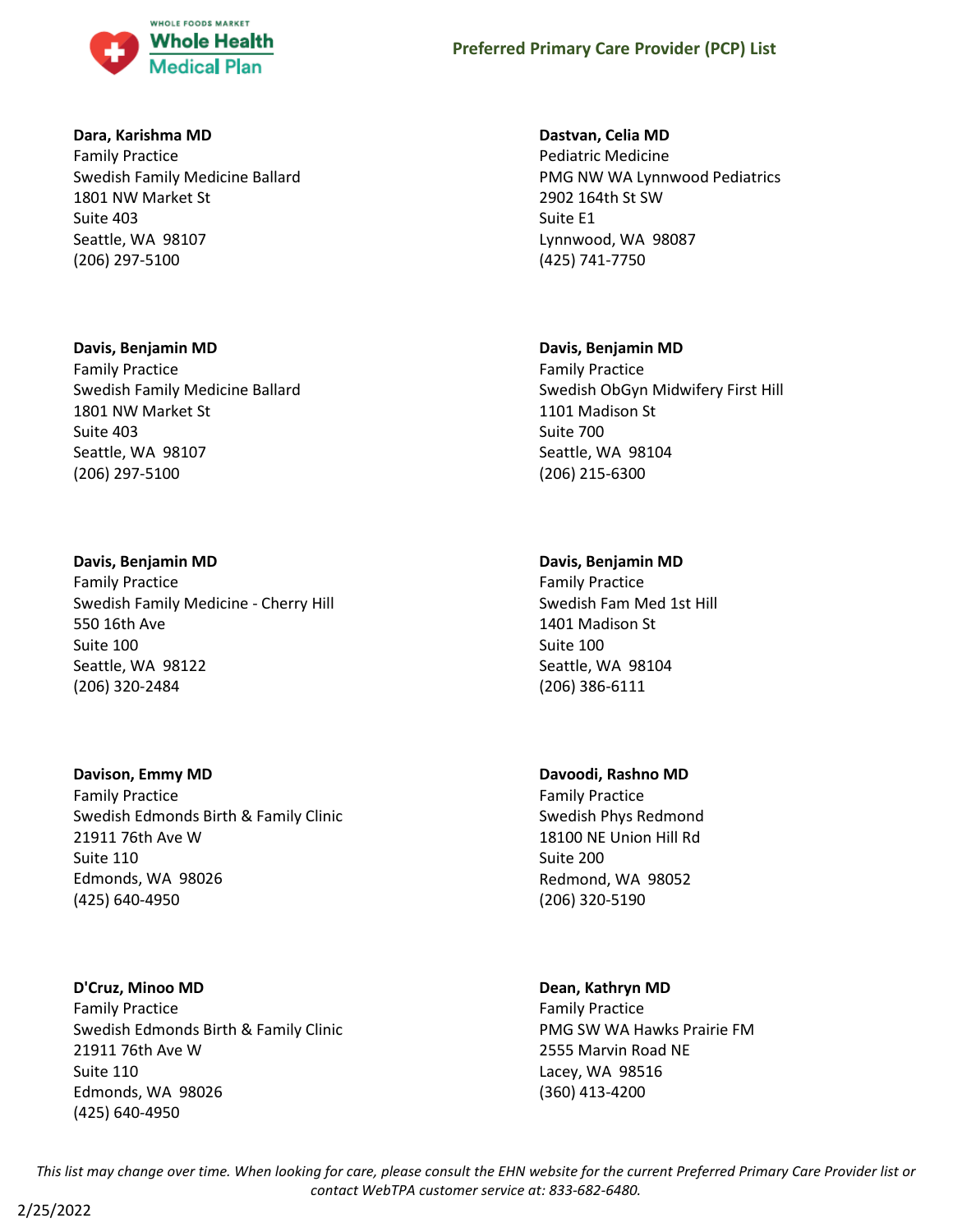

# **Deans, Amy MD**

Internal Medicine Swedish Phys Ballard 5350 Tallman Ave NW Suite 301 Seattle, WA 98107 (206) 320-3335

# **Derksen-Schrock, Andrew MD**

Family Practice Swedish Family Medicine - Cherry Hill 550 16th Ave Suite 100 Seattle, WA 98122 (206) 320-2484

# **Derksen-Schrock, Andrew MD**

Family Practice Swedish Family Medicine - Cherry Hill 500 17th Ave Seattle, WA 98122 (206) 320-2484

# **Develle, Stephanie MD**

Pediatric Medicine Swedish Phys Redmond 18100 NE Union Hill Rd Suite 200 Redmond, WA 98052 (206) 320-5190

# **Diamond, Laura MD**

Family Practice Swedish Hospital Medicine Ballard 5300 Tallman Ave NW Seattle, WA 98107 (206) 215-2520

# **Deramo, Mark MD**

Family Practice Swedish Physicians Pine Lake 22707 SE 29th St Sammamish, WA 98075 (425) 455-2845

# **Derksen-Schrock, Andrew MD**

Family Practice Swedish Family Medicine - Cherry Hill 747 Broadway Seattle, WA 98122 (206) 320-2484

# **Derksen-Schrock, Andrew MD**

Family Practice Swedish Fam Med 1st Hill 1401 Madison St Suite 100 Seattle, WA 98104 (206) 386-6111

# **Develle, Stephanie MD**

Pediatric Medicine Swedish Children's Clinic Redmond 18100 NE Union Hill Rd 2nd Floor Redmond, WA 98052 (425) 881-5437

# **Diamond, Laura MD**

Family Practice Swedish Hospital Medicine Issaquah 751 NE Blakely Dr Issaquah, WA 98029 (425) 313-7000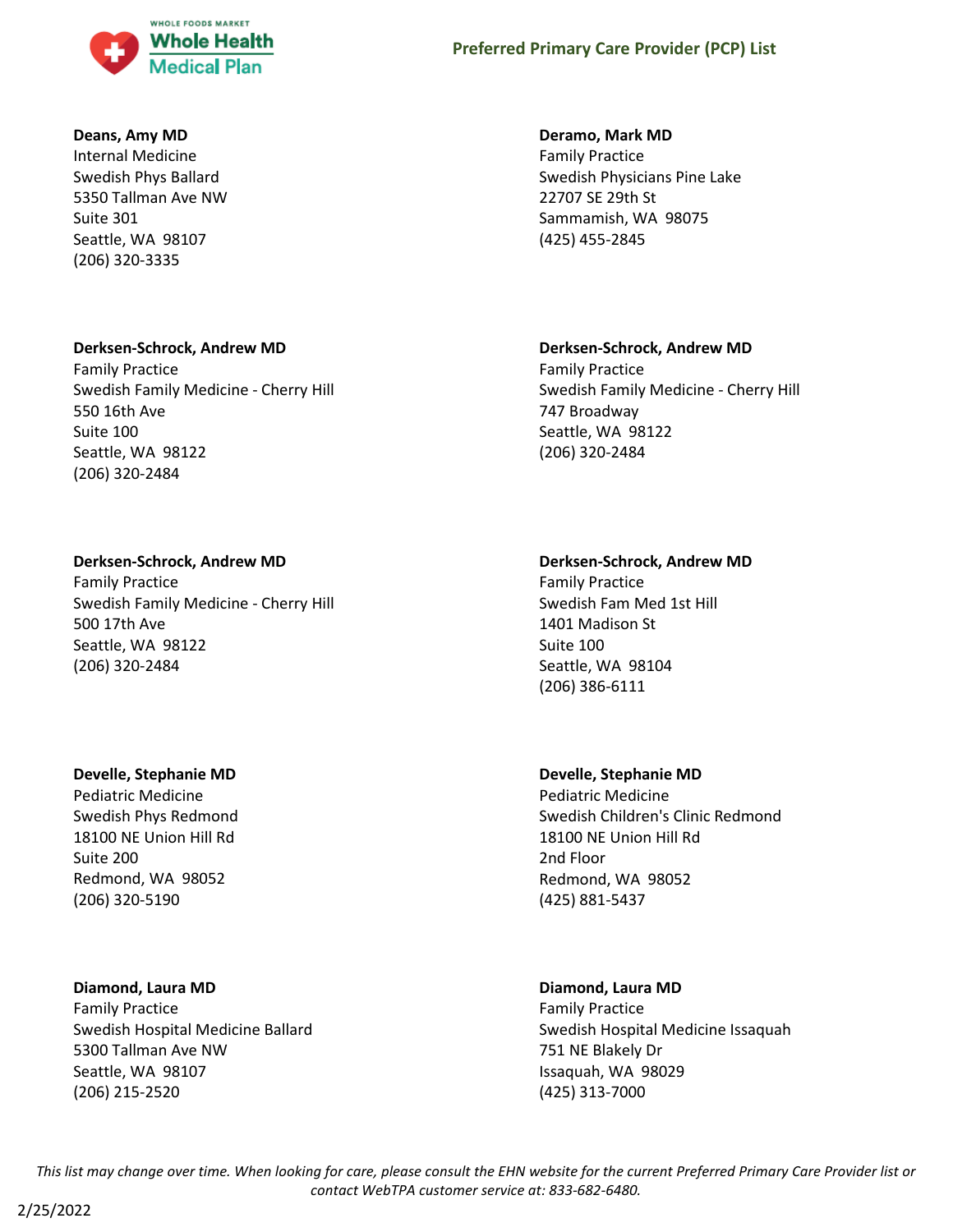

# **Diamond, Laura MD**

Family Practice Swedish Family Medicine - Cherry Hill 550 16th Ave Suite 100 Seattle, WA 98122 (206) 320-2484

# **Diamond, Laura MD**

Family Practice Swedish Hospital Medicine Edmonds 21601 76th Ave W Edmonds, WA 98026 (425) 640-4000

# **Diamond, Laura MD**

Family Practice Swedish Fam Med 1st Hill 1401 Madison St Suite 100 Seattle, WA 98104 (206) 386-6111

# **Dresang, Steven MD**

Family Practice SMG Bone Health Cherry Hill 1600 E Jefferson St Suite 300 Seattle, WA 98122 (425) 498-2272

# **Dresang, Steven MD**

Family Practice Swedish Hospital Medicine Cherry Hill 500 17th Ave Seattle, WA 98122 (206) 215-2520

# **Diamond, Laura MD**

Family Practice Swedish Hospital Medicine Cherry Hill 500 17th Ave Seattle, WA 98122 (206) 215-2520

# **Diamond, Laura MD**

Family Practice Swedish Family Medicine Ballard 1801 NW Market St Suite 403 Seattle, WA 98107 (206) 297-5100

# **Diamond, Laura MD**

Family Practice Swedish Hospital Medicine First Hill 747 Broadway Seattle, WA 98122 (206) 215-2520

**Dresang, Steven MD** Family Practice Swedish Hospital Medicine Issaquah 751 NE Blakely Dr Issaquah, WA 98029 (425) 313-7000

# **Dresang, Steven MD**

Family Practice Swedish Hospital Medicine Ballard 5300 Tallman Ave NW Seattle, WA 98107 (206) 215-2520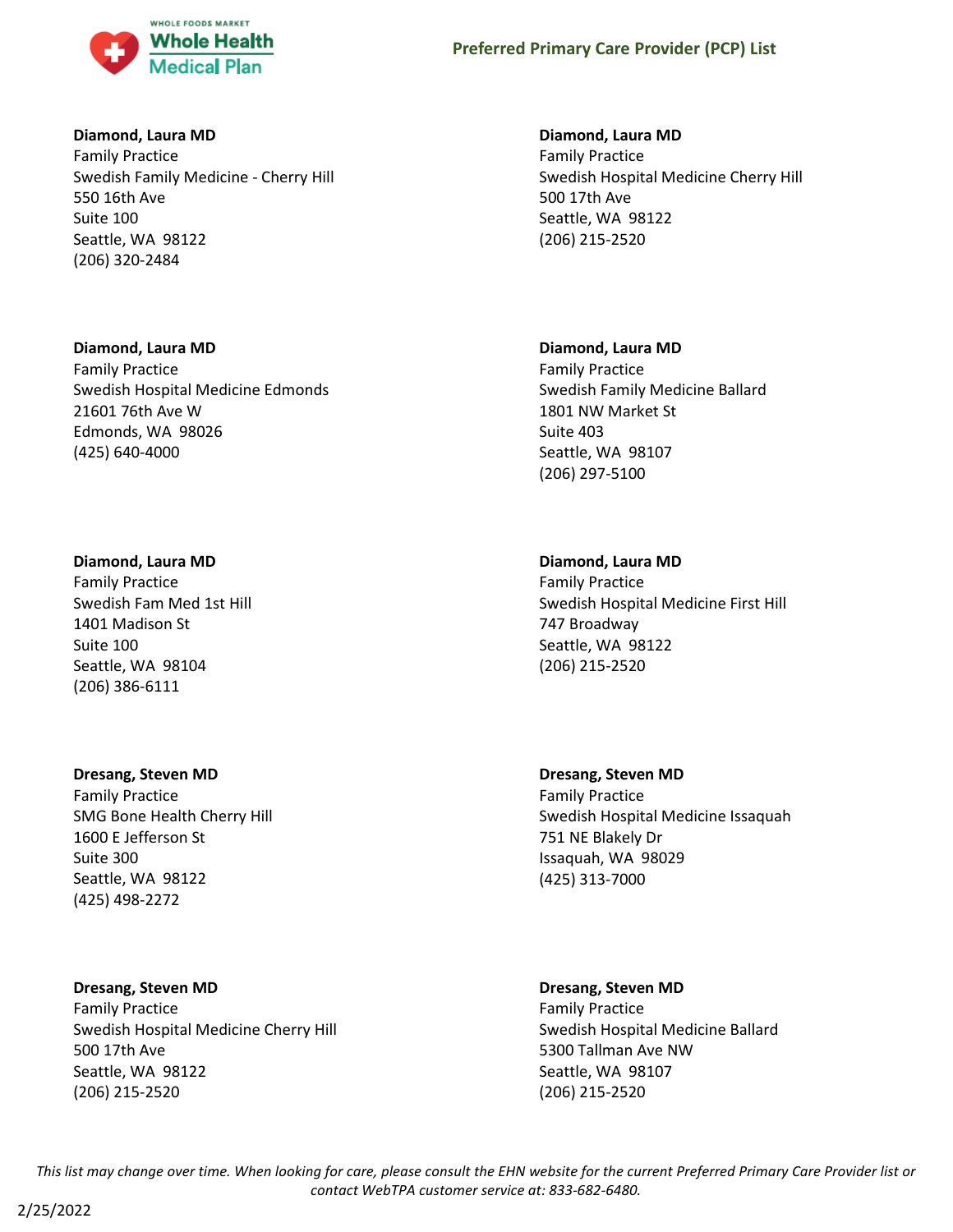

# **Dresang, Steven MD**

Family Practice Swedish Imaging - Center for Comprehensive Care 515 Minor Ave Suite 110 Seattle, WA 98104 (206) 386-9500

# **Dresang, Steven MD**

Family Practice SMG Primary Care West Seattle AK St 4100 SW Alaska St Suite B Seattle, WA 98116 (206) 320-3399

# **Dubay, Rachel MD**

Family Practice Swedish Fam Med 1st Hill 1401 Madison St Suite 100 Seattle, WA 98104 (206) 386-6111

# **Dudgikar, Darshana MD**

Family Practice Swedish Phys Snoqualmie 37624 SE Fury St Suite 101 Snoqualmie, WA 98065 (425) 888-2016

# **Duke, Rebecca MD**

Family Practice Swedish Physicians Central Seattle 1600 E Jefferson St Suite 510 Seattle, WA 98122 (206) 320-4888

# **Dresang, Steven MD**

Family Practice Swedish Hospital Medicine First Hill 747 Broadway Seattle, WA 98122 (206) 215-2520

# **Dresang, Steven MD**

Family Practice Swedish Hospital Medicine Edmonds 21601 76th Ave W Edmonds, WA 98026 (425) 640-4000

# **Dubay, Rachel MD**

Family Practice Swedish Family Medicine Ballard 1801 NW Market St Suite 403 Seattle, WA 98107 (206) 297-5100

# **Duffie, Meghan MD**

Family Practice PMG SW WA Hawks Prairie FM 2555 Marvin Road NE Lacey, WA 98516 (360) 413-4200

# **Dym, Andrew MD**

Internal Medicine PacMed Clinics - Renton 601 S Carr Rd Suite 100 Renton, WA 98055 (425) 227-3700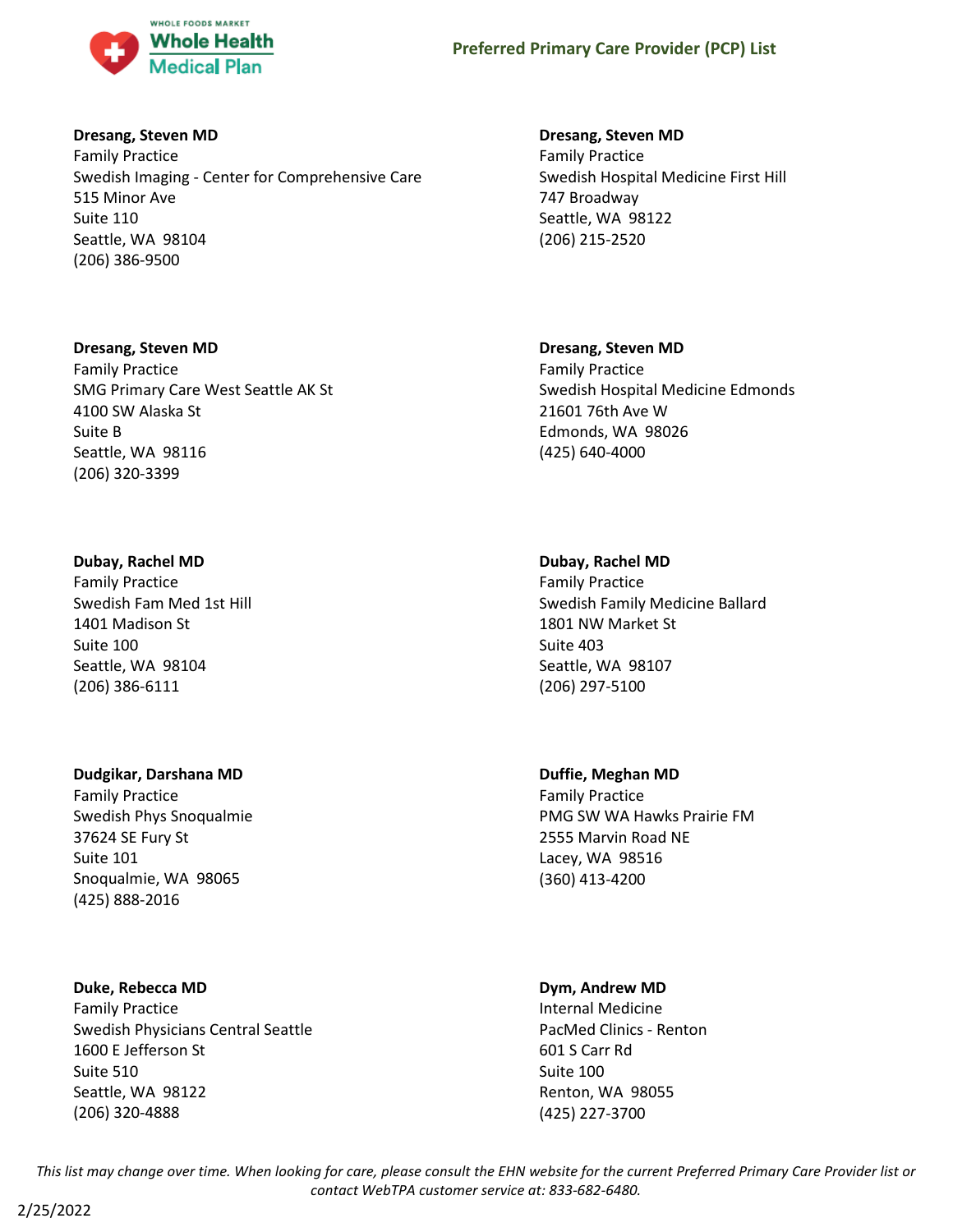

## **Dym, Andrew MD**

Internal Medicine PacMed Clinics - Northgate 10416 5th Ave NE Seattle, WA 98125 (206) 517-6700

## **Eastman, Andrew MD**

Family Practice Swedish Physicians Central Seattle 1600 E Jefferson St Suite 510 Seattle, WA 98122 (206) 320-4888

## **Edwards, Erin MD**

Internal Medicine PacMed Clinics - Federal Way 31833 Gateway Center Blvd S Federal Way, WA 98003 (253) 214-1920

#### **Efird, Alex MD**

Internal Medicine Swedish Histology - First Hill 600 Broadway Suite 510A Seattle, WA 98122 (206) 386-9500

# **Efird, Alex MD**

Internal Medicine Swedish Imaging - Center for Comprehensive Care 515 Minor Ave Suite 110 Seattle, WA 98104 (206) 386-9500

## **Eastman, Andrew MD**

Family Practice Swedish Family Medicine - Cherry Hill 550 16th Ave Suite 100 Seattle, WA 98122 (206) 320-2484

#### **Eaton, Jeremy DO**

Family Practice PMG SW WA Chehalis Family Medicine 931 South Market Blvd Chehalis, WA 98532 (360) 767-6300

#### **Edwards, Erin MD**

Internal Medicine PacMed Clinics - Renton 601 S Carr Rd Suite 100 Renton, WA 98055 (425) 227-3700

## **Efird, Alex MD**

Internal Medicine Swedish Laboratory - Center for Comprehensive Care 515 Minor Ave Suite 100 Seattle, WA 98104 (206) 386-9500

#### **Efird, Alex MD**

Internal Medicine SMG Universal Response Clinic FH 515 Minor Ave Suite 170 Seattle, WA 98104 (206) 386-2598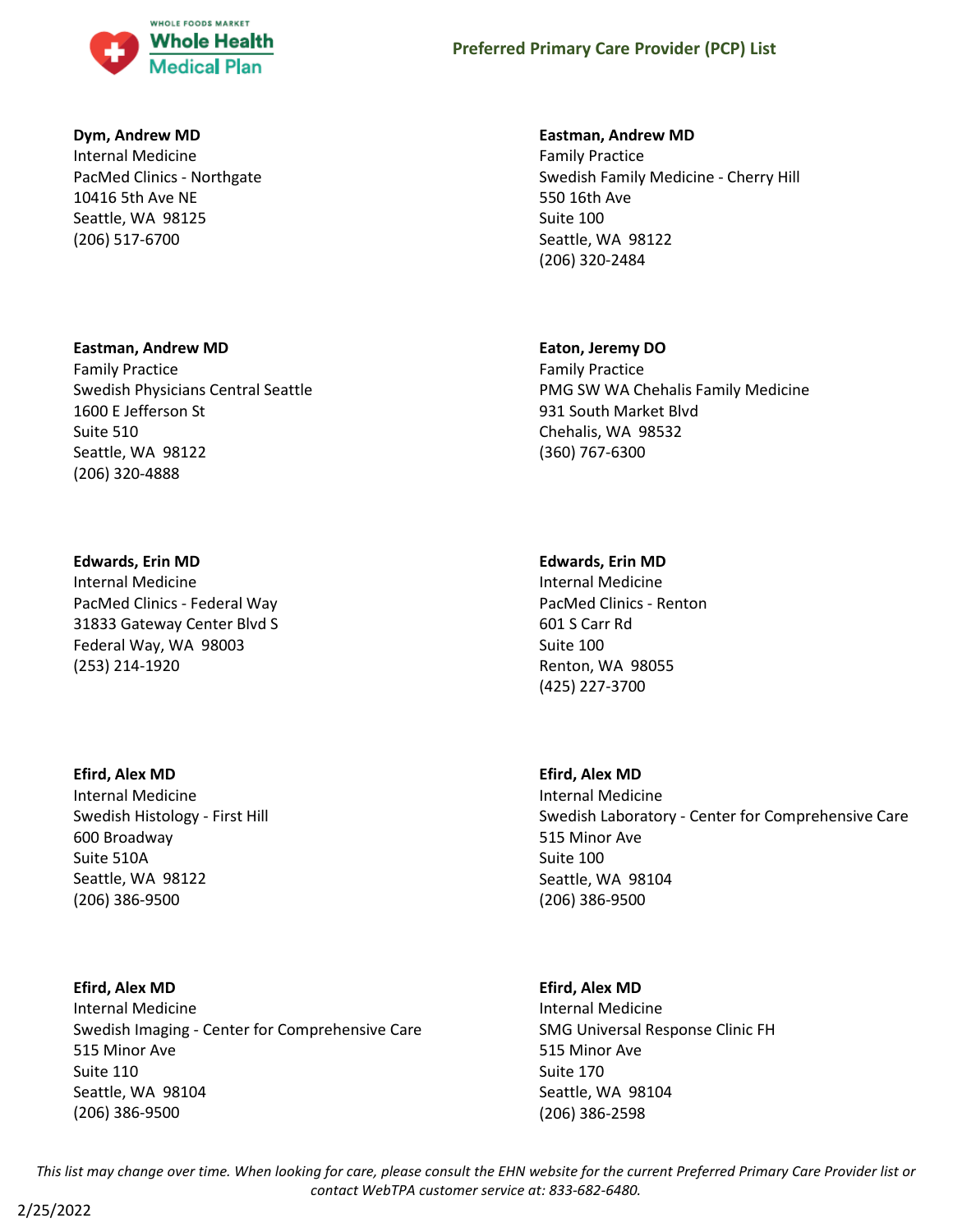

# **Efird, Alex MD**

Internal Medicine Swedish Disaster Clinic First Hill 515 Minor Ave Suite 170 Seattle, WA 98104  $( )$  -

# **Efird, Alex MD**

Internal Medicine Swedish First Hill Primary Care 515 Minor Ave Suite 300 Seattle, WA 98104 (206) 386-9500

# **Ege, David MD**

Pediatric Medicine Swedish Physicians Issaquah 751 NE Blakely Dr Suite 5010 Issaquah, WA 98029 (425) 394-0700

# **Elangovan, Anita MD**

Internal Medicine PacMed Clinics - Canyon Park 1909 214th St SE Suite 300 Bothell, WA 98021 (425) 412-7200

# **Elliott, Kimberly DO**

Family Practice PMG SW WA Panorama 1450 Northwest Lane SE Suite A Lacey, WA 98503 (360) 491-4460

# **Efird, Alex MD**

Internal Medicine Swedish Coumadin - First Hill 515 Minor Ave Suite 300 Seattle, WA 98104 (206) 386-9500

# **Ege, David MD**

Pediatric Medicine Swedish Children's Clinic Edmonds 21600 Highway 99 Suite 290 Edmonds, WA 98026 (425) 673-3456

# **Elangovan, Anita MD**

Internal Medicine PacMed Clinics - Renton 601 S Carr Rd Suite 100 Renton, WA 98055 (425) 227-3700

# **Elangovan, Anita MD**

Internal Medicine PacMed Clinics - Beacon Hill 1200 12th Ave S Seattle, WA 98144 (206) 326-2400

# **Emanuel, Margaux MD**

Family Practice Swedish Phys Ballard 5350 Tallman Ave NW Suite 301 Seattle, WA 98107 (206) 320-3335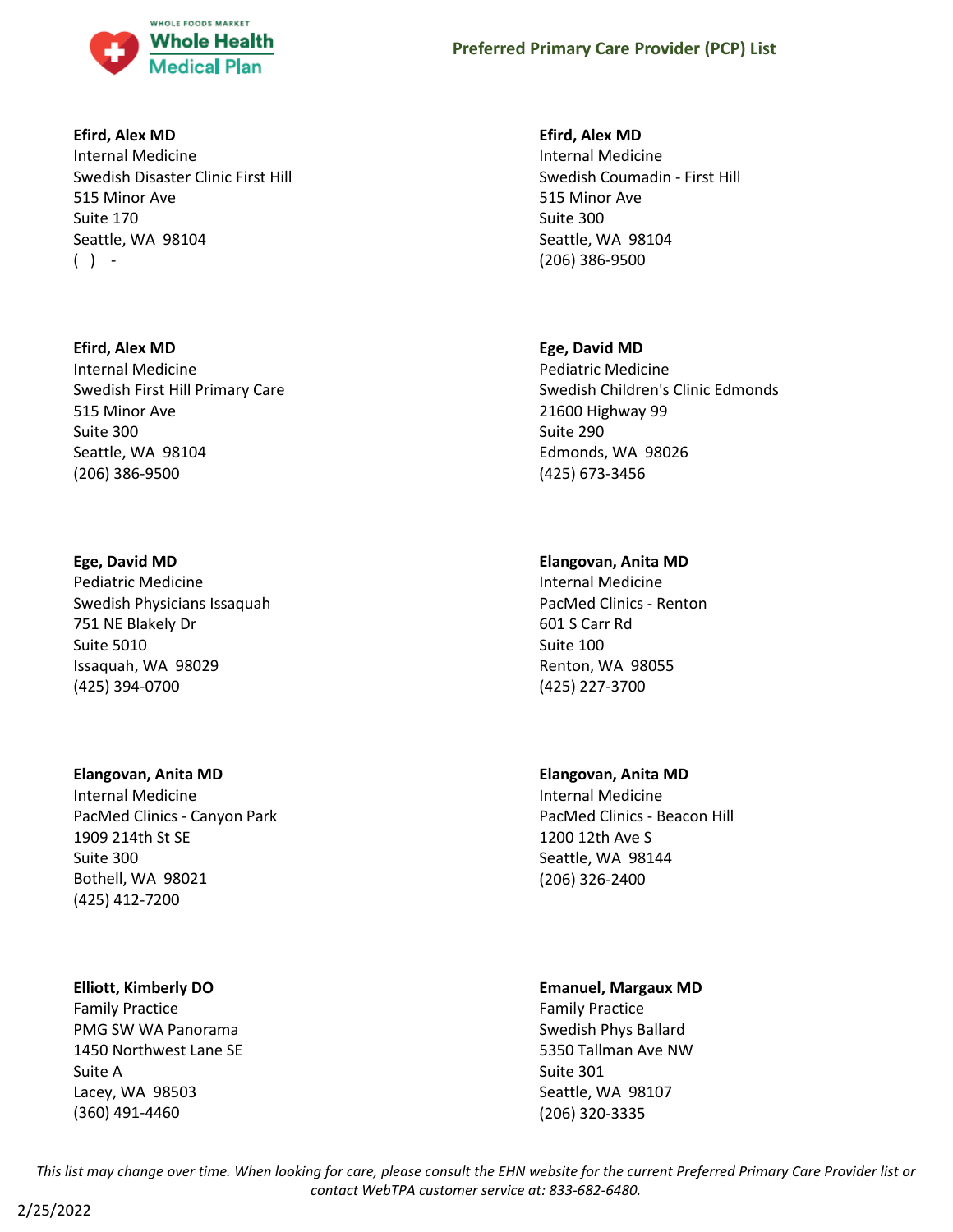

### **Emerson, Anne PA-C**

Family Practice Swedish Sand Point Primary Care 4540 Union Bay Pl NE Seattle, WA 98105 (206) 320-8050

### **Epstein, Samuel MD**

Family Practice Swedish Fam Med 1st Hill 1401 Madison St Suite 100 Seattle, WA 98104 (206) 386-6111

#### **Epstein, Samuel MD**

Family Practice Swedish Family Medicine - Cherry Hill 550 16th Ave Suite 100 Seattle, WA 98122 (206) 320-2484

#### **Ertugay, Lane MD**

Family Practice Swedish Physicians Issaquah 751 NE Blakely Dr Suite 5010 Issaquah, WA 98029 (425) 394-0700

#### **Erwin, Florencia PA-C**

Internal Medicine Swedish First Hill Primary Care 515 Minor Ave Suite 300 Seattle, WA 98104 (206) 386-9500

#### **Engstrom, Jennifer MD**

Family Practice PMG NW WA Marysville 11603 State Ave Suite G Marysville, WA 98271 (360) 658-6800

#### **Epstein, Samuel MD**

Family Practice Swedish Family Medicine Ballard 1801 NW Market St Suite 403 Seattle, WA 98107 (206) 297-5100

### **Erickson, Keith PA-C**

Family Practice PMG NW WA Marysville 11603 State Ave Suite G Marysville, WA 98271 (360) 658-6800

### **Erwin, Florencia PA-C**

Internal Medicine Swedish Phys Redmond 18100 NE Union Hill Rd Suite 200 Redmond, WA 98052 (206) 320-5190

#### **Erwin, Florencia PA-C**

Internal Medicine Swedish Physicians South Lake Union 510 Boren Ave N Seattle, WA 98109 (206) 320-5200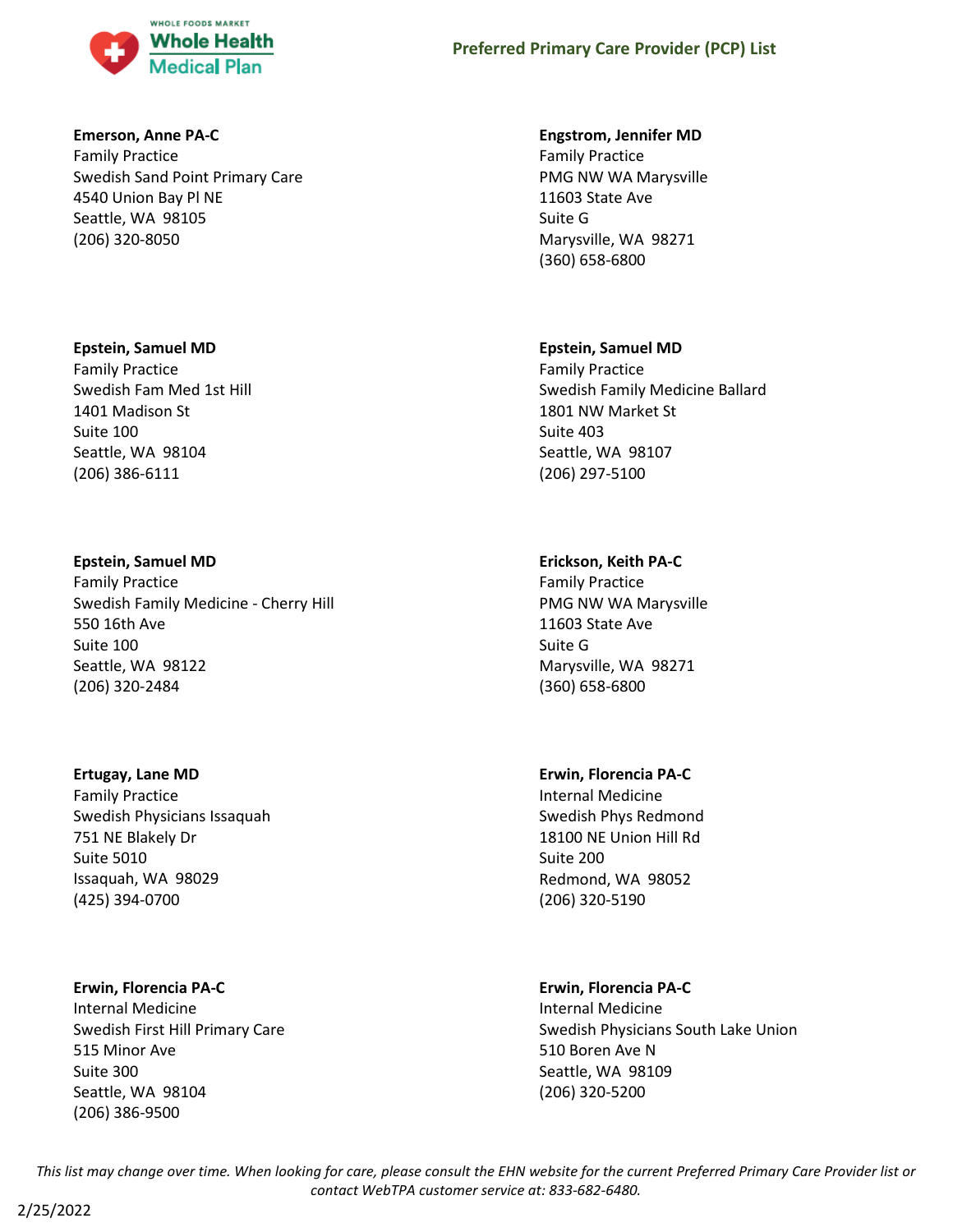

### **Erwin, Florencia PA-C**

Internal Medicine Swedish Children's Clinic West Seattle 4744 41st Ave SW Suite 101 Seattle, WA 98116 (206) 320-5780

### **Erwin, Florencia PA-C**

Internal Medicine Swedish Sand Point Primary Care 4540 Union Bay Pl NE Seattle, WA 98105 (206) 320-8050

### **Erwin, Florencia PA-C**

Internal Medicine Swedish Mercer Island Primary Care 3236 78th Ave SE Suite 200 Mercer Island, WA 98040 (206) 386-9500

# **Erwin, Florencia PA-C**

Internal Medicine Swedish Physicians Pine Lake 22707 SE 29th St Sammamish, WA 98075 (425) 455-2845

# **Erwin, Florencia PA-C**

Internal Medicine Swedish Renton Primary Care 911 N 10th Pl Renton, WA 98057 (425) 391-5700

### **Erwin, Florencia PA-C**

Internal Medicine Swedish Klahanie Primary Care 4560 Klahanie Dr SE Suite 400 Issaquah, WA 98029 (425) 394-0620

### **Erwin, Florencia PA-C**

Internal Medicine Swedish Phys Snoqualmie 37624 SE Fury St Suite 101 Snoqualmie, WA 98065 (425) 888-2016

# **Erwin, Florencia PA-C**

Internal Medicine Swedish Physicians Magnolia 2450 33rd Ave W Suite 100 Seattle, WA 98199 (206) 320-3364

# **Erwin, Florencia PA-C**

Internal Medicine Swedish Physicians Queen Anne 2211 Queen Anne Ave N Seattle, WA 98109 (206) 861-8500

### **Erwin, Florencia PA-C**

Internal Medicine Swedish Children's Clinic Edmonds 21600 Highway 99 Suite 290 Edmonds, WA 98026 (425) 673-3456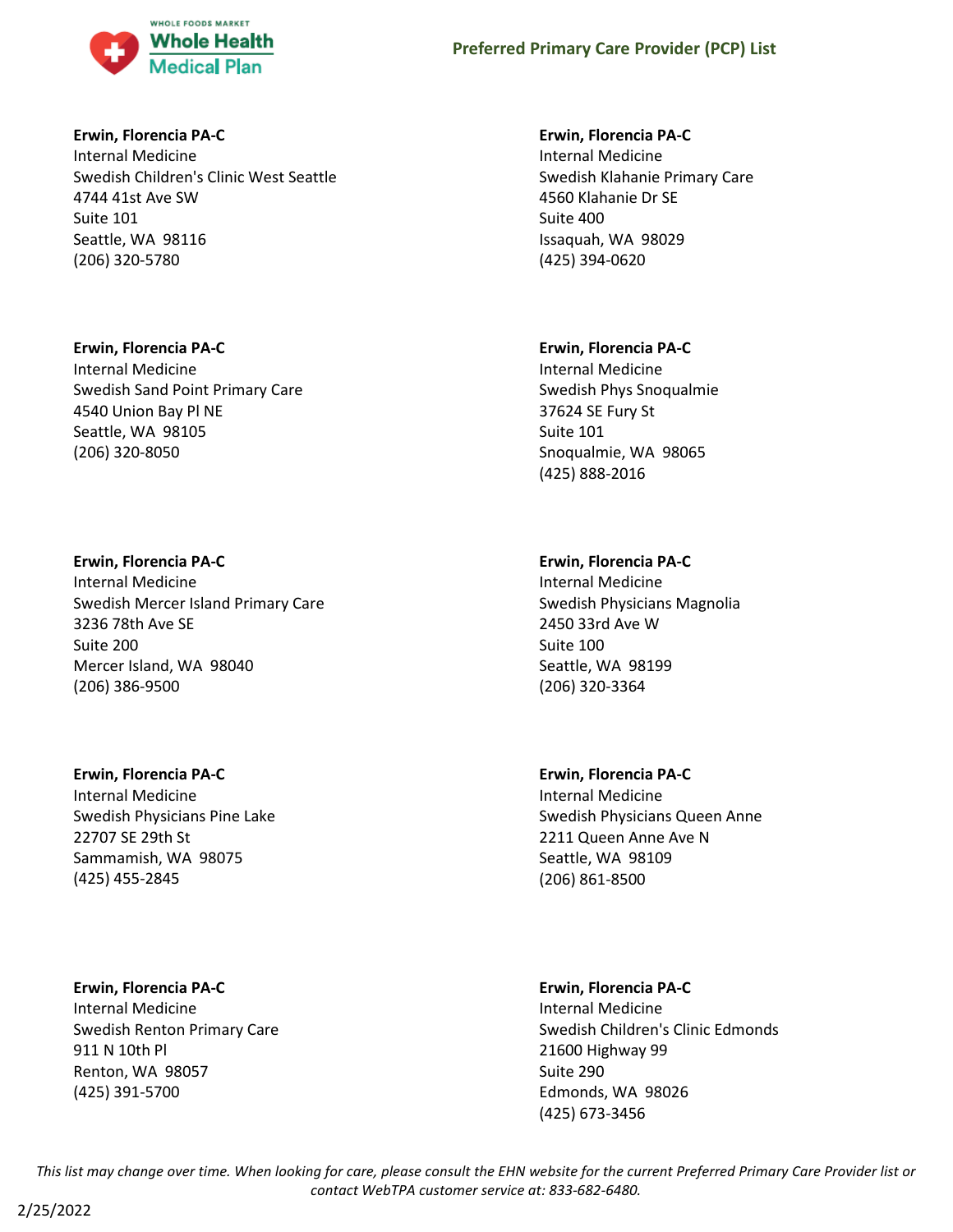

### **Erwin, Florencia PA-C**

Internal Medicine Swedish Physicians Downtown 800 5th Ave Suite P100 Seattle, WA 98104 (206) 320-3351

#### **Erwin, Florencia PA-C**

Internal Medicine Swedish Physicians Central Seattle 1600 E Jefferson St Suite 510 Seattle, WA 98122 (206) 320-4888

#### **Erwin, Florencia PA-C**

Internal Medicine Swedish Phys Mill Creek 13020 Meridian Ave S Everett, WA 98208 (425) 357-3700

### **Erwin, Florencia PA-C**

Internal Medicine Swedish Bellevue Primary Care 1200 112th Ave NE Suite B100 Bellevue, WA 98004 (425) 462-1132

### **Erwin, Florencia PA-C**

Internal Medicine Swedish Edmonds Primary Care 7320 216th St SW Suite 200 Edmonds, WA 98026 (425) 640-4900

#### **Erwin, Florencia PA-C**

Internal Medicine Swedish Children's Clinic Redmond 18100 NE Union Hill Rd 2nd Floor Redmond, WA 98052 (425) 881-5437

#### **Erwin, Florencia PA-C**

Internal Medicine Swedish Richmond Beach Primary Care 604 NW Richmond Beach Rd Shoreline, WA 98177 (206) 533-2900

#### **Erwin, Florencia PA-C**

Internal Medicine Swedish Physicians Factoria 12917 SE 38th St Suite 100 Bellevue, WA 98006 (425) 641-4000

### **Erwin, Florencia PA-C**

Internal Medicine Swedish Children's Clinic Meadow Creek 6520 226th Pl SE Suite 100 Issaquah, WA 98027 (425) 394-1680

#### **Erwin, Florencia PA-C**

Internal Medicine Swedish Physicians Issaquah 751 NE Blakely Dr Suite 5010 Issaquah, WA 98029 (425) 394-0700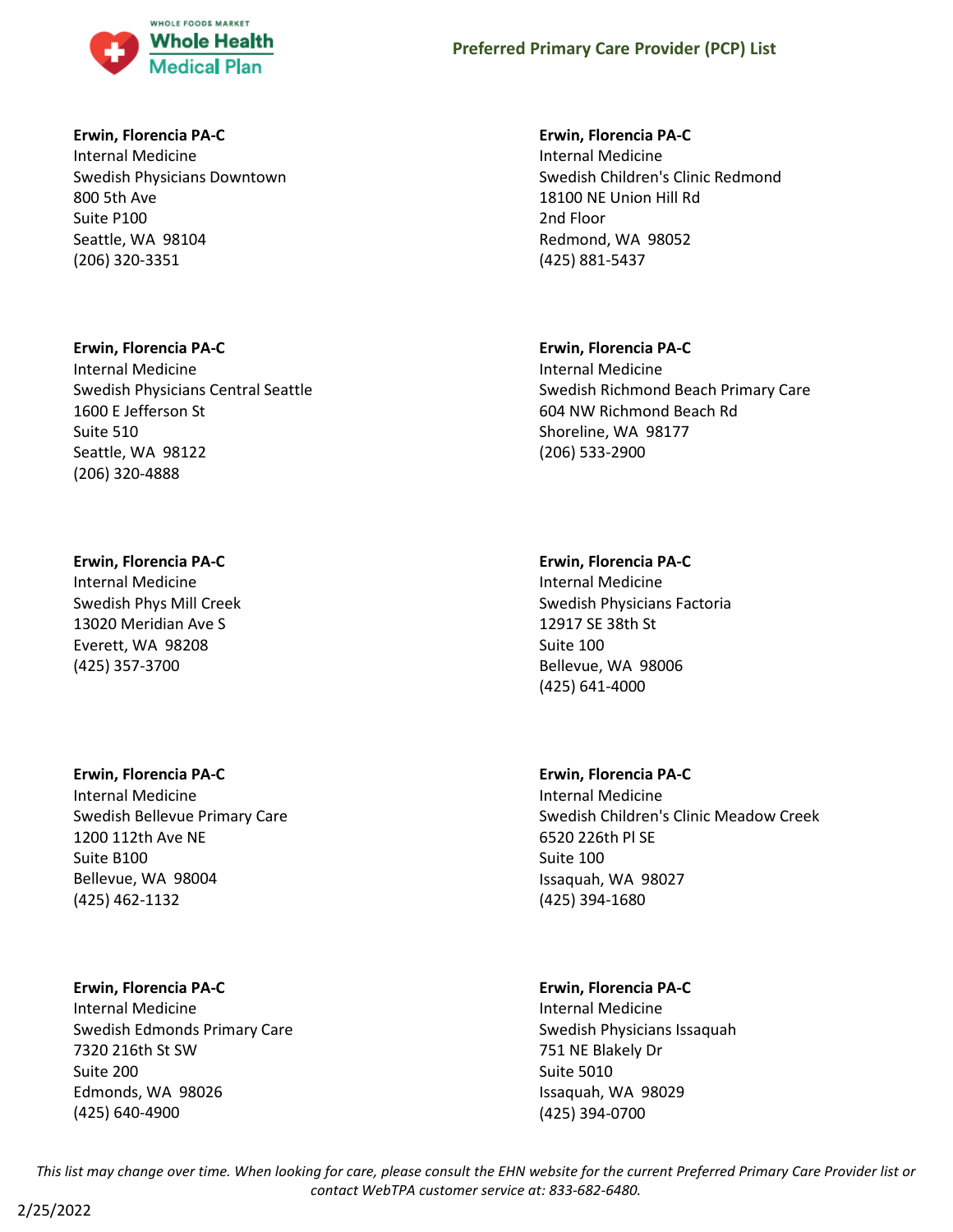

#### **Erwin, Florencia PA-C**

Internal Medicine Swedish Phys Ballard 5350 Tallman Ave NW Suite 301 Seattle, WA 98107 (206) 320-3335

#### **Erwin, Florencia PA-C**

Internal Medicine Swedish Disaster Clinic Issaquah 751 NE Blakely Dr Issaquah, WA 98029 (425) 313-4000

#### **Esher, Erica MD**

Family Practice Swedish Hospital Medicine Edmonds 21601 76th Ave W Edmonds, WA 98026 (425) 640-4000

**Esher, Erica MD** Family Practice Swedish Disaster Clinic Issaquah 751 NE Blakely Dr Issaquah, WA 98029 (425) 313-4000

**Esher, Erica MD** Family Practice Swedish Hospital Medicine Ballard 5300 Tallman Ave NW Seattle, WA 98107 (206) 215-2520

#### **Erwin, Florencia PA-C**

Internal Medicine Swedish Edmonds Birth & Family Clinic 21911 76th Ave W Suite 110 Edmonds, WA 98026 (425) 640-4950

#### **Esher, Erica MD**

Family Practice Swedish Physicians Issaquah 751 NE Blakely Dr Suite 5010 Issaquah, WA 98029 (425) 394-0700

### **Esher, Erica MD**

Family Practice Swedish Hospital Medicine Issaquah 751 NE Blakely Dr Issaquah, WA 98029 (425) 313-7000

**Esher, Erica MD** Family Practice Swedish Hospital Medicine Cherry Hill 500 17th Ave Seattle, WA 98122 (206) 215-2520

**Esher, Erica MD** Family Practice Swedish Hospital Medicine First Hill 747 Broadway Seattle, WA 98122 (206) 215-2520

*This list may change over time. When looking for care, please consult the EHN website for the current Preferred Primary Care Provider list or contact WebTPA customer service at: 833-682-6480.*

2/25/2022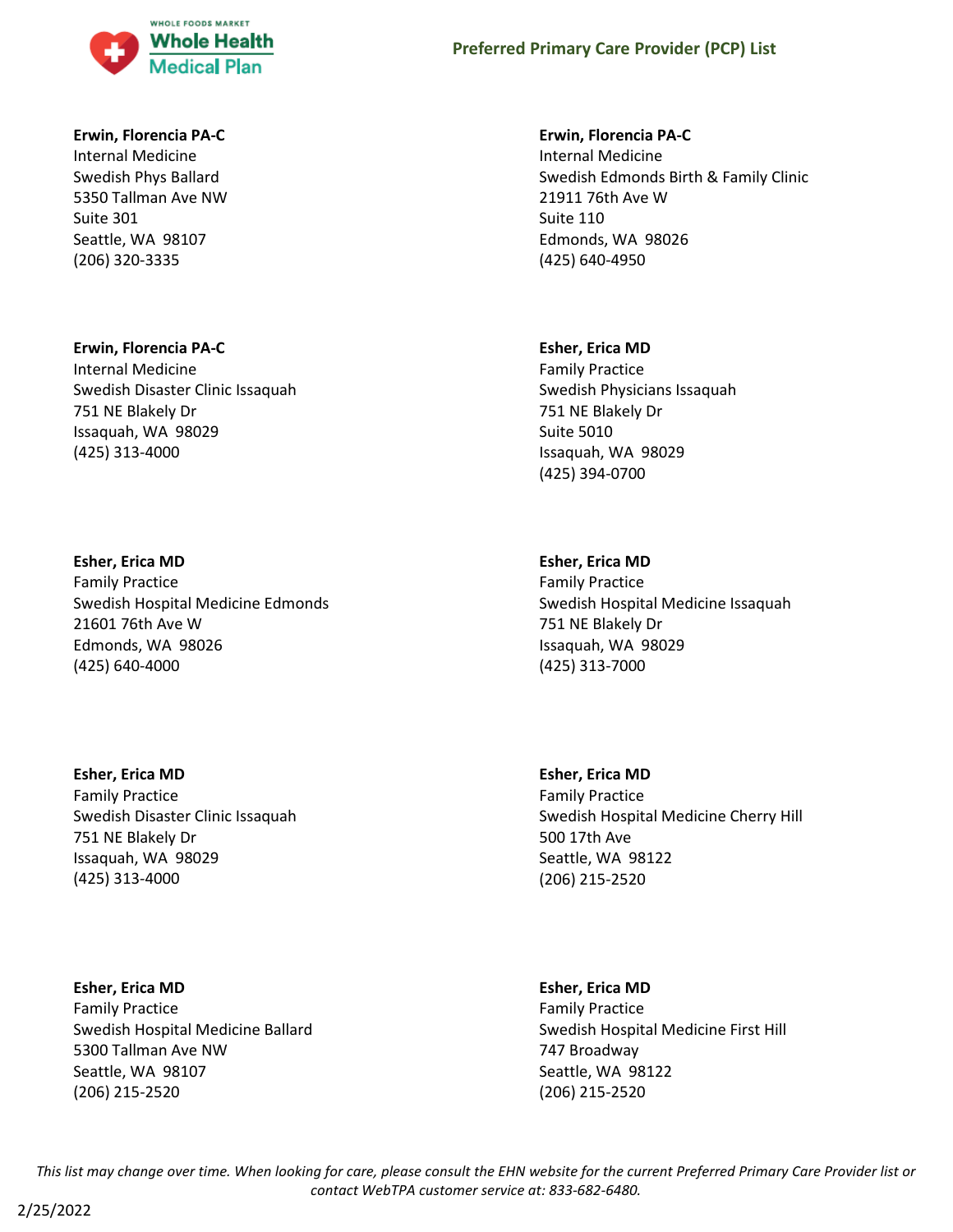

### **Esmail, Naheed DO**

Family Practice Swedish Physicians Factoria 12917 SE 38th St Suite 100 Bellevue, WA 98006 (425) 641-4000

#### **Estrada, Januario MD**

Internal Medicine PacMed Clinics - Canyon Park 1909 214th St SE Suite 300 Bothell, WA 98021 (425) 412-7200

### **Etzkorn, Chris MD**

Family Practice Swedish Family Medicine - Cherry Hill 500 17th Ave Seattle, WA 98122 (206) 320-2484

# **Etzkorn, Chris MD**

Family Practice Swedish Family Medicine - Cherry Hill 747 Broadway Seattle, WA 98122 (206) 320-2484

### **Farook, Amber MD**

Family Practice Swedish Phys Ballard 5350 Tallman Ave NW Suite 301 Seattle, WA 98107 (206) 320-3335

#### **Estrada, Januario MD**

Internal Medicine PacMed Clinics - Lynnwood 19401 40th Ave W Suite 230 Lynnwood, WA 98036 (425) 744-7153

### **Estrada, Januario MD**

Internal Medicine PacMed Clinics - Northgate 10416 5th Ave NE Seattle, WA 98125 (206) 517-6700

# **Etzkorn, Chris MD**

Family Practice Swedish Family Medicine - Cherry Hill 550 16th Ave Suite 100 Seattle, WA 98122 (206) 320-2484

# **Etzkorn, Christopher MD**

Family Practice PacMed Clinics - Renton 601 S Carr Rd Suite 100 Renton, WA 98055 (425) 227-3700

# **Fathi, Daniel MD**

Family Practice Swedish Fam Med 1st Hill 1401 Madison St Suite 100 Seattle, WA 98104 (206) 386-6111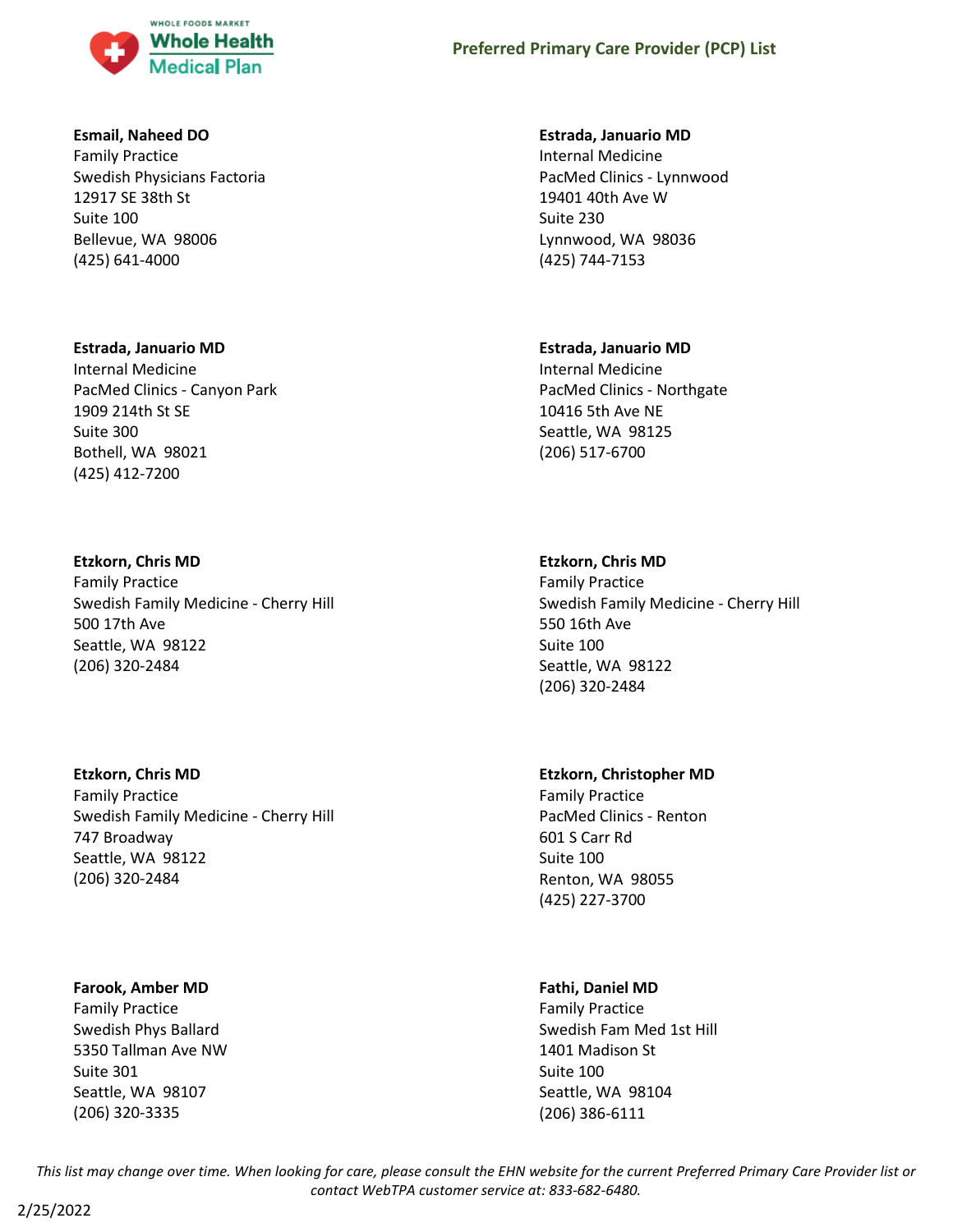

### **Fathi, Daniel MD**

Family Practice Swedish Family Medicine Ballard 1801 NW Market St Suite 403 Seattle, WA 98107 (206) 297-5100

### **Fein, Warren MD**

Internal Medicine Swedish Bellevue Primary Care 1200 112th Ave NE Suite B100 Bellevue, WA 98004 (425) 462-1132

### **Fein, Warren MD**

Internal Medicine Swedish Phys Mill Creek 13020 Meridian Ave S Everett, WA 98208 (425) 357-3700

### **Fein, Warren MD**

Internal Medicine Swedish Phys Redmond 18100 NE Union Hill Rd Suite 200 Redmond, WA 98052 (206) 320-5190

### **Fein, Warren MD**

Internal Medicine Swedish Renton Primary Care 911 N 10th Pl Renton, WA 98057 (425) 391-5700

### **Fein, Warren MD**

Internal Medicine Swedish Physicians Pine Lake 22707 SE 29th St Sammamish, WA 98075 (425) 455-2845

### **Fein, Warren MD**

Internal Medicine Swedish Physicians Factoria 12917 SE 38th St Suite 100 Bellevue, WA 98006 (425) 641-4000

# **Fein, Warren MD**

Internal Medicine Swedish Physicians Central Seattle 1600 E Jefferson St Suite 510 Seattle, WA 98122 (206) 320-4888

# **Fein, Warren MD**

Internal Medicine Swedish Edmonds Primary Care 7320 216th St SW Suite 200 Edmonds, WA 98026 (425) 640-4900

# **Fein, Warren MD**

Internal Medicine Swedish Edmonds Birth & Family Clinic 21911 76th Ave W Suite 110 Edmonds, WA 98026 (425) 640-4950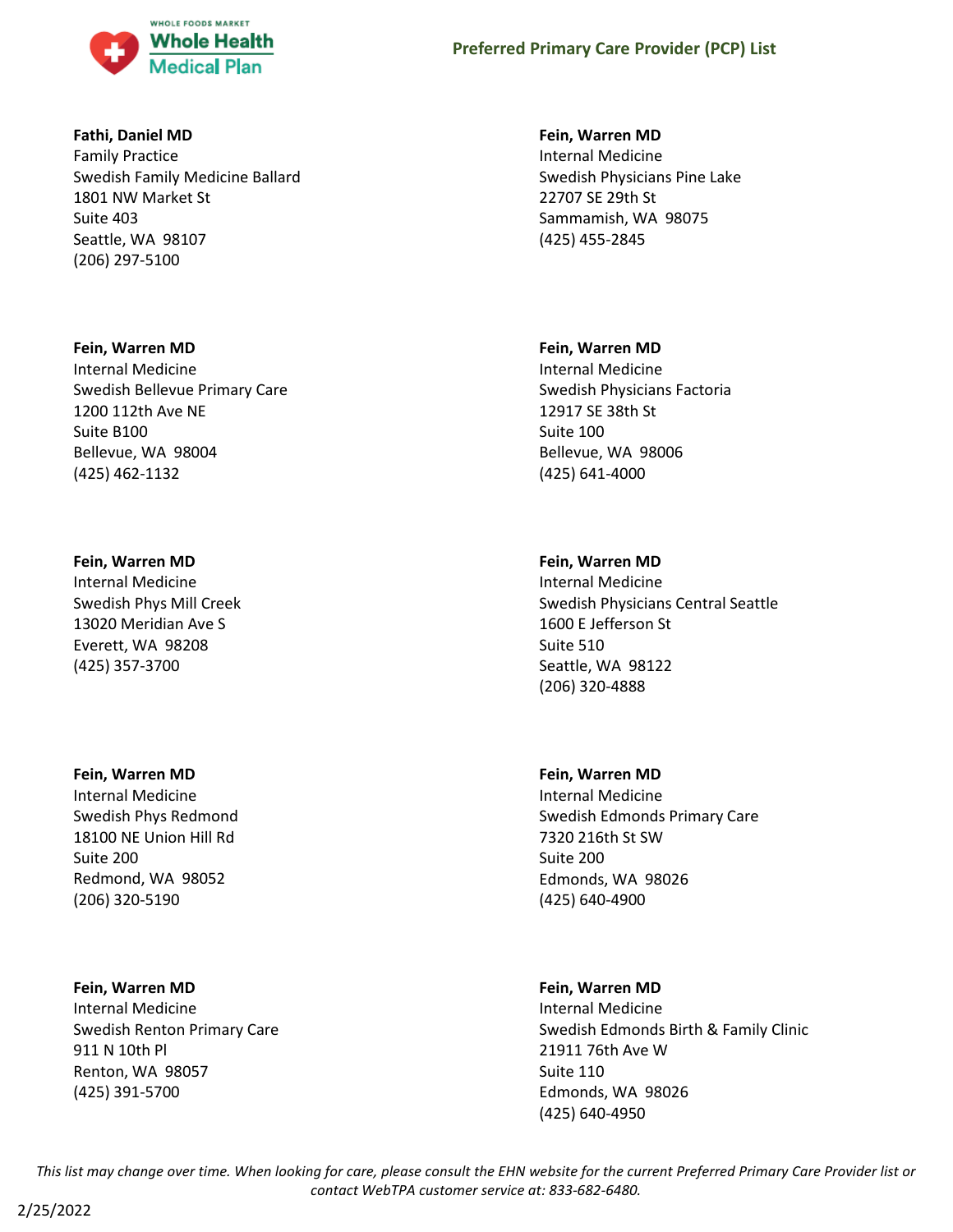

### **Fein, Warren MD**

Internal Medicine Swedish Physicians Issaquah 751 NE Blakely Dr Suite 5010 Issaquah, WA 98029 (425) 394-0700

### **Fein, Warren MD**

Internal Medicine Swedish Richmond Beach Primary Care 604 NW Richmond Beach Rd Shoreline, WA 98177 (206) 533-2900

#### **Fein, Warren MD**

Internal Medicine Swedish First Hill Primary Care 515 Minor Ave Suite 300 Seattle, WA 98104 (206) 386-9500

#### **Fein, Warren MD**

Internal Medicine Swedish Sand Point Primary Care 4540 Union Bay Pl NE Seattle, WA 98105 (206) 320-8050

### **Fein, Warren MD**

Internal Medicine Swedish Mercer Island Primary Care 3236 78th Ave SE Suite 200 Mercer Island, WA 98040 (206) 386-9500

### **Fein, Warren MD**

Internal Medicine Swedish Physicians Queen Anne 2211 Queen Anne Ave N Seattle, WA 98109 (206) 861-8500

#### **Fein, Warren MD**

Internal Medicine Swedish Phys Ballard 5350 Tallman Ave NW Suite 301 Seattle, WA 98107 (206) 320-3335

### **Fein, Warren MD**

Internal Medicine Swedish Klahanie Primary Care 4560 Klahanie Dr SE Suite 400 Issaquah, WA 98029 (425) 394-0620

### **Fein, Warren MD**

Internal Medicine Swedish Phys Snoqualmie 37624 SE Fury St Suite 101 Snoqualmie, WA 98065 (425) 888-2016

### **Fein, Warren MD**

Internal Medicine Swedish Physicians Magnolia 2450 33rd Ave W Suite 100 Seattle, WA 98199 (206) 320-3364

*This list may change over time. When looking for care, please consult the EHN website for the current Preferred Primary Care Provider list or contact WebTPA customer service at: 833-682-6480.*

### 2/25/2022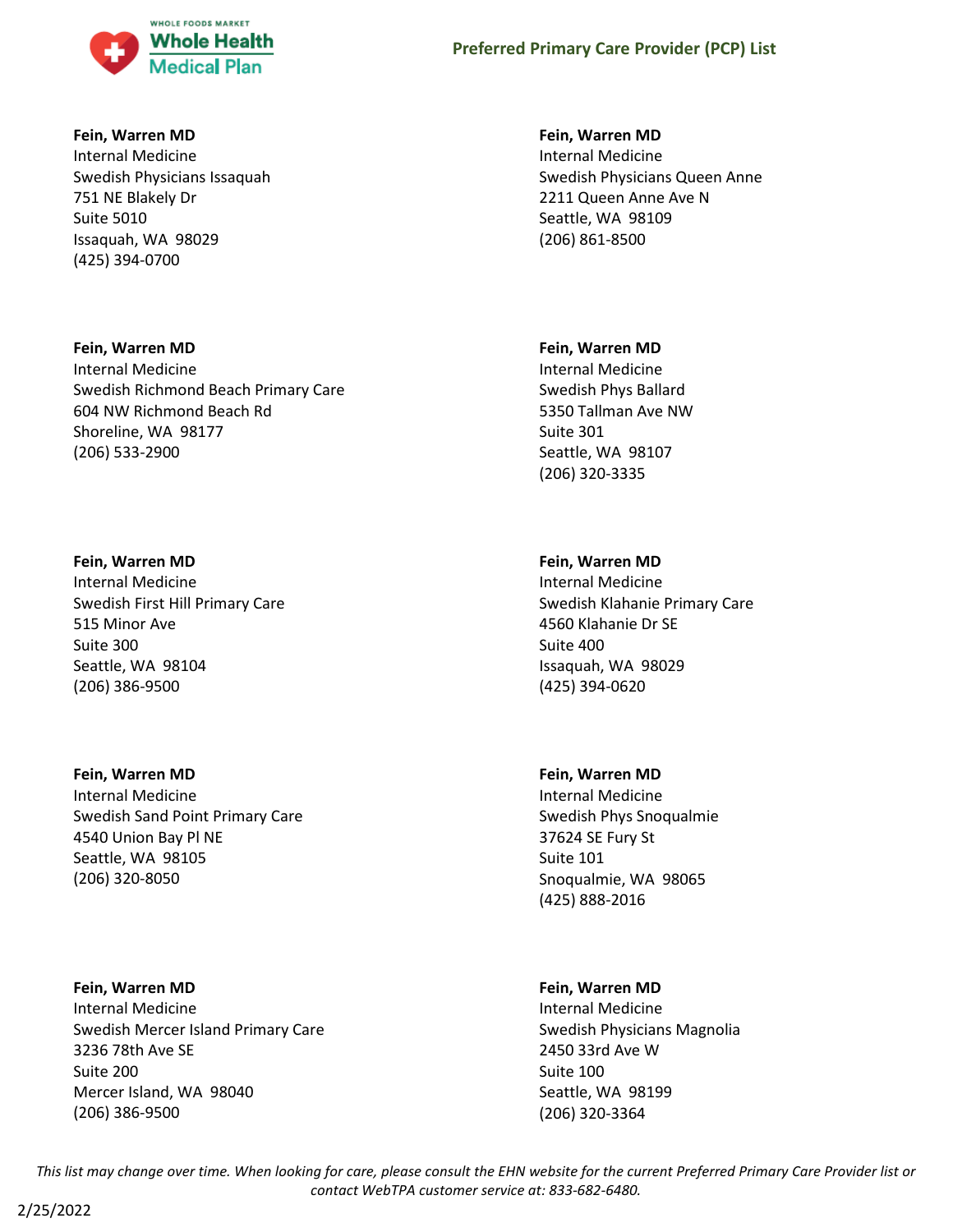

#### **Fein, Warren MD**

Internal Medicine Swedish Physicians Downtown 800 5th Ave Suite P100 Seattle, WA 98104 (206) 320-3351

#### **Feltner, Roland MD**

Family Practice PMG NW WA Snohomish 1830 Bickford Ave Suite 211 Snohomish, WA 98290 (360) 568-1502

### **Flament, Jennifer MD**

Family Practice Swedish Family Medicine - Cherry Hill 550 16th Ave Suite 100 Seattle, WA 98122 (206) 320-2484

### **Fleming, Camille MD**

Family Practice Swedish Fam Med 1st Hill 1401 Madison St Suite 100 Seattle, WA 98104 (206) 386-6111

### **Foote, Nancy MD**

Family Practice Swedish Family Medicine Ballard 1801 NW Market St Suite 403 Seattle, WA 98107 (206) 297-5100

#### **Fein, Warren MD**

Internal Medicine Swedish Physicians South Lake Union 510 Boren Ave N Seattle, WA 98109 (206) 320-5200

#### **Ferrell, Emily MD**

Pediatric Medicine Swedish Children's Clinic West Seattle 4744 41st Ave SW Suite 101 Seattle, WA 98116 (206) 320-5780

### **Fleming, Camille MD**

Family Practice Swedish Family Medicine Ballard 1801 NW Market St Suite 403 Seattle, WA 98107 (206) 297-5100

#### **Foote, Nancy MD**

Family Practice Swedish Fam Med 1st Hill 1401 Madison St Suite 100 Seattle, WA 98104 (206) 386-6111

### **Foote, Nancy MD**

Family Practice Swedish Family Medicine - Cherry Hill 550 16th Ave Suite 100 Seattle, WA 98122 (206) 320-2484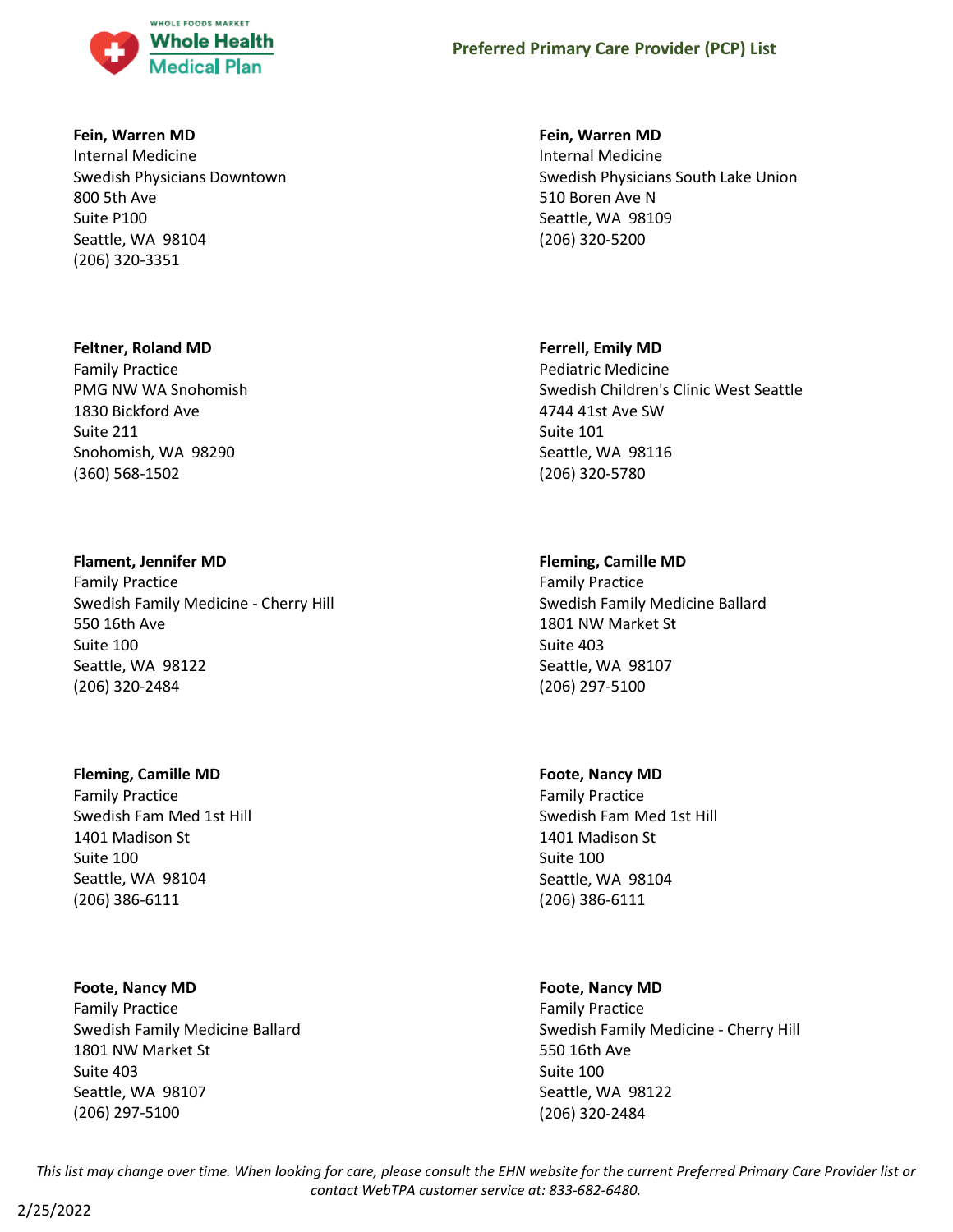

### **Foster, Erica MD**

Family Practice Swedish Family Medicine Ballard 1801 NW Market St Suite 403 Seattle, WA 98107 (206) 297-5100

### **Fox, Patrick DO**

Family Practice Swedish Renton Primary Care 911 N 10th Pl Renton, WA 98057 (425) 391-5700

### **Frazer, Kristin PA-C**

Family Practice PMG NW WA MC Walk In Clinic 12800 Bothell-Everett Hwy Everett, WA 98208 (425) 316-5150

### **Fu, Belinda MD**

Family Practice Swedish Family Medicine Ballard 1801 NW Market St Suite 403 Seattle, WA 98107 (206) 297-5100

### **Gan, Evangeline MD**

Pediatric Medicine PMG NW WA MC Pediatrics 12800 Bothell-Everett Hwy Everett, WA 98208 (425) 316-5160

### **Foster, Erica MD**

Family Practice Swedish Fam Med 1st Hill 1401 Madison St Suite 100 Seattle, WA 98104 (206) 386-6111

### **Fradkin, Matthew MD**

Pediatric Medicine Swedish Physicians Queen Anne 2211 Queen Anne Ave N Seattle, WA 98109 (206) 861-8500

# **Frias Garcia, Mariana MD**

Family Practice PacMed Clinics - Canyon Park 1909 214th St SE Suite 300 Bothell, WA 98021 (425) 412-7200

### **Gamble, Melissa PA-C**

Physician Assistant PMG SW WA Lacey Fam Med 4800 College St SE Lacey, WA 98503 (360) 486-2900

### **Gangwal, Kapil MD**

Internal Medicine PMG NW WA Monroe Walk In Clinic 19200 N Kelsey St Monroe, WA 98272 (360) 794-7994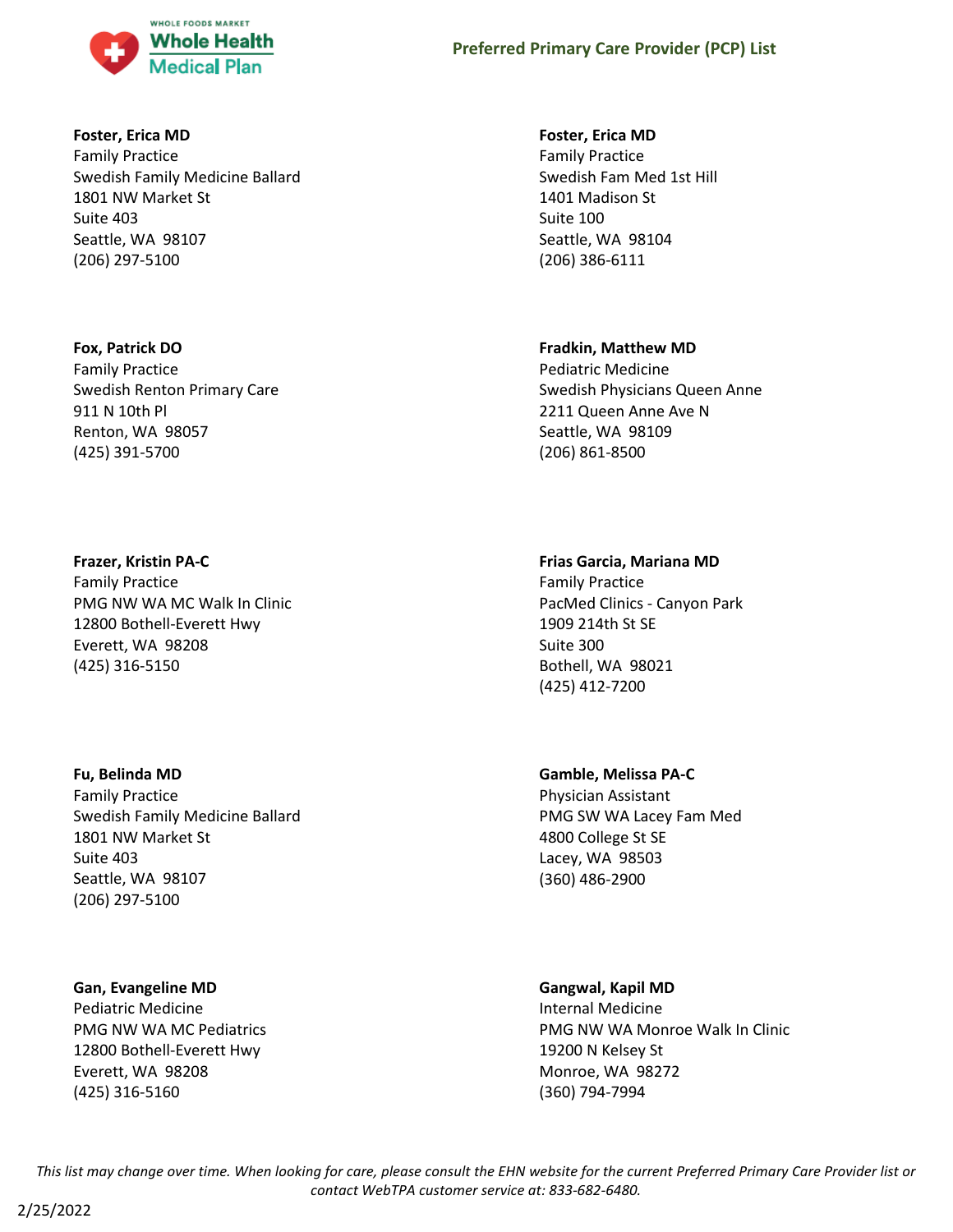

#### **Gao, Lu MD**

Internal Medicine PacMed Clinics - Renton 601 S Carr Rd Suite 100 Renton, WA 98055 (425) 227-3700

### **Garcia, Jorge MD**

Family Practice Swedish Family Medicine Ballard 1801 NW Market St Suite 403 Seattle, WA 98107 (206) 297-5100

### **Garges, Thomas MD**

Family Practice PMG NW WA MC Walk In Clinic 12800 Bothell-Everett Hwy Everett, WA 98208 (425) 316-5150

### **Gaussmann, Volkmar MD**

Family Practice Swedish Phys Snoqualmie 37624 SE Fury St Suite 101 Snoqualmie, WA 98065 (425) 888-2016

### **Gawthrop, Laine MD**

Internal Medicine PacMed Clinics - Canyon Park 1909 214th St SE Suite 300 Bothell, WA 98021 (425) 412-7200

#### **Garcia, Jorge MD**

Family Practice Swedish Fam Med 1st Hill 1401 Madison St Suite 100 Seattle, WA 98104 (206) 386-6111

### **Garcia, Jorge MD**

Family Practice Swedish Family Medicine - Cherry Hill 550 16th Ave Suite 100 Seattle, WA 98122 (206) 320-2484

### **Gaussmann, Volkmar MD**

Family Practice Swedish Phys Redmond 18100 NE Union Hill Rd Suite 200 Redmond, WA 98052 (206) 320-5190

### **Gawthrop, Laine MD**

Internal Medicine PacMed Clinics - Totem Lake 12910 Totem Lake Blvd NE Suite 101 Kirkland, WA 98034 (425) 814-5000

### **Geng, Yan MD**

Geriatric Medicine PMG SW WA Panorama 1450 Northwest Lane SE Suite A Lacey, WA 98503 (360) 491-4460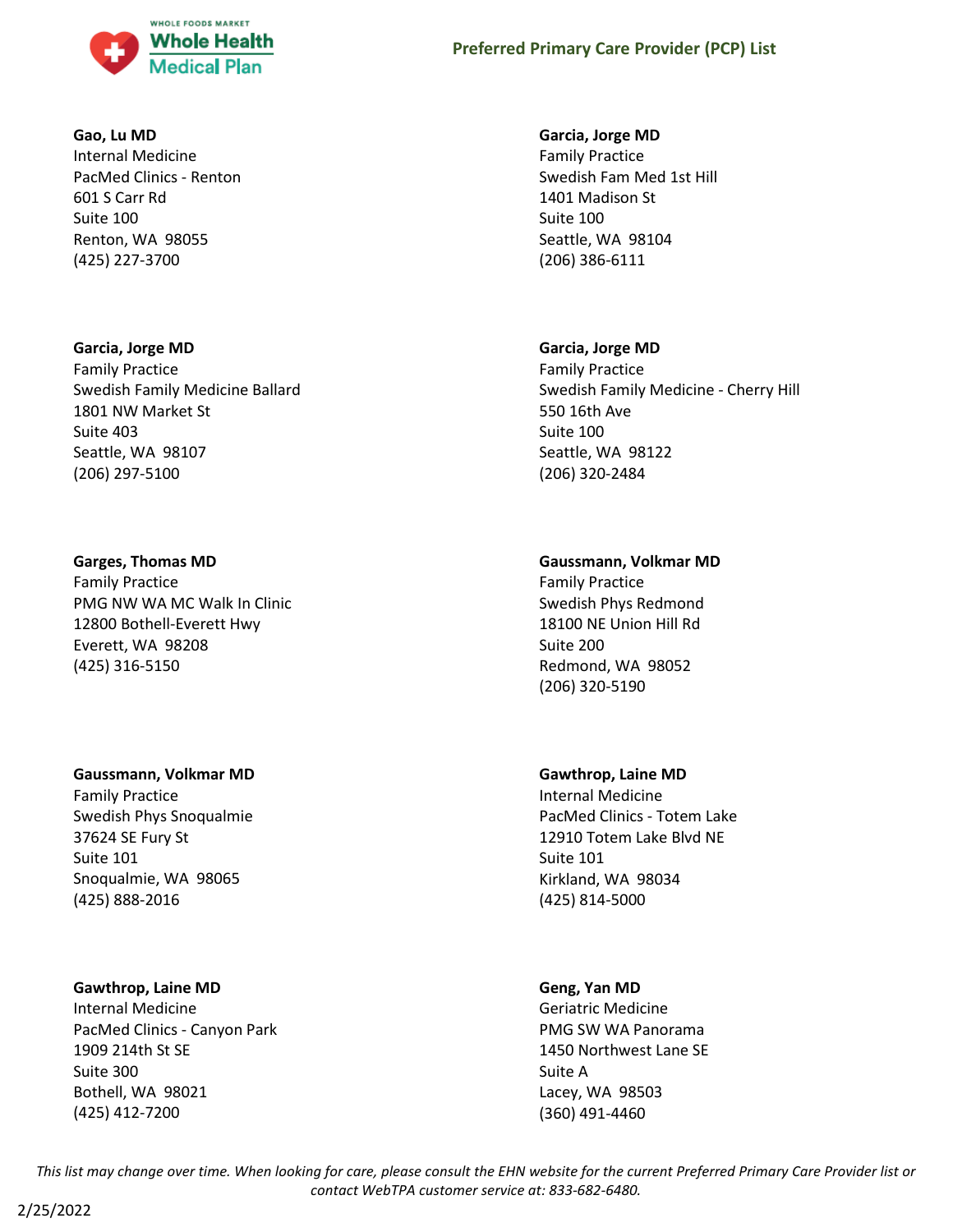

### **Genualdi, Melissa MD**

Pediatric Medicine Swedish Physicians Issaquah 751 NE Blakely Dr Suite 5010 Issaquah, WA 98029 (425) 394-0700

### **Genualdi, Melissa MD**

Pediatric Medicine Swedish Richmond Beach Primary Care 604 NW Richmond Beach Rd Shoreline, WA 98177 (206) 533-2900

### **Genualdi, Melissa MD**

Pediatric Medicine Swedish Physicians Queen Anne 2211 Queen Anne Ave N Seattle, WA 98109 (206) 861-8500

### **Genualdi, Melissa MD**

Pediatric Medicine Swedish Children's Clinic Redmond 18100 NE Union Hill Rd 2nd Floor Redmond, WA 98052 (425) 881-5437

### **Geraci, Jane MD**

Internal Medicine PMG SW WA Hawks Prairie IM 2555 Marvin Road NE Lacey, WA 98516 (360) 493-4450

### **Genualdi, Melissa MD**

Pediatric Medicine Swedish Children's Clinic West Seattle 4744 41st Ave SW Suite 101 Seattle, WA 98116 (206) 320-5780

### **Genualdi, Melissa MD**

Pediatric Medicine Swedish Phys Snoqualmie 37624 SE Fury St Suite 101 Snoqualmie, WA 98065 (425) 888-2016

# **Genualdi, Melissa MD**

Pediatric Medicine Swedish Children's Clinic Edmonds 21600 Highway 99 Suite 290 Edmonds, WA 98026 (425) 673-3456

### **Genualdi, Melissa MD**

Pediatric Medicine Swedish Children's Clinic Meadow Creek 6520 226th Pl SE Suite 100 Issaquah, WA 98027 (425) 394-1680

# **Gibbs, Maude MD**

Family Practice PMG SW WA Lacey Fam Med 4800 College St SE Lacey, WA 98503 (360) 486-2900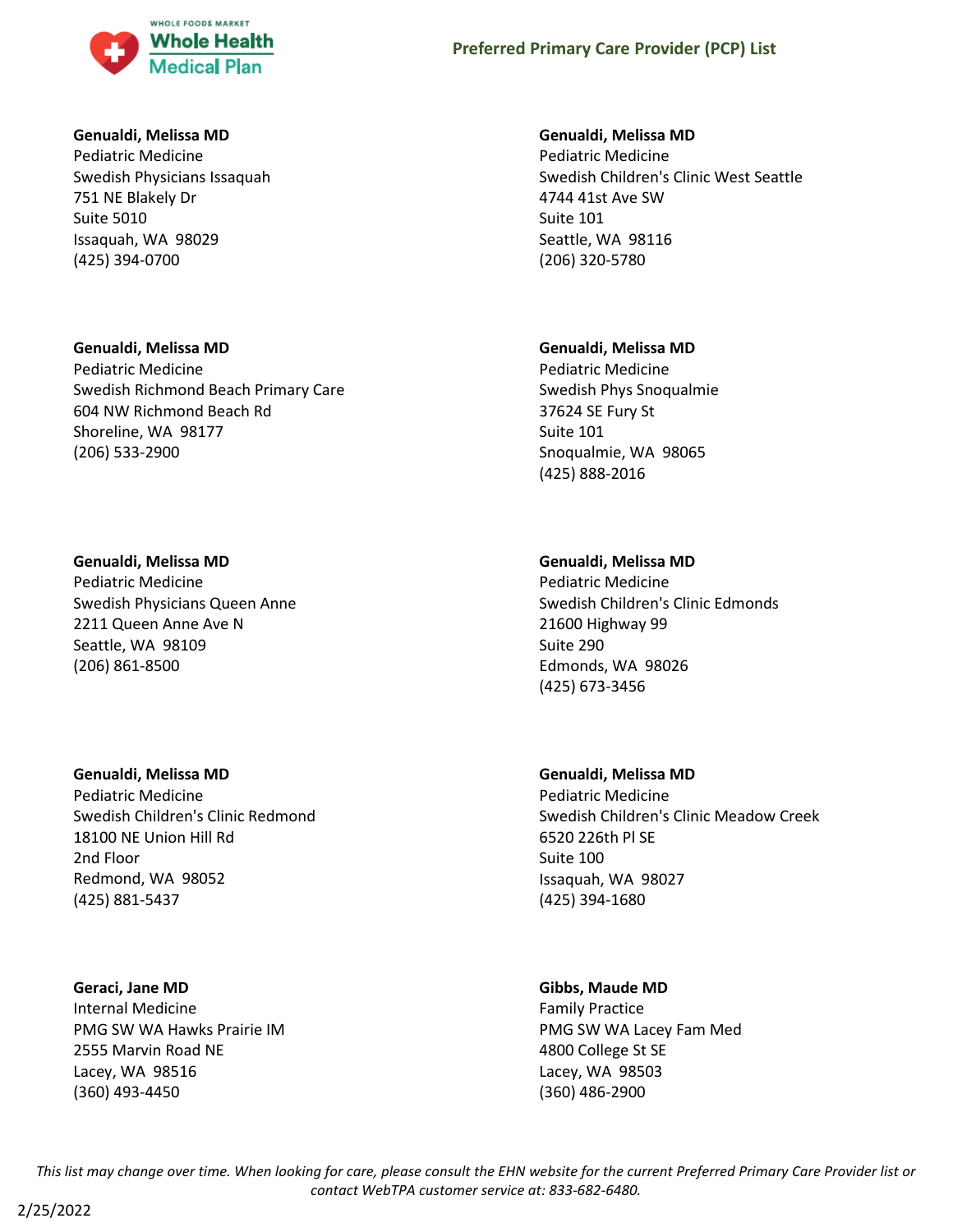

#### **Gil, Eric MD**

Internal Medicine Swedish Bellevue Primary Care 1200 112th Ave NE Suite B100 Bellevue, WA 98004 (425) 462-1132

### **Gil, Eric MD**

Internal Medicine Swedish Physicians Factoria 12917 SE 38th St Suite 100 Bellevue, WA 98006 (425) 641-4000

### **Gil, Kendra MD**

Internal Medicine Swedish Phys Snoqualmie 37624 SE Fury St Suite 101 Snoqualmie, WA 98065 (425) 888-2016

### **Gilmore, Ari MD**

Family Practice PacMed Clinics - Renton 601 S Carr Rd Suite 100 Renton, WA 98055 (425) 227-3700

# **Glazewski, Robert PA-C**

Internal Medicine PacMed Clinics - Canyon Park 1909 214th St SE Suite 300 Bothell, WA 98021 (425) 412-7200

**Gil, Eric MD** Internal Medicine Swedish Imaging - Bellevue 1200 112th Ave NE Suite B250 Bellevue, WA 98004 (206) 386-9500

# **Gil, Eric MD**

Internal Medicine Swedish Mercer Island Primary Care 3236 78th Ave SE Suite 200 Mercer Island, WA 98040 (206) 386-9500

# **Gilmore, Ari MD**

Family Practice PacMed Clinics - Beacon Hill 1200 12th Ave S Seattle, WA 98144 (206) 326-2400

# **Girolamo, Aubrey MD**

Internal Medicine Swedish Physicians Issaquah 751 NE Blakely Dr Suite 5010 Issaquah, WA 98029 (425) 394-0700

# **Globerman, Stacy MD**

Family Practice Swedish Family Medicine - Cherry Hill 550 16th Ave Suite 100 Seattle, WA 98122 (206) 320-2484

*This list may change over time. When looking for care, please consult the EHN website for the current Preferred Primary Care Provider list or contact WebTPA customer service at: 833-682-6480.*

2/25/2022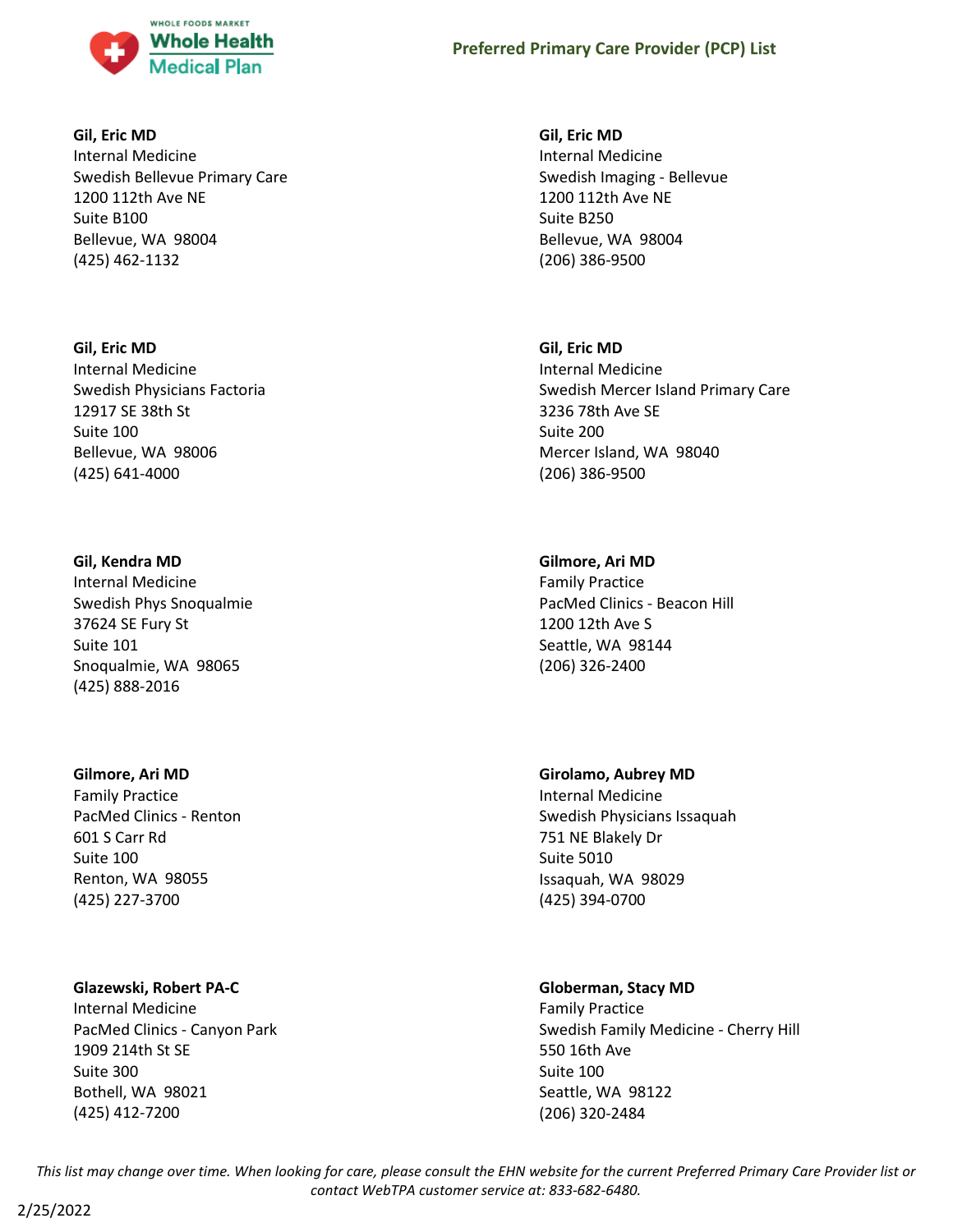

#### **Golodner, Jesse PA-C**

Family Practice Swedish Disaster Clinic First Hill 515 Minor Ave Suite 170 Seattle, WA 98104  $( )$  -

#### **Grayson, Sharon MD**

Family Practice Swedish Physicians Central Seattle 1600 E Jefferson St Suite 510 Seattle, WA 98122 (206) 320-4888

#### **Grierson, James MD**

Family Practice PMG NW WA MC Walk In Clinic 12800 Bothell-Everett Hwy Everett, WA 98208 (425) 316-5150

### **Grover, Amit MD**

Family Practice PMG NW WA MC Walk In Clinic 12800 Bothell-Everett Hwy Everett, WA 98208 (425) 316-5150

### **Gupta, Bhawna MD**

Internal Medicine PMG NW WA North Everett 1330 Rockefeller Ave Suite 210 Everett, WA 98201 (425) 261-4940

#### **Golodner, Jesse PA-C**

Family Practice Swedish Physicians Magnolia 2450 33rd Ave W Suite 100 Seattle, WA 98199 (206) 320-3364

#### **Grayson, Sharon MD**

Family Practice Swedish Disaster Clinic First Hill 515 Minor Ave Suite 170 Seattle, WA 98104  $( )$  -

### **Grinnell, Brianna DO**

Family Practice Swedish Sand Point Primary Care 4540 Union Bay Pl NE Seattle, WA 98105 (206) 320-8050

#### **Guh, Jessica MD**

Family Practice Swedish Family Medicine - Cherry Hill 550 16th Ave Suite 100 Seattle, WA 98122 (206) 320-2484

### **Gwak, Bowhee MD**

Family Practice PMG NW WA MC Family Medicine 12800 Bothell-Everett Hwy Everett, WA 98208 (425) 316-5180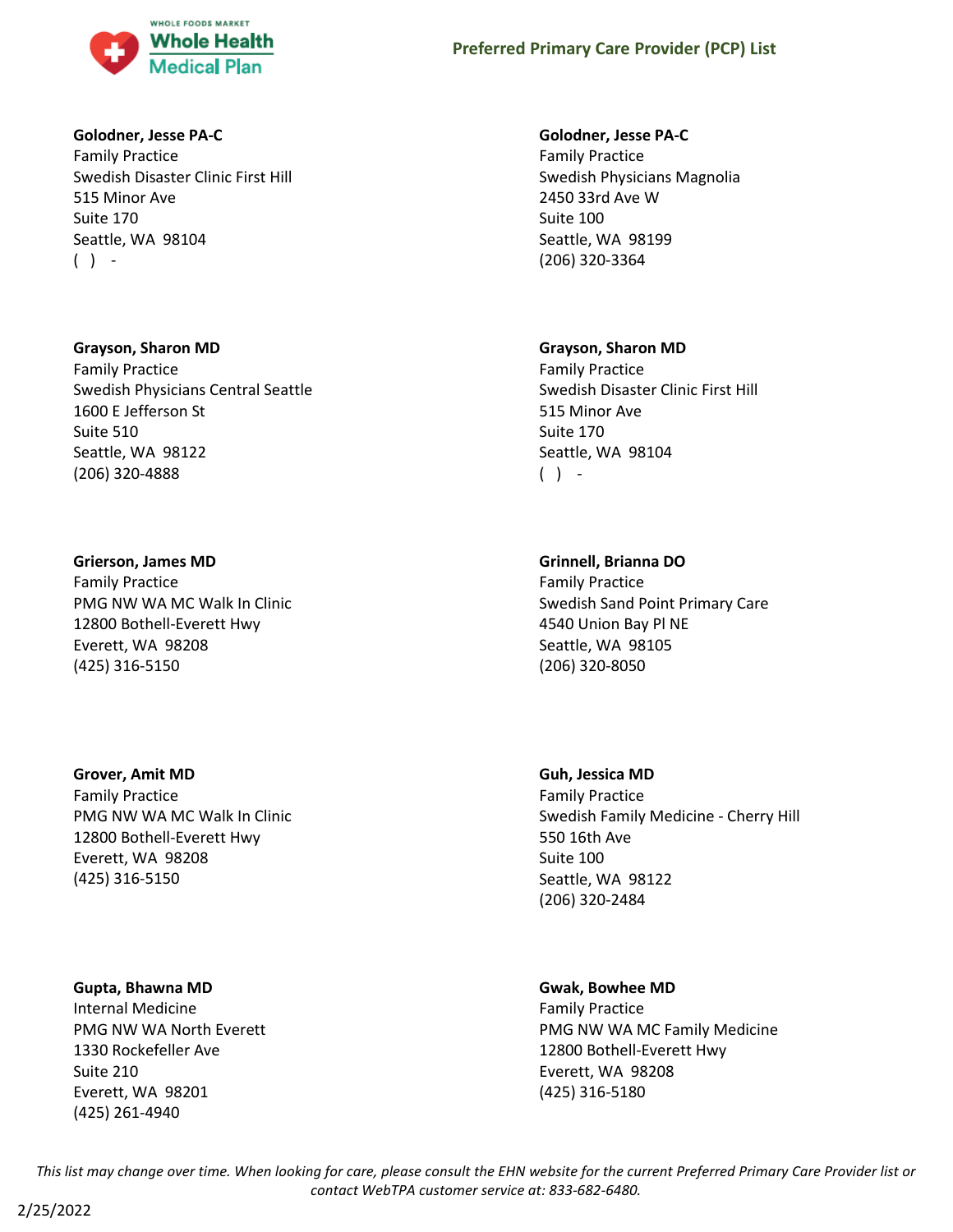

#### **Haberzetle, Bonnie PA-C**

Family Practice Swedish Phys Ballard 5350 Tallman Ave NW Suite 301 Seattle, WA 98107 (206) 320-3335

#### **Hamling, Alexander MD**

Pediatric Medicine PacMed Clinics - Madison 1101 Madison St Suite 301 Seattle, WA 98104 (206) 505-1101

#### **Han, Yu MD**

Internal Medicine Swedish Phys Redmond 18100 NE Union Hill Rd Suite 200 Redmond, WA 98052 (206) 320-5190

#### **Hansen, Eric MD**

Internal Medicine PacMed Clinics - Totem Lake 12910 Totem Lake Blvd NE Suite 101 Kirkland, WA 98034 (425) 814-5000

#### **Happenny, Michelle DO**

Family Practice Swedish Physicians Central Seattle 1600 E Jefferson St Suite 510 Seattle, WA 98122 (206) 320-4888

#### **Hamilton, Julia DO**

Family Practice PMG SW WA St Peter Fam Med 525 Lilly Road NE Olympia, WA 98506 (360) 493-7230

#### **Hamling, Alexander MD**

Pediatric Medicine PacMed Clinics - Canyon Park 1909 214th St SE Suite 300 Bothell, WA 98021 (425) 412-7200

#### **Hann, Genevieve MD**

Family Practice Swedish Edmonds Birth & Family Clinic 21911 76th Ave W Suite 110 Edmonds, WA 98026 (425) 640-4950

#### **Hansen, Eric MD**

Internal Medicine PacMed Clinics - Canyon Park 1909 214th St SE Suite 300 Bothell, WA 98021 (425) 412-7200

#### **Harmony, Alexandra DO**

Family Practice PMG SW WA Lacey Immediate Care 4800 College St SE Lacey, WA 98503 (360) 486-2900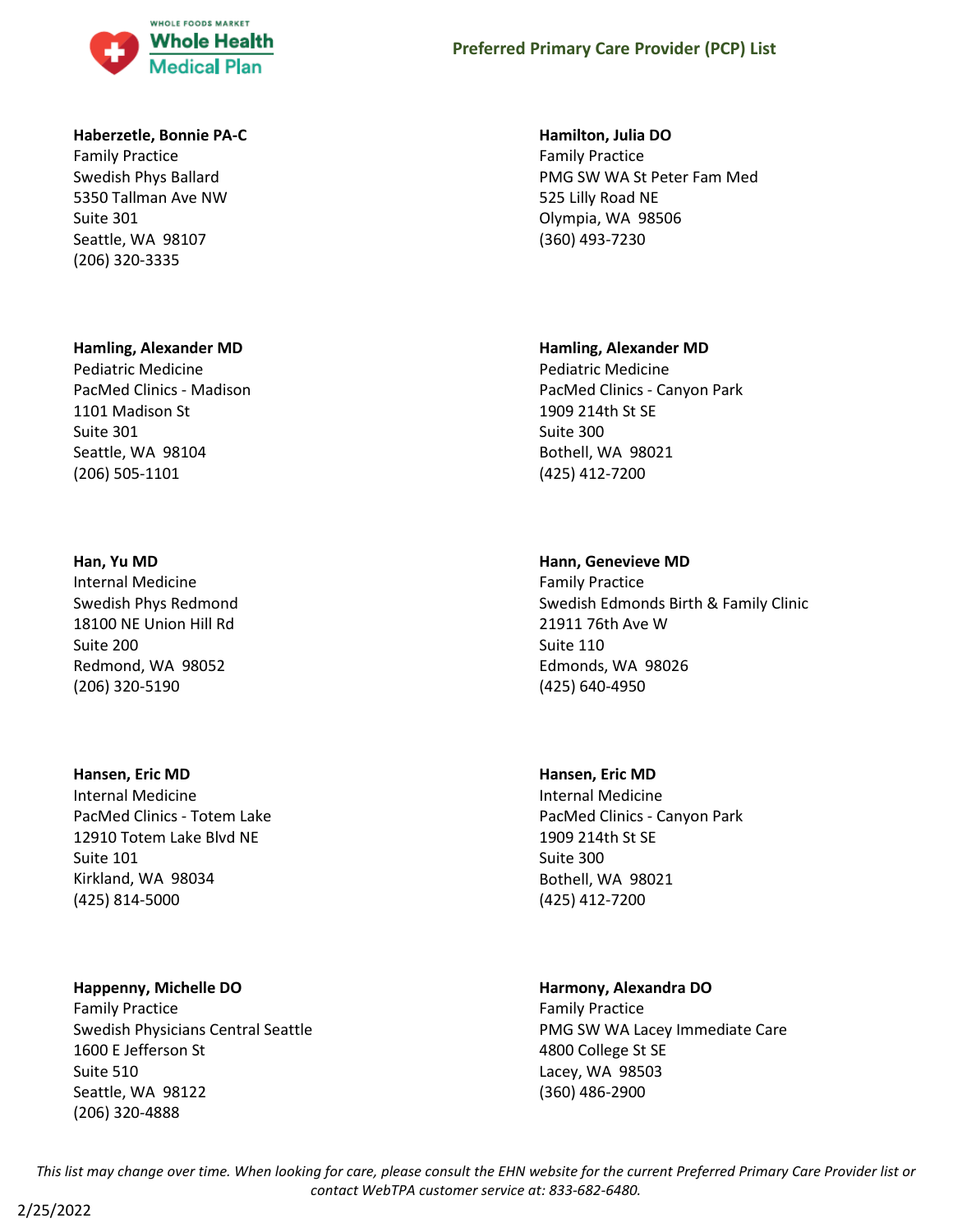

### **Hartman, Amanda MD**

Family Practice Swedish Richmond Beach Primary Care 604 NW Richmond Beach Rd Shoreline, WA 98177 (206) 533-2900

### **Hassrick, Philip MD**

Family Practice PMG NW WA MC Walk In Clinic 12800 Bothell-Everett Hwy Everett, WA 98208 (425) 316-5150

### **Hayden, Michael MD**

Internal Medicine SMG Universal Response Clinic FH 515 Minor Ave Suite 170 Seattle, WA 98104 (206) 386-2598

# **Hayden, Michael MD**

Internal Medicine Swedish First Hill Primary Care 515 Minor Ave Suite 300 Seattle, WA 98104 (206) 386-9500

# **Hayden, Michael MD**

Internal Medicine Swedish Imaging - Center for Comprehensive Care 515 Minor Ave Suite 110 Seattle, WA 98104 (206) 386-9500

# **Hartman, Empress DO**

Family Practice PMG SW WA W Olympia Immediate Care 1620 Cooper Point Road SW Olympia, WA 98502 (360) 486-6710

### **Hawes, John MD**

Pediatric Medicine Swedish Children's Clinic West Seattle 4744 41st Ave SW Suite 101 Seattle, WA 98116 (206) 320-5780

### **Hayden, Michael MD**

Internal Medicine Swedish Histology - First Hill 600 Broadway Suite 510A Seattle, WA 98122 (206) 386-9500

### **Hayden, Michael MD**

Internal Medicine Swedish Disaster Clinic First Hill 515 Minor Ave Suite 170 Seattle, WA 98104  $( )$  -

# **Hayden, Michael MD**

Internal Medicine Swedish Laboratory - Center for Comprehensive Care 515 Minor Ave Suite 100 Seattle, WA 98104 (206) 386-9500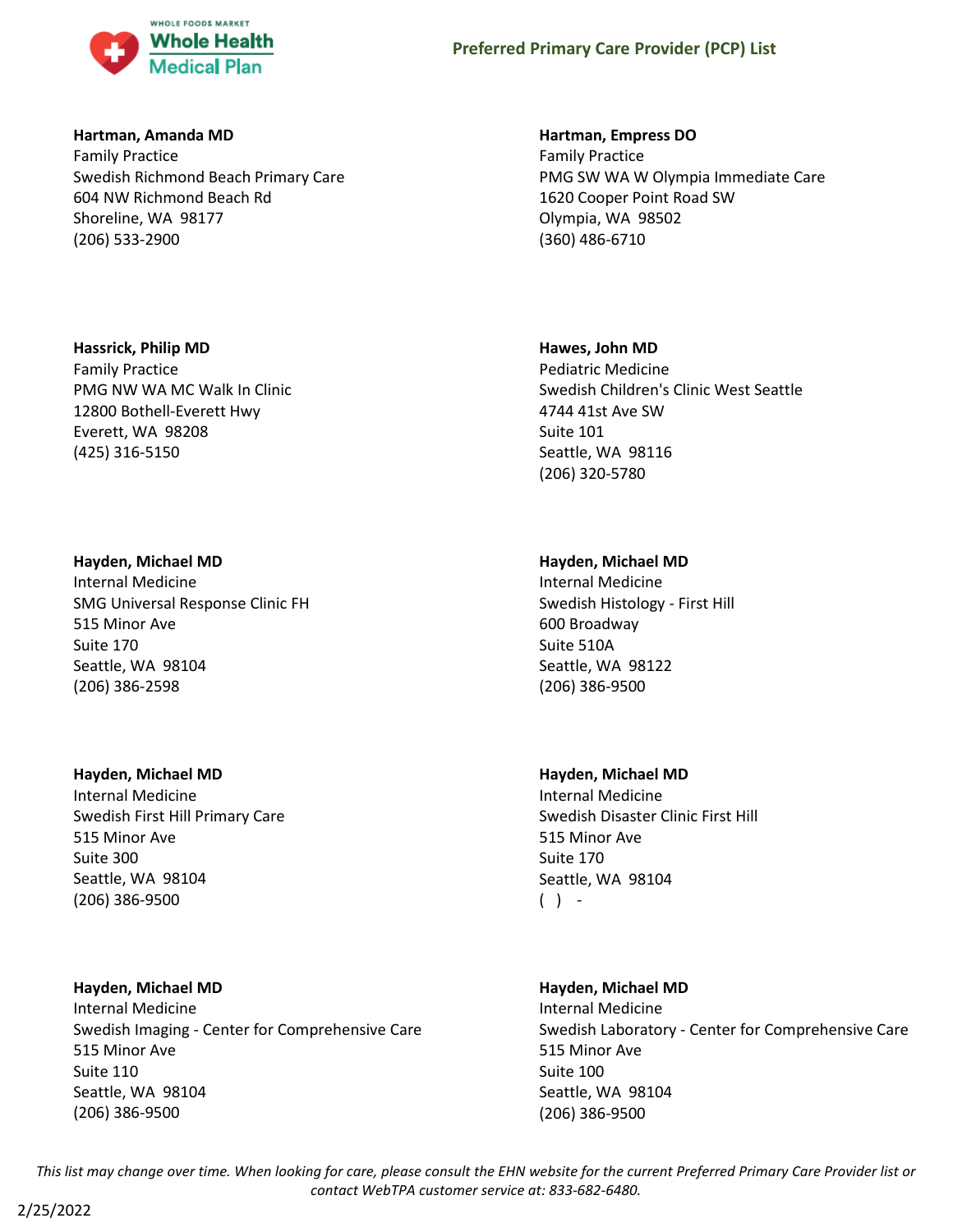

#### **Hayden, Michael MD**

Internal Medicine Swedish Coumadin - First Hill 515 Minor Ave Suite 300 Seattle, WA 98104 (206) 386-9500

#### **Hayes, Rutherford MD**

Internal Medicine PacMed Clinics - Beacon Hill 1200 12th Ave S Seattle, WA 98144 (206) 326-2400

#### **Helvestine, Sara PA-C**

Family Practice PacMed Clinics - Northgate 10416 5th Ave NE Seattle, WA 98125 (206) 517-6700

#### **Herr, Tiffany MD**

Pediatric Medicine Swedish Physicians Issaquah 751 NE Blakely Dr Suite 5010 Issaquah, WA 98029 (425) 394-0700

#### **Herrejon, Juan MD**

Family Practice Swedish Fam Med 1st Hill 1401 Madison St Suite 100 Seattle, WA 98104 (206) 386-6111

#### **Hayes, Rutherford MD**

Internal Medicine PacMed Clinics - Renton 601 S Carr Rd Suite 100 Renton, WA 98055 (425) 227-3700

#### **Helvestine, Sara PA-C**

Family Practice PacMed Clinics - Canyon Park 1909 214th St SE Suite 300 Bothell, WA 98021 (425) 412-7200

### **Herr, Tiffany MD**

Pediatric Medicine Swedish Disaster Clinic Issaquah 751 NE Blakely Dr Issaquah, WA 98029 (425) 313-4000

### **Herrejon, Juan MD**

Family Practice Swedish Family Medicine Ballard 1801 NW Market St Suite 403 Seattle, WA 98107 (206) 297-5100

### **Herrin, Bradley MD**

Pediatric Medicine Swedish Children's Clinic West Seattle 4744 41st Ave SW Suite 101 Seattle, WA 98116 (206) 320-5780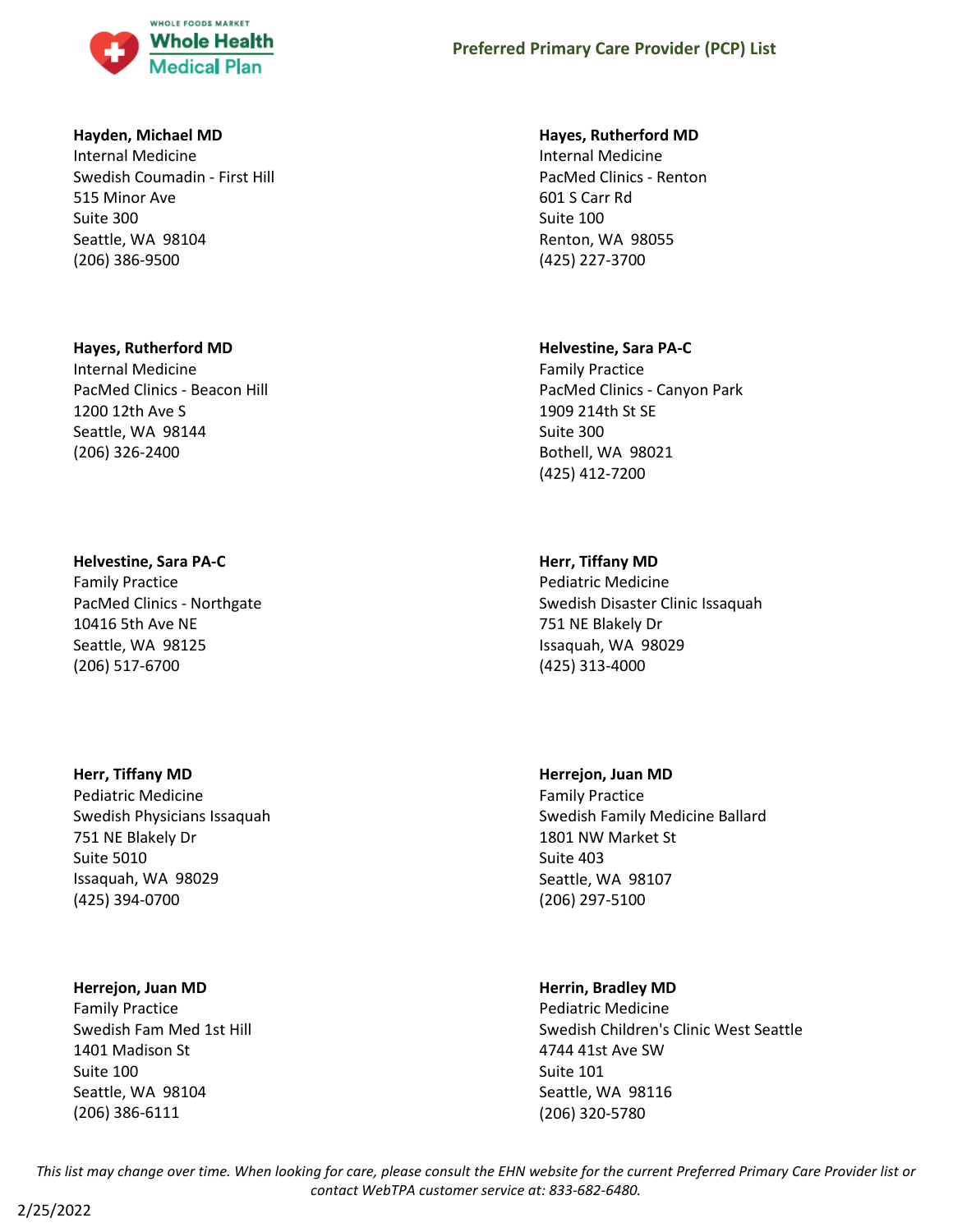

### **Hiegel, Traci MD**

Pediatric Medicine Swedish Children's Clinic Meadow Creek 6520 226th Pl SE Suite 100 Issaquah, WA 98027 (425) 394-1680

### **Hocquard, Kyle MD**

Family Practice Swedish Physicians South Lake Union 510 Boren Ave N Seattle, WA 98109 (206) 320-5200

### **Hogg, Robert MD**

Family Practice Swedish Phys Ballard 5350 Tallman Ave NW Suite 301 Seattle, WA 98107 (206) 320-3335

# **Hott, Sue MD**

Pediatric Medicine Swedish Children's Clinic West Seattle 4744 41st Ave SW Suite 101 Seattle, WA 98116 (206) 320-5780

# **Hsue, Mindy MD**

Family Practice Swedish Phys Redmond 18100 NE Union Hill Rd Suite 200 Redmond, WA 98052 (206) 320-5190

### **Hocquard, Kyle MD**

Family Practice Swedish Physicians Magnolia 2450 33rd Ave W Suite 100 Seattle, WA 98199 (206) 320-3364

### **Hodges, Stephanie MD**

Family Practice Swedish Physicians Queen Anne 2211 Queen Anne Ave N Seattle, WA 98109 (206) 861-8500

# **Hoschek, David DO**

Family Practice PMG NW WA Harbour Pointe 4112 Harbour Pointe Blvd SW Suite 100 Mukilteo, WA 98275 (425) 347-6330

# **Hott, Sue MD**

Pediatric Medicine Swedish Children's Clinic Edmonds 21600 Highway 99 Suite 290 Edmonds, WA 98026 (425) 673-3456

### **Huang, Diana MD**

Family Practice Swedish Physicians Downtown 800 5th Ave Suite P100 Seattle, WA 98104 (206) 320-3351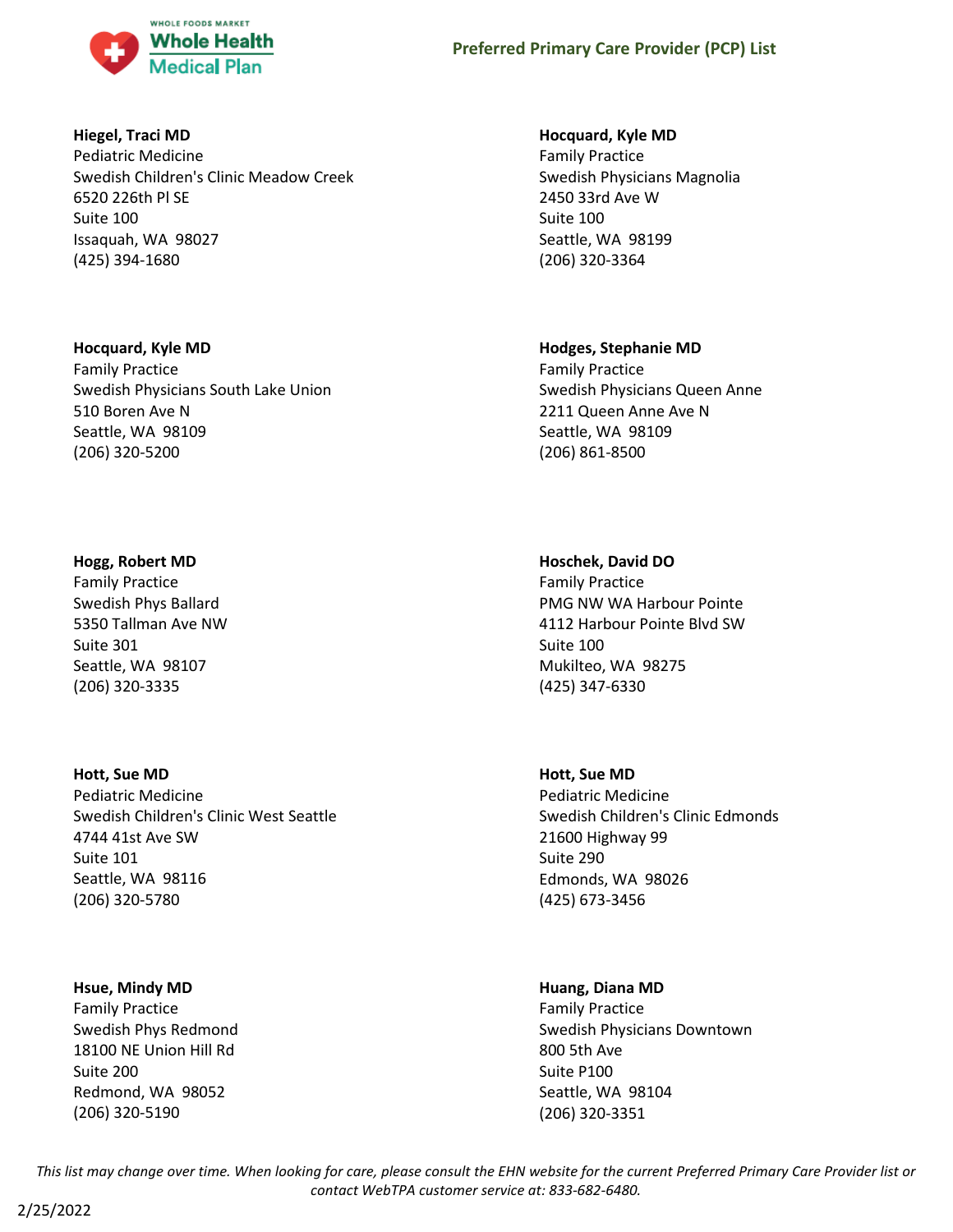

### **Huang, Diana MD**

Family Practice Swedish Capitol Hill Primary Care 217 Broadway E Seattle, WA 98102 (206) 320-3040

#### **Hurlow, Robert MD**

Family Practice Swedish Edmonds Birth & Family Clinic 21911 76th Ave W Suite 110 Edmonds, WA 98026 (425) 640-4950

### **Hurlow, Robert MD**

Family Practice Swedish Physicians Pine Lake 22707 SE 29th St Sammamish, WA 98075 (425) 455-2845

### **Hurlow, Robert MD**

Family Practice Swedish Klahanie Primary Care 4560 Klahanie Dr SE Suite 400 Issaquah, WA 98029 (425) 394-0620

### **Hurlow, Robert MD**

Family Practice Swedish Edmonds Primary Care 7320 216th St SW Suite 200 Edmonds, WA 98026 (425) 640-4900

### **Hunziker, Jacqueline MD**

Pediatric Medicine Swedish Children's Clinic Meadow Creek 6520 226th Pl SE Suite 100 Issaquah, WA 98027 (425) 394-1680

### **Hurlow, Robert MD**

Family Practice Swedish Physicians Queen Anne 2211 Queen Anne Ave N Seattle, WA 98109 (206) 861-8500

### **Hurlow, Robert MD**

Family Practice Swedish Phys Redmond 18100 NE Union Hill Rd Suite 200 Redmond, WA 98052 (206) 320-5190

# **Hurlow, Robert MD**

Family Practice Swedish Phys Ballard 5350 Tallman Ave NW Suite 301 Seattle, WA 98107 (206) 320-3335

# **Hurlow, Robert MD**

Family Practice Swedish Physicians Issaquah 751 NE Blakely Dr Suite 5010 Issaquah, WA 98029 (425) 394-0700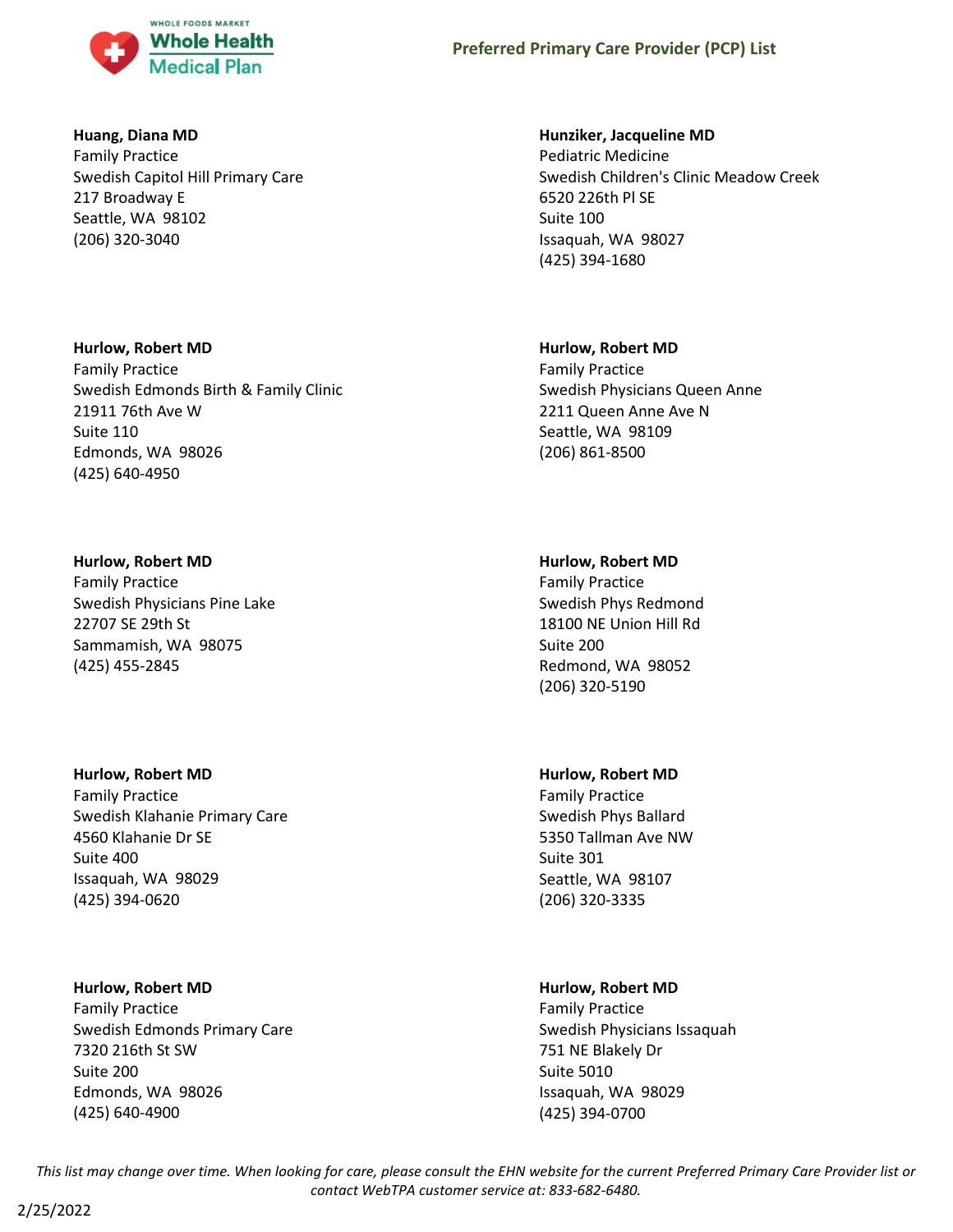

#### **Hurlow, Robert MD**

Family Practice Swedish Richmond Beach Primary Care 604 NW Richmond Beach Rd Shoreline, WA 98177 (206) 533-2900

### **Hurlow, Robert MD**

Family Practice Swedish Mercer Island Primary Care 3236 78th Ave SE Suite 200 Mercer Island, WA 98040 (206) 386-9500

### **Hurlow, Robert MD**

Family Practice Swedish Physicians Downtown 800 5th Ave Suite P100 Seattle, WA 98104 (206) 320-3351

# **Hurlow, Robert MD**

Family Practice Swedish Renton Primary Care 911 N 10th Pl Renton, WA 98057 (425) 391-5700

### **Hurlow, Robert MD**

Family Practice Swedish Phys Mill Creek 13020 Meridian Ave S Everett, WA 98208 (425) 357-3700

### **Hurlow, Robert MD**

Family Practice Swedish Physicians Magnolia 2450 33rd Ave W Suite 100 Seattle, WA 98199 (206) 320-3364

### **Hurlow, Robert MD**

Family Practice Swedish Phys Snoqualmie 37624 SE Fury St Suite 101 Snoqualmie, WA 98065 (425) 888-2016

# **Hurlow, Robert MD**

Family Practice Swedish Sand Point Primary Care 4540 Union Bay Pl NE Seattle, WA 98105 (206) 320-8050

### **Hurlow, Robert MD**

Family Practice Swedish First Hill Primary Care 515 Minor Ave Suite 300 Seattle, WA 98104 (206) 386-9500

# **Hurlow, Robert MD**

Family Practice Swedish Physicians Factoria 12917 SE 38th St Suite 100 Bellevue, WA 98006 (425) 641-4000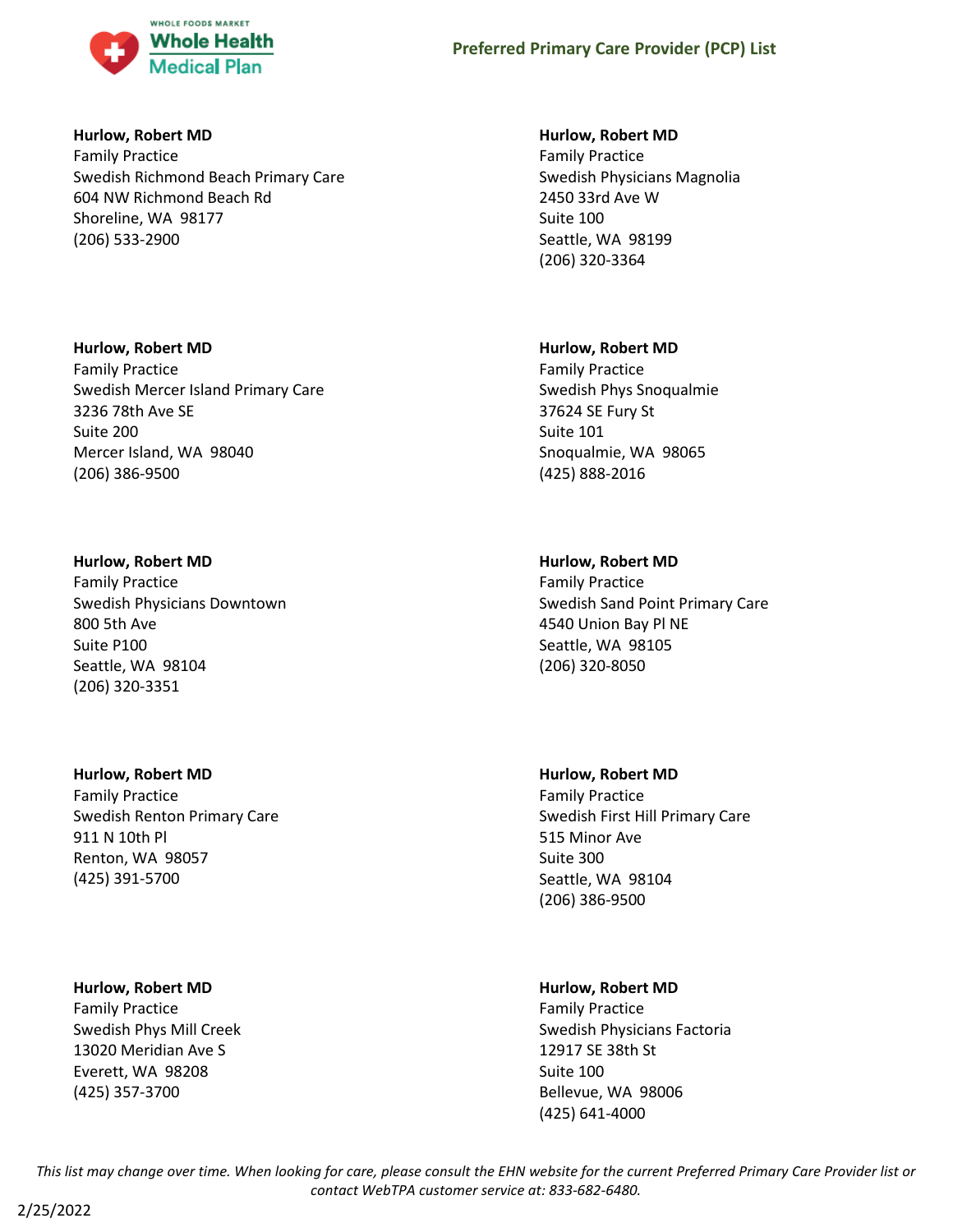

#### **Hurlow, Robert MD**

Family Practice Swedish Bellevue Primary Care 1200 112th Ave NE Suite B100 Bellevue, WA 98004 (425) 462-1132

#### **Hurlow, Robert MD**

Family Practice Swedish Physicians Central Seattle 1600 E Jefferson St Suite 510 Seattle, WA 98122 (206) 320-4888

### **Hutch, Thomas MD**

Family Practice Swedish Family Medicine - Cherry Hill 550 16th Ave Suite 100 Seattle, WA 98122 (206) 320-2484

### **Hyde, Martha MD**

Internal Medicine SMG Internal Med West Seattle 4744 41st Ave SW Suite 102 Seattle, WA 98116 (206) 320-8120

### **Itano, Scott MD**

Family Practice Swedish Fam Med 1st Hill 1401 Madison St Suite 100 Seattle, WA 98104 (206) 386-6111

### **Hurlow, Robert MD**

Family Practice Swedish Physicians South Lake Union 510 Boren Ave N Seattle, WA 98109 (206) 320-5200

#### **Hutch, Thomas MD**

Family Practice Swedish Family Medicine Ballard 1801 NW Market St Suite 403 Seattle, WA 98107 (206) 297-5100

### **Hutch, Thomas MD**

Family Practice Swedish Fam Med 1st Hill 1401 Madison St Suite 100 Seattle, WA 98104 (206) 386-6111

### **Itano, Scott MD**

Family Practice Swedish Family Medicine Ballard 1801 NW Market St Suite 403 Seattle, WA 98107 (206) 297-5100

### **Jacob, Blessy MD**

Internal Medicine Swedish Bellevue Primary Care 1200 112th Ave NE Suite B100 Bellevue, WA 98004 (425) 462-1132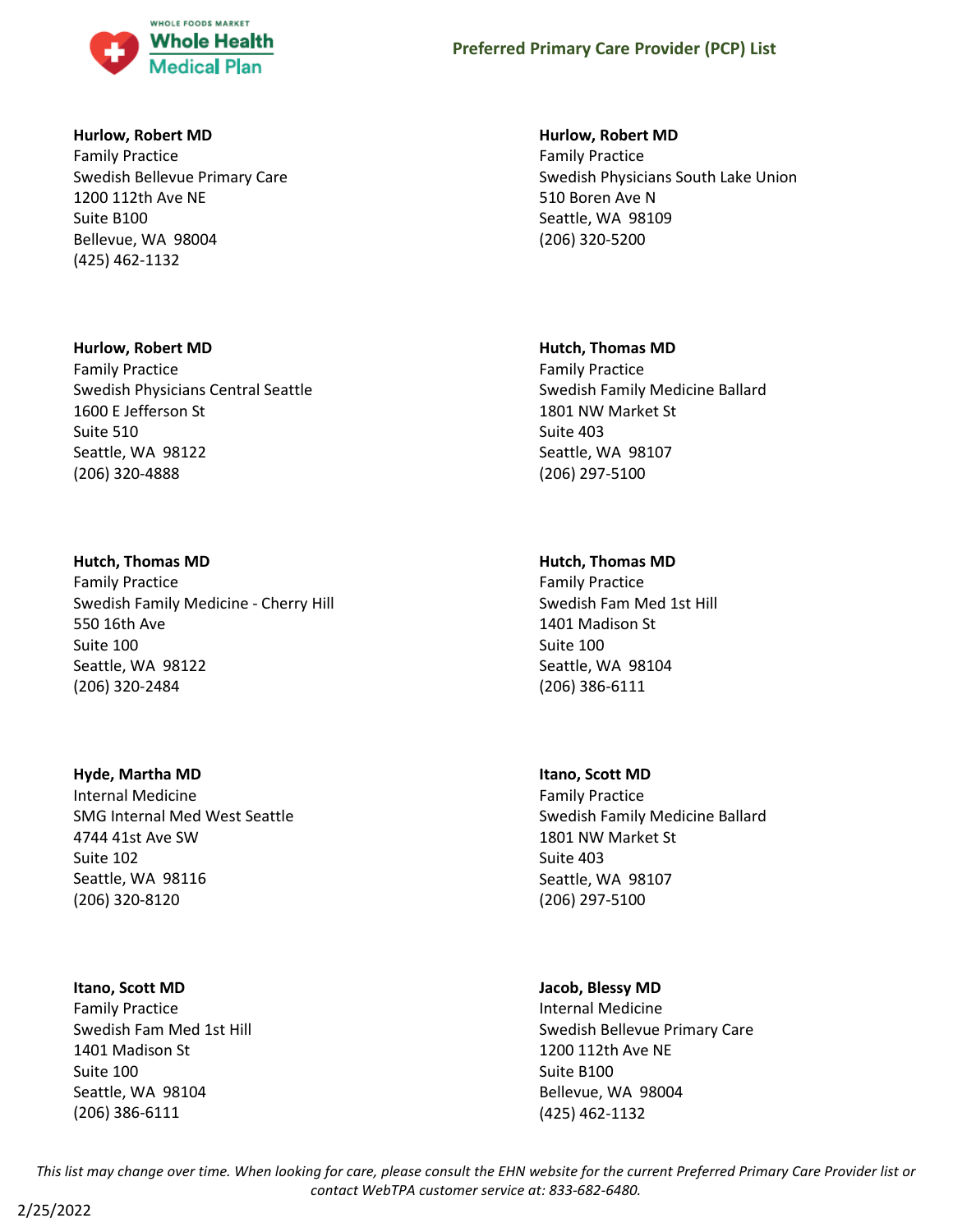

#### **James, Karen MD**

Family Practice Swedish Fam Med 1st Hill 1401 Madison St Suite 100 Seattle, WA 98104 (206) 386-6111

#### **Janssen, Michael MD**

Internal Medicine Swedish Phys Ballard 5350 Tallman Ave NW Suite 301 Seattle, WA 98107 (206) 320-3335

#### **Janzen, Carl MD**

Family Practice Swedish Physicians Queen Anne 2211 Queen Anne Ave N Seattle, WA 98109 (206) 861-8500

#### **Janzen, Carl MD**

Family Practice Swedish Physicians Magnolia 2450 33rd Ave W Suite 100 Seattle, WA 98199 (206) 320-3364

#### **Janzen, Carl MD**

Family Practice Swedish Phys Snoqualmie 37624 SE Fury St Suite 101 Snoqualmie, WA 98065 (425) 888-2016

#### **Jansen, Edward MD**

Internal Medicine PMG SW WA Hawks Prairie IM 2555 Marvin Road NE Lacey, WA 98516 (360) 493-4450

#### **Janzen, Carl MD**

Family Practice Swedish Edmonds Birth & Family Clinic 21911 76th Ave W Suite 110 Edmonds, WA 98026 (425) 640-4950

#### **Janzen, Carl MD**

Family Practice Swedish Phys Redmond 18100 NE Union Hill Rd Suite 200 Redmond, WA 98052 (206) 320-5190

#### **Janzen, Carl MD**

Family Practice Swedish Physicians Issaquah 751 NE Blakely Dr Suite 5010 Issaquah, WA 98029 (425) 394-0700

### **Janzen, Carl MD**

Family Practice Swedish Klahanie Primary Care 4560 Klahanie Dr SE Suite 400 Issaquah, WA 98029 (425) 394-0620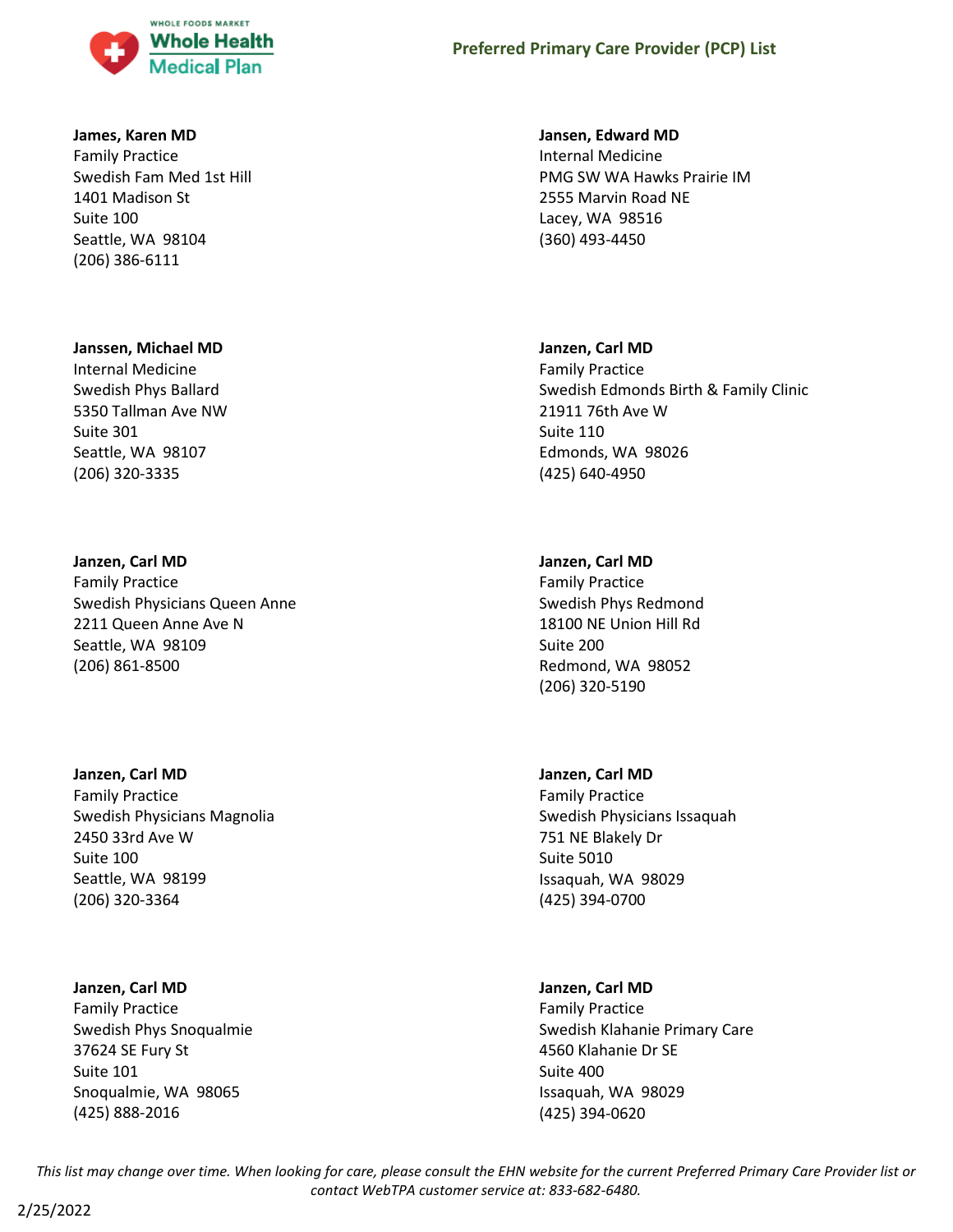

#### **Janzen, Carl MD**

Family Practice Swedish Physicians South Lake Union 510 Boren Ave N Seattle, WA 98109 (206) 320-5200

### **Janzen, Carl MD**

Family Practice Swedish Phys Ballard 5350 Tallman Ave NW Suite 301 Seattle, WA 98107 (206) 320-3335

### **Janzen, Carl MD**

Family Practice Swedish Physicians Downtown 800 5th Ave Suite P100 Seattle, WA 98104 (206) 320-3351

# **Janzen, Carl MD**

Family Practice Swedish Phys Mill Creek 13020 Meridian Ave S Everett, WA 98208 (425) 357-3700

**Janzen, Carl MD**

Family Practice Swedish Physicians Central Seattle 1600 E Jefferson St Suite 510 Seattle, WA 98122 (206) 320-4888

### **Janzen, Carl MD**

Family Practice Swedish Disaster Clinic First Hill 515 Minor Ave Suite 170 Seattle, WA 98104  $( )$  -

### **Janzen, Carl MD**

Family Practice Swedish Children's Clinic Meadow Creek 6520 226th Pl SE Suite 100 Issaquah, WA 98027 (425) 394-1680

### **Janzen, Carl MD**

Family Practice Swedish Physicians Pine Lake 22707 SE 29th St Sammamish, WA 98075 (425) 455-2845

### **Janzen, Carl MD**

Family Practice Swedish Physicians Factoria 12917 SE 38th St Suite 100 Bellevue, WA 98006 (425) 641-4000

### **Jeon, Abraham DO**

Family Practice PMG SW WA Lacey Fam Med 4800 College St SE Lacey, WA 98503 (360) 486-2900

*This list may change over time. When looking for care, please consult the EHN website for the current Preferred Primary Care Provider list or contact WebTPA customer service at: 833-682-6480.*

2/25/2022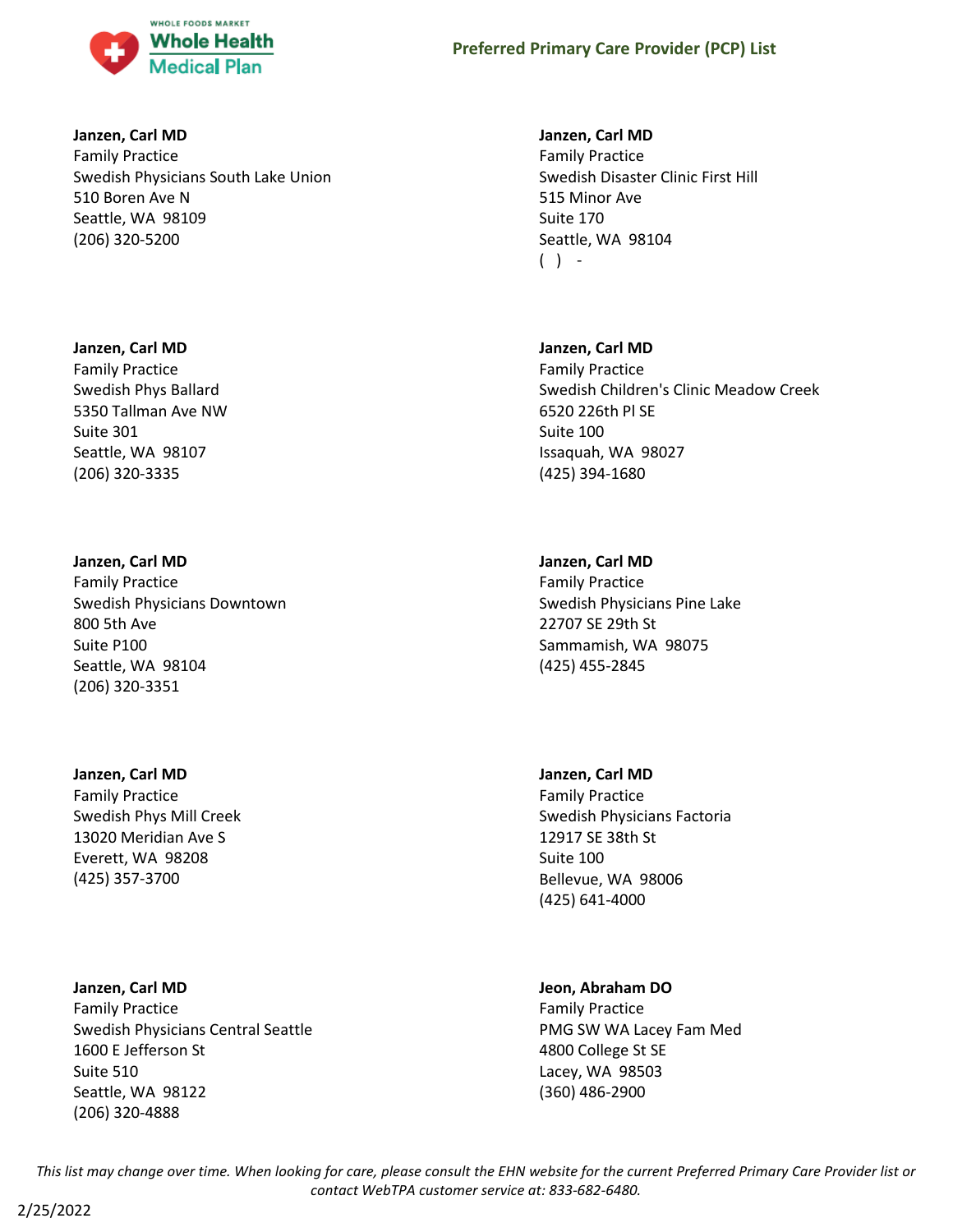

### **Johnson, Kelvie MD**

Pediatric Medicine PMG SW WA St Peter Fam Med 525 Lilly Road NE Olympia, WA 98506 (360) 493-7230

### **Johnson, Ryan DO**

Family Practice PMG SW WA E Olympia Primary Care 525 Lilly Road NE Suite 250 Olympia, WA 98506 (360) 486-6777

### **Johnson, Mark MD**

Family Practice Swedish Family Medicine - Cherry Hill 550 16th Ave Suite 100 Seattle, WA 98122 (206) 320-2484

# **Johnson, Timothy MD**

Internal Medicine Swedish Coumadin - First Hill 515 Minor Ave Suite 300 Seattle, WA 98104 (206) 386-9500

# **Johnson, Timothy MD**

Internal Medicine Swedish Imaging - Center for Comprehensive Care 515 Minor Ave Suite 110 Seattle, WA 98104 (206) 386-9500

### **Johnson, Timothy MD**

Internal Medicine Swedish Histology - First Hill 600 Broadway Suite 510A Seattle, WA 98122 (206) 386-9500

### **Johnson, Mark MD**

Family Practice Swedish Fam Med 1st Hill 1401 Madison St Suite 100 Seattle, WA 98104 (206) 386-6111

# **Johnson, Timothy MD**

Internal Medicine Swedish First Hill Primary Care 515 Minor Ave Suite 300 Seattle, WA 98104 (206) 386-9500

# **Johnson, Timothy MD**

Internal Medicine Swedish Disaster Clinic First Hill 515 Minor Ave Suite 170 Seattle, WA 98104  $( )$  -

# **Johnson, Timothy MD** Internal Medicine

Swedish Laboratory - Center for Comprehensive Care 515 Minor Ave Suite 100 Seattle, WA 98104 (206) 386-9500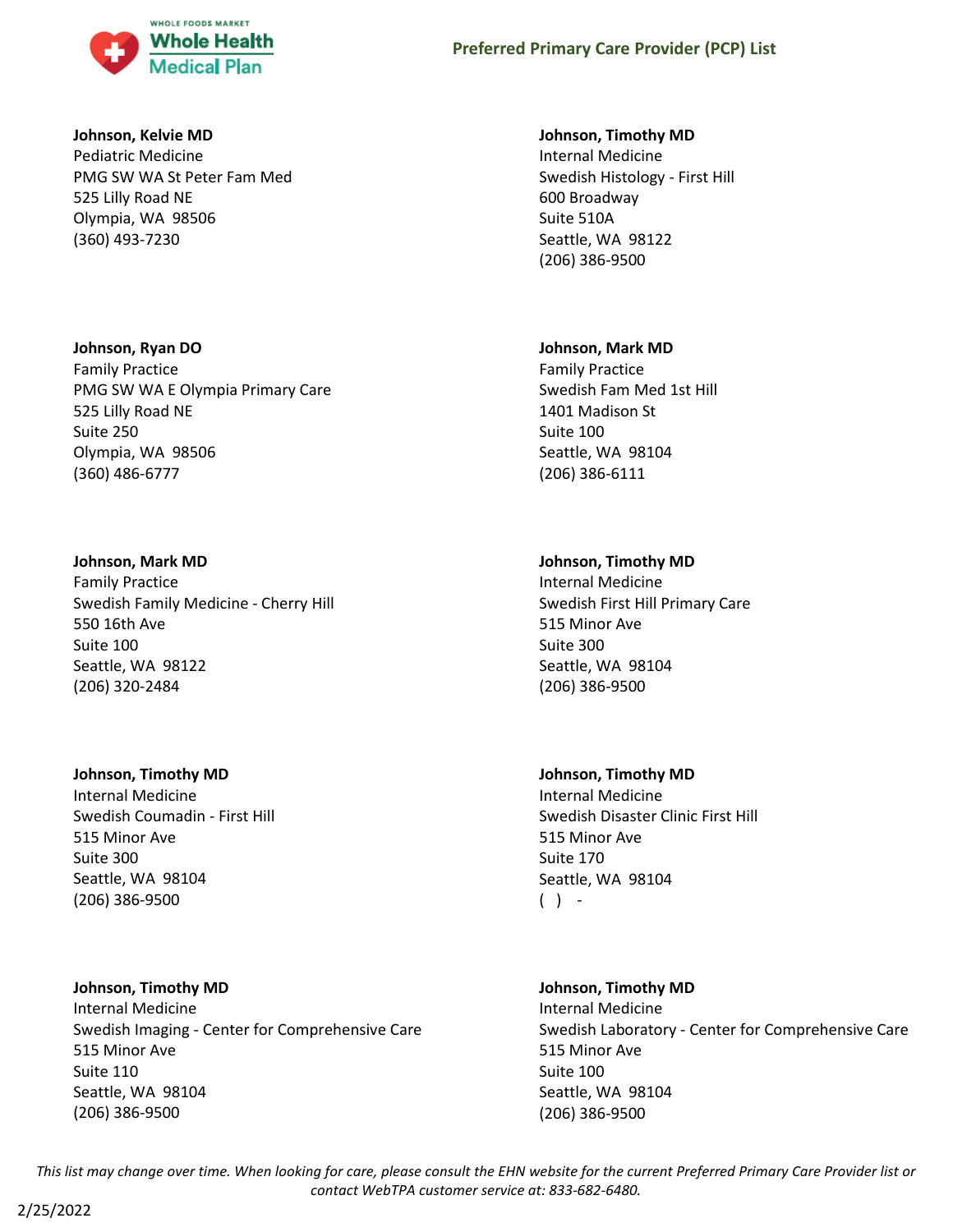

### **Johnson, Mark MD**

Family Practice Swedish Family Medicine Ballard 1801 NW Market St Suite 403 Seattle, WA 98107 (206) 297-5100

#### **Jordan, Kyle MD**

Family Practice PacMed Clinics - Canyon Park 1909 214th St SE Suite 300 Bothell, WA 98021 (425) 412-7200

### **Kaba, Christina MD**

Internal Medicine PacMed Clinics - Northgate 10416 5th Ave NE Seattle, WA 98125 (206) 517-6700

### **Kalodimos, Harrison MD**

Family Practice SMG Universal Response Clinic EDM 21600 Highway 99 Edmonds, WA 98026 (425) 673-3500

# **Kalodimos, Harrison MD** Family Practice Swedish Richmond Beach Primary Care 604 NW Richmond Beach Rd

Shoreline, WA 98177 (206) 533-2900

# **Jordan, Kyle MD**

Family Practice PacMed Clinics - Totem Lake 12910 Totem Lake Blvd NE Suite 101 Kirkland, WA 98034 (425) 814-5000

# **Juhl, Ellen MD**

Internal Medicine SMG Internal Med West Seattle 4744 41st Ave SW Suite 102 Seattle, WA 98116 (206) 320-8120

# **Kadyrova, Elvira MD**

Family Practice PMG SW WA E Olympia Primary Care 525 Lilly Road NE Suite 250 Olympia, WA 98506 (360) 486-6777

# **Kalodimos, Harrison MD**

Family Practice Swedish Disaster Clinic Edmonds 21601 76th Ave W Edmonds, WA 98026 (425) 640-4000

# **Kalodimos, Harrison MD**

Family Practice Swedish Edmonds Urgent Care 21600 Highway 99 Suite 240 Edmonds, WA 98026 (425) 673-3500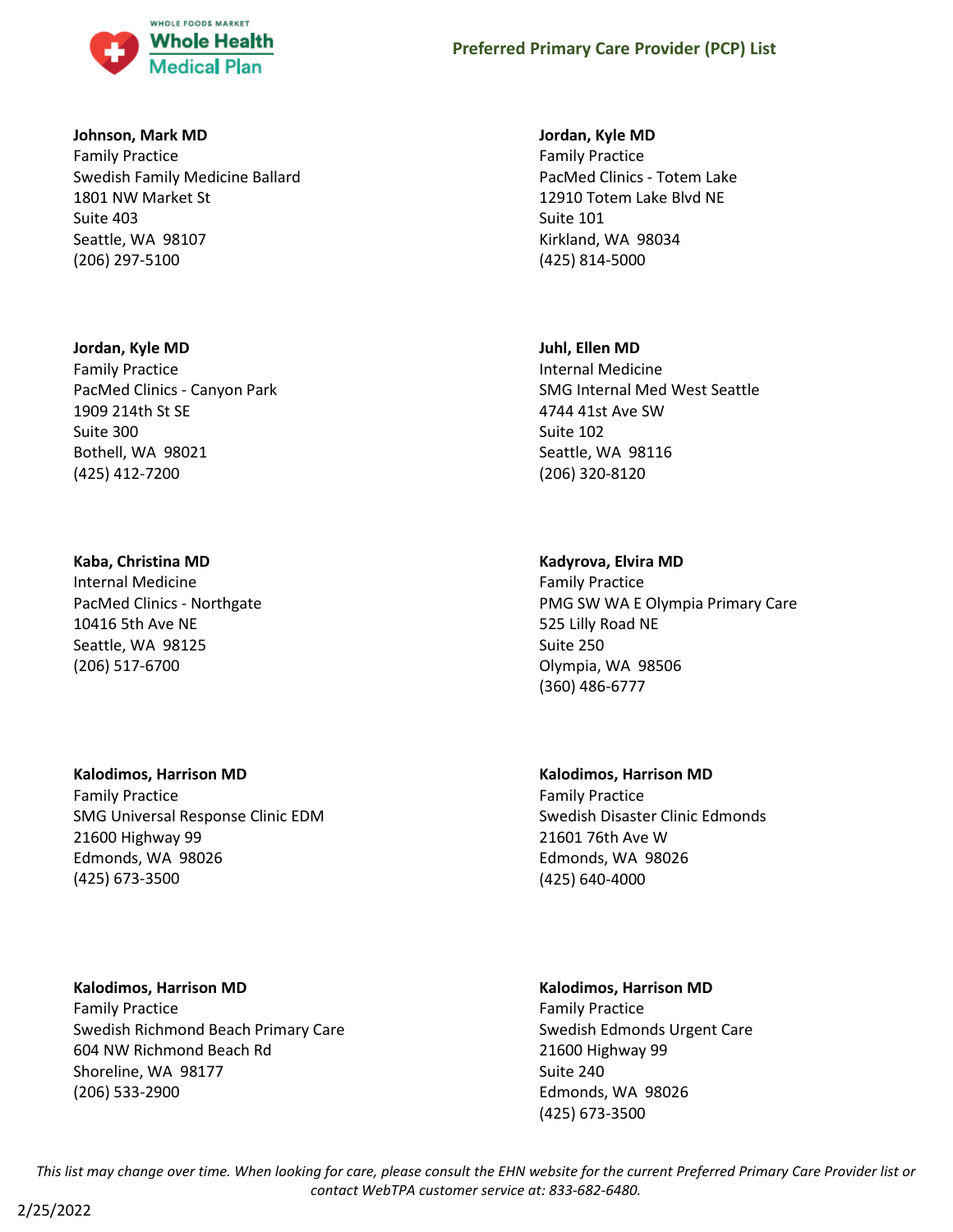

### **Karmali, Zahra MD**

Family Practice Swedish Family Medicine - Cherry Hill 550 16th Ave Suite 100 Seattle, WA 98122 (206) 320-2484

### **Kelling, Carmen MD**

Internal Medicine PacMed Clinics - Canyon Park 1909 214th St SE Suite 300 Bothell, WA 98021 (425) 412-7200

### **Kennelly, Miriam MD**

Internal Medicine PacMed Clinics - Renton 601 S Carr Rd Suite 100 Renton, WA 98055 (425) 227-3700

# **Khalsa, Gagan MD**

Pediatric Medicine Swedish Children's Clinic Meadow Creek 6520 226th Pl SE Suite 100 Issaquah, WA 98027 (425) 394-1680

# **Khalsa, Gagan MD**

Pediatric Medicine Swedish Children's Clinic West Seattle 4744 41st Ave SW Suite 101 Seattle, WA 98116 (206) 320-5780

### **Karmali, Zahra MD**

Family Practice Swedish Physicians Downtown 800 5th Ave Suite P100 Seattle, WA 98104 (206) 320-3351

### **Kennelly, Miriam MD**

Internal Medicine PacMed Clinics - Madison 1101 Madison St Suite 301 Seattle, WA 98104 (206) 505-1101

# **Khademi, Sayed MD**

Internal Medicine PMG NW WA MC Internal Medicine 12800 Bothell-Everett Hwy Everett, WA 98208 (425) 316-5130

# **Khalsa, Gagan MD**

Pediatric Medicine Swedish Klahanie Primary Care 4560 Klahanie Dr SE Suite 400 Issaquah, WA 98029 (425) 394-0620

# **Khalsa, Gagan MD**

Pediatric Medicine Swedish Physicians South Lake Union 510 Boren Ave N Seattle, WA 98109 (206) 320-5200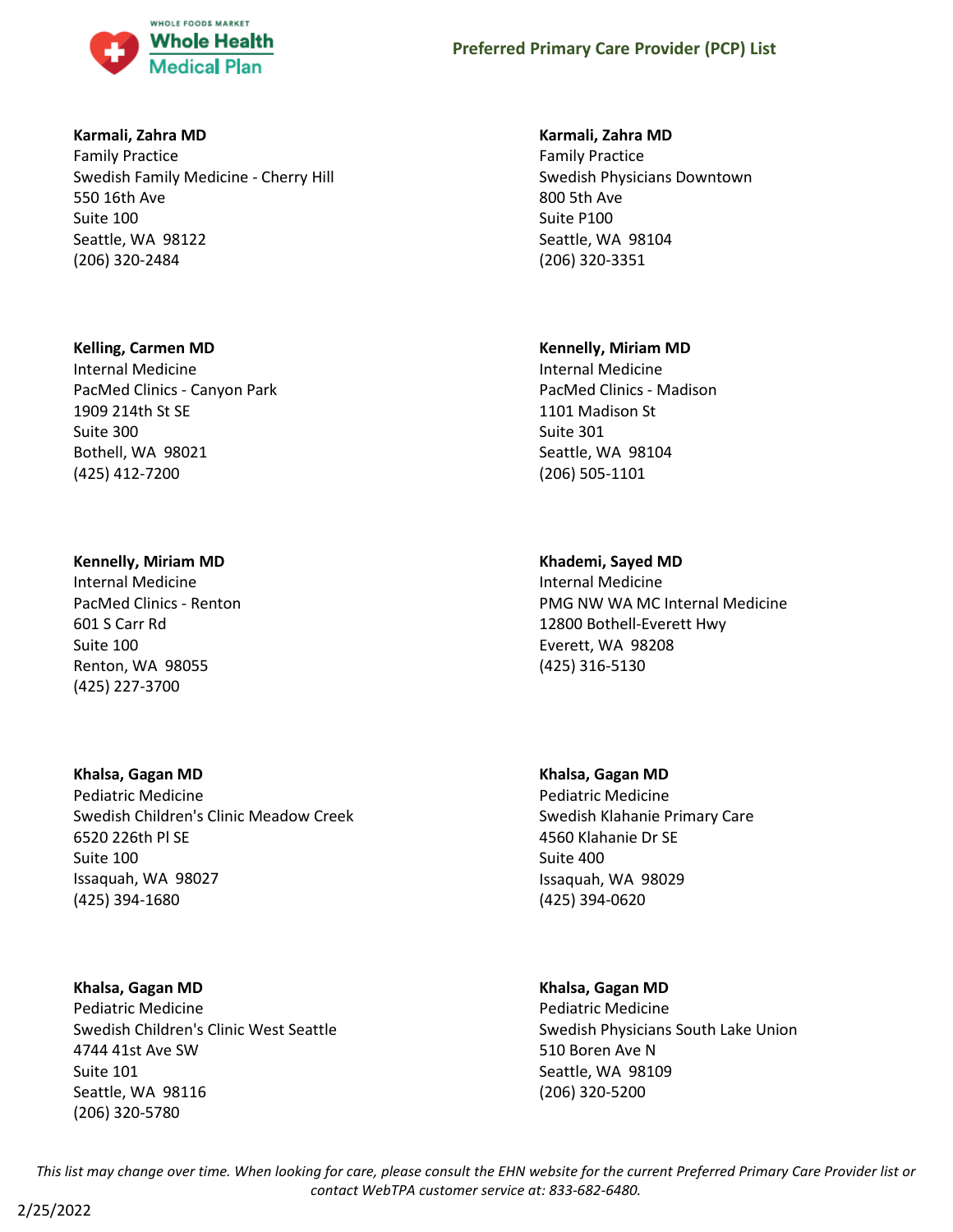

### **Khalsa, Gagan MD**

Pediatric Medicine Swedish First Hill Primary Care 515 Minor Ave Suite 300 Seattle, WA 98104 (206) 386-9500

### **Khalsa, Gagan MD**

Pediatric Medicine Swedish Richmond Beach Primary Care 604 NW Richmond Beach Rd Shoreline, WA 98177 (206) 533-2900

### **Khalsa, Gagan MD**

Pediatric Medicine Swedish Edmonds Primary Care 7320 216th St SW Suite 200 Edmonds, WA 98026 (425) 640-4900

### **Khalsa, Gagan MD**

Pediatric Medicine Swedish Physicians Downtown 800 5th Ave Suite P100 Seattle, WA 98104 (206) 320-3351

# **Khalsa, Gagan MD**

Pediatric Medicine Swedish Phys Snoqualmie 37624 SE Fury St Suite 101 Snoqualmie, WA 98065 (425) 888-2016

### **Khalsa, Gagan MD**

Pediatric Medicine Swedish Sand Point Primary Care 4540 Union Bay Pl NE Seattle, WA 98105 (206) 320-8050

# **Khalsa, Gagan MD**

Pediatric Medicine Swedish Physicians Pine Lake 22707 SE 29th St Sammamish, WA 98075 (425) 455-2845

# **Khalsa, Gagan MD**

Pediatric Medicine Swedish Physicians Issaquah 751 NE Blakely Dr Suite 5010 Issaquah, WA 98029 (425) 394-0700

### **Khalsa, Gagan MD**

Pediatric Medicine Swedish Phys Ballard 5350 Tallman Ave NW Suite 301 Seattle, WA 98107 (206) 320-3335

# **Khalsa, Gagan MD**

Pediatric Medicine Swedish Physicians Magnolia 2450 33rd Ave W Suite 100 Seattle, WA 98199 (206) 320-3364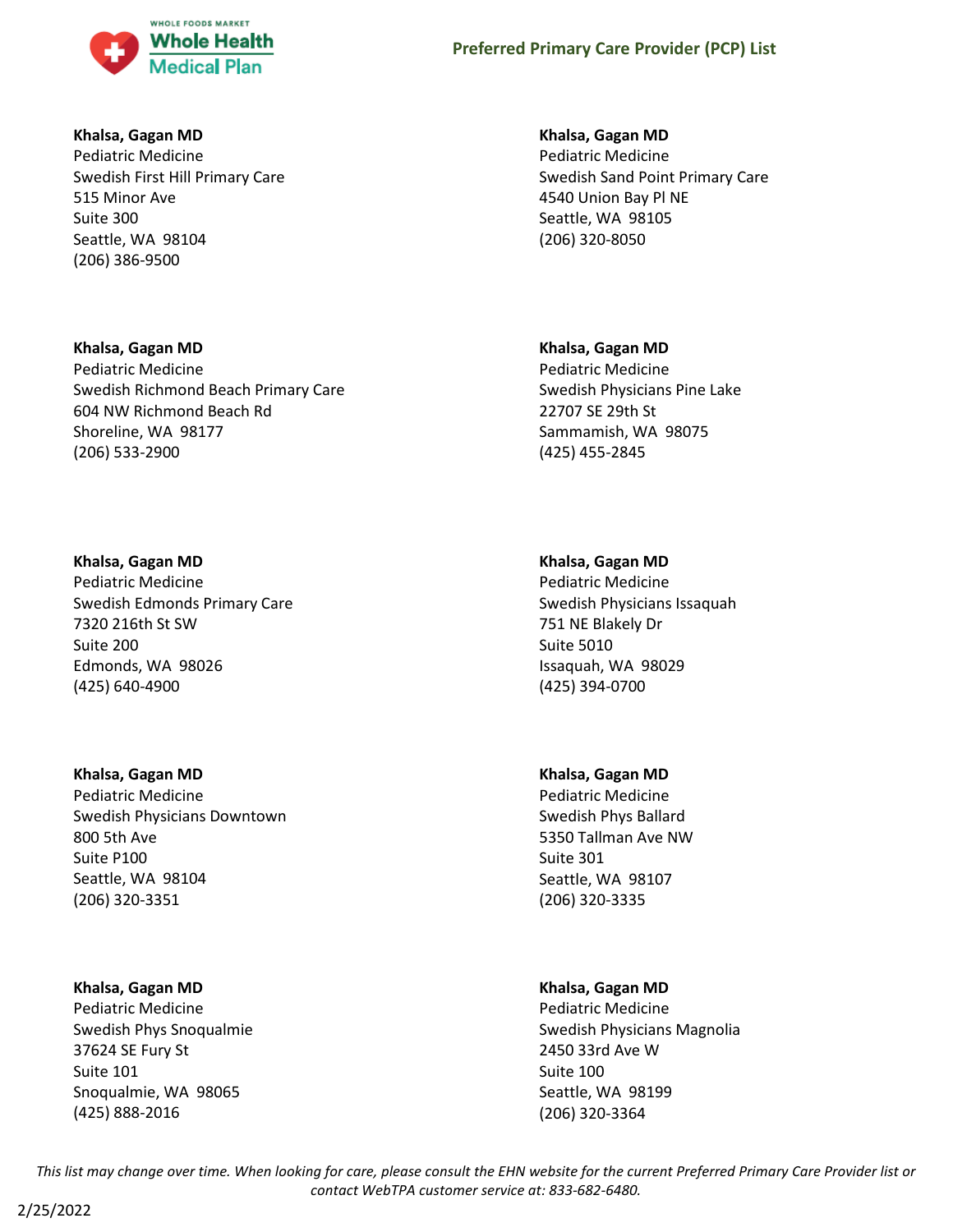

#### **Khalsa, Gagan MD**

Pediatric Medicine Swedish Physicians Queen Anne 2211 Queen Anne Ave N Seattle, WA 98109 (206) 861-8500

### **Khalsa, Gagan MD**

Pediatric Medicine Swedish Phys Redmond 18100 NE Union Hill Rd Suite 200 Redmond, WA 98052 (206) 320-5190

### **Khalsa, Gagan MD**

Pediatric Medicine Swedish Physicians Central Seattle 1600 E Jefferson St Suite 510 Seattle, WA 98122 (206) 320-4888

### **Khalsa, Gagan MD**

Pediatric Medicine Swedish Physicians Factoria 12917 SE 38th St Suite 100 Bellevue, WA 98006 (425) 641-4000

### **Khalsa, Gagan MD**

Pediatric Medicine Swedish Renton Primary Care 911 N 10th Pl Renton, WA 98057 (425) 391-5700

### **Khalsa, Gagan MD**

Pediatric Medicine Swedish Edmonds Birth & Family Clinic 21911 76th Ave W Suite 110 Edmonds, WA 98026 (425) 640-4950

### **Khalsa, Gagan MD**

Pediatric Medicine Swedish Children's Clinic Redmond 18100 NE Union Hill Rd 2nd Floor Redmond, WA 98052 (425) 881-5437

### **Khalsa, Gagan MD**

Pediatric Medicine Swedish Phys Mill Creek 13020 Meridian Ave S Everett, WA 98208 (425) 357-3700

### **Khalsa, Gagan MD**

Pediatric Medicine Swedish Bellevue Primary Care 1200 112th Ave NE Suite B100 Bellevue, WA 98004 (425) 462-1132

### **Khalsa, Gagan MD**

Pediatric Medicine Swedish Mercer Island Primary Care 3236 78th Ave SE Suite 200 Mercer Island, WA 98040 (206) 386-9500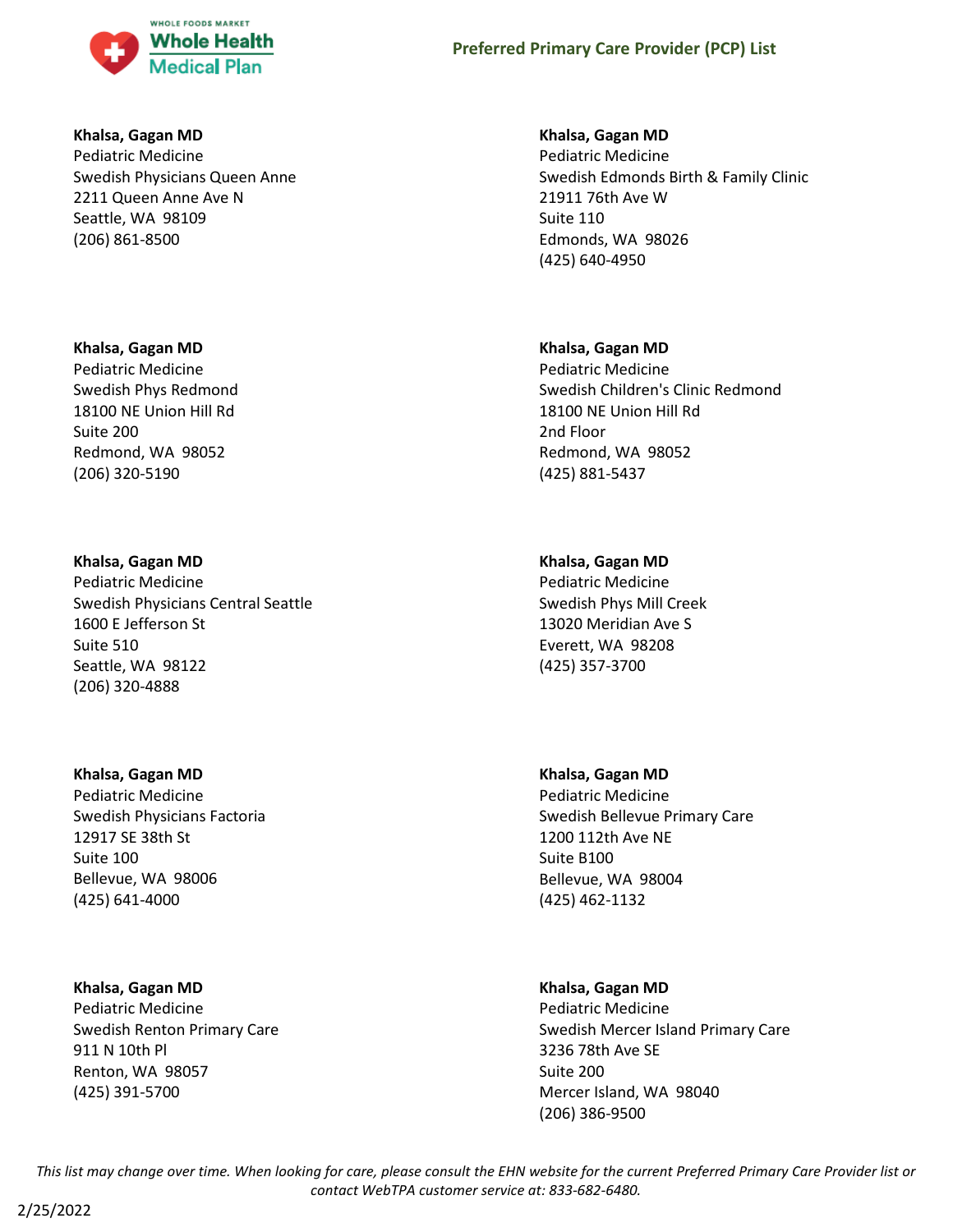

### **Khalsa, Gagan MD**

Pediatric Medicine Swedish Children's Clinic Edmonds 21600 Highway 99 Suite 290 Edmonds, WA 98026 (425) 673-3456

### **Khattar, Anuj MD**

Family Practice Swedish Physicians Pine Lake 22707 SE 29th St Sammamish, WA 98075 (425) 455-2845

### **Khattar, Anuj MD**

Family Practice Swedish Mercer Island Primary Care 3236 78th Ave SE Suite 200 Mercer Island, WA 98040 (206) 386-9500

# **Khattar, Anuj MD**

Family Practice Swedish Sand Point Primary Care 4540 Union Bay Pl NE Seattle, WA 98105 (206) 320-8050

### **Khattar, Anuj MD**

Family Practice Swedish Physicians Downtown 800 5th Ave Suite P100 Seattle, WA 98104 (206) 320-3351

### **Khan, Amna MD**

Family Practice Swedish Phys Mill Creek 13020 Meridian Ave S Everett, WA 98208 (425) 357-3700

### **Khattar, Anuj MD**

Family Practice Swedish Physicians Magnolia 2450 33rd Ave W Suite 100 Seattle, WA 98199 (206) 320-3364

# **Khattar, Anuj MD**

Family Practice Swedish Phys Snoqualmie 37624 SE Fury St Suite 101 Snoqualmie, WA 98065 (425) 888-2016

# **Khattar, Anuj MD**

Family Practice Swedish Klahanie Primary Care 4560 Klahanie Dr SE Suite 400 Issaquah, WA 98029 (425) 394-0620

# **Khattar, Anuj MD**

Family Practice Swedish First Hill Primary Care 515 Minor Ave Suite 300 Seattle, WA 98104 (206) 386-9500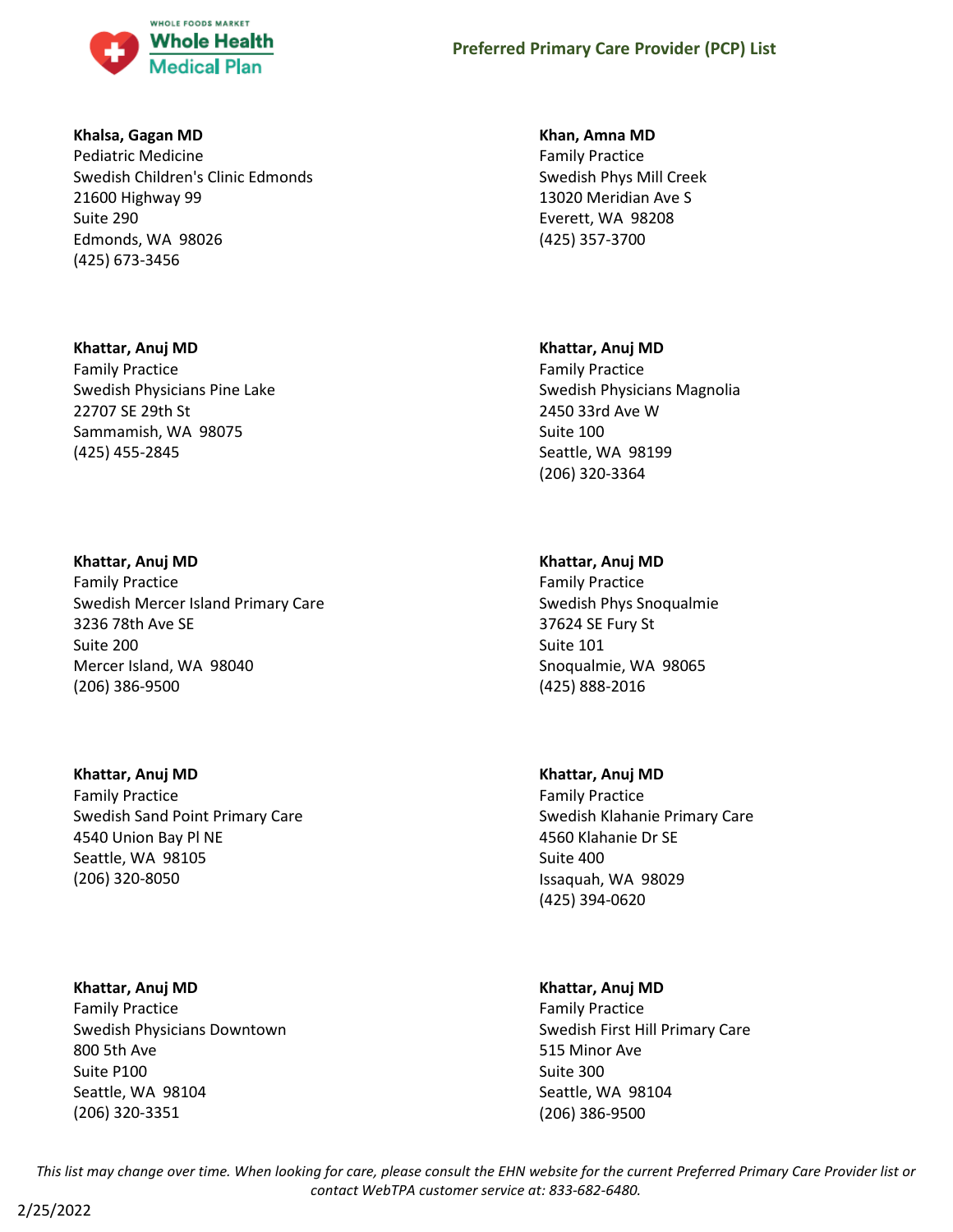

### **Khattar, Anuj MD**

Family Practice Swedish Phys Redmond 18100 NE Union Hill Rd Suite 200 Redmond, WA 98052 (206) 320-5190

# **Khattar, Anuj MD** Family Practice Swedish Family Medicine - Cherry Hill 550 16th Ave Suite 100 Seattle, WA 98122 (206) 320-2484

### **Khattar, Anuj MD**

Family Practice Swedish Edmonds Primary Care 7320 216th St SW Suite 200 Edmonds, WA 98026 (425) 640-4900

# **Khattar, Anuj MD**

Family Practice Swedish Physicians South Lake Union 510 Boren Ave N Seattle, WA 98109 (206) 320-5200

### **Khattar, Anuj MD**

Family Practice Swedish Family Medicine Ballard 1801 NW Market St Suite 403 Seattle, WA 98107 (206) 297-5100

### **Khattar, Anuj MD**

Family Practice Swedish Phys Ballard 5350 Tallman Ave NW Suite 301 Seattle, WA 98107 (206) 320-3335

### **Khattar, Anuj MD**

Family Practice Swedish Richmond Beach Primary Care 604 NW Richmond Beach Rd Shoreline, WA 98177 (206) 533-2900

### **Khattar, Anuj MD**

Family Practice Swedish Physicians Issaquah 751 NE Blakely Dr Suite 5010 Issaquah, WA 98029 (425) 394-0700

### **Khattar, Anuj MD**

Family Practice Swedish Edmonds Birth & Family Clinic 21911 76th Ave W Suite 110 Edmonds, WA 98026 (425) 640-4950

### **Khattar, Anuj MD**

Family Practice Swedish Physicians Central Seattle 1600 E Jefferson St Suite 510 Seattle, WA 98122 (206) 320-4888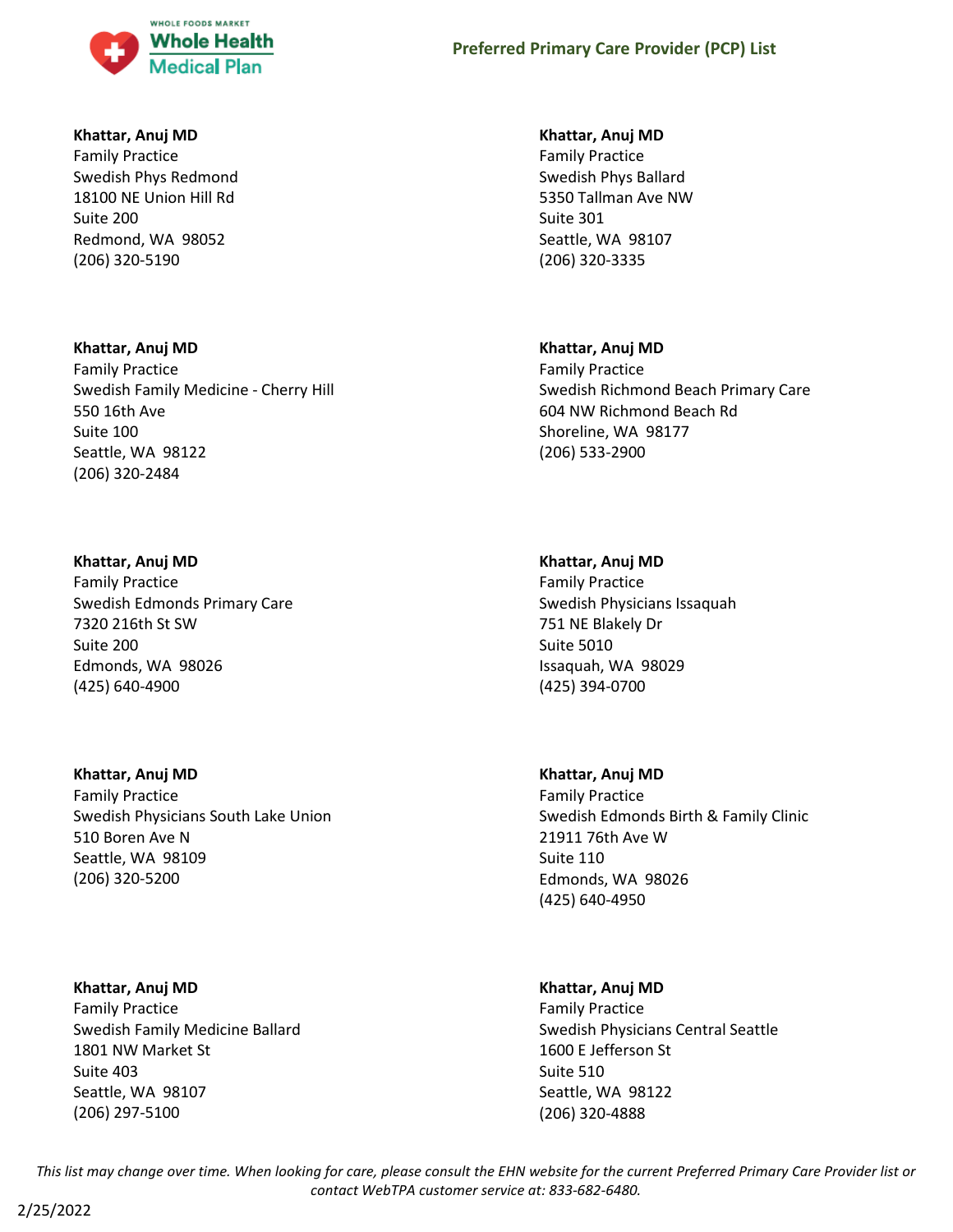

### **Khattar, Anuj MD**

Family Practice Swedish Fam Med 1st Hill 1401 Madison St Suite 100 Seattle, WA 98104 (206) 386-6111

#### **Khattar, Anuj MD**

Family Practice Swedish Physicians Factoria 12917 SE 38th St Suite 100 Bellevue, WA 98006 (425) 641-4000

#### **Khattar, Anuj MD**

Family Practice Swedish Renton Primary Care 911 N 10th Pl Renton, WA 98057 (425) 391-5700

### **Kidambi, Janani MD**

Family Practice Swedish Physicians Pine Lake 22707 SE 29th St Sammamish, WA 98075 (425) 455-2845

#### **Kidambi, Janani MD**

Family Practice Swedish Klahanie Primary Care 4560 Klahanie Dr SE Suite 400 Issaquah, WA 98029 (425) 394-0620

#### **Khattar, Anuj MD**

Family Practice Swedish Phys Mill Creek 13020 Meridian Ave S Everett, WA 98208 (425) 357-3700

#### **Khattar, Anuj MD**

Family Practice Swedish Bellevue Primary Care 1200 112th Ave NE Suite B100 Bellevue, WA 98004 (425) 462-1132

#### **Khattar, Anuj MD**

Family Practice Swedish Physicians Queen Anne 2211 Queen Anne Ave N Seattle, WA 98109 (206) 861-8500

**Kidambi, Janani MD** Family Practice Swedish Hospital Medicine Edmonds 21601 76th Ave W Edmonds, WA 98026 (425) 640-4000

# **Kidambi, Janani MD**

Family Practice Swedish Hospital Medicine Ballard 5300 Tallman Ave NW Seattle, WA 98107 (206) 215-2520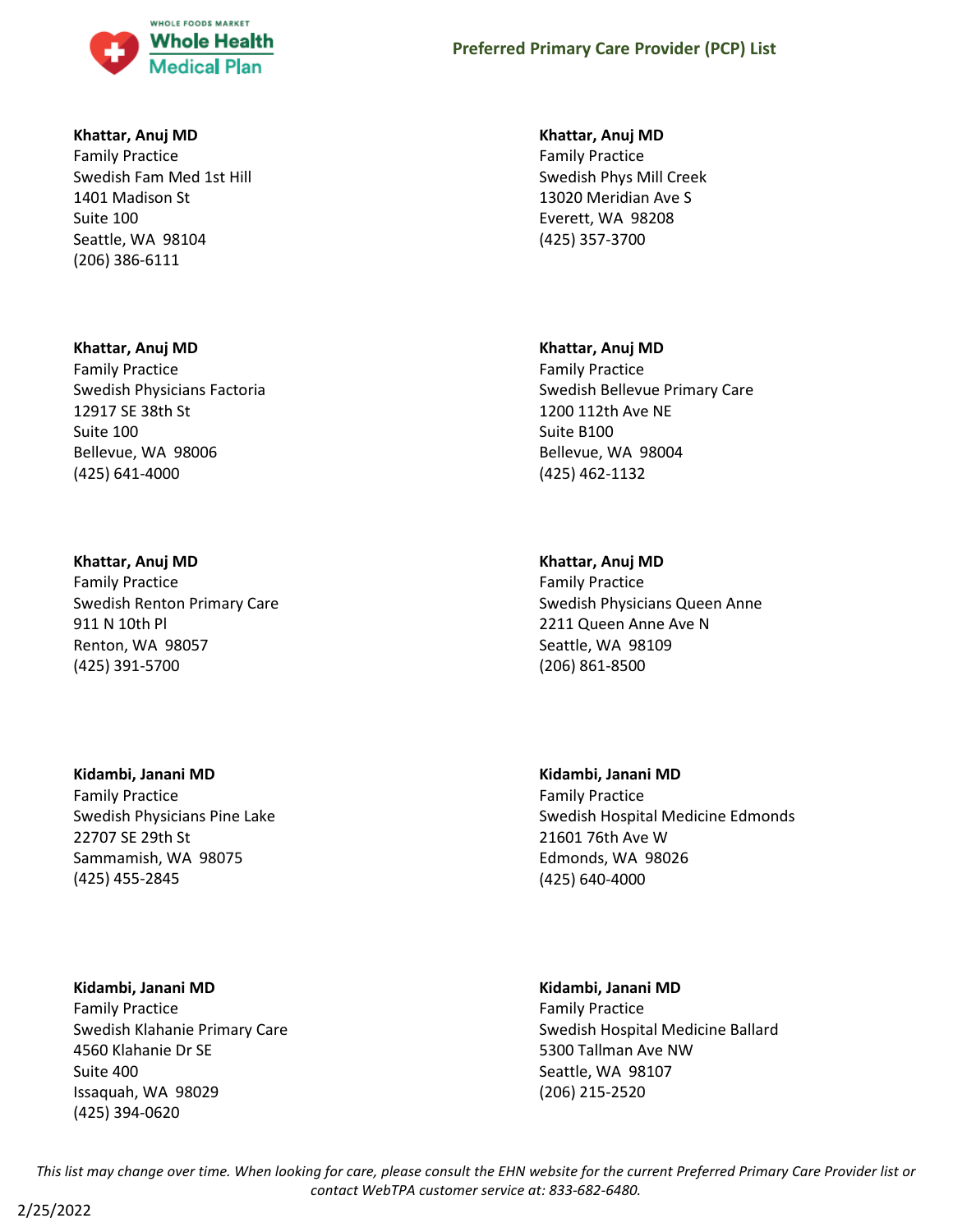

### **Kidambi, Janani MD**

Family Practice Swedish Hospital Medicine First Hill 747 Broadway Seattle, WA 98122 (206) 215-2520

### **Kidambi, Janani MD**

Family Practice Swedish Hospital Medicine Cherry Hill 500 17th Ave Seattle, WA 98122 (206) 215-2520

### **Kim, Brian MD**

Family Practice PacMed Clinics - Beacon Hill 1200 12th Ave S Seattle, WA 98144 (206) 326-2400

### **Kimball, Laura MD**

Family Practice Swedish Edmonds Primary Care 7320 216th St SW Suite 200 Edmonds, WA 98026 (425) 640-4900

### **Kimball, Laura MD**

Family Practice Swedish Family Medicine - Cherry Hill 500 17th Ave Seattle, WA 98122 (206) 320-2484

#### **Kidambi, Janani MD**

Family Practice Swedish Hospital Medicine Issaquah 751 NE Blakely Dr Issaquah, WA 98029 (425) 313-7000

#### **Kim, Brian MD**

Family Practice PacMed Clinics - Canyon Park 1909 214th St SE Suite 300 Bothell, WA 98021 (425) 412-7200

### **Kim, Brian MD**

Family Practice PacMed Clinics - Puyallup 220 15th Ave SE Suite C Puyallup, WA 98372 (253) 435-3400

### **Kimball, Laura MD**

Family Practice Swedish Sand Point Primary Care 4540 Union Bay Pl NE Seattle, WA 98105 (206) 320-8050

# **Kimball, Laura MD**

Family Practice Swedish Physicians South Lake Union 510 Boren Ave N Seattle, WA 98109 (206) 320-5200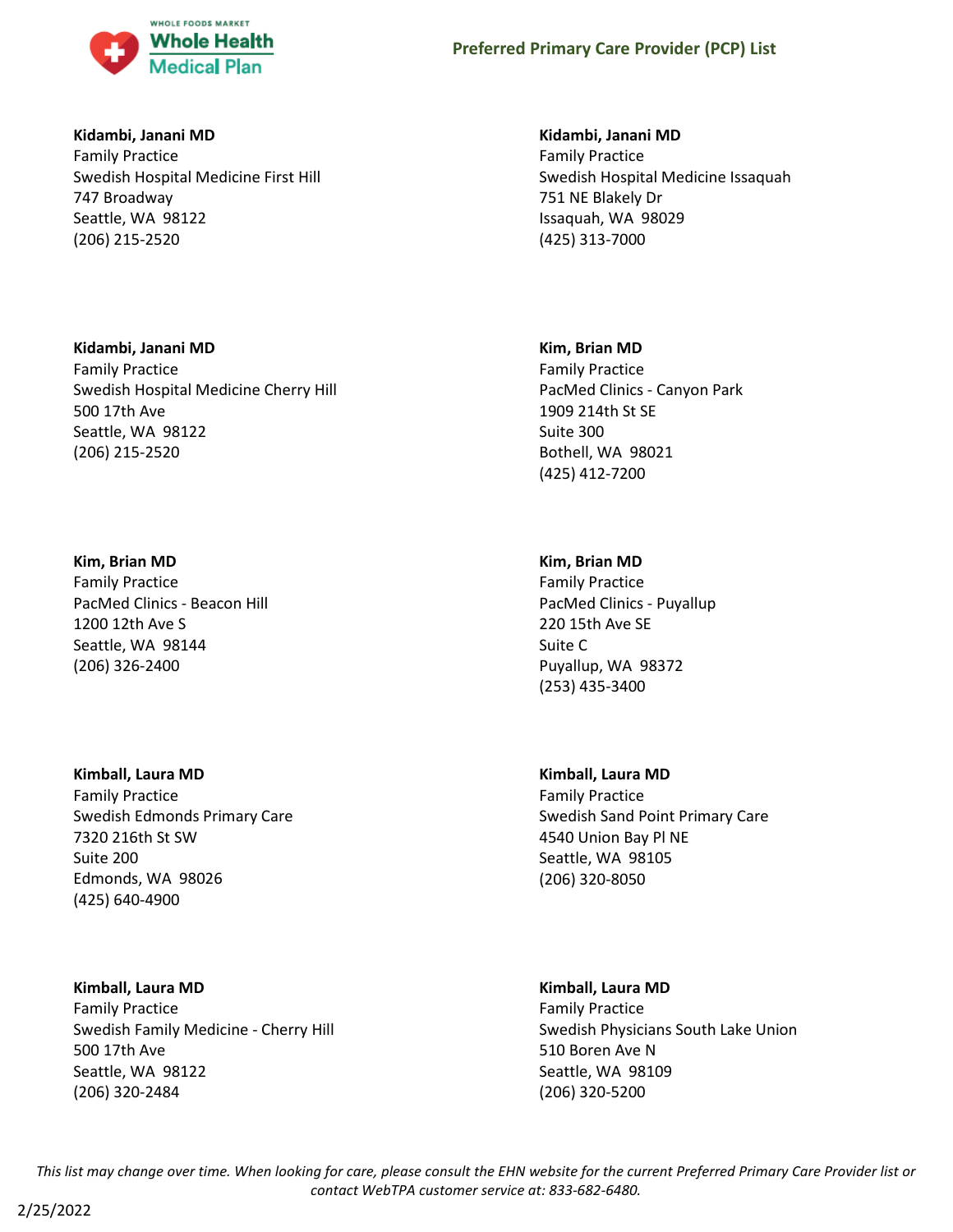

### **Kimball, Laura MD**

Family Practice Swedish First Hill Primary Care 515 Minor Ave Suite 300 Seattle, WA 98104 (206) 386-9500

### **Kimball, Laura MD**

Family Practice Swedish Richmond Beach Primary Care 604 NW Richmond Beach Rd Shoreline, WA 98177 (206) 533-2900

# **Kimball, Laura MD**

Family Practice Swedish Family Medicine - Cherry Hill 747 Broadway Seattle, WA 98122 (206) 320-2484

# **Kimball, Laura MD**

Family Practice Swedish Physicians Downtown 800 5th Ave Suite P100 Seattle, WA 98104 (206) 320-3351

# **Kimball, Laura MD**

Family Practice Swedish Family Medicine - Cherry Hill 550 16th Ave Suite 100 Seattle, WA 98122 (206) 320-2484

### **Kimball, Laura MD**

Family Practice Swedish Phys Ballard 5350 Tallman Ave NW Suite 301 Seattle, WA 98107 (206) 320-3335

### **Kimball, Laura MD**

Family Practice Swedish Phys Snoqualmie 37624 SE Fury St Suite 101 Snoqualmie, WA 98065 (425) 888-2016

# **Kimball, Laura MD**

Family Practice Swedish Physicians Issaquah 751 NE Blakely Dr Suite 5010 Issaquah, WA 98029 (425) 394-0700

# **Kimball, Laura MD**

Family Practice Swedish Renton Primary Care 911 N 10th Pl Renton, WA 98057 (425) 391-5700

# **Kimball, Laura MD**

Family Practice Swedish Phys Mill Creek 13020 Meridian Ave S Everett, WA 98208 (425) 357-3700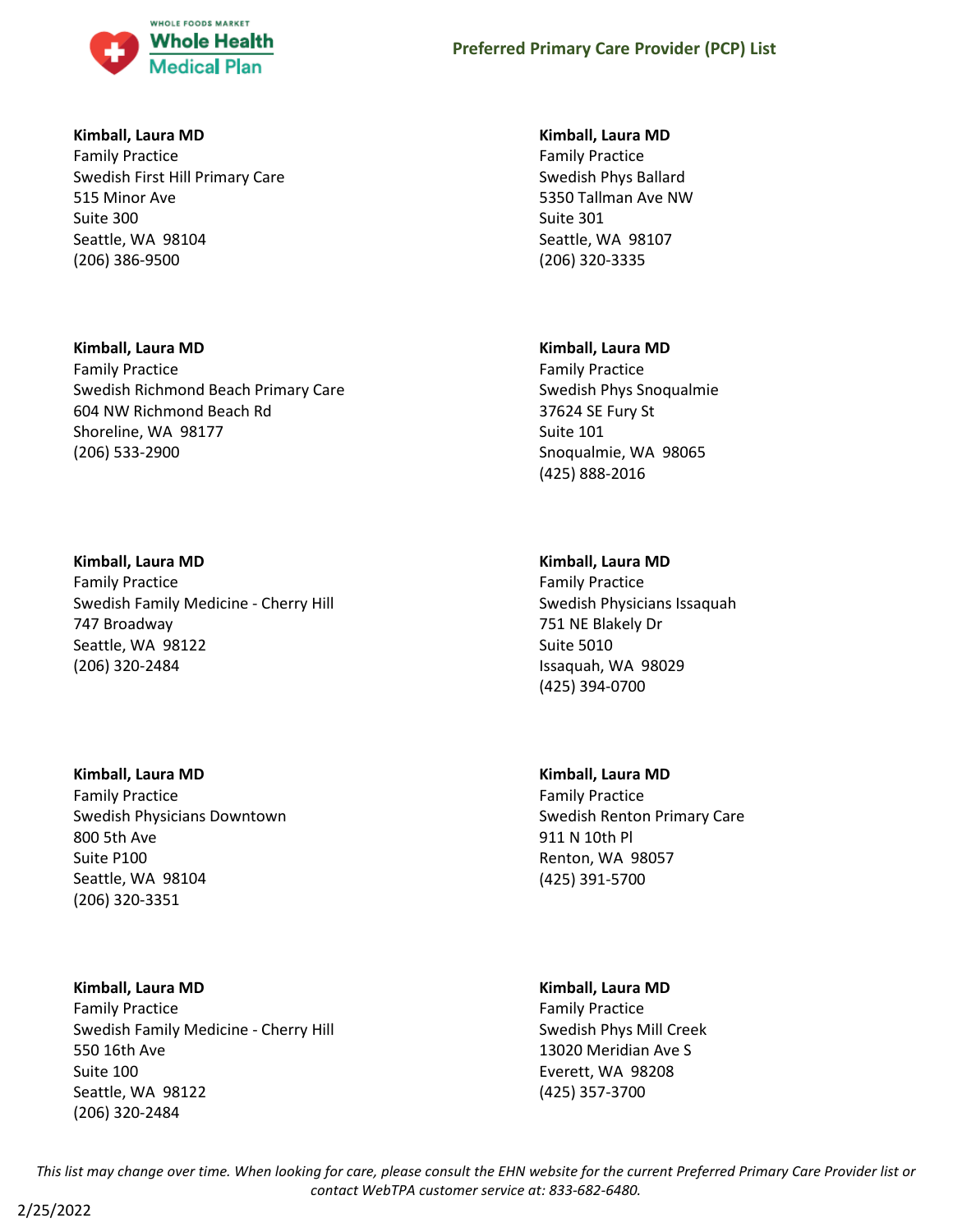

### **Kimball, Laura MD**

Family Practice Swedish Klahanie Primary Care 4560 Klahanie Dr SE Suite 400 Issaquah, WA 98029 (425) 394-0620

### **Kimball, Laura MD**

Family Practice Swedish Physicians Factoria 12917 SE 38th St Suite 100 Bellevue, WA 98006 (425) 641-4000

### **Kimball, Laura MD**

Family Practice Swedish Phys Redmond 18100 NE Union Hill Rd Suite 200 Redmond, WA 98052 (206) 320-5190

# **Kimball, Laura MD**

Family Practice Swedish Physicians Queen Anne 2211 Queen Anne Ave N Seattle, WA 98109 (206) 861-8500

### **Kimball, Laura MD**

Family Practice Swedish Physicians Magnolia 2450 33rd Ave W Suite 100 Seattle, WA 98199 (206) 320-3364

### **Kimball, Laura MD**

Family Practice Swedish Mercer Island Primary Care 3236 78th Ave SE Suite 200 Mercer Island, WA 98040 (206) 386-9500

### **Kimball, Laura MD**

Family Practice Swedish Physicians Central Seattle 1600 E Jefferson St Suite 510 Seattle, WA 98122 (206) 320-4888

# **Kimball, Laura MD**

Family Practice Swedish Edmonds Birth & Family Clinic 21911 76th Ave W Suite 110 Edmonds, WA 98026 (425) 640-4950

# **Kimball, Laura MD**

Family Practice Swedish Physicians Pine Lake 22707 SE 29th St Sammamish, WA 98075 (425) 455-2845

# **Kimball, Laura MD**

Family Practice Swedish Bellevue Primary Care 1200 112th Ave NE Suite B100 Bellevue, WA 98004 (425) 462-1132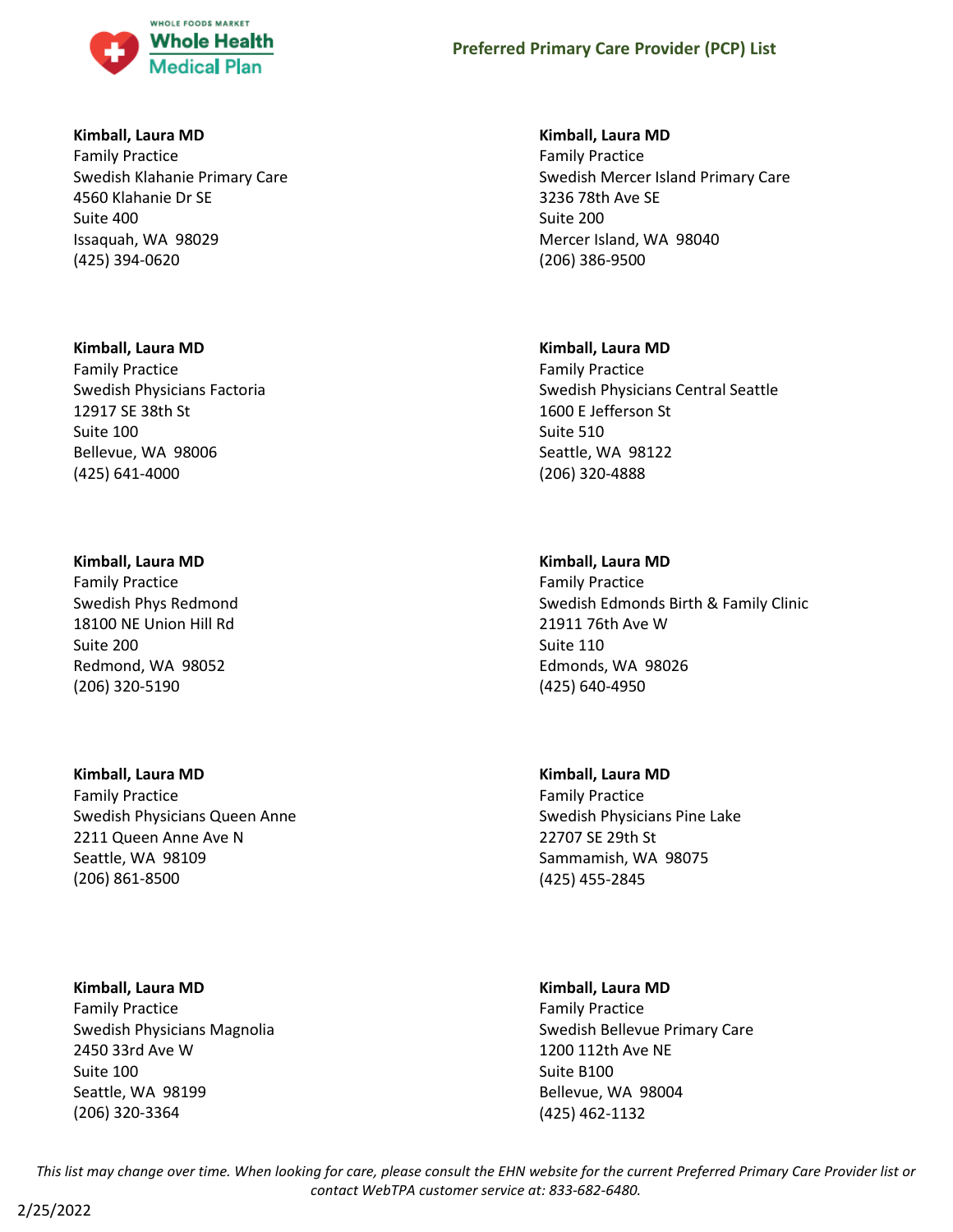

### **King, Lesley MD**

Internal Medicine PacMed Clinics - Renton 601 S Carr Rd Suite 100 Renton, WA 98055 (425) 227-3700

### **Klem, Robert MD**

Family Practice Swedish Disaster Clinic Edmonds 21601 76th Ave W Edmonds, WA 98026 (425) 640-4000

#### **Klem, Robert MD**

Family Practice Swedish Richmond Beach Primary Care 604 NW Richmond Beach Rd Shoreline, WA 98177 (206) 533-2900

### **Kober, Margo MD**

Internal Medicine Swedish Imaging - Center for Comprehensive Care 515 Minor Ave Suite 110 Seattle, WA 98104 (206) 386-9500

### **Kober, Margo MD**

Internal Medicine Swedish Coumadin - First Hill 515 Minor Ave Suite 300 Seattle, WA 98104 (206) 386-9500

### **King, Lesley MD**

Internal Medicine PacMed Clinics - Beacon Hill 1200 12th Ave S Seattle, WA 98144 (206) 326-2400

#### **Klem, Robert MD**

Family Practice SMG Universal Response Clinic FH 515 Minor Ave Suite 170 Seattle, WA 98104 (206) 386-2598

### **Knouff, Paul MD**

Family Practice PMG SW WA E Olympia Primary Care 525 Lilly Road NE Suite 250 Olympia, WA 98506 (360) 486-6777

#### **Kober, Margo MD**

Internal Medicine SMG Universal Response Clinic FH 515 Minor Ave Suite 170 Seattle, WA 98104 (206) 386-2598

### **Kober, Margo MD**

Internal Medicine Swedish First Hill Primary Care 515 Minor Ave Suite 300 Seattle, WA 98104 (206) 386-9500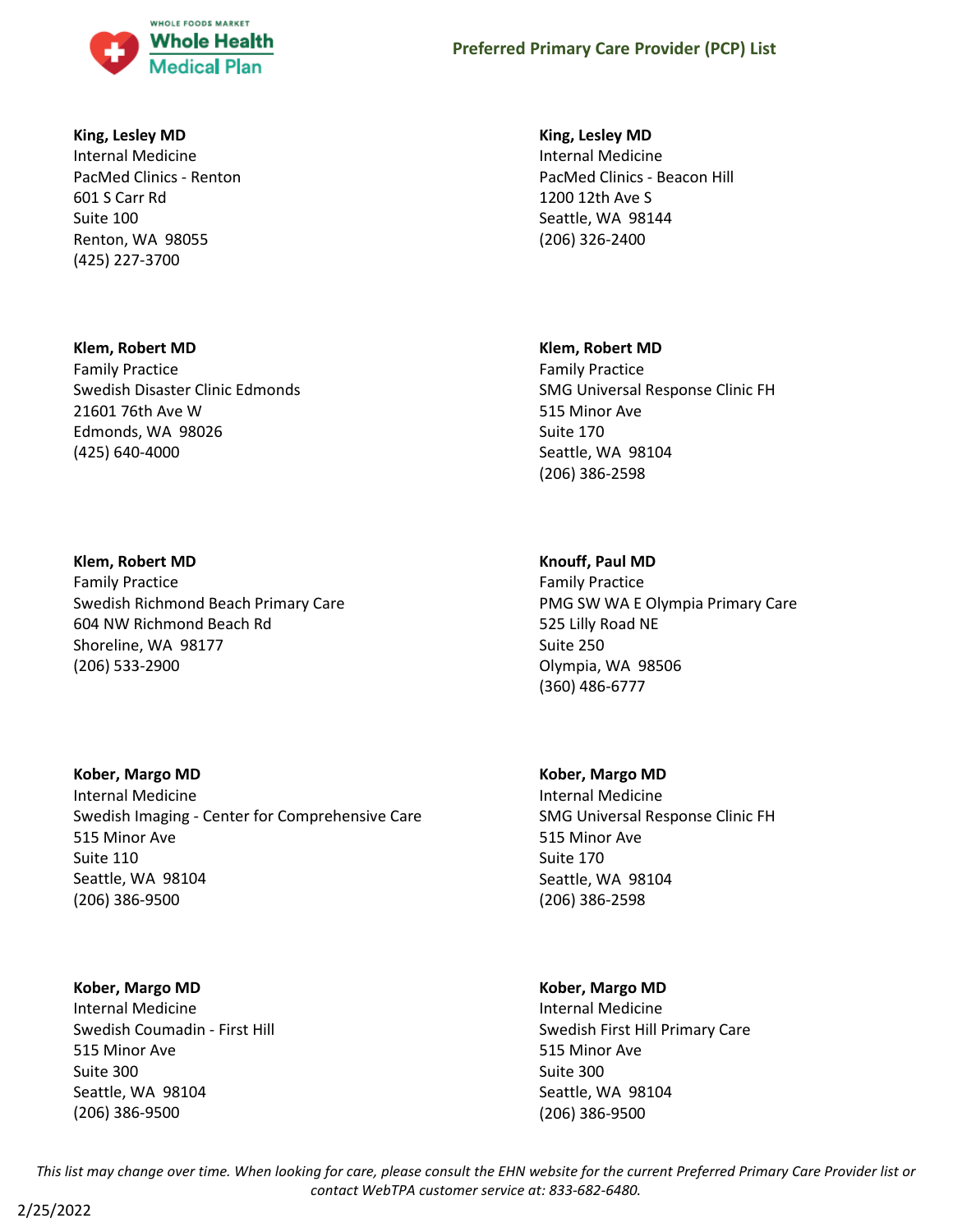

### **Kober, Margo MD**

Internal Medicine Swedish Histology - First Hill 600 Broadway Suite 510A Seattle, WA 98122 (206) 386-9500

#### **Kojnok, Eva MD**

Internal Medicine Swedish First Hill Primary Care 515 Minor Ave Suite 300 Seattle, WA 98104 (206) 386-9500

### **Kojnok, Eva MD**

Internal Medicine Swedish Disaster Clinic First Hill 515 Minor Ave Suite 170 Seattle, WA 98104  $( )$  -

**Kojnok, Eva MD** Internal Medicine Swedish Imaging - Center for Comprehensive Care 515 Minor Ave Suite 110 Seattle, WA 98104 (206) 386-9500

### **Kojnok, Eva MD**

Internal Medicine Swedish Histology - First Hill 600 Broadway Suite 510A Seattle, WA 98122 (206) 386-9500

#### **Kober, Margo MD**

Internal Medicine Swedish Laboratory - Center for Comprehensive Care 515 Minor Ave Suite 100 Seattle, WA 98104 (206) 386-9500

#### **Kojnok, Eva MD**

Internal Medicine Swedish Coumadin - First Hill 515 Minor Ave Suite 300 Seattle, WA 98104 (206) 386-9500

### **Kojnok, Eva MD**

Internal Medicine SMG Universal Response Clinic FH 515 Minor Ave Suite 170 Seattle, WA 98104 (206) 386-2598

### **Kojnok, Eva MD**

Internal Medicine Swedish Laboratory - Center for Comprehensive Care 515 Minor Ave Suite 100 Seattle, WA 98104 (206) 386-9500

### **Kondo, Yo MD**

Family Practice PMG SW WA W Olympia Immediate Care 1620 Cooper Point Road SW Olympia, WA 98502 (360) 486-6710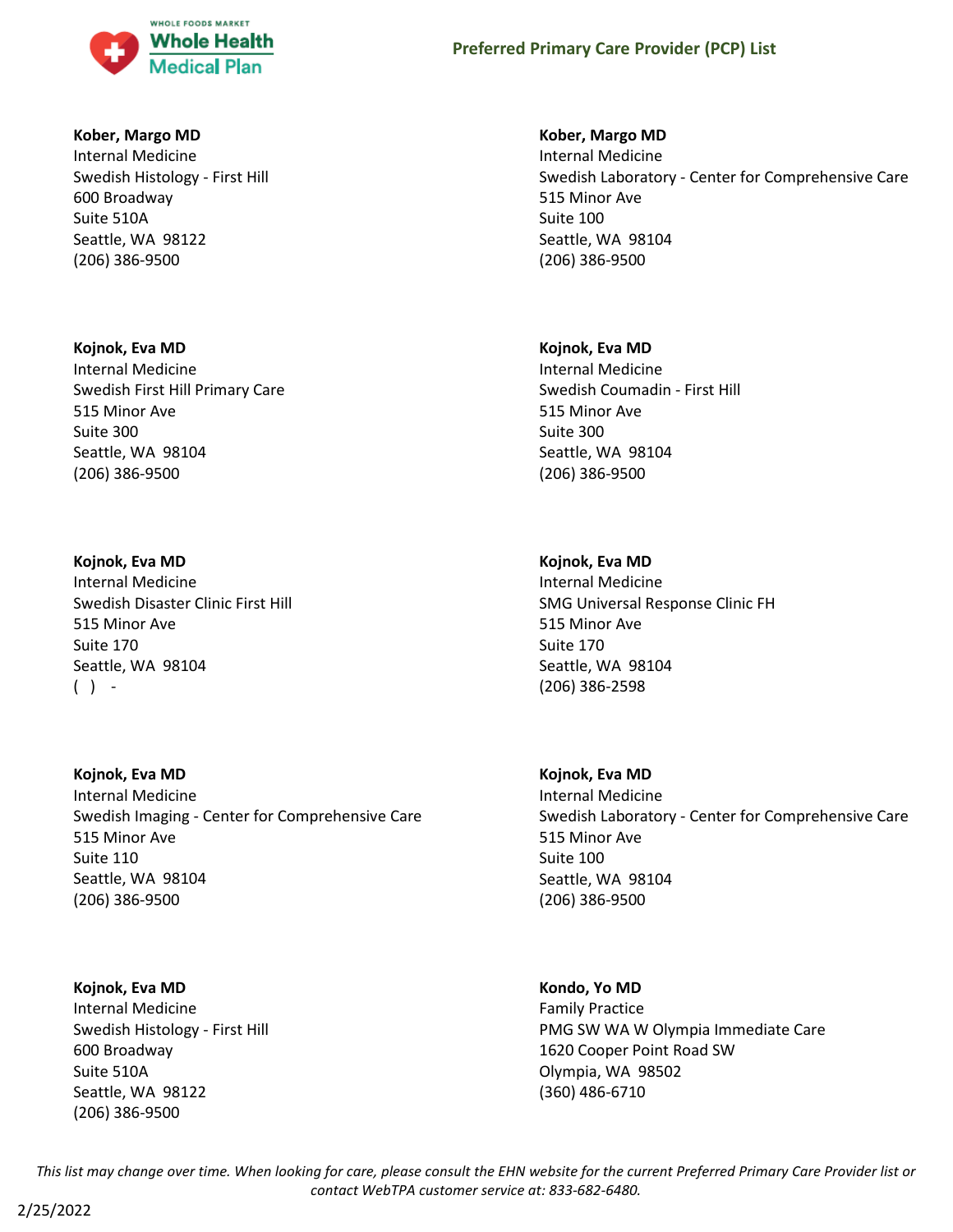

#### **Kooser, Kenneth MD**

Family Practice PMG SW WA Lacey Fam Med 4800 College St SE Lacey, WA 98503 (360) 486-2900

#### **Koval, Maureen MD**

Family Practice Swedish Edmonds Urgent Care 21600 Highway 99 Suite 240 Edmonds, WA 98026 (425) 673-3500

#### **Krengel, Madolyn MD**

Internal Medicine PacMed Clinics - Northgate 10416 5th Ave NE Seattle, WA 98125 (206) 517-6700

#### **Kuhn, Peter MD**

Family Practice Swedish Fam Med 1st Hill 1401 Madison St Suite 100 Seattle, WA 98104 (206) 386-6111

#### **Kumasaka, Kenneth MD**

Pediatric Medicine Swedish Children's Clinic West Seattle 4744 41st Ave SW Suite 101 Seattle, WA 98116 (206) 320-5780

#### **Kopec, Michael MD**

Family Practice PMG NW WA Marysville 11603 State Ave Suite G Marysville, WA 98271 (360) 658-6800

#### **Kovar, Michael MD**

Family Practice SMG Primary Care West Seattle AK St 4100 SW Alaska St Suite B Seattle, WA 98116 (206) 320-3399

#### **Krengel, Madolyn MD**

Internal Medicine PacMed Clinics - Canyon Park 1909 214th St SE Suite 300 Bothell, WA 98021 (425) 412-7200

#### **Kuhn, Peter MD**

Family Practice Swedish Family Medicine Ballard 1801 NW Market St Suite 403 Seattle, WA 98107 (206) 297-5100

### **Kumasaka, Kenneth MD**

Pediatric Medicine Swedish Children's Clinic Edmonds 21600 Highway 99 Suite 290 Edmonds, WA 98026 (425) 673-3456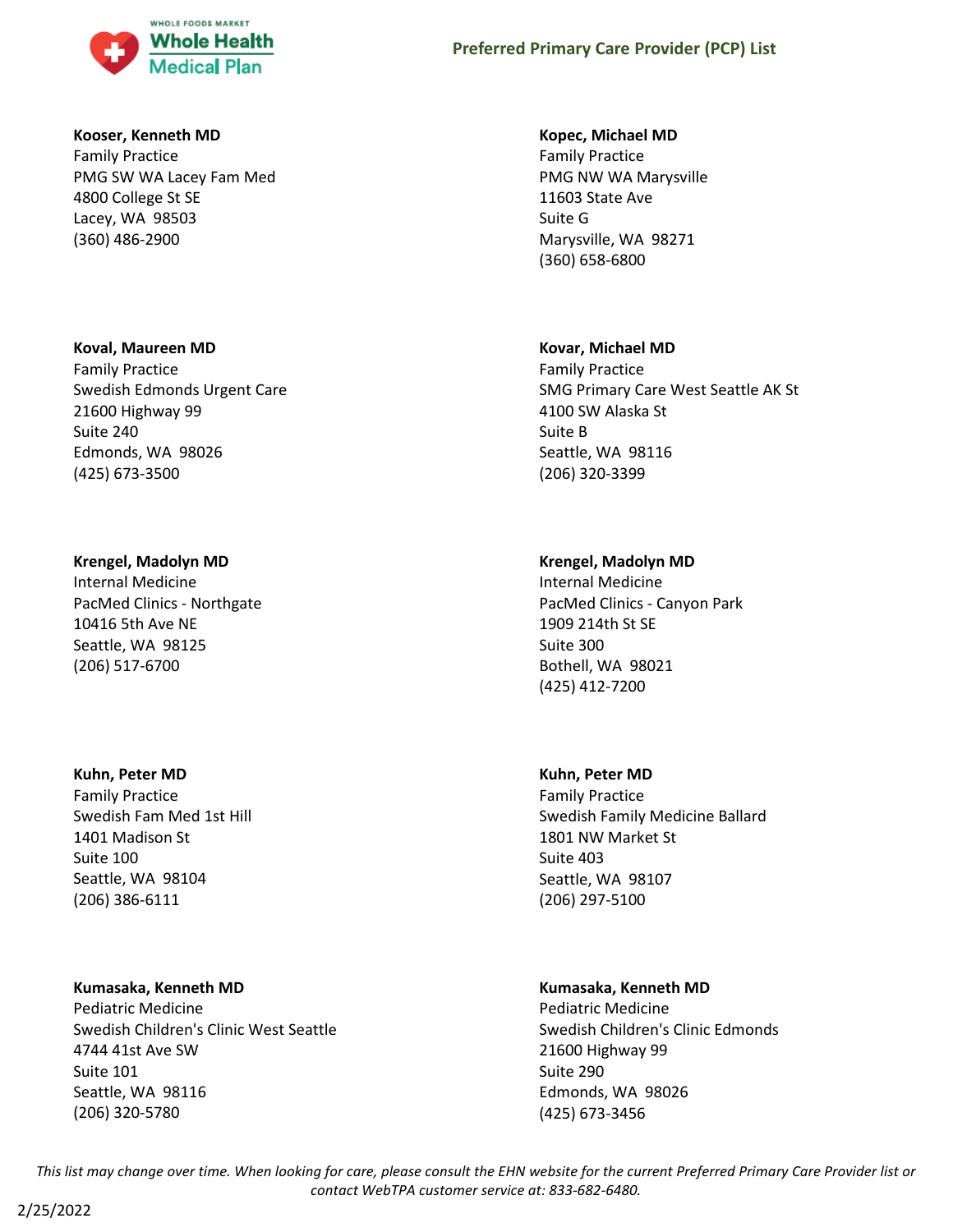

#### **Kuo, Judith MD**

Pediatric Medicine PMG NW WA MC Walk In Clinic 12800 Bothell-Everett Hwy Everett, WA 98208 (425) 316-5150

#### **Lacambra, Mark MD**

Family Practice Swedish Family Medicine Ballard 1801 NW Market St Suite 403 Seattle, WA 98107 (206) 297-5100

#### **Lackermann, Ellen MD**

Family Practice PacMed Clinics - Renton 601 S Carr Rd Suite 100 Renton, WA 98055 (425) 227-3700

#### **Lam, Serena MD**

Internal Medicine PacMed Clinics - Beacon Hill 1200 12th Ave S Seattle, WA 98144 (206) 326-2400

## **Lambrecht, Rein MD**

Family Practice PMG SW WA Chehalis Family Medicine 931 South Market Blvd Chehalis, WA 98532 (360) 767-6300

#### **Lacambra, Mark MD**

Family Practice Swedish Fam Med 1st Hill 1401 Madison St Suite 100 Seattle, WA 98104 (206) 386-6111

#### **Lackermann, Ellen MD**

Family Practice PacMed Clinics - Beacon Hill 1200 12th Ave S Seattle, WA 98144 (206) 326-2400

## **Lagua, Michelle PA-C**

Family Practice PMG NW WA MC Walk In Clinic 12800 Bothell-Everett Hwy Everett, WA 98208 (425) 316-5150

## **Lam, Serena MD**

Internal Medicine PacMed Clinics - Renton 601 S Carr Rd Suite 100 Renton, WA 98055 (425) 227-3700

## **Lane, Travis MD**

Internal Medicine Swedish Phys Ballard 5350 Tallman Ave NW Suite 301 Seattle, WA 98107 (206) 320-3335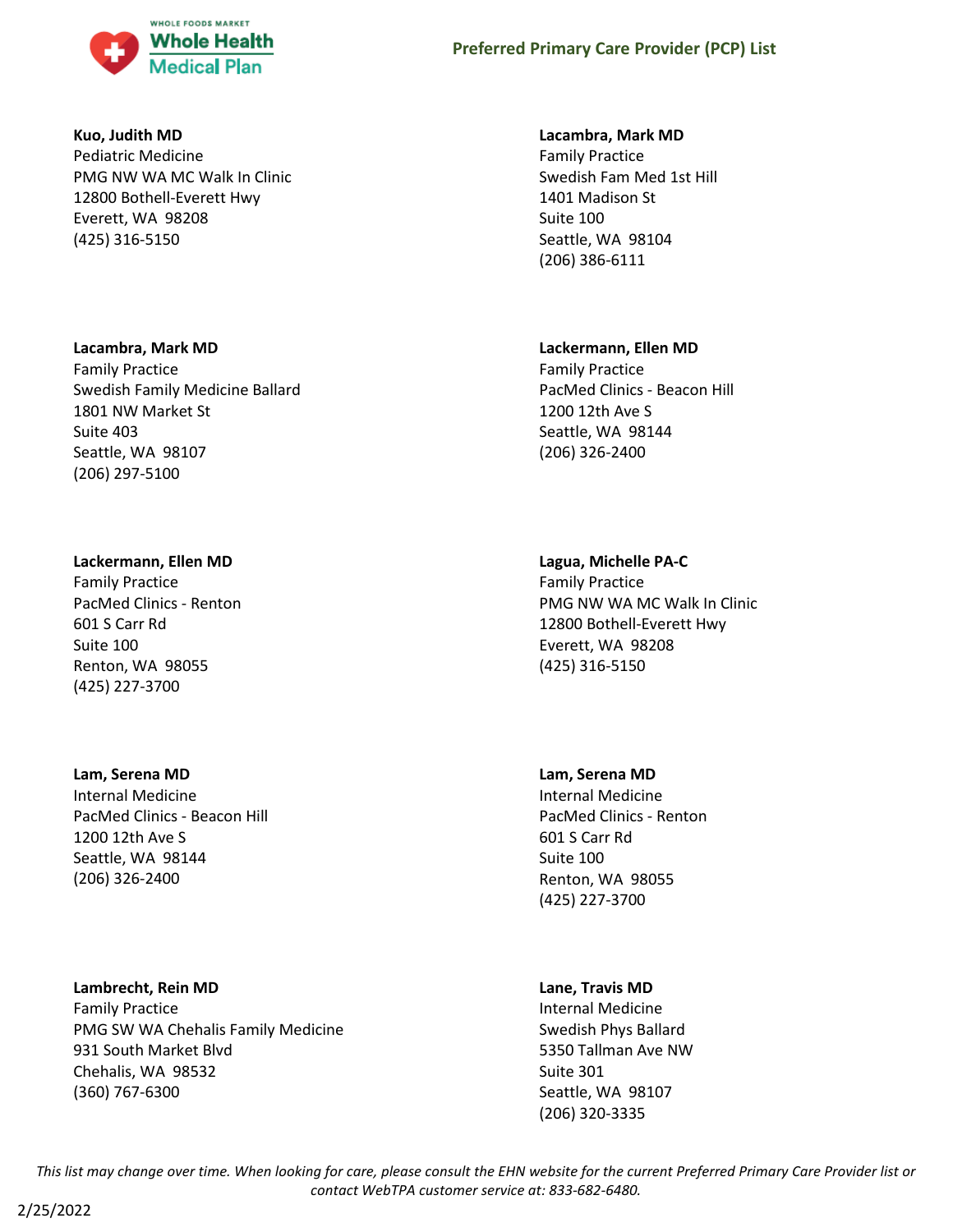

## **LaRoche, Allison MD**

Pediatric Medicine Swedish Children's Clinic West Seattle 4744 41st Ave SW Suite 101 Seattle, WA 98116 (206) 320-5780

## **LaRoche, Allison MD**

Pediatric Medicine Swedish Pediatric Specialist Clinic 751 NE Blakely Dr Suite 5010 Issaquah, WA 98029 (425) 313-7088

## **Lazarous, Patsy MD**

Internal Medicine Swedish Phys Redmond 18100 NE Union Hill Rd Suite 200 Redmond, WA 98052 (206) 320-5190

## **Lazarous, Patsy MD**

Internal Medicine Swedish Physicians Factoria 12917 SE 38th St Suite 100 Bellevue, WA 98006 (425) 641-4000

# **Le, Andrew MD**

Family Practice Swedish Edmonds Primary Care 7320 216th St SW Suite 200 Edmonds, WA 98026 (425) 640-4900

## **LaRoche, Allison MD**

Pediatric Medicine Swedish Pediatric Specialist Clinic 1101 Madison St Suite 800 Seattle, WA 98104 (206) 215-2700

## **Lau, Wendy MD**

Family Practice PMG SW WA St Peter Fam Med 525 Lilly Road NE Olympia, WA 98506 (360) 493-7230

# **Lazarous, Patsy MD**

Internal Medicine Swedish Bellevue Primary Care 1200 112th Ave NE Suite B100 Bellevue, WA 98004 (425) 462-1132

# **Le, Jenny DO**

Family Practice PacMed Clinics - Renton 601 S Carr Rd Suite 100 Renton, WA 98055 (425) 227-3700

# **Le, Andrew MD**

Family Practice Swedish Phys Redmond 18100 NE Union Hill Rd Suite 200 Redmond, WA 98052 (206) 320-5190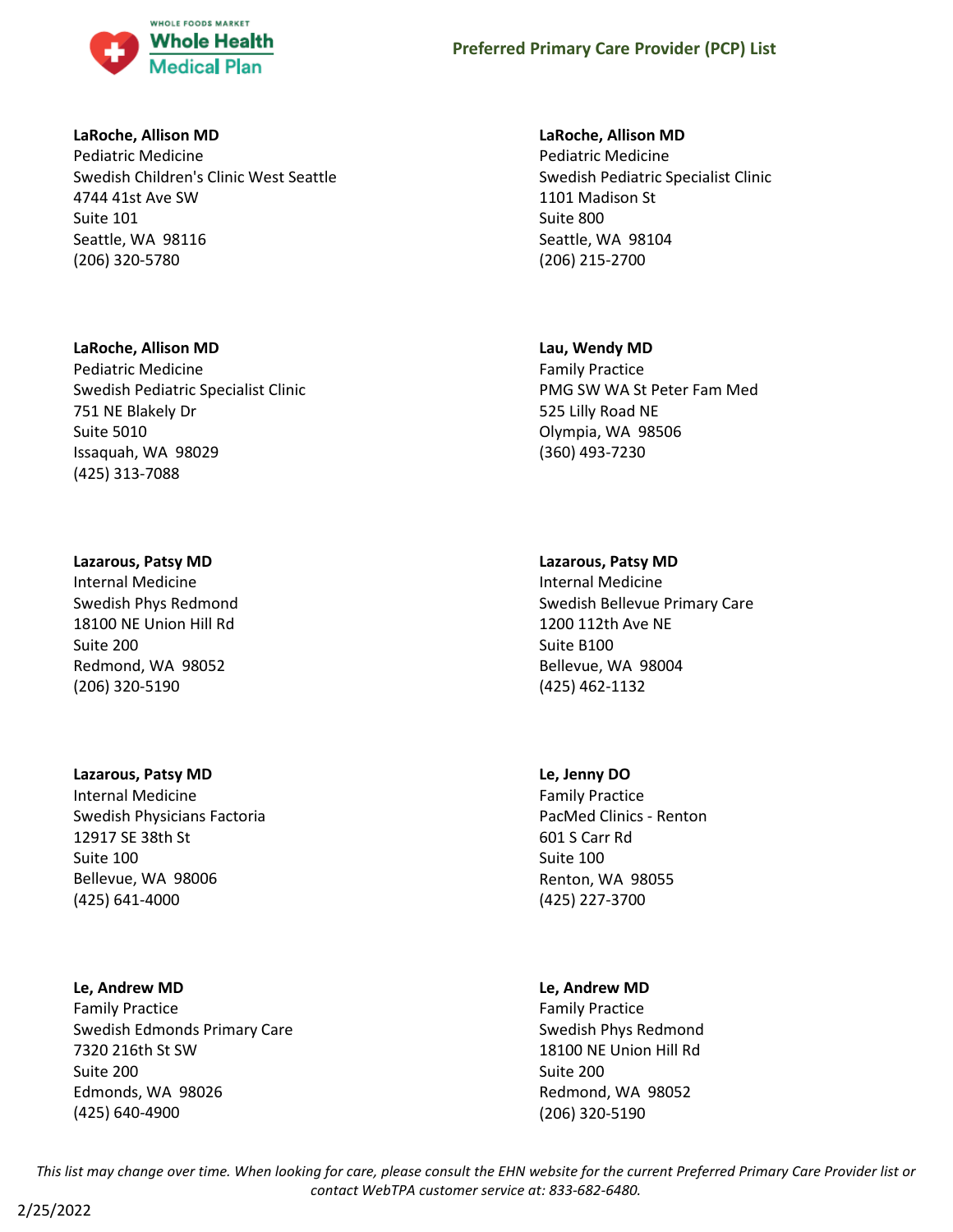

### **Le, Andrew MD**

Family Practice Swedish Renton Primary Care 911 N 10th Pl Renton, WA 98057 (425) 391-5700

#### **Le, Andrew MD**

Family Practice Swedish Physicians Issaquah 751 NE Blakely Dr Suite 5010 Issaquah, WA 98029 (425) 394-0700

#### **Le, Andrew MD**

Family Practice Swedish Bellevue Primary Care 1200 112th Ave NE Suite B100 Bellevue, WA 98004 (425) 462-1132

#### **Le, Andrew MD**

Family Practice Swedish Phys Mill Creek 13020 Meridian Ave S Everett, WA 98208 (425) 357-3700

#### **Le, Trieu MD**

Family Practice Swedish Phys Redmond 18100 NE Union Hill Rd Suite 200 Redmond, WA 98052 (206) 320-5190

#### **Le, Andrew MD**

Family Practice Swedish Physicians Downtown 800 5th Ave Suite P100 Seattle, WA 98104 (206) 320-3351

#### **Le, Andrew MD**

Family Practice Swedish Physicians Magnolia 2450 33rd Ave W Suite 100 Seattle, WA 98199 (206) 320-3364

## **Le, Andrew MD**

Family Practice Swedish Physicians Factoria 12917 SE 38th St Suite 100 Bellevue, WA 98006 (425) 641-4000

## **Le, Andrew MD**

Family Practice Swedish Physicians Central Seattle 1600 E Jefferson St Suite 510 Seattle, WA 98122 (206) 320-4888

## **Le, Andrew MD**

Family Practice Swedish Physicians Queen Anne 2211 Queen Anne Ave N Seattle, WA 98109 (206) 861-8500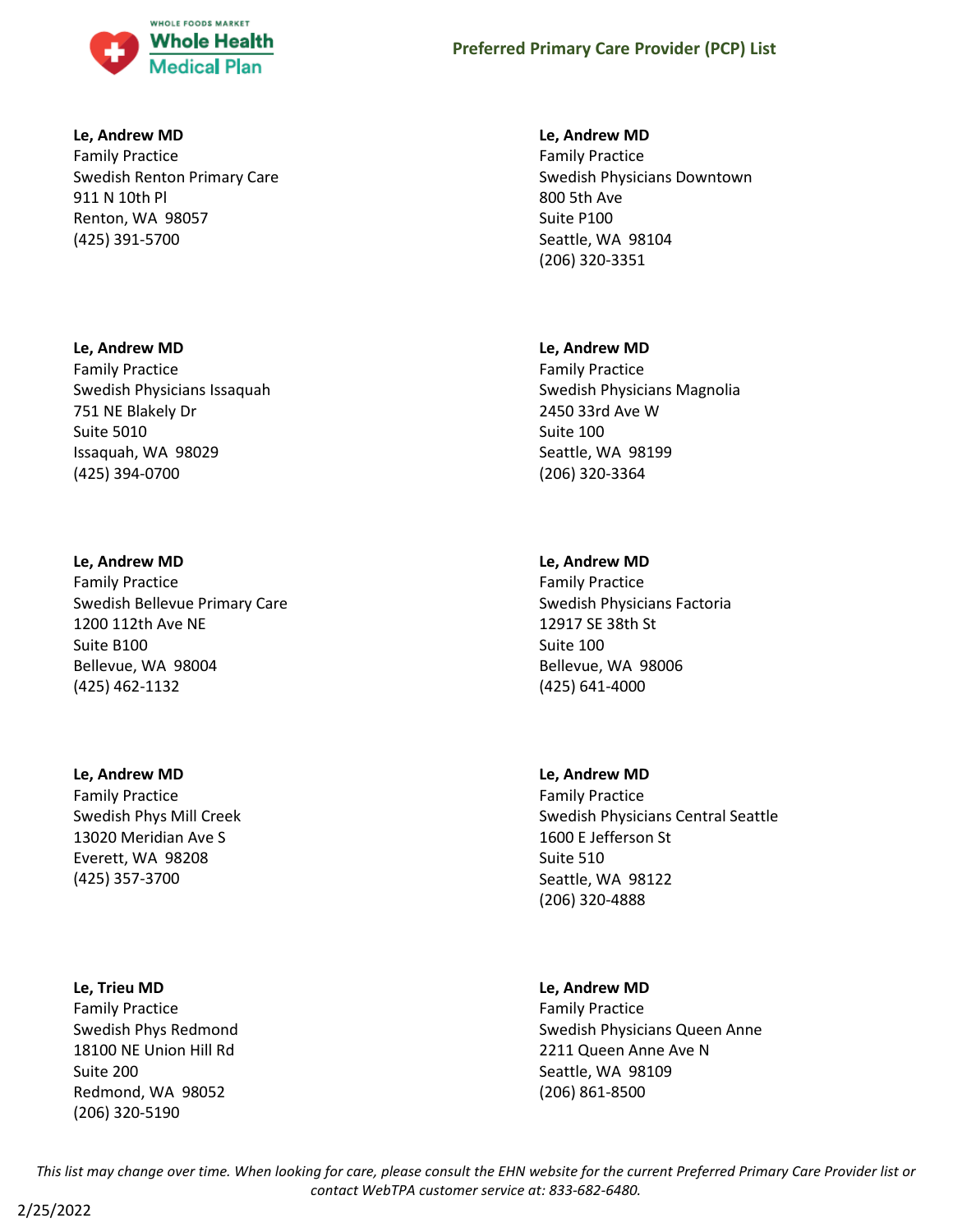

## **Le, Andrew MD**

Family Practice Swedish Physicians Pine Lake 22707 SE 29th St Sammamish, WA 98075 (425) 455-2845

## **Le, Andrew MD**

Family Practice Swedish Mercer Island Primary Care 3236 78th Ave SE Suite 200 Mercer Island, WA 98040 (206) 386-9500

# **Le, Andrew MD**

Family Practice Swedish Sand Point Primary Care 4540 Union Bay Pl NE Seattle, WA 98105 (206) 320-8050

## **Le, Andrew MD**

Family Practice Swedish Physicians South Lake Union 510 Boren Ave N Seattle, WA 98109 (206) 320-5200

## **Le, Andrew MD**

Family Practice Swedish Phys Ballard 5350 Tallman Ave NW Suite 301 Seattle, WA 98107 (206) 320-3335

## **Le, Andrew MD**

Family Practice Swedish Richmond Beach Primary Care 604 NW Richmond Beach Rd Shoreline, WA 98177 (206) 533-2900

## **Le, Andrew MD**

Family Practice Swedish Phys Snoqualmie 37624 SE Fury St Suite 101 Snoqualmie, WA 98065 (425) 888-2016

# **Le, Andrew MD**

Family Practice Swedish Klahanie Primary Care 4560 Klahanie Dr SE Suite 400 Issaquah, WA 98029 (425) 394-0620

# **Le, Andrew MD**

Family Practice Swedish First Hill Primary Care 515 Minor Ave Suite 300 Seattle, WA 98104 (206) 386-9500

# **Le, Andrew MD**

Family Practice Swedish Edmonds Birth & Family Clinic 21911 76th Ave W Suite 110 Edmonds, WA 98026 (425) 640-4950

*This list may change over time. When looking for care, please consult the EHN website for the current Preferred Primary Care Provider list or contact WebTPA customer service at: 833-682-6480.*

2/25/2022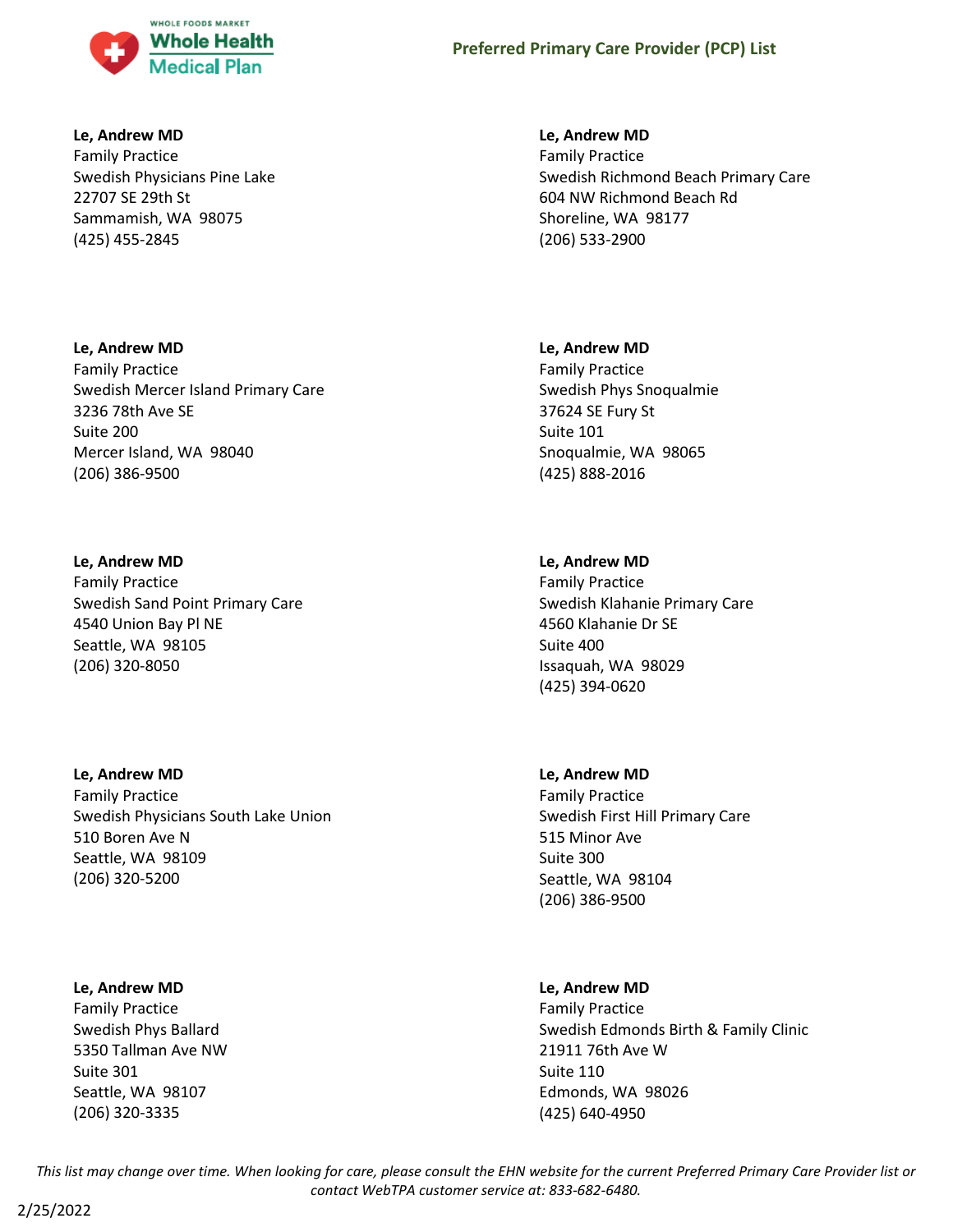

## **Leahy, Jennifer MD**

Internal Medicine Swedish Imaging - Center for Comprehensive Care 515 Minor Ave Suite 110 Seattle, WA 98104 (206) 386-9500

## **Leahy, Jennifer MD**

Internal Medicine SMG Universal Response Clinic FH 515 Minor Ave Suite 170 Seattle, WA 98104 (206) 386-2598

## **Leahy, Jennifer MD**

Internal Medicine Swedish First Hill Primary Care 515 Minor Ave Suite 300 Seattle, WA 98104 (206) 386-9500

#### **Lee, Tabessa MD**

Family Practice Swedish Bellevue Primary Care 1200 112th Ave NE Suite B100 Bellevue, WA 98004 (425) 462-1132

## **Lee, Aimee MD**

Family Practice Swedish Fam Med 1st Hill 1401 Madison St Suite 100 Seattle, WA 98104 (206) 386-6111

## **Leahy, Jennifer MD**

Internal Medicine Swedish Laboratory - Center for Comprehensive Care 515 Minor Ave Suite 100 Seattle, WA 98104 (206) 386-9500

## **Leahy, Jennifer MD**

Internal Medicine Swedish Coumadin - First Hill 515 Minor Ave Suite 300 Seattle, WA 98104 (206) 386-9500

## **Leahy, Jennifer MD**

Internal Medicine Swedish Histology - First Hill 600 Broadway Suite 510A Seattle, WA 98122 (206) 386-9500

## **Lee, Aimee MD**

Family Practice Swedish Family Medicine Ballard 1801 NW Market St Suite 403 Seattle, WA 98107 (206) 297-5100

## **Lee, Aimee MD**

Family Practice Swedish Phys Mill Creek 13020 Meridian Ave S Everett, WA 98208 (425) 357-3700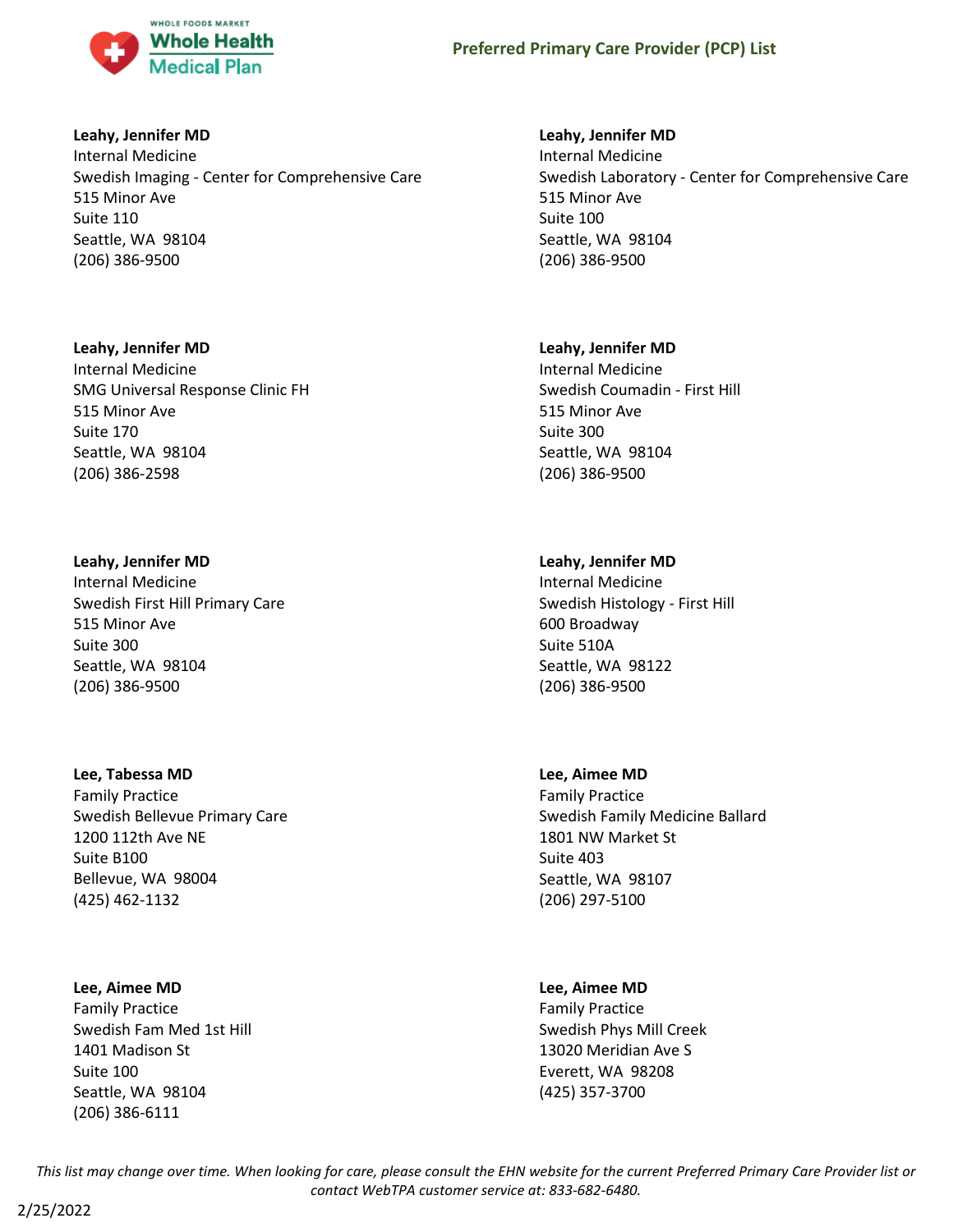

#### **Lee, Aimee MD**

Family Practice Swedish Physicians Factoria 12917 SE 38th St Suite 100 Bellevue, WA 98006 (425) 641-4000

#### **Lee, Tabessa MD**

Family Practice Swedish Imaging - Bellevue 1200 112th Ave NE Suite B250 Bellevue, WA 98004 (206) 386-9500

#### **Lee, Edward DO**

Family Practice PMG NW WA Lynnwood 2902 164th St SW Suite E1 Lynnwood, WA 98087 (425) 741-7750

**Lee, Aimee MD** Family Practice Swedish Renton Primary Care 911 N 10th Pl Renton, WA 98057 (425) 391-5700

**Lee, Aimee MD** Family Practice Swedish Disaster Clinic Edmonds 21601 76th Ave W Edmonds, WA 98026 (425) 640-4000

#### **Lee, Tabessa MD**

Family Practice Swedish Phys Redmond 18100 NE Union Hill Rd Suite 200 Redmond, WA 98052 (206) 320-5190

#### **Lee, Aimee MD**

Family Practice Swedish Phys Redmond 18100 NE Union Hill Rd Suite 200 Redmond, WA 98052 (206) 320-5190

## **Lee, Juan MD**

Family Practice PMG SW WA Chehalis Family Medicine 931 South Market Blvd Chehalis, WA 98532 (360) 767-6300

**Lee, Aimee MD** Family Practice Swedish Sand Point Primary Care 4540 Union Bay Pl NE Seattle, WA 98105 (206) 320-8050

#### **Lee, Aimee MD**

Family Practice Swedish Edmonds Birth & Family Clinic 21911 76th Ave W Suite 110 Edmonds, WA 98026 (425) 640-4950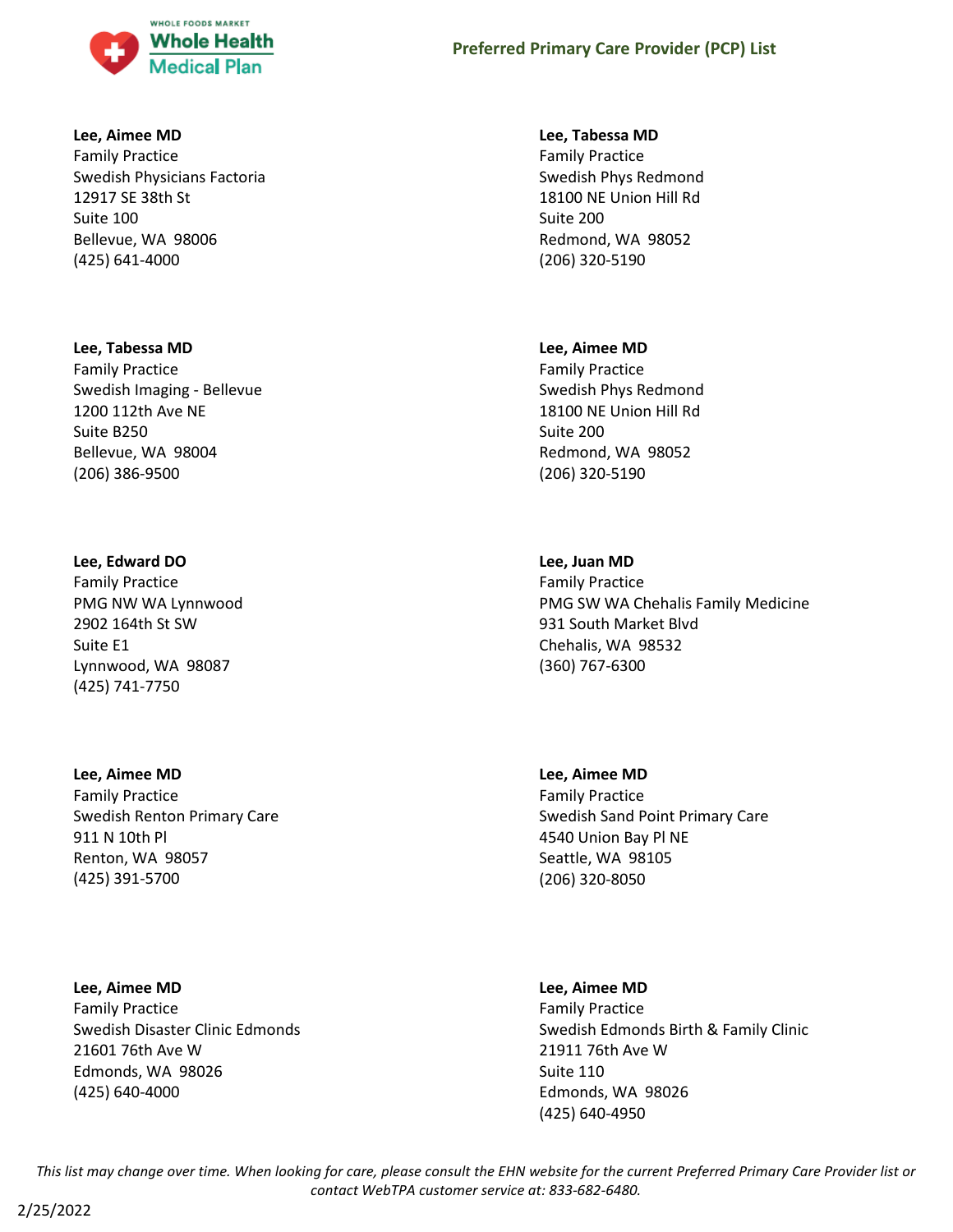

#### **Lee, Aimee MD**

Family Practice Swedish Physicians Queen Anne 2211 Queen Anne Ave N Seattle, WA 98109 (206) 861-8500

## **Lee, Aimee MD**

Family Practice Swedish Physicians Central Seattle 1600 E Jefferson St Suite 510 Seattle, WA 98122 (206) 320-4888

## **Lee, Aimee MD**

(206) 320-5200

Family Practice Swedish Physicians Downtown 800 5th Ave Suite P100 Seattle, WA 98104 (206) 320-3351

# **Lee, Aimee MD** Family Practice Swedish Physicians South Lake Union 510 Boren Ave N Seattle, WA 98109

**Lee, Aimee MD** Family Practice Swedish Family Medicine - Cherry Hill 550 16th Ave Suite 100 Seattle, WA 98122 (206) 320-2484

#### **Lee, Aimee MD**

Family Practice Swedish Physicians Pine Lake 22707 SE 29th St Sammamish, WA 98075 (425) 455-2845

## **Lee, Aimee MD**

Family Practice Swedish Phys Snoqualmie 37624 SE Fury St Suite 101 Snoqualmie, WA 98065 (425) 888-2016

# **Lee, Aimee MD**

Family Practice Swedish Klahanie Primary Care 4560 Klahanie Dr SE Suite 400 Issaquah, WA 98029 (425) 394-0620

## **Lee, Aimee MD**

Family Practice Swedish Phys Ballard 5350 Tallman Ave NW Suite 301 Seattle, WA 98107 (206) 320-3335

## **Lee, Aimee MD**

Family Practice Swedish Richmond Beach Primary Care 604 NW Richmond Beach Rd Shoreline, WA 98177 (206) 533-2900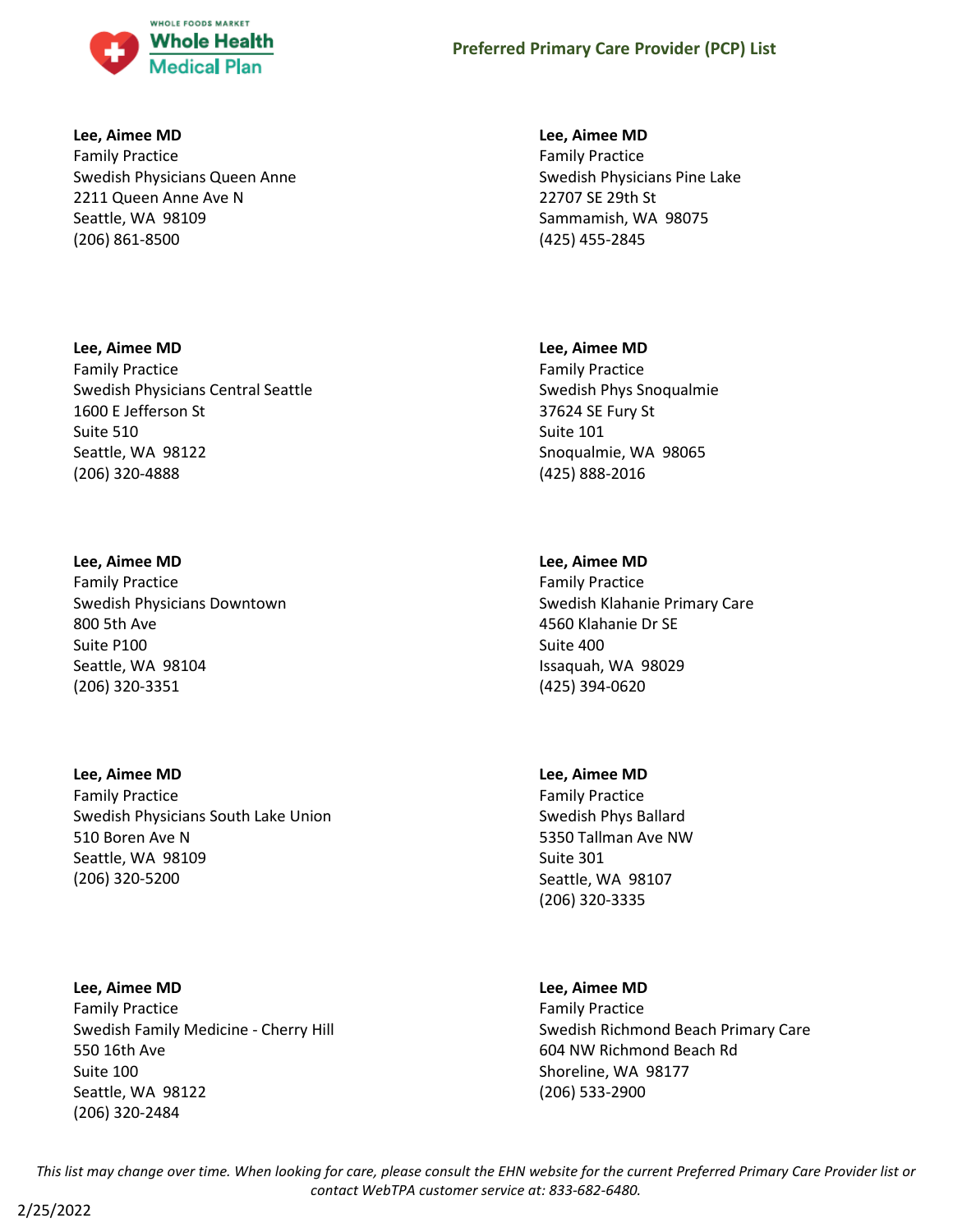

### **Lee, Jungeun MD**

Internal Medicine Swedish Edmonds Primary Care 7320 216th St SW Suite 200 Edmonds, WA 98026 (425) 640-4900

#### **Lee, Aimee MD**

Family Practice Swedish Physicians Magnolia 2450 33rd Ave W Suite 100 Seattle, WA 98199 (206) 320-3364

## **Leininger, Christopher MD**

Family Practice Swedish Family Medicine - Cherry Hill 550 16th Ave Suite 100 Seattle, WA 98122 (206) 320-2484

#### **Liekweg, Kimberly MD**

Pediatric Medicine Swedish Physicians Magnolia 2450 33rd Ave W Suite 100 Seattle, WA 98199 (206) 320-3364

#### **Liekweg, Kimberly MD**

Pediatric Medicine Swedish Edmonds Primary Care 7320 216th St SW Suite 200 Edmonds, WA 98026 (425) 640-4900

#### **Lee, Aimee MD**

Family Practice Swedish Physicians Issaquah 751 NE Blakely Dr Suite 5010 Issaquah, WA 98029 (425) 394-0700

## **Leininger, Christopher MD**

Family Practice Swedish Fam Med 1st Hill 1401 Madison St Suite 100 Seattle, WA 98104 (206) 386-6111

## **Liekweg, Kimberly MD**

Pediatric Medicine Swedish Bellevue Primary Care 1200 112th Ave NE Suite B100 Bellevue, WA 98004 (425) 462-1132

# **Liekweg, Kimberly MD**

Pediatric Medicine Swedish Renton Primary Care 911 N 10th Pl Renton, WA 98057 (425) 391-5700

## **Liekweg, Kimberly MD**

Pediatric Medicine Swedish Richmond Beach Primary Care 604 NW Richmond Beach Rd Shoreline, WA 98177 (206) 533-2900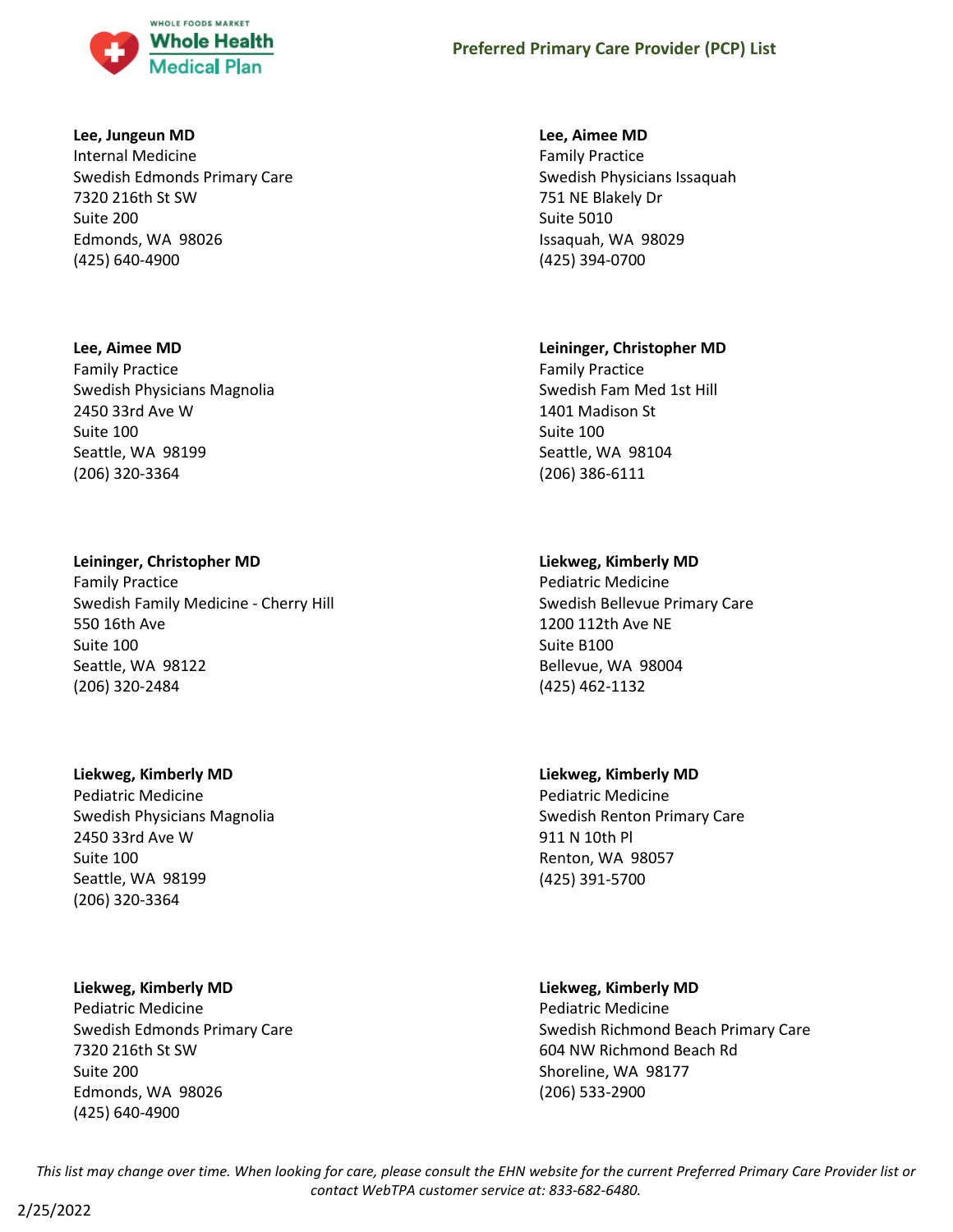

## **Liekweg, Kimberly MD**

Pediatric Medicine Swedish Phys Ballard 5350 Tallman Ave NW Suite 301 Seattle, WA 98107 (206) 320-3335

#### **Liekweg, Kimberly MD**

Pediatric Medicine Swedish Physicians South Lake Union 510 Boren Ave N Seattle, WA 98109 (206) 320-5200

#### **Liekweg, Kimberly MD**

Pediatric Medicine Swedish Klahanie Primary Care 4560 Klahanie Dr SE Suite 400 Issaquah, WA 98029 (425) 394-0620

## **Liekweg, Kimberly MD**

Pediatric Medicine Swedish Physicians Downtown 800 5th Ave Suite P100 Seattle, WA 98104 (206) 320-3351

## **Liekweg, Kimberly MD**

Pediatric Medicine Swedish Physicians Issaquah 751 NE Blakely Dr Suite 5010 Issaquah, WA 98029 (425) 394-0700

#### **Liekweg, Kimberly MD**

Pediatric Medicine Swedish First Hill Primary Care 515 Minor Ave Suite 300 Seattle, WA 98104 (206) 386-9500

#### **Liekweg, Kimberly MD**

Pediatric Medicine Swedish Children's Clinic West Seattle 4744 41st Ave SW Suite 101 Seattle, WA 98116 (206) 320-5780

## **Liekweg, Kimberly MD**

Pediatric Medicine Swedish Sand Point Primary Care 4540 Union Bay Pl NE Seattle, WA 98105 (206) 320-8050

#### **Liekweg, Kimberly MD**

Pediatric Medicine Swedish Mercer Island Primary Care 3236 78th Ave SE Suite 200 Mercer Island, WA 98040 (206) 386-9500

#### **Liekweg, Kimberly MD**

Pediatric Medicine Swedish Physicians Pine Lake 22707 SE 29th St Sammamish, WA 98075 (425) 455-2845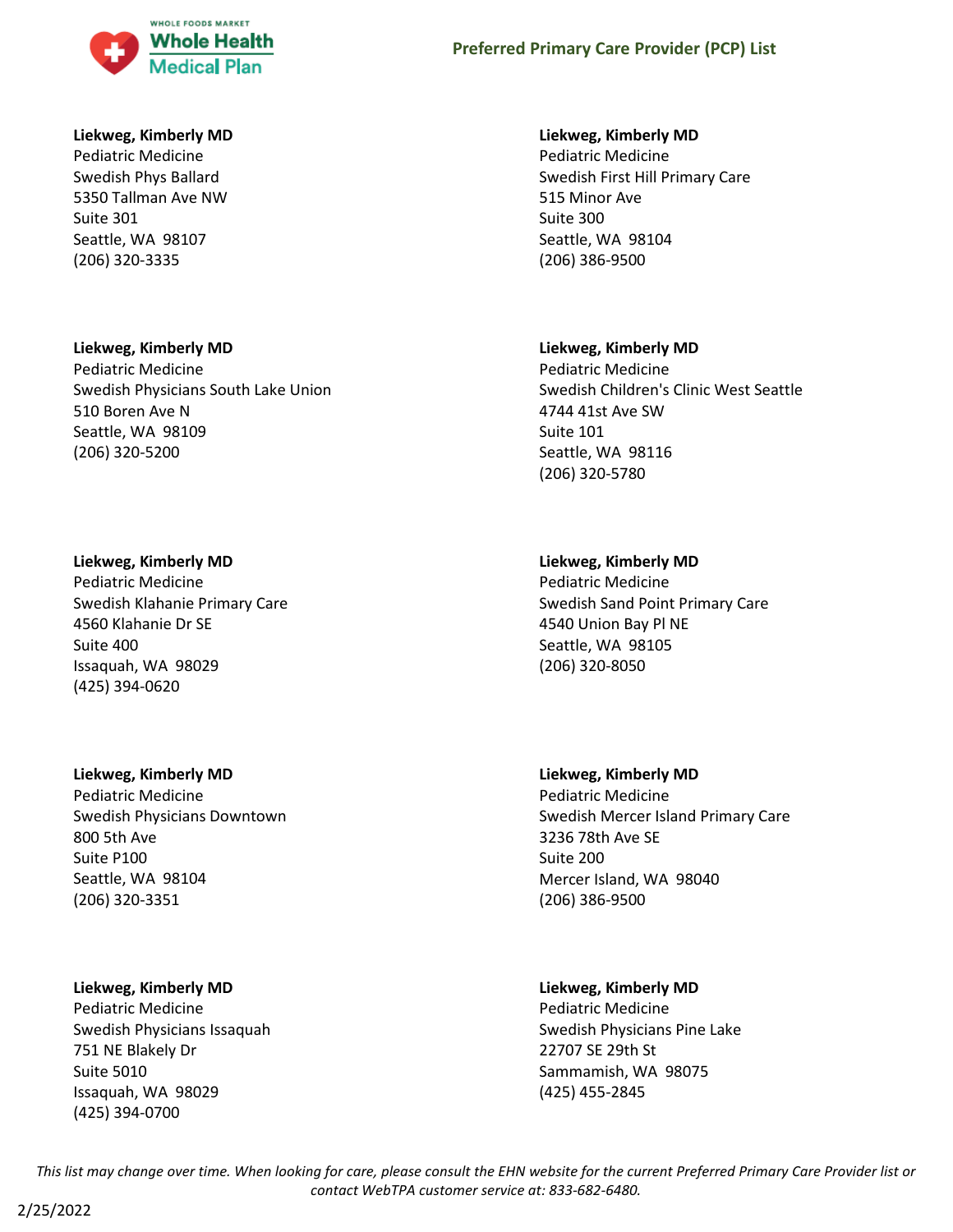

## **Liekweg, Kimberly MD**

Pediatric Medicine Swedish Physicians Queen Anne 2211 Queen Anne Ave N Seattle, WA 98109 (206) 861-8500

## **Liekweg, Kimberly MD**

Pediatric Medicine Swedish Children's Clinic Edmonds 21600 Highway 99 Suite 290 Edmonds, WA 98026 (425) 673-3456

## **Liekweg, Kimberly MD**

Pediatric Medicine Swedish Children's Clinic Redmond 18100 NE Union Hill Rd 2nd Floor Redmond, WA 98052 (425) 881-5437

# **Liekweg, Kimberly MD**

Pediatric Medicine Swedish Phys Mill Creek 13020 Meridian Ave S Everett, WA 98208 (425) 357-3700

## **Liekweg, Kimberly MD**

Pediatric Medicine Swedish Phys Snoqualmie 37624 SE Fury St Suite 101 Snoqualmie, WA 98065 (425) 888-2016

## **Liekweg, Kimberly MD**

Pediatric Medicine Swedish Edmonds Birth & Family Clinic 21911 76th Ave W Suite 110 Edmonds, WA 98026 (425) 640-4950

## **Liekweg, Kimberly MD**

Pediatric Medicine Swedish Phys Redmond 18100 NE Union Hill Rd Suite 200 Redmond, WA 98052 (206) 320-5190

# **Liekweg, Kimberly MD**

Pediatric Medicine Swedish Physicians Central Seattle 1600 E Jefferson St Suite 510 Seattle, WA 98122 (206) 320-4888

## **Liekweg, Kimberly MD**

Pediatric Medicine Swedish Physicians Factoria 12917 SE 38th St Suite 100 Bellevue, WA 98006 (425) 641-4000

# **Liekweg, Kimberly MD**

Pediatric Medicine Swedish Children's Clinic Meadow Creek 6520 226th Pl SE Suite 100 Issaquah, WA 98027 (425) 394-1680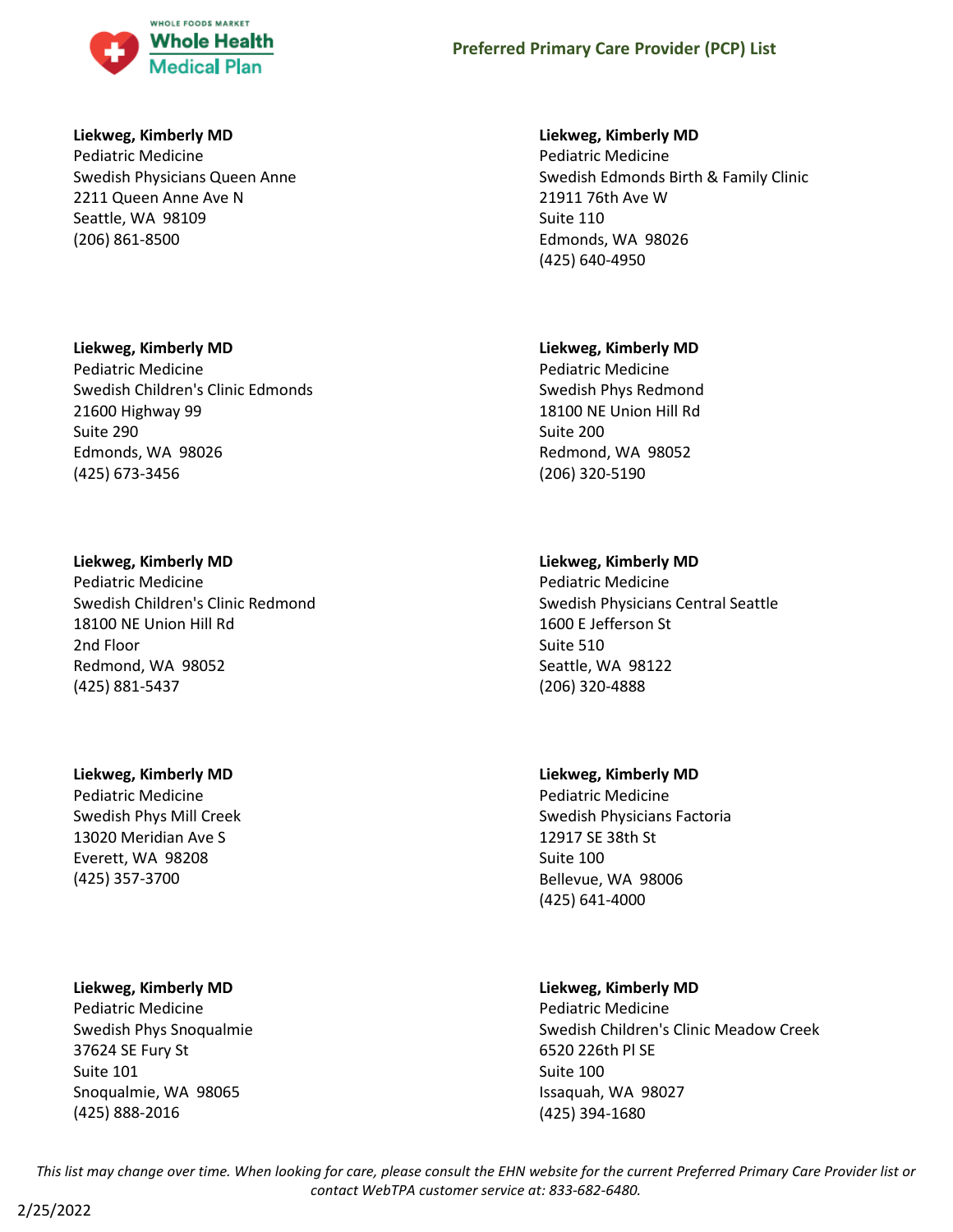

#### **Lima, Kari MD**

Family Practice PMG SW WA St Peter Fam Med 525 Lilly Road NE Olympia, WA 98506 (360) 493-7230

## **Lin, Jennifer DO**

Family Practice Swedish Mercer Island Primary Care 3236 78th Ave SE Suite 200 Mercer Island, WA 98040 (206) 386-9500

## **Lin, Jennifer DO**

Family Practice Swedish Physicians Pine Lake 22707 SE 29th St Sammamish, WA 98075 (425) 455-2845

## **Lin, Jennifer DO**

Family Practice Swedish Edmonds Birth & Family Clinic 21911 76th Ave W Suite 110 Edmonds, WA 98026 (425) 640-4950

# **Lin, Jennifer DO**

Family Practice Swedish Phys Redmond 18100 NE Union Hill Rd Suite 200 Redmond, WA 98052 (206) 320-5190

## **Lin, Jennifer DO**

Family Practice Swedish Phys Snoqualmie 37624 SE Fury St Suite 101 Snoqualmie, WA 98065 (425) 888-2016

## **Lin, Jennifer DO**

Family Practice Swedish Physicians Magnolia 2450 33rd Ave W Suite 100 Seattle, WA 98199 (206) 320-3364

# **Lin, Estelle MD**

Internal Medicine PacMed Clinics - Madison 1101 Madison St Suite 301 Seattle, WA 98104 (206) 505-1101

# **Lin, Estelle MD**

Internal Medicine PacMed Clinics - Federal Way 31833 Gateway Center Blvd S Federal Way, WA 98003 (253) 214-1920

## **Lin, Jennifer DO**

Family Practice Swedish Children's Clinic Redmond 18100 NE Union Hill Rd 2nd Floor Redmond, WA 98052 (425) 881-5437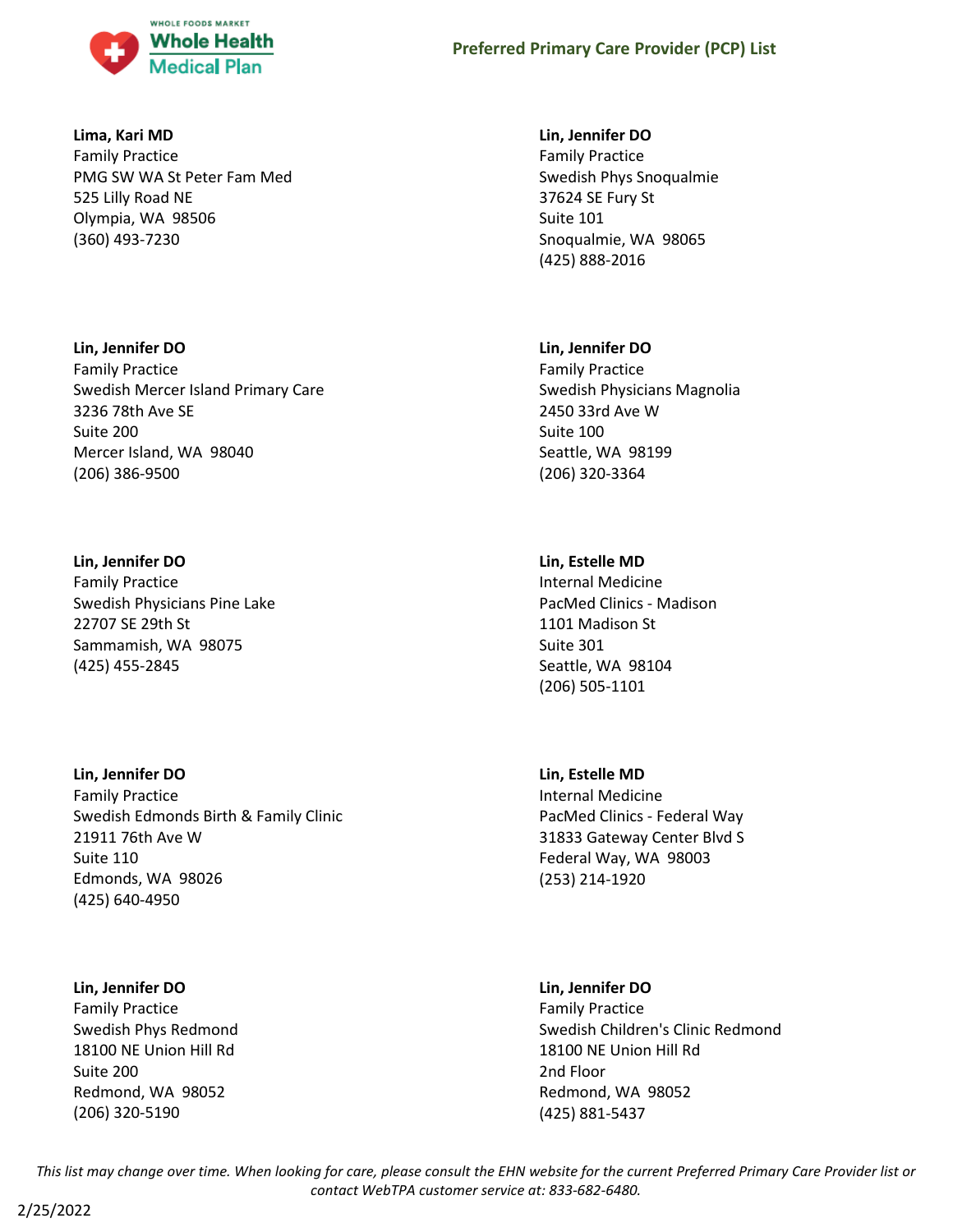

## **Lin, Jennifer DO**

Family Practice Swedish Physicians Central Seattle 1600 E Jefferson St Suite 510 Seattle, WA 98122 (206) 320-4888

## **Lin, Jennifer DO**

Family Practice Swedish Physicians Factoria 12917 SE 38th St Suite 100 Bellevue, WA 98006 (425) 641-4000

# **Lin, Jennifer DO**

Family Practice Swedish Physicians Queen Anne 2211 Queen Anne Ave N Seattle, WA 98109 (206) 861-8500

# **Lin, Jennifer DO**

Family Practice Swedish Physicians Downtown 800 5th Ave Suite P100 Seattle, WA 98104 (206) 320-3351

# **Lin, Jennifer DO**

Family Practice Swedish Edmonds Primary Care 7320 216th St SW Suite 200 Edmonds, WA 98026 (425) 640-4900

# **Lin, Jennifer DO** Family Practice Swedish Phys Mill Creek 13020 Meridian Ave S Everett, WA 98208 (425) 357-3700

# **Lin, Jennifer DO**

Family Practice Swedish Bellevue Primary Care 1200 112th Ave NE Suite B100 Bellevue, WA 98004 (425) 462-1132

# **Lin, Jennifer DO**

Family Practice Swedish Phys Ballard 5350 Tallman Ave NW Suite 301 Seattle, WA 98107 (206) 320-3335

# **Lin, Jennifer DO**

Family Practice Swedish Renton Primary Care 911 N 10th Pl Renton, WA 98057 (425) 391-5700

# **Lin, Jennifer DO**

Family Practice Swedish Children's Clinic Meadow Creek 6520 226th Pl SE Suite 100 Issaquah, WA 98027 (425) 394-1680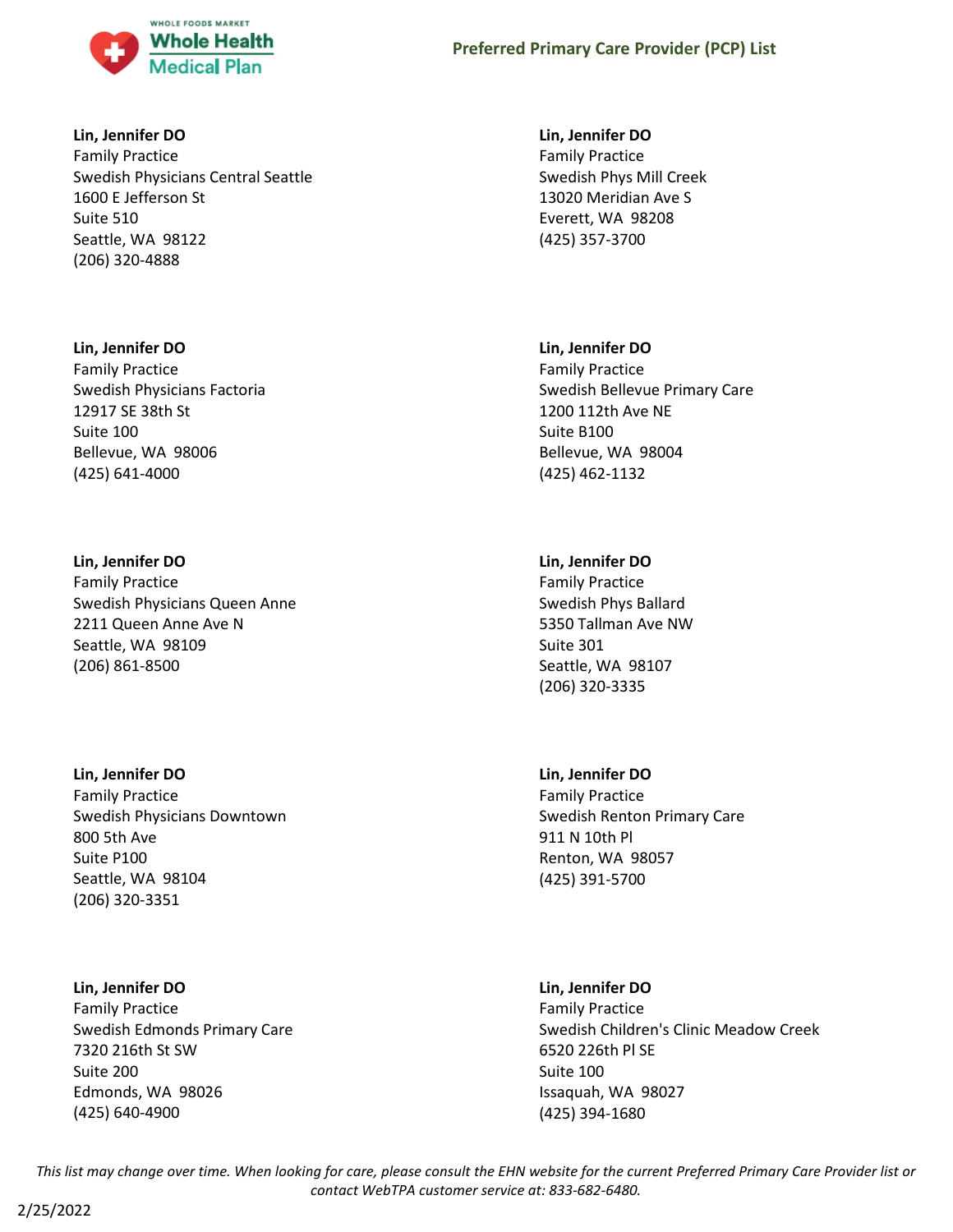

## **Lin, Jennifer DO**

Family Practice Swedish Sand Point Primary Care 4540 Union Bay Pl NE Seattle, WA 98105 (206) 320-8050

## **Lin, Jennifer DO**

Family Practice Swedish Physicians Issaquah 751 NE Blakely Dr Suite 5010 Issaquah, WA 98029 (425) 394-0700

## **Lin, Jennifer DO**

Family Practice Swedish Physicians South Lake Union 510 Boren Ave N Seattle, WA 98109 (206) 320-5200

# **Lin, Jennifer DO**

Family Practice Swedish Klahanie Primary Care 4560 Klahanie Dr SE Suite 400 Issaquah, WA 98029 (425) 394-0620

## **Ling, Stanley MD**

Internal Medicine PMG NW WA North Everett 1330 Rockefeller Ave Suite 210 Everett, WA 98201 (425) 261-4940

## **Lin, Jennifer DO**

Family Practice Swedish Richmond Beach Primary Care 604 NW Richmond Beach Rd Shoreline, WA 98177 (206) 533-2900

## **Lin, Jennifer DO**

Family Practice Swedish First Hill Primary Care 515 Minor Ave Suite 300 Seattle, WA 98104 (206) 386-9500

# **Lin, Jennifer DO**

Family Practice Swedish Children's Clinic West Seattle 4744 41st Ave SW Suite 101 Seattle, WA 98116 (206) 320-5780

# **Lin, Estelle MD**

Internal Medicine PacMed Clinics - Renton 601 S Carr Rd Suite 100 Renton, WA 98055 (425) 227-3700

## **Liu, Juliet MD**

Internal Medicine Swedish Laboratory - Center for Comprehensive Care 515 Minor Ave Suite 100 Seattle, WA 98104 (206) 386-9500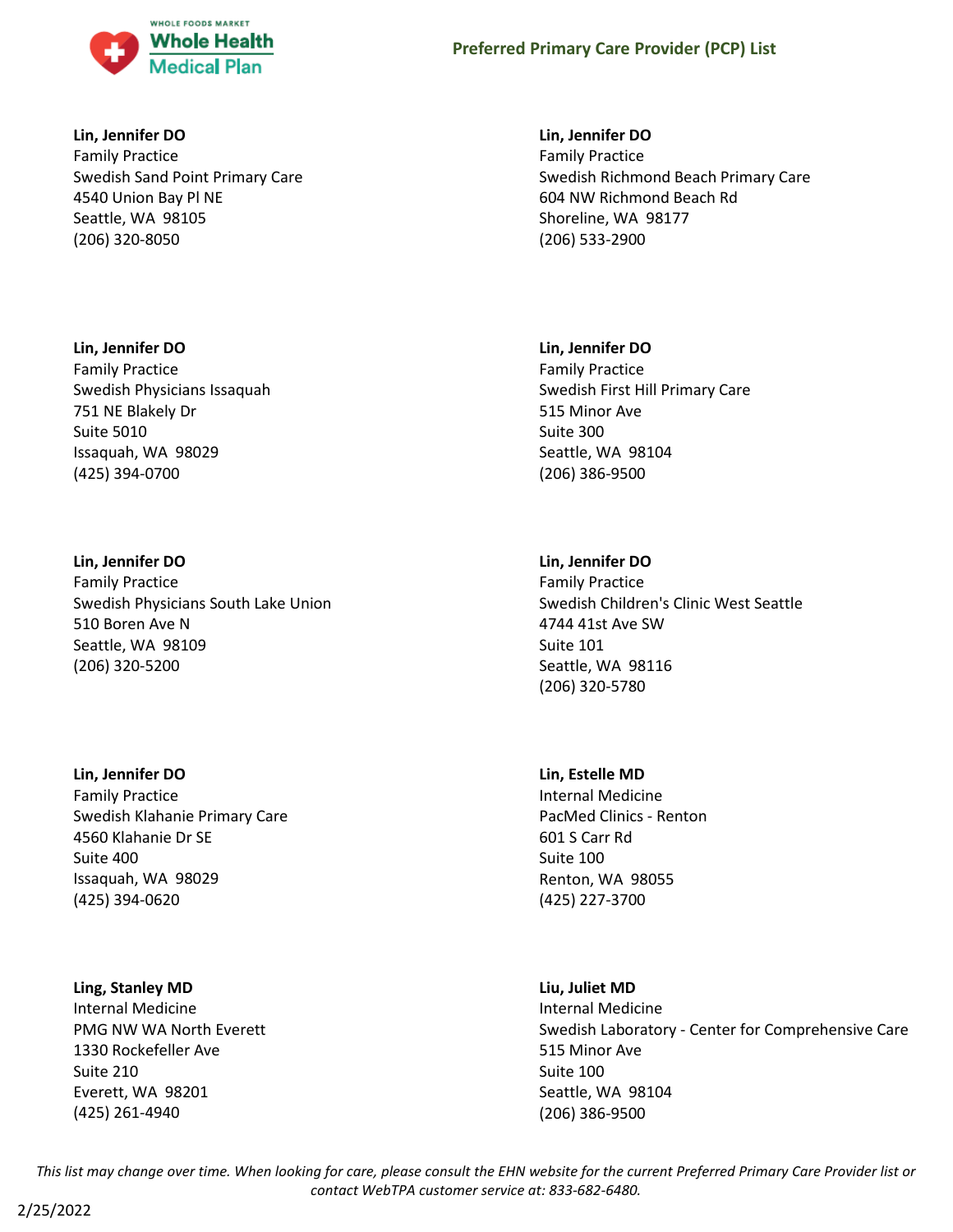

## **Liu, Carolyn MD**

Internal Medicine Swedish Renton Primary Care 911 N 10th Pl Renton, WA 98057 (425) 391-5700

## **Liu, Carolyn MD**

Internal Medicine Swedish Physicians Central Seattle 1600 E Jefferson St Suite 510 Seattle, WA 98122 (206) 320-4888

# **Liu, Carolyn MD**

Internal Medicine Swedish Physicians Magnolia 2450 33rd Ave W Suite 100 Seattle, WA 98199 (206) 320-3364

# **Liu, Carolyn MD**

Internal Medicine Swedish Physicians Queen Anne 2211 Queen Anne Ave N Seattle, WA 98109 (206) 861-8500

# **Liu, Juliet MD** Internal Medicine SMG Universal Response Clinic FH 515 Minor Ave Suite 170 Seattle, WA 98104 (206) 386-2598

## **Liu, Carolyn MD**

Internal Medicine Swedish Physicians Downtown 800 5th Ave Suite P100 Seattle, WA 98104 (206) 320-3351

# **Liu, Carolyn MD**

Internal Medicine Swedish Mercer Island Primary Care 3236 78th Ave SE Suite 200 Mercer Island, WA 98040 (206) 386-9500

# **Liu, Carolyn MD**

Internal Medicine Swedish Physicians Pine Lake 22707 SE 29th St Sammamish, WA 98075 (425) 455-2845

# **Liu, Carolyn MD**

Internal Medicine Swedish Edmonds Birth & Family Clinic 21911 76th Ave W Suite 110 Edmonds, WA 98026 (425) 640-4950

# **Liu, Guozhen MD**

Family Practice Swedish Phys Redmond 18100 NE Union Hill Rd Suite 200 Redmond, WA 98052 (206) 320-5190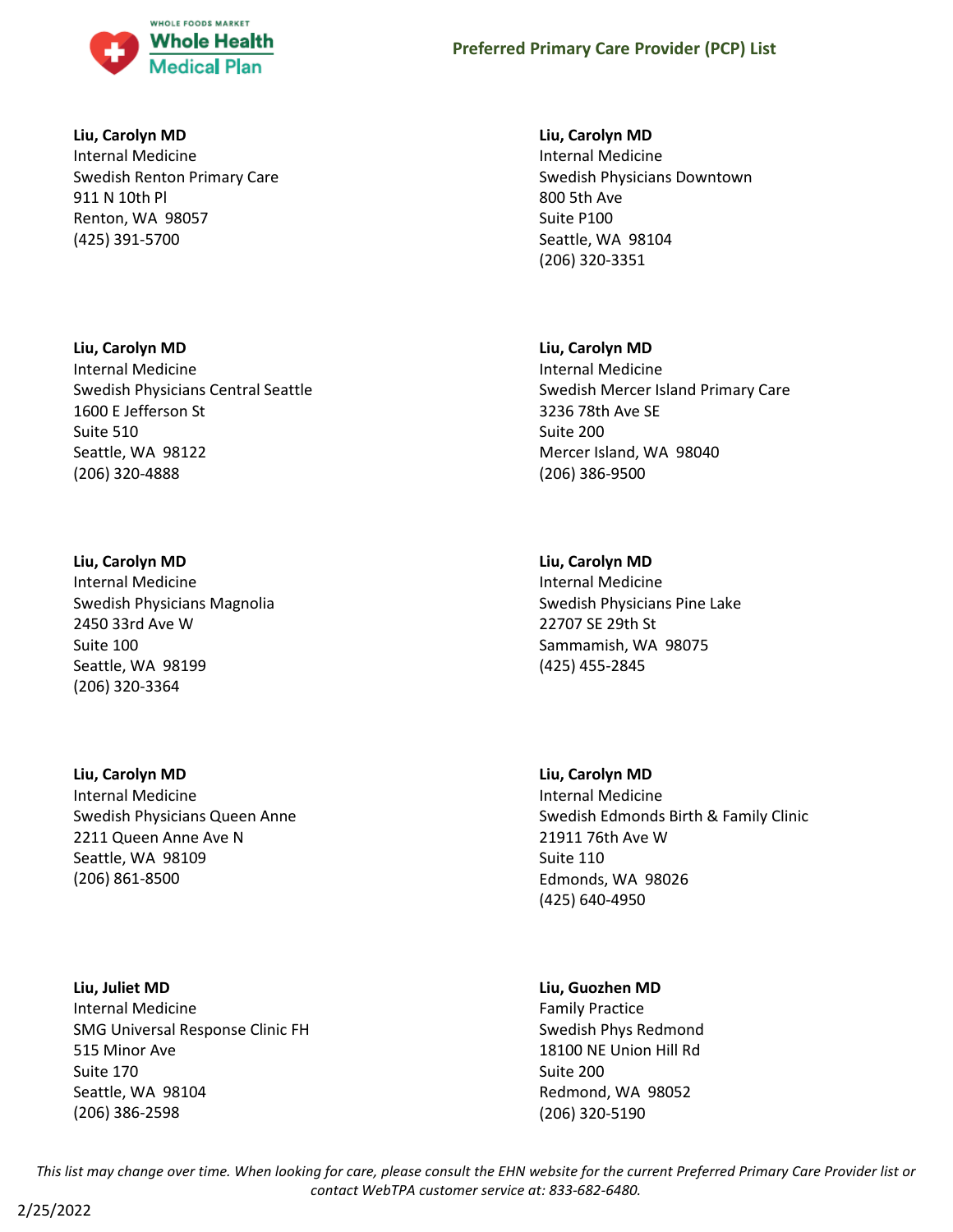

## **Liu, Carolyn MD**

Internal Medicine Swedish Klahanie Primary Care 4560 Klahanie Dr SE Suite 400 Issaquah, WA 98029 (425) 394-0620

## **Liu, Carolyn MD**

Internal Medicine Swedish Physicians Factoria 12917 SE 38th St Suite 100 Bellevue, WA 98006 (425) 641-4000

## **Liu, Guozhen MD**

Family Practice Swedish Imaging - Bellevue 1200 112th Ave NE Suite B250 Bellevue, WA 98004 (206) 386-9500

# **Liu, Guozhen MD**

Family Practice Swedish Bellevue Primary Care 1200 112th Ave NE Suite B100 Bellevue, WA 98004 (425) 462-1132

## **Liu, Carolyn MD**

Internal Medicine Swedish First Hill Primary Care 515 Minor Ave Suite 300 Seattle, WA 98104 (206) 386-9500

## **Liu, Carolyn MD**

Internal Medicine Swedish Phys Mill Creek 13020 Meridian Ave S Everett, WA 98208 (425) 357-3700

## **Liu, Esther MD**

Family Practice Swedish Physicians Factoria 12917 SE 38th St Suite 100 Bellevue, WA 98006 (425) 641-4000

# **Liu, Carolyn MD**

Internal Medicine Swedish Bellevue Primary Care 1200 112th Ave NE Suite B100 Bellevue, WA 98004 (425) 462-1132

# **Liu, Carolyn MD**

Internal Medicine Swedish Phys Redmond 18100 NE Union Hill Rd Suite 200 Redmond, WA 98052 (206) 320-5190

# **Liu, Carolyn MD**

Internal Medicine Swedish Edmonds Primary Care 7320 216th St SW Suite 200 Edmonds, WA 98026 (425) 640-4900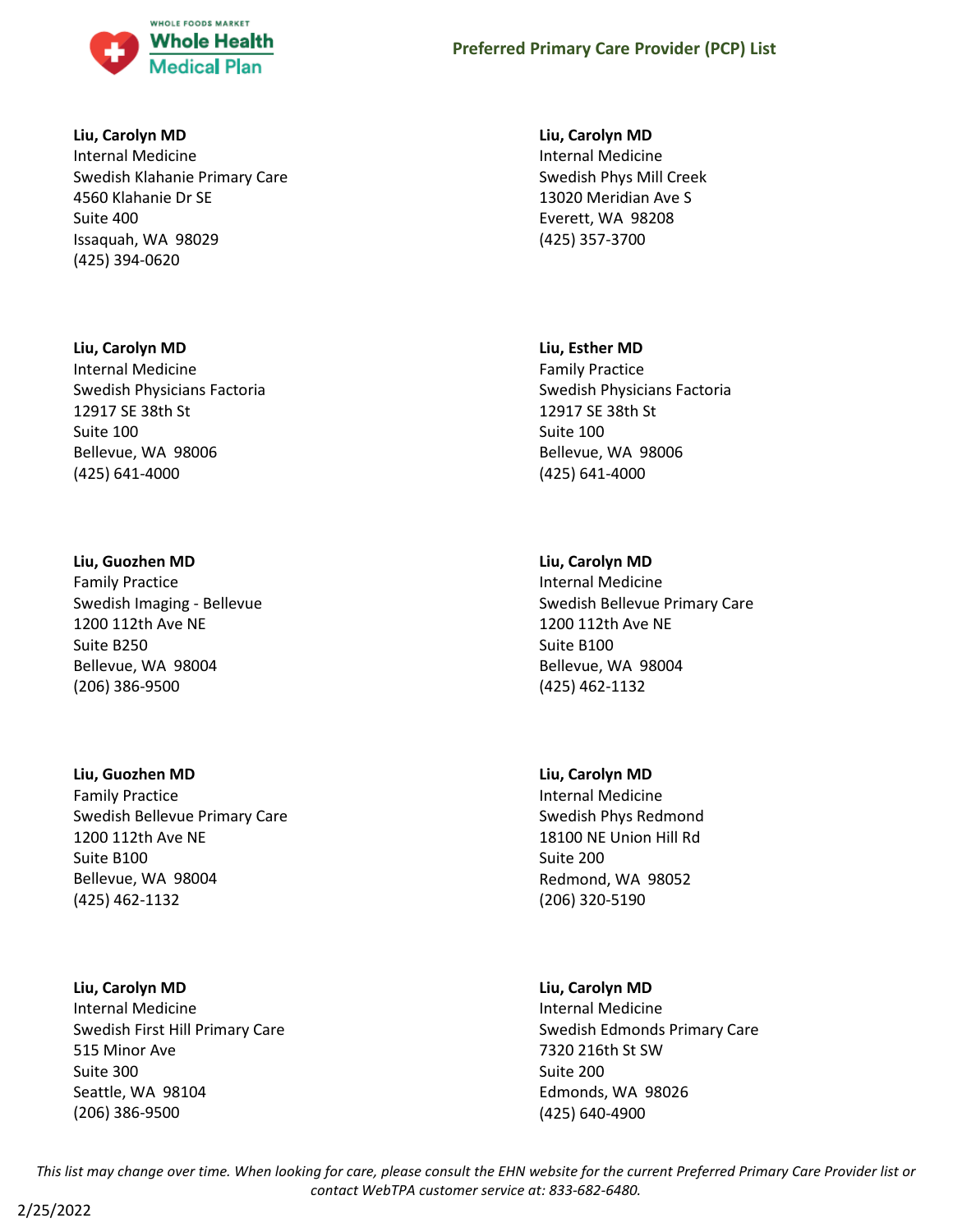

## **Liu, Carolyn MD**

Internal Medicine Swedish Richmond Beach Primary Care 604 NW Richmond Beach Rd Shoreline, WA 98177 (206) 533-2900

# **Liu, Carolyn MD**

Internal Medicine Swedish Phys Snoqualmie 37624 SE Fury St Suite 101 Snoqualmie, WA 98065 (425) 888-2016

# **Liu, Carolyn MD**

Internal Medicine Swedish Sand Point Primary Care 4540 Union Bay Pl NE Seattle, WA 98105 (206) 320-8050

**Liu, Juliet MD** Internal Medicine Swedish Disaster Clinic First Hill 515 Minor Ave Suite 170 Seattle, WA 98104

 $( )$  -

**Liu, Carolyn MD** Internal Medicine Swedish Physicians South Lake Union 510 Boren Ave N Seattle, WA 98109 (206) 320-5200

## **Liu, Juliet MD**

Internal Medicine Swedish Histology - First Hill 600 Broadway Suite 510A Seattle, WA 98122 (206) 386-9500

# **Liu, Juliet MD**

Internal Medicine Swedish First Hill Primary Care 515 Minor Ave Suite 300 Seattle, WA 98104 (206) 386-9500

# **Liu, Juliet MD**

Internal Medicine Swedish Coumadin - First Hill 515 Minor Ave Suite 300 Seattle, WA 98104 (206) 386-9500

# **Liu, Juliet MD**

Internal Medicine Swedish Imaging - Center for Comprehensive Care 515 Minor Ave Suite 110 Seattle, WA 98104 (206) 386-9500

# **Liu, Carolyn MD**

Internal Medicine Swedish Physicians Issaquah 751 NE Blakely Dr Suite 5010 Issaquah, WA 98029 (425) 394-0700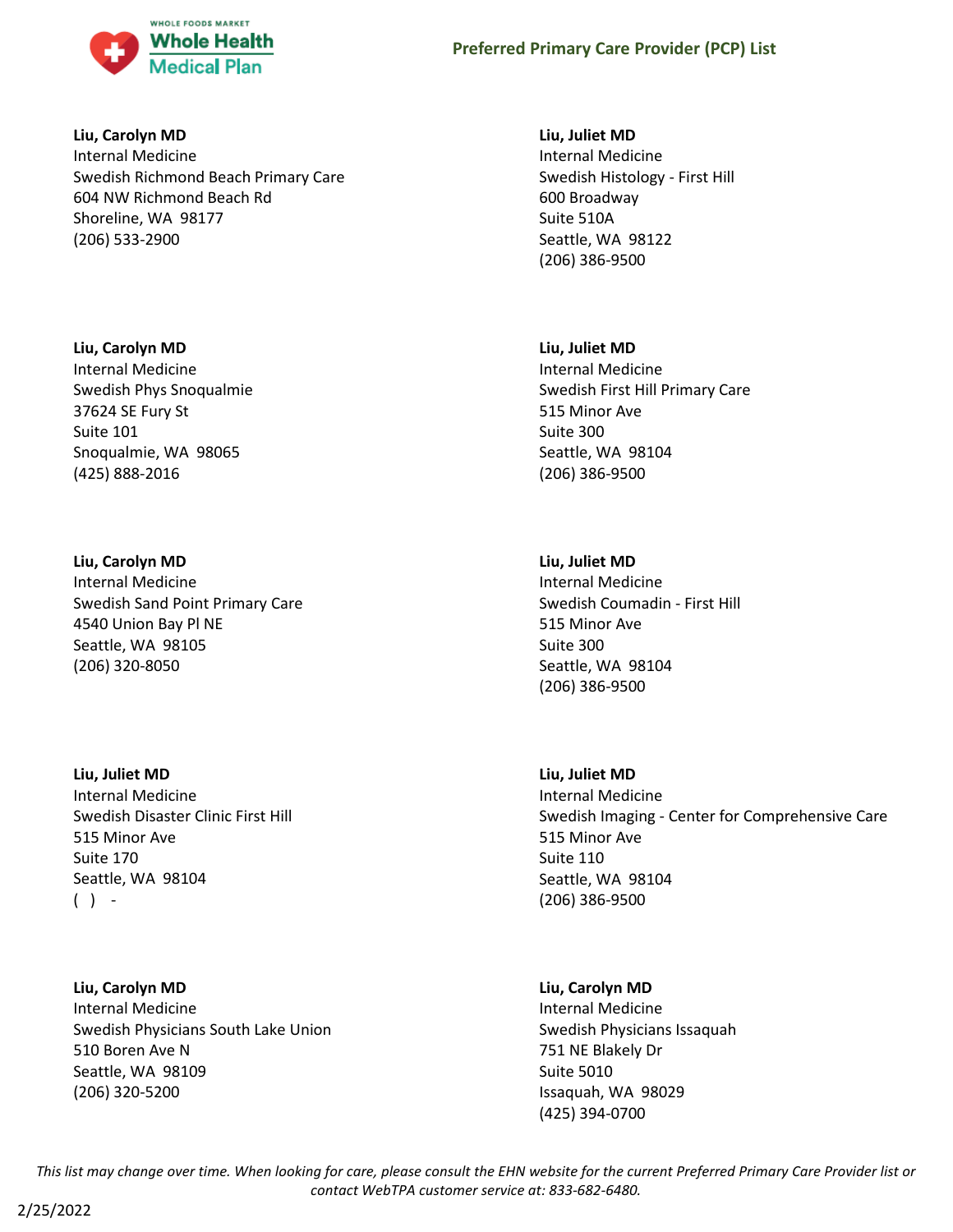

#### **Liu, Carolyn MD**

Internal Medicine Swedish Phys Ballard 5350 Tallman Ave NW Suite 301 Seattle, WA 98107 (206) 320-3335

#### **Logalbo, Matthew MD**

Family Practice Swedish Fam Med 1st Hill 1401 Madison St Suite 100 Seattle, WA 98104 (206) 386-6111

#### **Longo, Marie Christine MD**

Pediatric Medicine Swedish Physicians Magnolia 2450 33rd Ave W Suite 100 Seattle, WA 98199 (206) 320-3364

## **Longo, Marie Christine MD**

Pediatric Medicine Swedish Sand Point Primary Care 4540 Union Bay Pl NE Seattle, WA 98105 (206) 320-8050

## **Longo, Marie Christine MD**

Pediatric Medicine Swedish Physicians Downtown 800 5th Ave Suite P100 Seattle, WA 98104 (206) 320-3351

### **Logalbo, Matthew MD**

Family Practice Swedish Family Medicine Ballard 1801 NW Market St Suite 403 Seattle, WA 98107 (206) 297-5100

#### **Lonac, Jennifer PA-C**

Family Practice Swedish Richmond Beach Primary Care 604 NW Richmond Beach Rd Shoreline, WA 98177 (206) 533-2900

## **Longo, Marie Christine MD**

Pediatric Medicine Swedish Klahanie Primary Care 4560 Klahanie Dr SE Suite 400 Issaquah, WA 98029 (425) 394-0620

# **Longo, Marie Christine MD**

Pediatric Medicine Swedish Renton Primary Care 911 N 10th Pl Renton, WA 98057 (425) 391-5700

# **Longo, Marie Christine MD**

Pediatric Medicine Swedish Physicians Issaquah 751 NE Blakely Dr Suite 5010 Issaquah, WA 98029 (425) 394-0700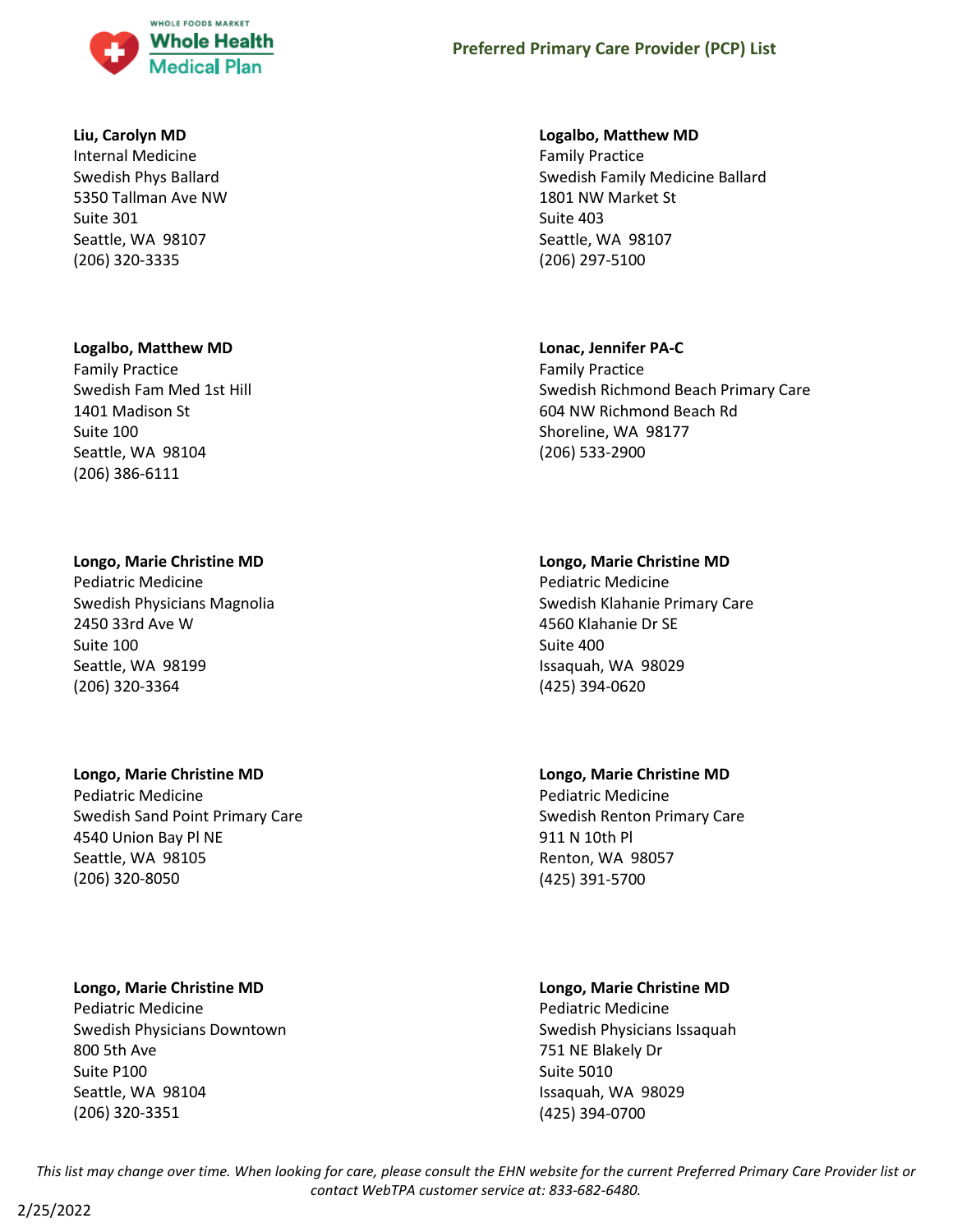

## **Longo, Marie Christine MD**

Pediatric Medicine Swedish Children's Clinic Meadow Creek 6520 226th Pl SE Suite 100 Issaquah, WA 98027 (425) 394-1680

# **Longo, Marie Christine MD**

Pediatric Medicine Swedish Children's Clinic West Seattle 4744 41st Ave SW Suite 101 Seattle, WA 98116 (206) 320-5780

# **Longo, Marie Christine MD**

Pediatric Medicine Swedish Children's Clinic Redmond 18100 NE Union Hill Rd 2nd Floor Redmond, WA 98052 (425) 881-5437

# **Longo, Marie Christine MD**

Pediatric Medicine Swedish Physicians South Lake Union 510 Boren Ave N Seattle, WA 98109 (206) 320-5200

# **Longo, Marie Christine MD**

Pediatric Medicine Swedish Physicians Pine Lake 22707 SE 29th St Sammamish, WA 98075 (425) 455-2845

# **Longo, Marie Christine MD**

Pediatric Medicine Swedish Phys Ballard 5350 Tallman Ave NW Suite 301 Seattle, WA 98107 (206) 320-3335

# **Longo, Marie Christine MD**

Pediatric Medicine Swedish Phys Snoqualmie 37624 SE Fury St Suite 101 Snoqualmie, WA 98065 (425) 888-2016

# **Longo, Marie Christine MD**

Pediatric Medicine Swedish Physicians Factoria 12917 SE 38th St Suite 100 Bellevue, WA 98006 (425) 641-4000

# **Longo, Marie Christine MD**

Pediatric Medicine Swedish Physicians Central Seattle 1600 E Jefferson St Suite 510 Seattle, WA 98122 (206) 320-4888

# **Longo, Marie Christine MD**

Pediatric Medicine Swedish Phys Redmond 18100 NE Union Hill Rd Suite 200 Redmond, WA 98052 (206) 320-5190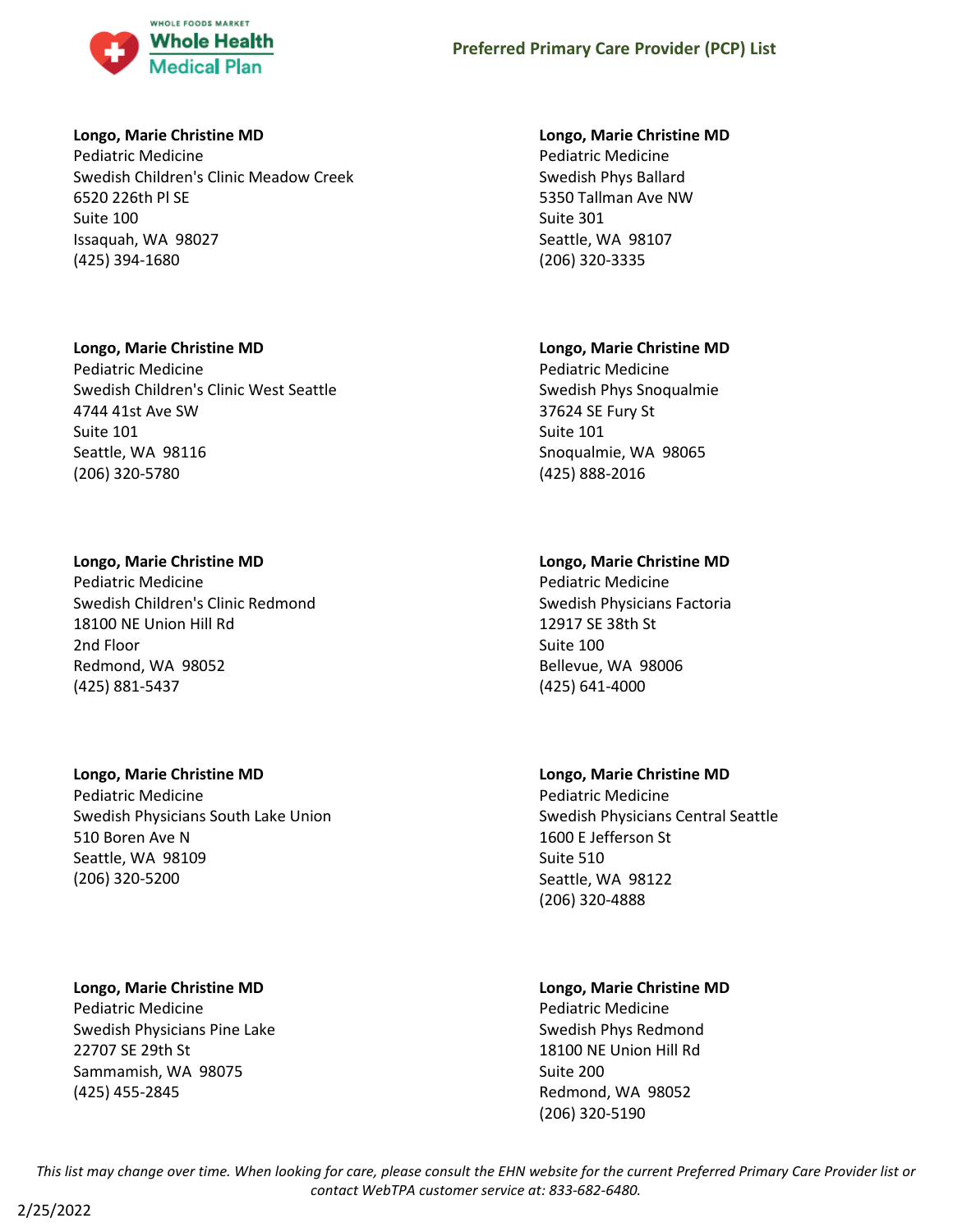

## **Longo, Marie Christine MD**

Pediatric Medicine Swedish Children's Clinic Edmonds 21600 Highway 99 Suite 290 Edmonds, WA 98026 (425) 673-3456

## **Longo, Marie Christine MD**

Pediatric Medicine Swedish Physicians Queen Anne 2211 Queen Anne Ave N Seattle, WA 98109 (206) 861-8500

## **Lorich, Michael DO**

Family Practice PMG SW WA W Olympia Immediate Care 1620 Cooper Point Road SW Olympia, WA 98502 (360) 486-6710

# **Love-Thurman, Socia MD**

Family Practice Swedish Fam Med 1st Hill 1401 Madison St Suite 100 Seattle, WA 98104 (206) 386-6111

# **Loyer, Sandra PA-C**

Physician Assistant PMG SW WA Lacey Fam Med 4800 College St SE Lacey, WA 98503 (360) 486-2900

## **Longo, Marie Christine MD**

Pediatric Medicine Swedish Edmonds Birth & Family Clinic 21911 76th Ave W Suite 110 Edmonds, WA 98026 (425) 640-4950

## **Longo, Marie Christine MD**

Pediatric Medicine Swedish Phys Mill Creek 13020 Meridian Ave S Everett, WA 98208 (425) 357-3700

# **Love-Thurman, Socia MD**

Family Practice Swedish Family Medicine - Cherry Hill 550 16th Ave Suite 100 Seattle, WA 98122 (206) 320-2484

# **Love-Thurman, Socia MD**

Family Practice Swedish Family Medicine Ballard 1801 NW Market St Suite 403 Seattle, WA 98107 (206) 297-5100

# **Lu, Miranda MD**

Family Practice Swedish Family Medicine Ballard 1801 NW Market St Suite 403 Seattle, WA 98107 (206) 297-5100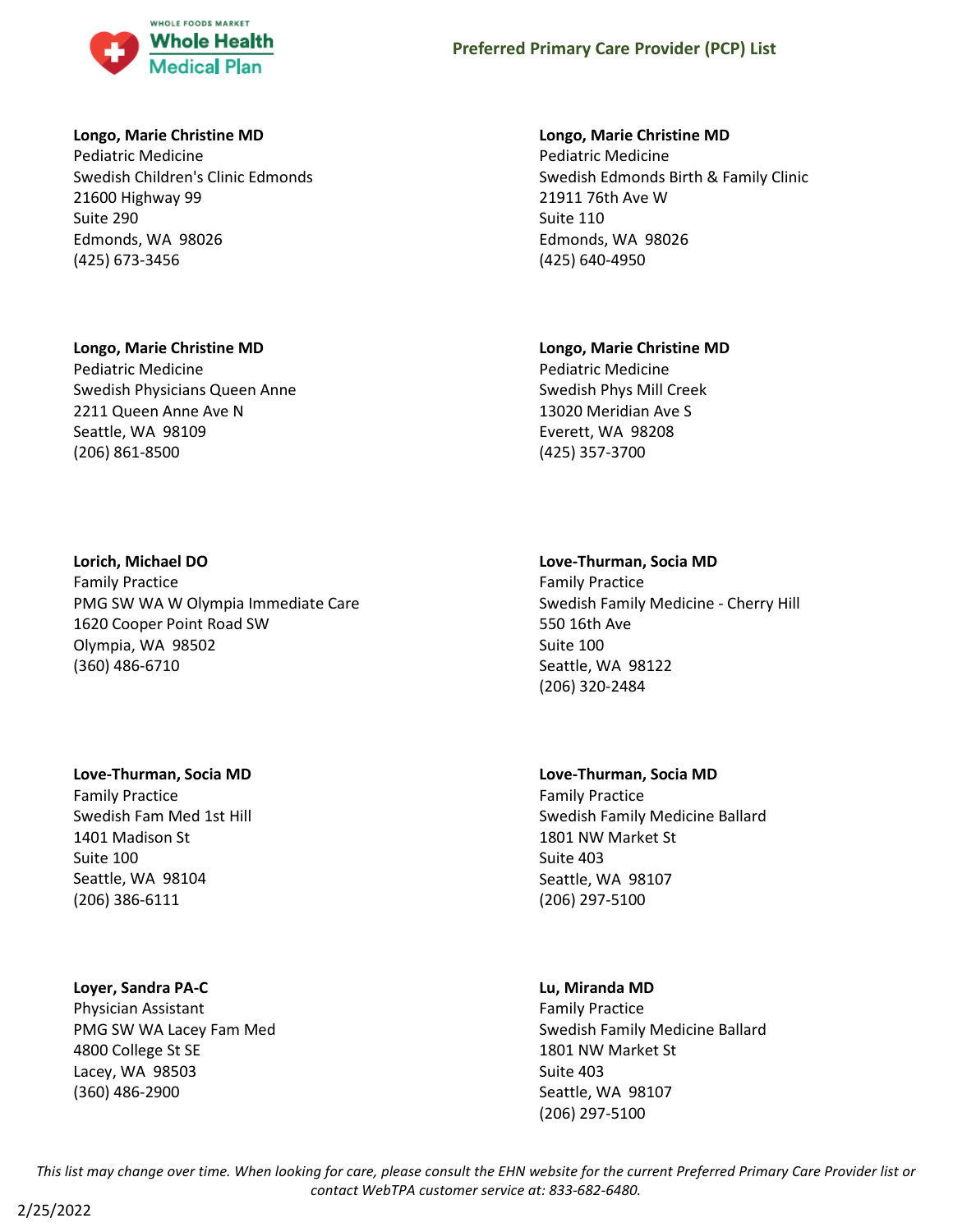

#### **Lu, Miranda MD**

Family Practice Swedish Fam Med 1st Hill 1401 Madison St Suite 100 Seattle, WA 98104 (206) 386-6111

#### **Lund, James MD**

Internal Medicine PacMed Clinics - Totem Lake 12910 Totem Lake Blvd NE Suite 101 Kirkland, WA 98034 (425) 814-5000

#### **Luther, Keith MD**

Internal Medicine Swedish Phys Redmond 18100 NE Union Hill Rd Suite 200 Redmond, WA 98052 (206) 320-5190

## **Luther, Keith MD**

Internal Medicine Swedish Physicians Queen Anne 2211 Queen Anne Ave N Seattle, WA 98109 (206) 861-8500

## **Luther, Keith MD**

Internal Medicine Swedish Physicians Magnolia 2450 33rd Ave W Suite 100 Seattle, WA 98199 (206) 320-3364

### **Lund, James MD**

Internal Medicine PacMed Clinics - Canyon Park 1909 214th St SE Suite 300 Bothell, WA 98021 (425) 412-7200

#### **Luther, Keith MD**

Internal Medicine Swedish Phys Ballard 5350 Tallman Ave NW Suite 301 Seattle, WA 98107 (206) 320-3335

## **Luther, Keith MD**

Internal Medicine Swedish Edmonds Birth & Family Clinic 21911 76th Ave W Suite 110 Edmonds, WA 98026 (425) 640-4950

## **Luther, Keith MD**

Internal Medicine Swedish Physicians Pine Lake 22707 SE 29th St Sammamish, WA 98075 (425) 455-2845

#### **Luther, Keith MD**

Internal Medicine Swedish Mercer Island Primary Care 3236 78th Ave SE Suite 200 Mercer Island, WA 98040 (206) 386-9500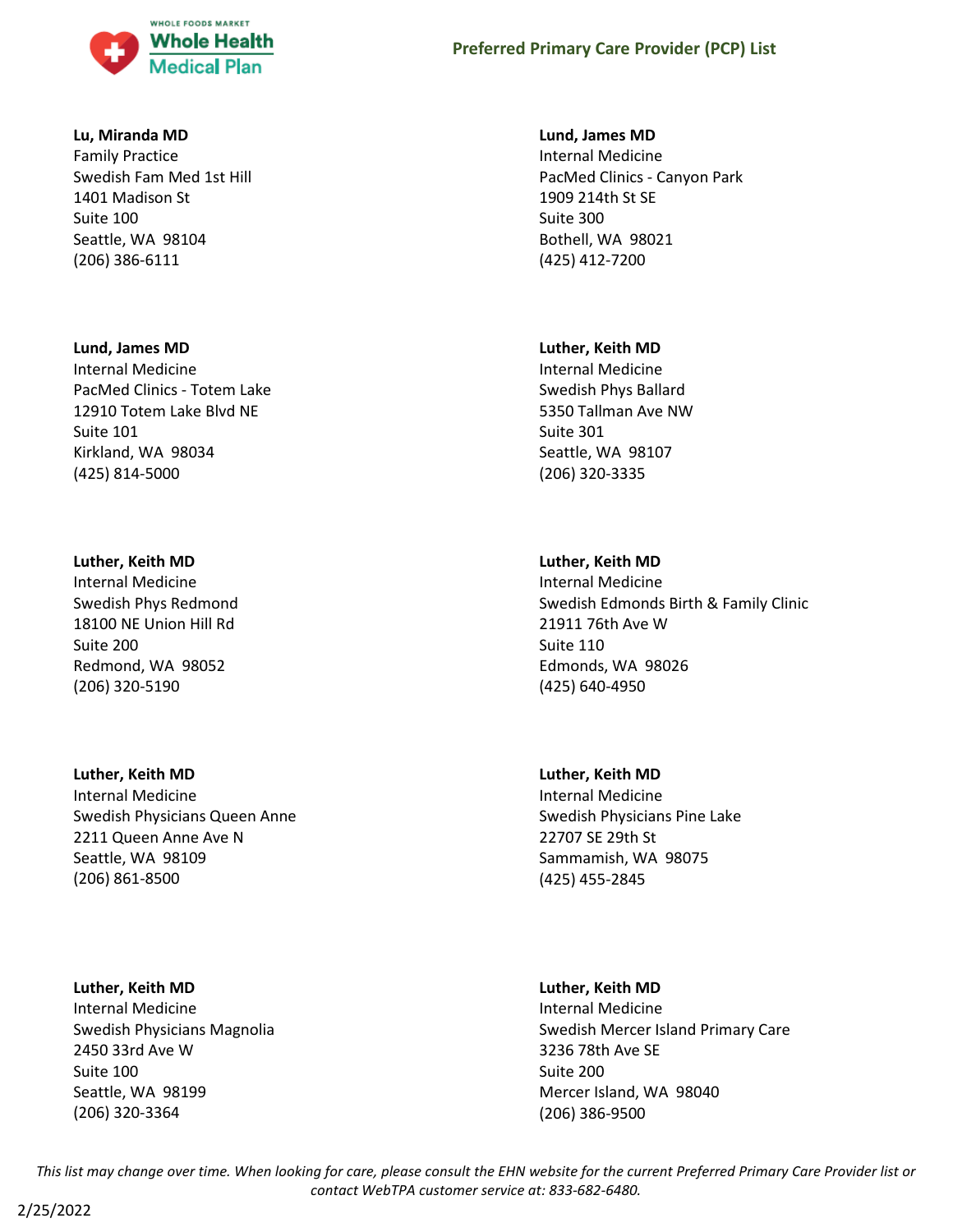

#### **Luther, Keith MD**

Internal Medicine Swedish Phys Snoqualmie 37624 SE Fury St Suite 101 Snoqualmie, WA 98065 (425) 888-2016

#### **Luther, Keith MD**

Internal Medicine Swedish Klahanie Primary Care 4560 Klahanie Dr SE Suite 400 Issaquah, WA 98029 (425) 394-0620

## **Luther, Keith MD**

Internal Medicine Swedish Physicians South Lake Union 510 Boren Ave N Seattle, WA 98109 (206) 320-5200

## **Luther, Keith MD**

Internal Medicine Swedish Physicians Central Seattle 1600 E Jefferson St Suite 510 Seattle, WA 98122 (206) 320-4888

## **Luther, Keith MD**

Internal Medicine Swedish Edmonds Primary Care 7320 216th St SW Suite 200 Edmonds, WA 98026 (425) 640-4900

#### **Luther, Keith MD**

Internal Medicine Swedish Sand Point Primary Care 4540 Union Bay Pl NE Seattle, WA 98105 (206) 320-8050

#### **Luther, Keith MD**

Internal Medicine Swedish Renton Primary Care 911 N 10th Pl Renton, WA 98057 (425) 391-5700

#### **Luther, Keith MD**

Internal Medicine Swedish First Hill Primary Care 515 Minor Ave Suite 300 Seattle, WA 98104 (206) 386-9500

## **Luther, Keith MD**

Internal Medicine Swedish Richmond Beach Primary Care 604 NW Richmond Beach Rd Shoreline, WA 98177 (206) 533-2900

#### **Luther, Keith MD**

Internal Medicine Swedish Disaster Clinic Issaquah 751 NE Blakely Dr Issaquah, WA 98029 (425) 313-4000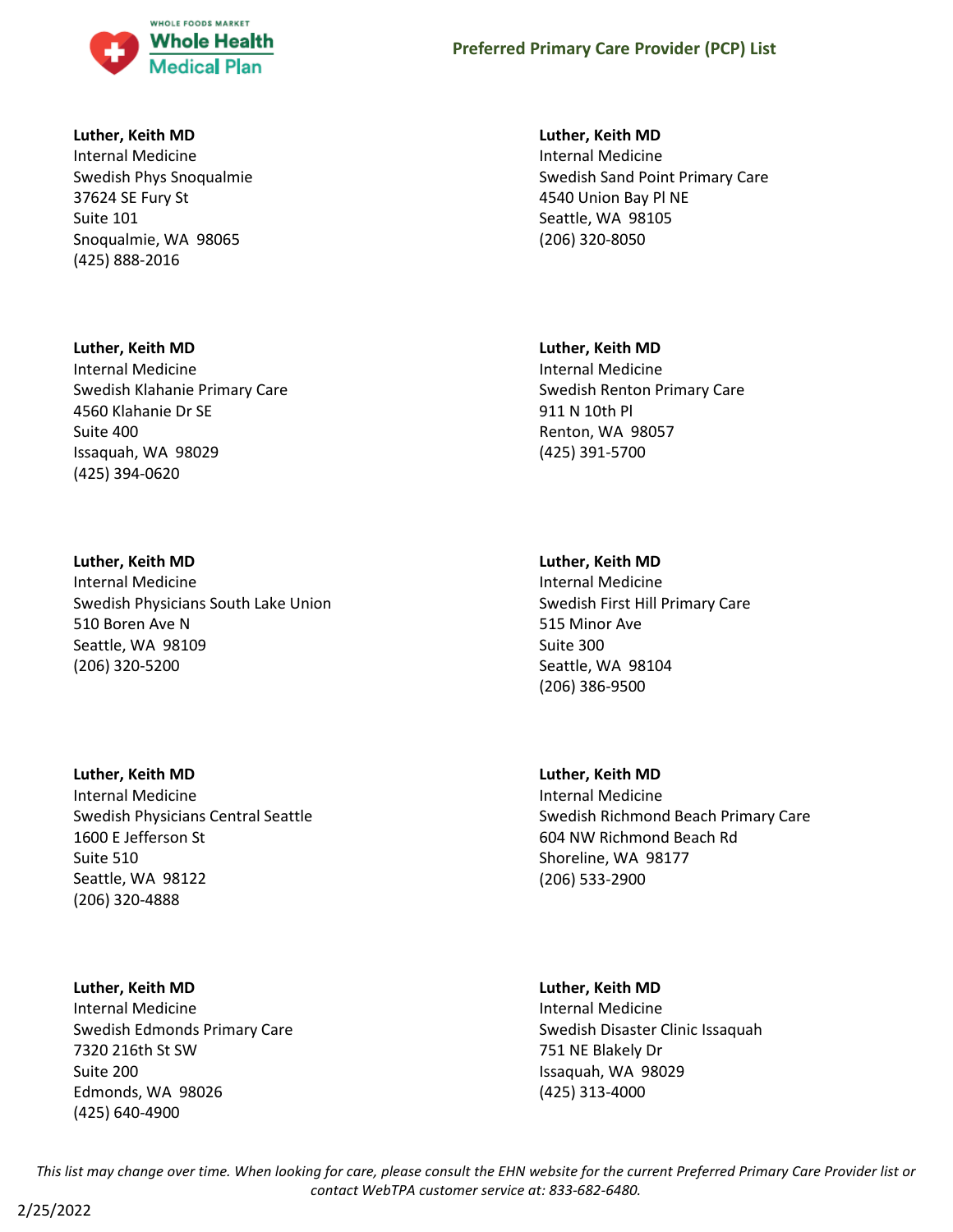

#### **Luther, Keith MD**

Internal Medicine Swedish Physicians Issaquah 751 NE Blakely Dr Suite 5010 Issaquah, WA 98029 (425) 394-0700

#### **Luther, Keith MD**

Internal Medicine Swedish Phys Mill Creek 13020 Meridian Ave S Everett, WA 98208 (425) 357-3700

#### **Luther, Keith MD**

Internal Medicine Swedish Bellevue Primary Care 1200 112th Ave NE Suite B100 Bellevue, WA 98004 (425) 462-1132

## **Lynam, Michael MD**

Family Practice PMG SW WA Hawks Prairie FM 2555 Marvin Road NE Lacey, WA 98516 (360) 413-4200

#### **Ma, Sandy MD**

2/25/2022

Family Practice Swedish Physicians Factoria 12917 SE 38th St Suite 100 Bellevue, WA 98006 (425) 641-4000

#### **Luther, Keith MD**

Internal Medicine Swedish Physicians Downtown 800 5th Ave Suite P100 Seattle, WA 98104 (206) 320-3351

#### **Luther, Keith MD**

Internal Medicine Swedish Physicians Factoria 12917 SE 38th St Suite 100 Bellevue, WA 98006 (425) 641-4000

#### **Luther, Keith MD**

Internal Medicine SMG Universal Response Clinic FH 515 Minor Ave Suite 170 Seattle, WA 98104 (206) 386-2598

#### **Ma, Sandy MD**

Family Practice Swedish Physicians Factoria 1200 112th Ave NE Suite B100 Bellevue, WA 98004 (425) 641-4000

### **Mackey, Annamarie MD**

Family Practice Swedish Edmonds Birth & Family Clinic 21911 76th Ave W Suite 110 Edmonds, WA 98026 (425) 640-4950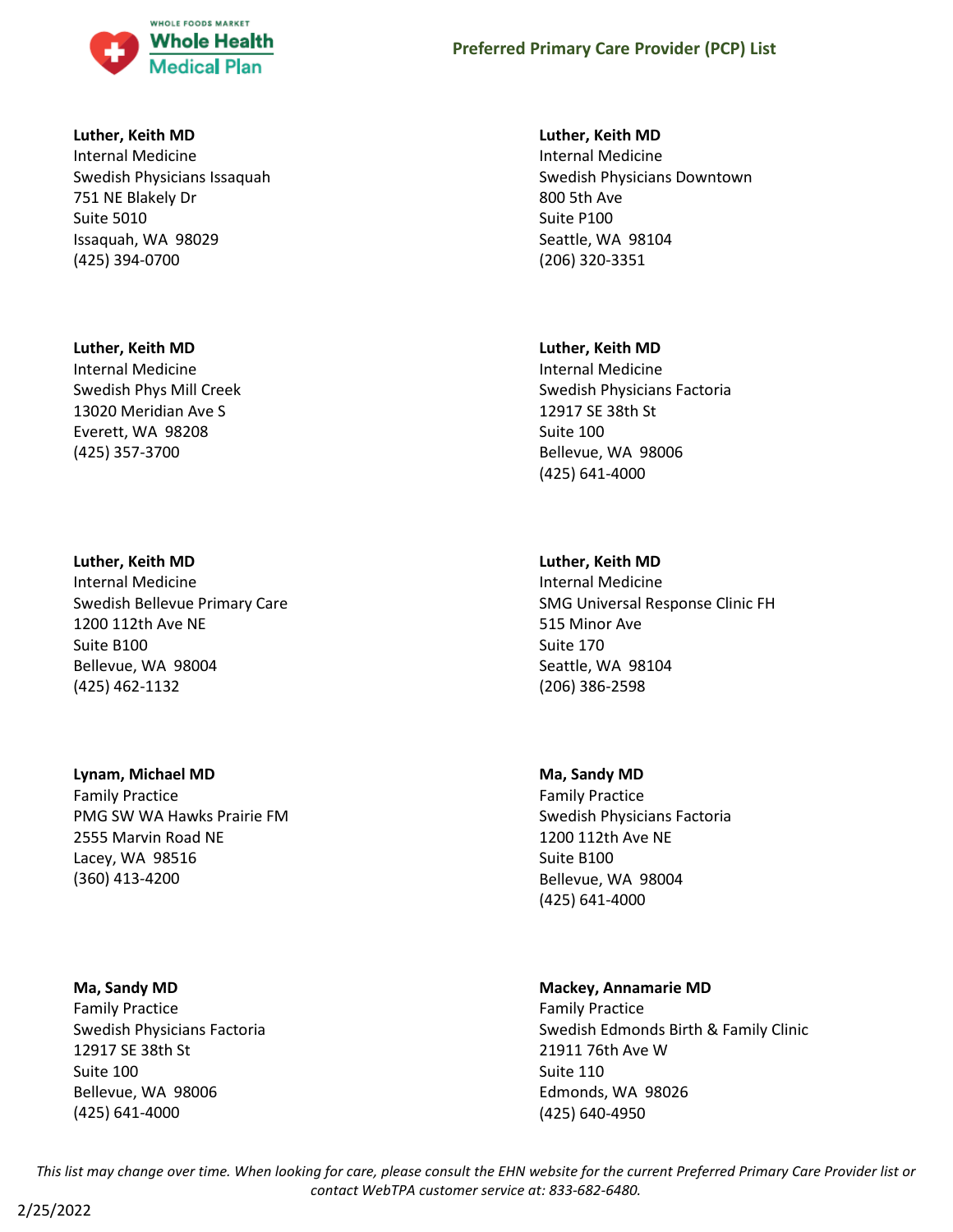

## **Mackey, Annamarie MD**

Family Practice Swedish Hospital Medicine Cherry Hill 500 17th Ave Seattle, WA 98122 (206) 215-2520

## **Mackey, Annamarie MD**

Family Practice Swedish Hospital Medicine First Hill 747 Broadway Seattle, WA 98122 (206) 215-2520

## **Mackey, Annamarie MD**

Family Practice Swedish Hospital Medicine Edmonds 21601 76th Ave W Edmonds, WA 98026 (425) 640-4000

## **Maddox, Sonja MD**

Family Practice PacMed Clinics - Totem Lake 12910 Totem Lake Blvd NE Suite 101 Kirkland, WA 98034 (425) 814-5000

## **Magnuson, Chad MD**

Family Practice Swedish Disaster Clinic First Hill 515 Minor Ave Suite 170 Seattle, WA 98104  $( )$  -

## **Mackey, Annamarie MD**

Family Practice Swedish Hospital Medicine Ballard 5300 Tallman Ave NW Seattle, WA 98107 (206) 215-2520

## **Mackey, Annamarie MD**

Family Practice Swedish Hospital Medicine Issaquah 751 NE Blakely Dr Issaquah, WA 98029 (425) 313-7000

## **Maddox, Sonja MD**

Family Practice PacMed Clinics - Renton 601 S Carr Rd Suite 100 Renton, WA 98055 (425) 227-3700

## **Magnuson, Chad MD**

Family Practice Swedish Physicians Magnolia 2450 33rd Ave W Suite 100 Seattle, WA 98199 (206) 320-3364

# **Maloney, Chandra MD**

Family Practice Swedish Physicians Queen Anne 2211 Queen Anne Ave N Seattle, WA 98109 (206) 861-8500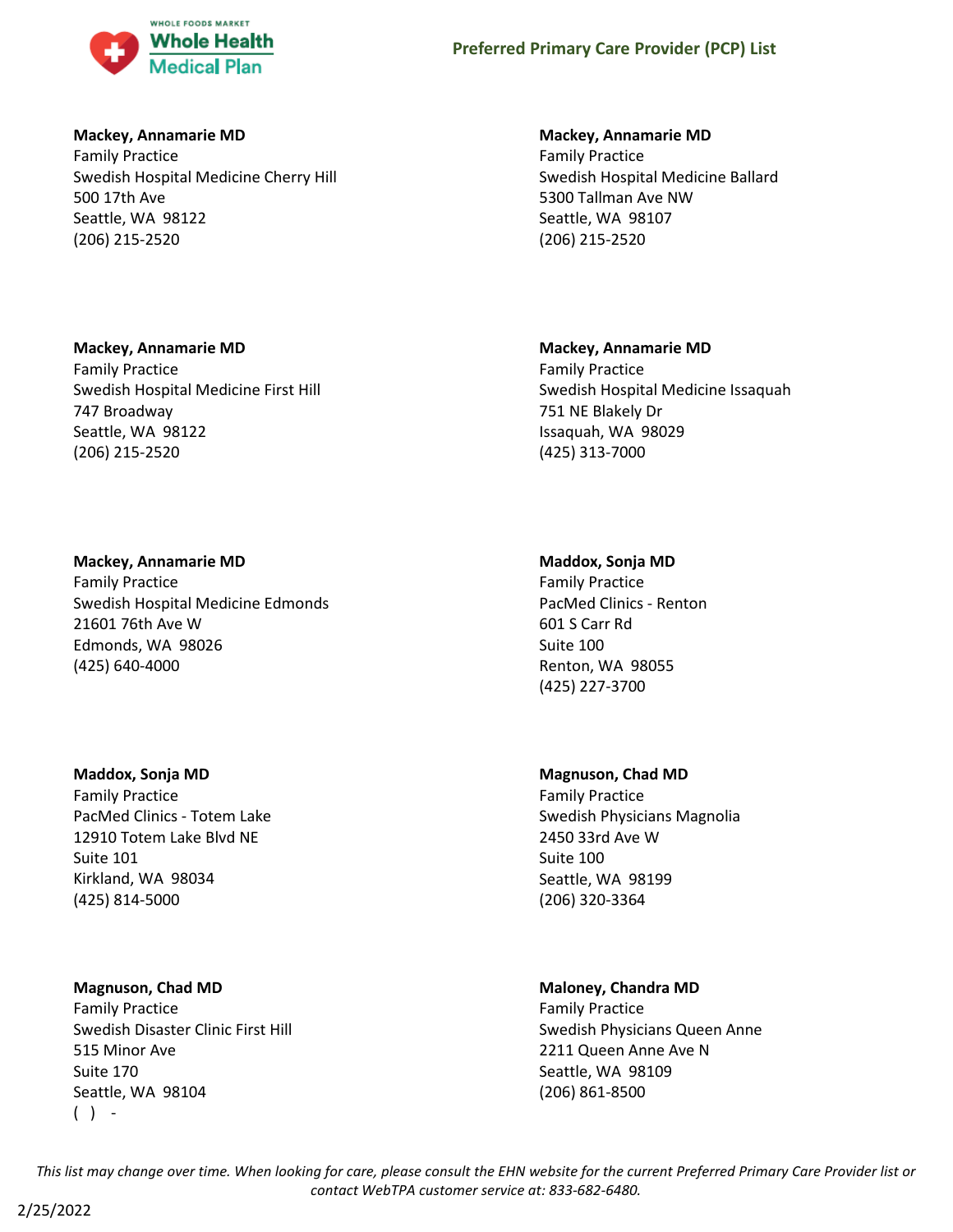

## **Manole, Irina MD**

Family Practice Swedish Physicians Issaquah 751 NE Blakely Dr Suite 5010 Issaquah, WA 98029 (425) 394-0700

## **Mao, Songyan MD**

Family Practice PMG NW WA MC Walk In Clinic 12800 Bothell-Everett Hwy Everett, WA 98208 (425) 316-5150

## **Marcu, Bianca PA-C**

Family Practice Swedish Hospital Medicine Cherry Hill 500 17th Ave Seattle, WA 98122 (206) 215-2520

# **Marcu, Bianca PA-C**

Family Practice Swedish Disaster Clinic Issaquah 751 NE Blakely Dr Issaquah, WA 98029 (425) 313-4000

## **Marcu, Bianca PA-C**

Family Practice Swedish Hospital Medicine Ballard 5300 Tallman Ave NW Seattle, WA 98107 (206) 215-2520

## **Manole, Irina MD**

Family Practice Swedish Physicians Factoria 12917 SE 38th St Suite 100 Bellevue, WA 98006 (425) 641-4000

## **Marasinghe, Thejana MD**

Family Practice PMG NW WA MC Family Medicine 12800 Bothell-Everett Hwy Everett, WA 98208 (425) 316-5180

#### **Marcu, Bianca PA-C**

Family Practice Swedish Hospital Medicine Issaquah 751 NE Blakely Dr Issaquah, WA 98029 (425) 313-7000

# **Marcu, Bianca PA-C**

Family Practice SMG Primary Care West Seattle AK St 4100 SW Alaska St Suite B Seattle, WA 98116 (206) 320-3399

## **Marcu, Bianca PA-C**

Family Practice Swedish Hospital Medicine First Hill 747 Broadway Seattle, WA 98122 (206) 215-2520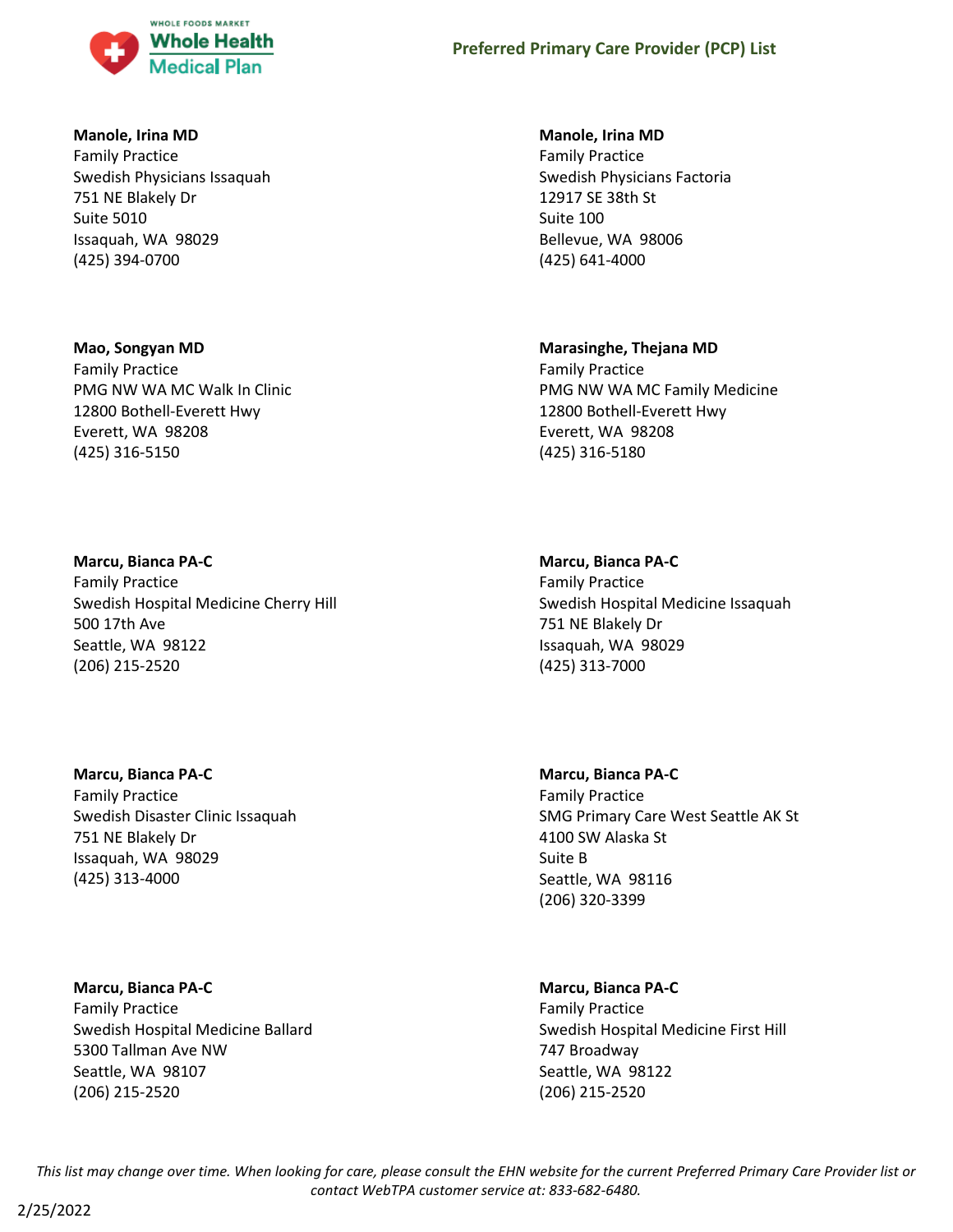

## **Marcu, Bianca PA-C**

Family Practice Swedish Hospital Medicine Edmonds 21601 76th Ave W Edmonds, WA 98026 (425) 640-4000

## **Mayhill, Monica MD**

Family Practice Swedish Physicians Central Seattle 1600 E Jefferson St Suite 510 Seattle, WA 98122 (206) 320-4888

#### **McDonald, Anna MD**

Family Practice Swedish Fam Med 1st Hill 1401 Madison St Suite 100 Seattle, WA 98104 (206) 386-6111

#### **McDonald, Anna MD**

Family Practice Swedish Family Medicine - Cherry Hill 550 16th Ave Suite 100 Seattle, WA 98122 (206) 320-2484

## **McFarland, David MD**

Family Practice Swedish Phys Redmond 18100 NE Union Hill Rd Suite 200 Redmond, WA 98052 (206) 320-5190

#### **Mayeda, Kenneth MD**

Family Practice SMG Primary Care West Seattle AK St 4100 SW Alaska St Suite B Seattle, WA 98116 (206) 320-3399

#### **Mccarthy, Elizabeth MD**

Family Practice PacMed Clinics - Beacon Hill 1200 12th Ave S Seattle, WA 98144 (206) 326-2400

#### **McDonald, Anna MD**

Family Practice Swedish Family Medicine Ballard 1801 NW Market St Suite 403 Seattle, WA 98107 (206) 297-5100

# **McFadden, William MD**

Family Practice Swedish Physicians South Lake Union 510 Boren Ave N Seattle, WA 98109 (206) 320-5200

## **McFarland, David MD**

Family Practice Swedish Children's Clinic Redmond 18100 NE Union Hill Rd 2nd Floor Redmond, WA 98052 (425) 881-5437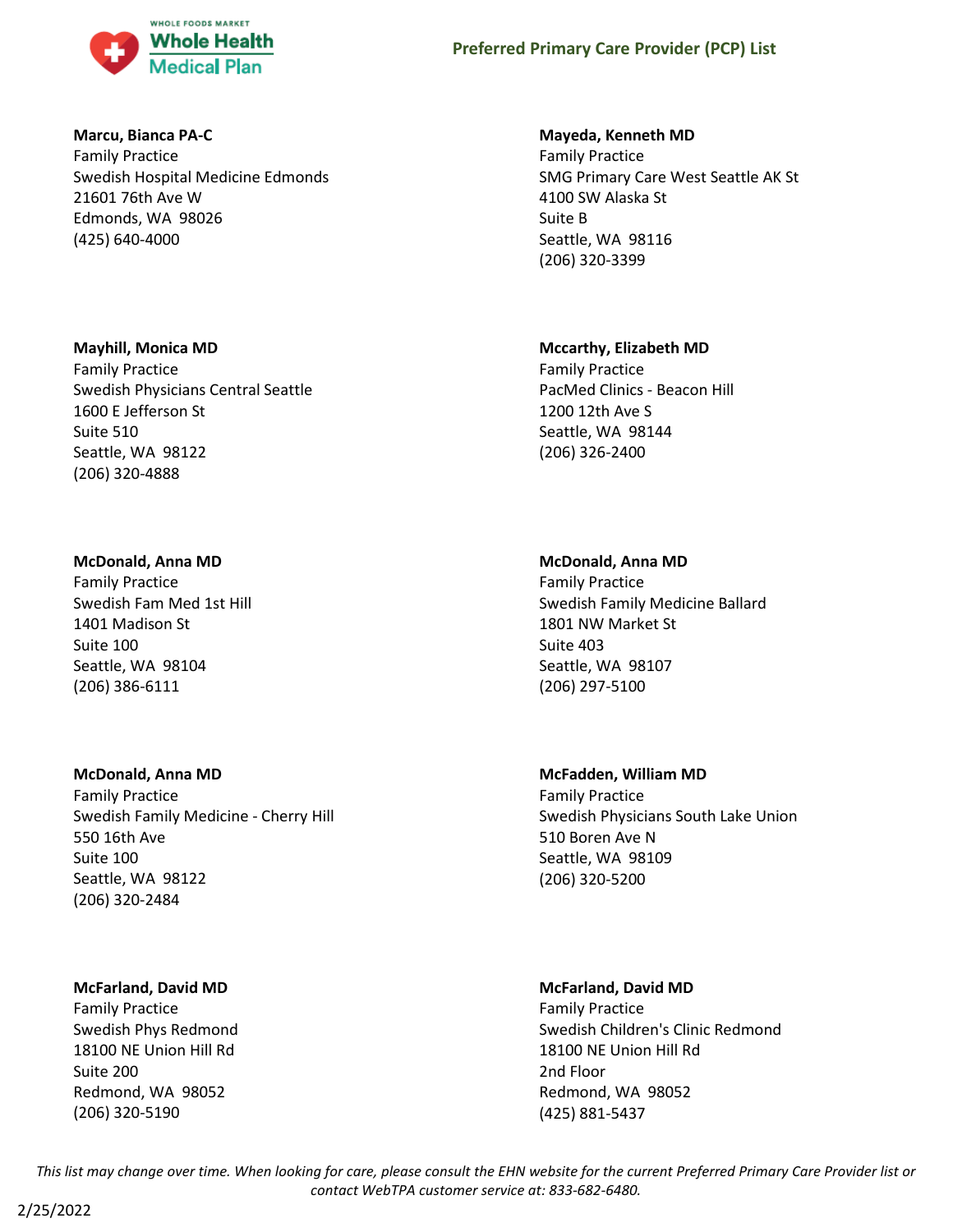

## **McFarland, David MD**

Family Practice Swedish Physicians Central Seattle 1600 E Jefferson St Suite 510 Seattle, WA 98122 (206) 320-4888

## **McFarland, David MD**

Family Practice Swedish Physicians Factoria 12917 SE 38th St Suite 100 Bellevue, WA 98006 (425) 641-4000

# **McFarland, David MD**

Family Practice Swedish Physicians South Lake Union 510 Boren Ave N Seattle, WA 98109 (206) 320-5200

## **McFarland, David MD**

Family Practice Swedish Richmond Beach Primary Care 604 NW Richmond Beach Rd Shoreline, WA 98177 (206) 533-2900

# **McFarland, David MD**

Family Practice Swedish Edmonds Primary Care 7320 216th St SW Suite 200 Edmonds, WA 98026 (425) 640-4900

## **McFarland, David MD**

Family Practice Swedish Phys Mill Creek 13020 Meridian Ave S Everett, WA 98208 (425) 357-3700

# **McFarland, David MD**

Family Practice Swedish Children's Clinic Edmonds 21600 Highway 99 Suite 290 Edmonds, WA 98026 (425) 673-3456

# **McFarland, David MD**

Family Practice Swedish Phys Ballard 5350 Tallman Ave NW Suite 301 Seattle, WA 98107 (206) 320-3335

# **McFarland, David MD**

Family Practice Swedish Children's Clinic Meadow Creek 6520 226th Pl SE Suite 100 Issaquah, WA 98027 (425) 394-1680

# **McFarland, David MD**

Family Practice Swedish Physicians Issaquah 751 NE Blakely Dr Suite 5010 Issaquah, WA 98029 (425) 394-0700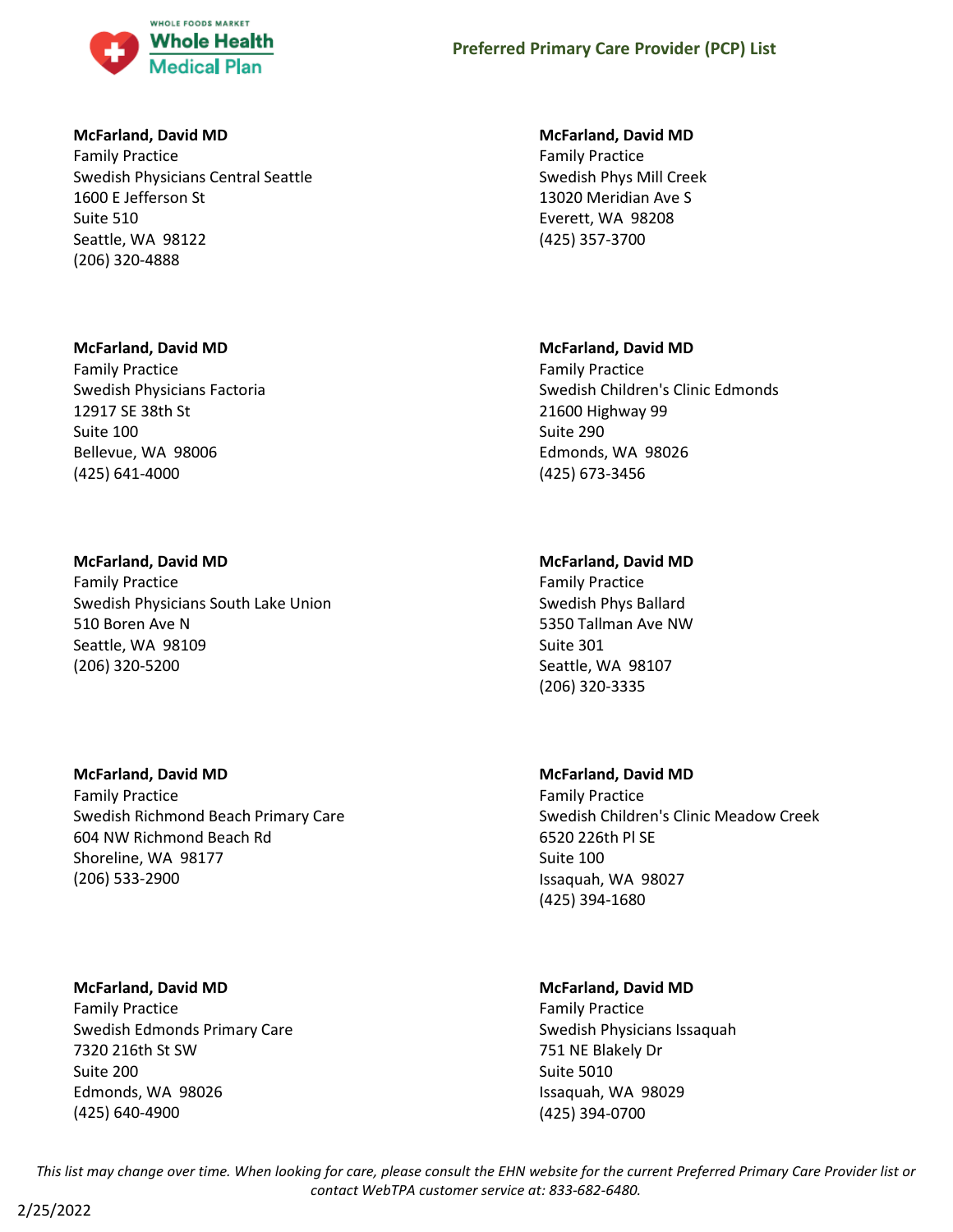

## **McFarland, David MD**

Family Practice Swedish Physicians Downtown 800 5th Ave Suite P100 Seattle, WA 98104 (206) 320-3351

## **McFarland, David MD**

Family Practice Swedish First Hill Primary Care 515 Minor Ave Suite 300 Seattle, WA 98104 (206) 386-9500

## **McFarland, David MD**

Family Practice Swedish Children's Clinic West Seattle 4744 41st Ave SW Suite 101 Seattle, WA 98116 (206) 320-5780

## **McFarland, David MD**

Family Practice Swedish Sand Point Primary Care 4540 Union Bay Pl NE Seattle, WA 98105 (206) 320-8050

# **McFarland, David MD**

Family Practice Swedish Mercer Island Primary Care 3236 78th Ave SE Suite 200 Mercer Island, WA 98040 (206) 386-9500

## **McFarland, David MD**

Family Practice Swedish Renton Primary Care 911 N 10th Pl Renton, WA 98057 (425) 391-5700

# **McFarland, David MD**

Family Practice SMG Universal Response Clinic FH 515 Minor Ave Suite 170 Seattle, WA 98104 (206) 386-2598

# **McFarland, David MD**

Family Practice Swedish Physicians Magnolia 2450 33rd Ave W Suite 100 Seattle, WA 98199 (206) 320-3364

# **McFarland, David MD**

Family Practice Swedish Phys Snoqualmie 37624 SE Fury St Suite 101 Snoqualmie, WA 98065 (425) 888-2016

# **McFarland, David MD**

Family Practice Swedish Edmonds Birth & Family Clinic 21911 76th Ave W Suite 110 Edmonds, WA 98026 (425) 640-4950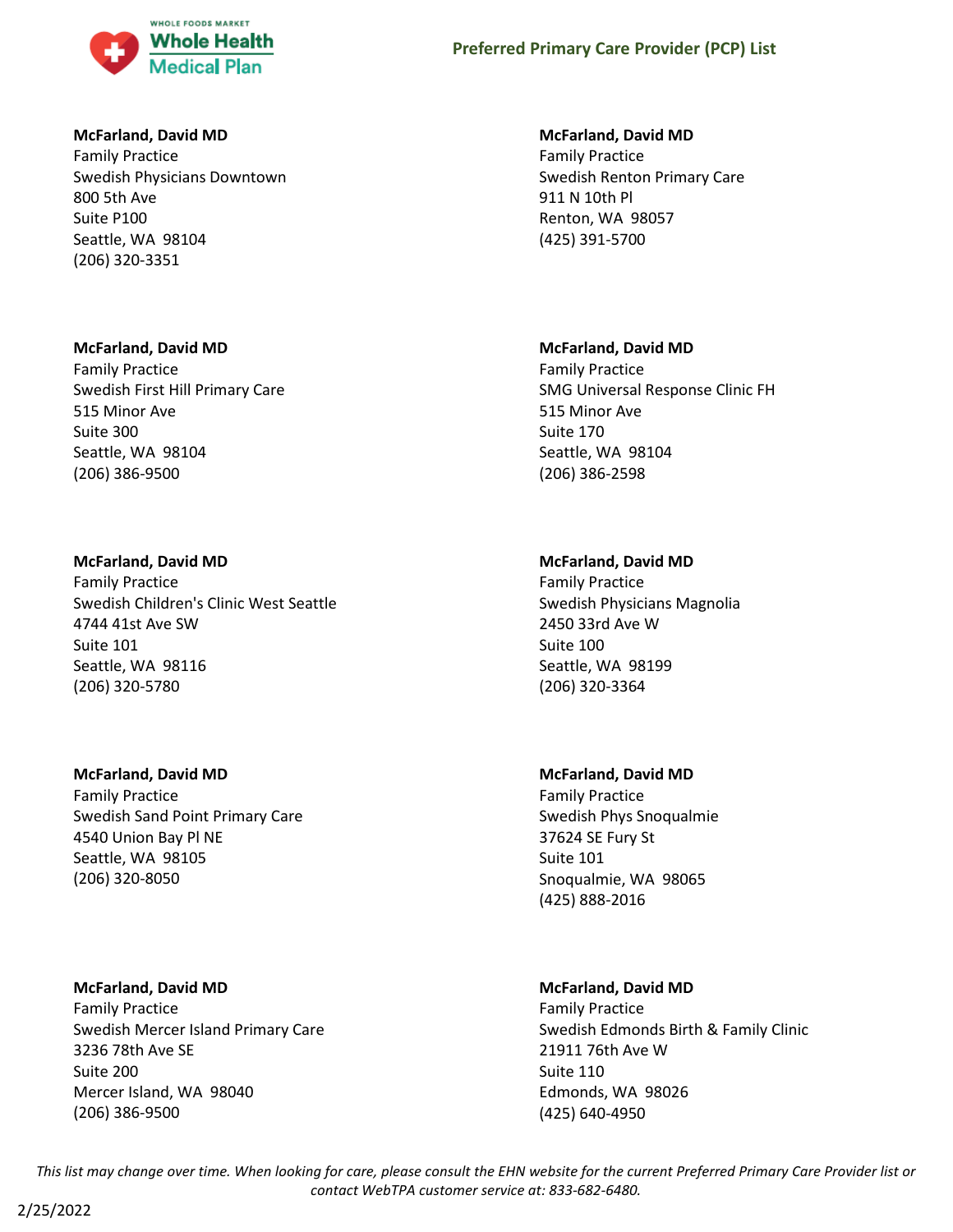

## **McFarland, David MD**

Family Practice Swedish Physicians Queen Anne 2211 Queen Anne Ave N Seattle, WA 98109 (206) 861-8500

## **McFarland, David MD**

Family Practice Swedish Bellevue Primary Care 1200 112th Ave NE Suite B100 Bellevue, WA 98004 (425) 462-1132

#### **Mclaughlin, Robert MD**

Internal Medicine PacMed Clinics - Federal Way 31833 Gateway Center Blvd S Federal Way, WA 98003 (253) 214-1920

## **Methvin, Amanda MD**

Internal Medicine PacMed Clinics - Beacon Hill 1200 12th Ave S Seattle, WA 98144 (206) 326-2400

## **Mickelson, Adrianna MD**

Family Practice Swedish Disaster Clinic Edmonds 21601 76th Ave W Edmonds, WA 98026 (425) 640-4000

#### **McFarland, David MD**

Family Practice Swedish Klahanie Primary Care 4560 Klahanie Dr SE Suite 400 Issaquah, WA 98029 (425) 394-0620

#### **McFarland, David MD**

Family Practice Swedish Physicians Pine Lake 22707 SE 29th St Sammamish, WA 98075 (425) 455-2845

#### **Melendez, Edwin PA-C**

Family Practice PMG NW WA Harbour Pointe 4112 Harbour Pointe Blvd SW Suite 100 Mukilteo, WA 98275 (425) 347-6330

#### **Methvin, Amanda MD**

Internal Medicine PacMed Clinics - Renton 601 S Carr Rd Suite 100 Renton, WA 98055 (425) 227-3700

## **Mickelson, Adrianna MD**

Family Practice Swedish Edmonds Birth & Family Clinic 21911 76th Ave W Suite 110 Edmonds, WA 98026 (425) 640-4950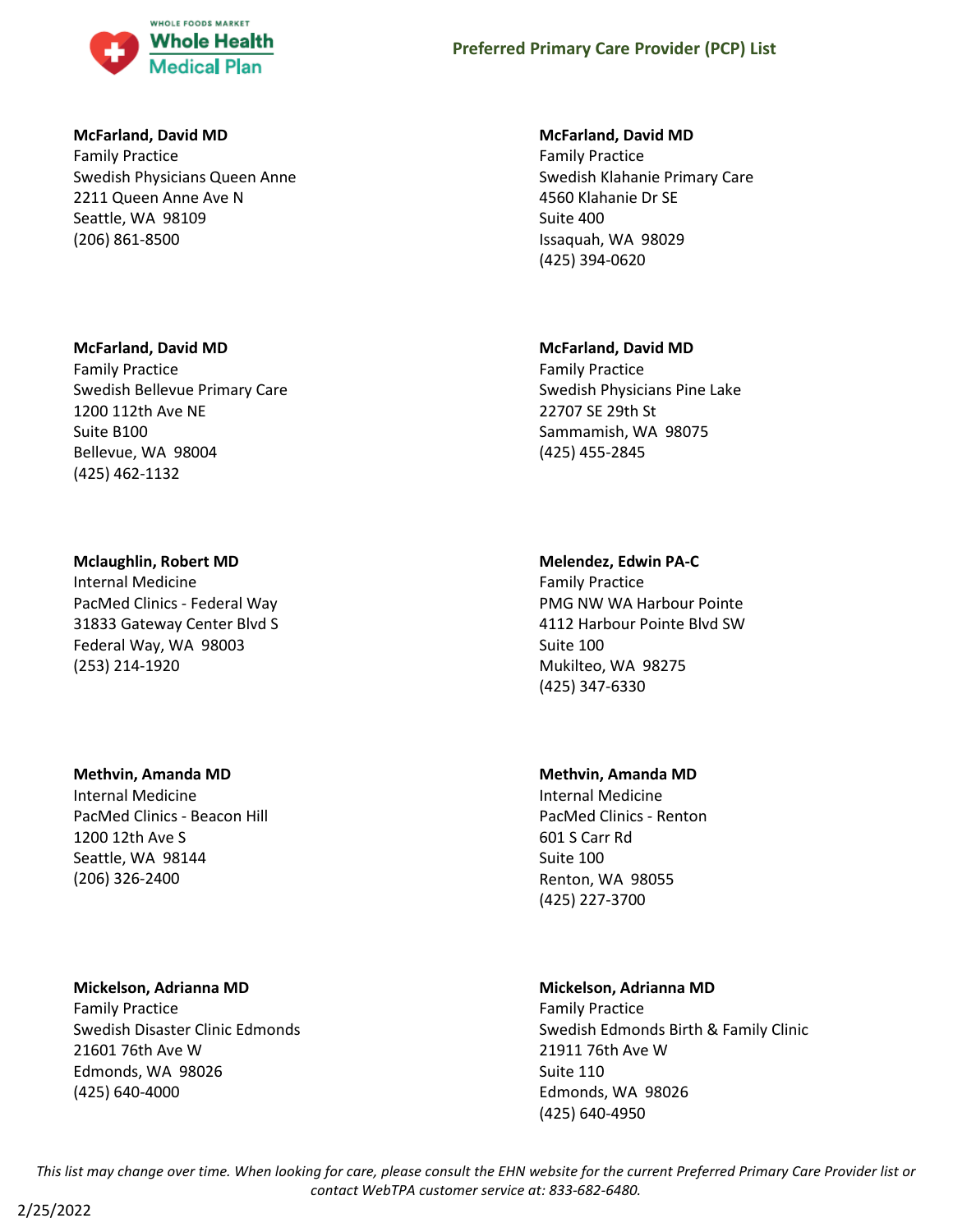

## **Mickelson, Adrianna MD**

Family Practice Swedish Imaging - Center for Comprehensive Care 515 Minor Ave Suite 110 Seattle, WA 98104 (206) 386-9500

#### **Middleton, Sabrina MD**

Pediatric Medicine PMG NW WA Harbour Pointe Pediatrics 4112 Harbour Pointe Blvd SW Suite 100 Mukilteo, WA 98275 (425) 347-6330

#### **Miller, Eduardo MD**

Family Practice Swedish Physicians South Lake Union 510 Boren Ave N Seattle, WA 98109 (206) 320-5200

#### **Miner, Lanae MD**

Pediatric Medicine Swedish Children's Clinic Edmonds 21600 Highway 99 Suite 290 Edmonds, WA 98026 (425) 673-3456

## **Mistry, Sima MD**

Pediatric Medicine PMG NW WA MC Walk In Clinic 12800 Bothell-Everett Hwy Everett, WA 98208 (425) 316-5150

#### **Mickelson, Adrianna MD**

Family Practice SMG Bone Health Cherry Hill 1600 E Jefferson St Suite 300 Seattle, WA 98122 (425) 498-2272

#### **Miller, Eduardo MD**

Family Practice Swedish Sand Point Primary Care 4540 Union Bay Pl NE Seattle, WA 98105 (206) 320-8050

#### **Miller, Margaret MD**

Family Practice PMG SW WA W Olympia Immediate Care 1620 Cooper Point Road SW Olympia, WA 98502 (360) 486-6710

**Minter, Carolyn MD** Internal Medicine PMG NW WA MC Internal Medicine 12800 Bothell-Everett Hwy Everett, WA 98208 (425) 316-5130

## **Mital, Meena MD**

Internal Medicine Swedish Phys Ballard 5350 Tallman Ave NW Suite 301 Seattle, WA 98107 (206) 320-3335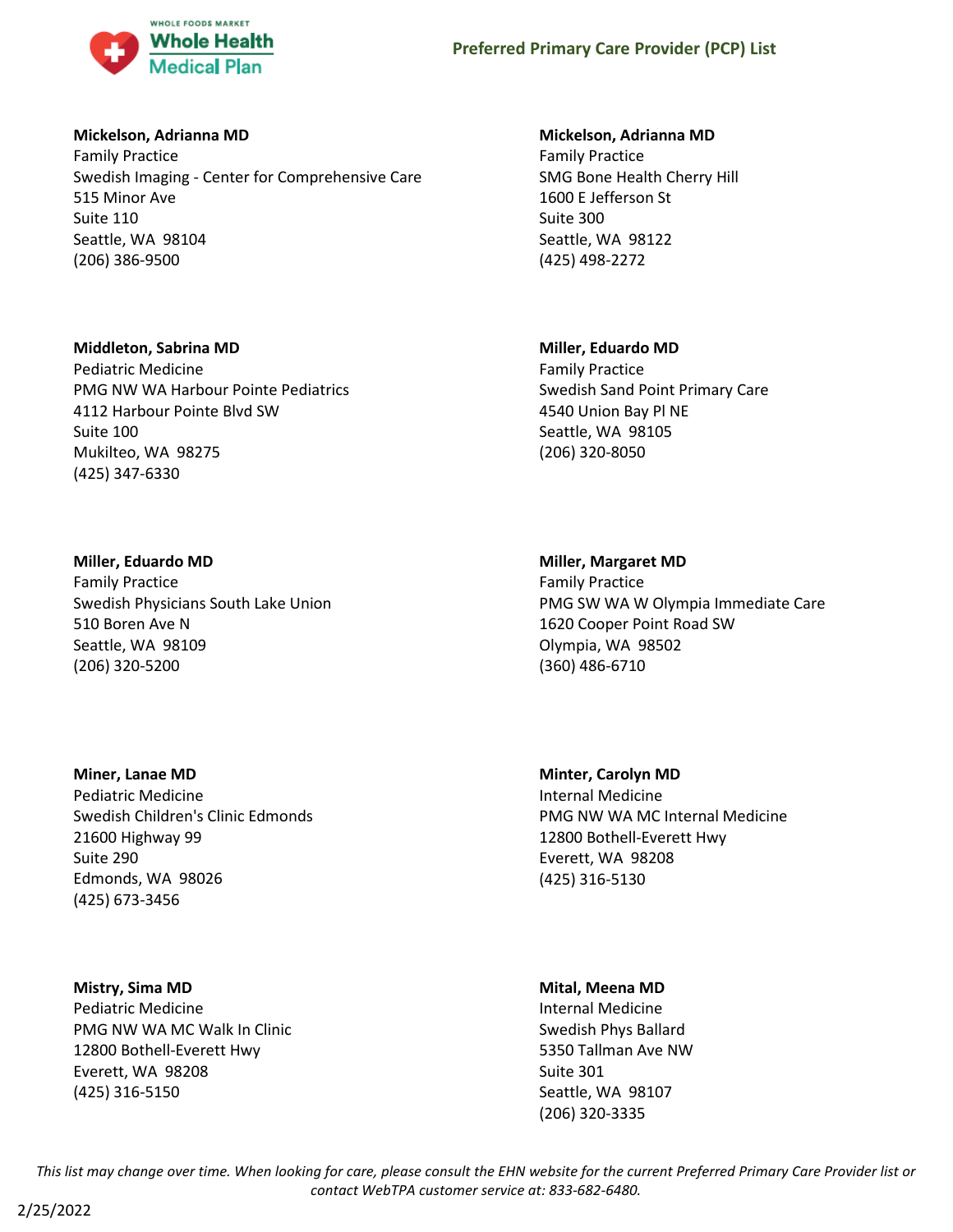

## **Mittal, Neeti MD**

Internal Medicine Swedish Physicians Issaquah 751 NE Blakely Dr Suite 5010 Issaquah, WA 98029 (425) 394-0700

**Mittal, Neeti MD** Internal Medicine Swedish Hospital Medicine Cherry Hill 500 17th Ave Seattle, WA 98122 (206) 215-2520

**Mittal, Neeti MD** Internal Medicine Swedish Hospital Medicine First Hill 747 Broadway Seattle, WA 98122 (206) 215-2520

**Mittal, Neeti MD** Internal Medicine Swedish Disaster Clinic Issaquah 751 NE Blakely Dr Issaquah, WA 98029 (425) 313-4000

**Mohr, Lisa MD**

Family Practice Swedish Physicians Magnolia 2450 33rd Ave W Suite 100 Seattle, WA 98199 (206) 320-3364

**Mittal, Neeti MD**

Internal Medicine Swedish Hospital Medicine Edmonds 21601 76th Ave W Edmonds, WA 98026 (425) 640-4000

**Mittal, Neeti MD**

Internal Medicine Swedish Hospital Medicine Ballard 5300 Tallman Ave NW Seattle, WA 98107 (206) 215-2520

**Mittal, Neeti MD** Internal Medicine Swedish Hospital Medicine Issaquah 751 NE Blakely Dr Issaquah, WA 98029 (425) 313-7000

**Moen, John MD** Internal Medicine Swedish Physicians Downtown 800 5th Ave Suite P100 Seattle, WA 98104 (206) 320-3351

**Monk, Thomas MD** Pediatric Medicine Swedish Children's Clinic Redmond 18100 NE Union Hill Rd Floor 2 Redmond, WA 98052 (425) 881-5437

*This list may change over time. When looking for care, please consult the EHN website for the current Preferred Primary Care Provider list or contact WebTPA customer service at: 833-682-6480.*

2/25/2022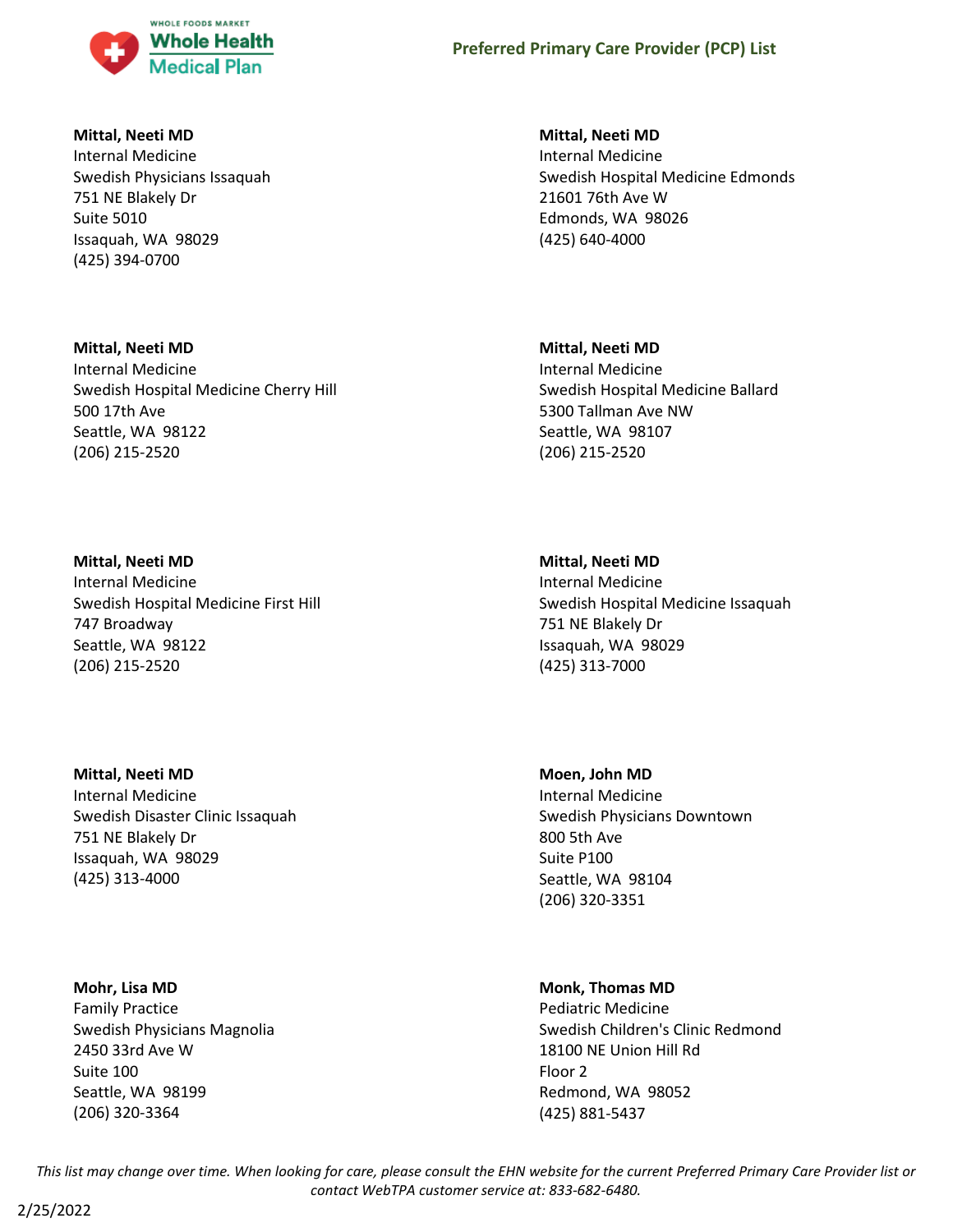

#### **Monponbanua, Aileen MD**

Family Practice PacMed Clinics - Renton 601 S Carr Rd Suite 100 Renton, WA 98055 (425) 227-3700

#### **Montemayor, Joshua PA-C**

Family Practice PMG NW WA MC Walk In Clinic 12800 Bothell-Everett Hwy Everett, WA 98208 (425) 316-5150

#### **Mukherjee, Arpita MD**

Family Practice Swedish Bellevue Primary Care 1200 112th Ave NE Suite B100 Bellevue, WA 98004 (425) 462-1132

## **Nagy, Dennis PA-C**

Family Practice PMG NW WA Monroe Family Medicine 19200 N Kelsey St Monroe, WA 98272 (360) 794-7994

#### **Naik, Priyanka DO**

Family Practice PacMed Clinics - Northgate 10416 5th Ave NE Seattle, WA 98125 (206) 517-6700

#### **Monponbanua, Aileen MD**

Family Practice PacMed Clinics - Madison 1101 Madison St Suite 301 Seattle, WA 98104 (206) 505-1101

#### **Morris, Beena MD**

Pediatric Medicine PMG NW WA Monroe Pediatrics 19200 N Kelsey St Monroe, WA 98272 (360) 794-7994

#### **Munoz, Robert MD**

Family Practice PMG NW WA Monroe Family Medicine 19200 N Kelsey St Monroe, WA 98272 (360) 794-7994

# **Naik, Priyanka DO**

Family Practice PacMed Clinics - Beacon Hill 1200 12th Ave S Seattle, WA 98144 (206) 326-2400

## **Naik, Priyanka DO**

Family Practice PacMed Clinics - Renton 601 S Carr Rd Suite 100 Renton, WA 98055 (425) 227-3700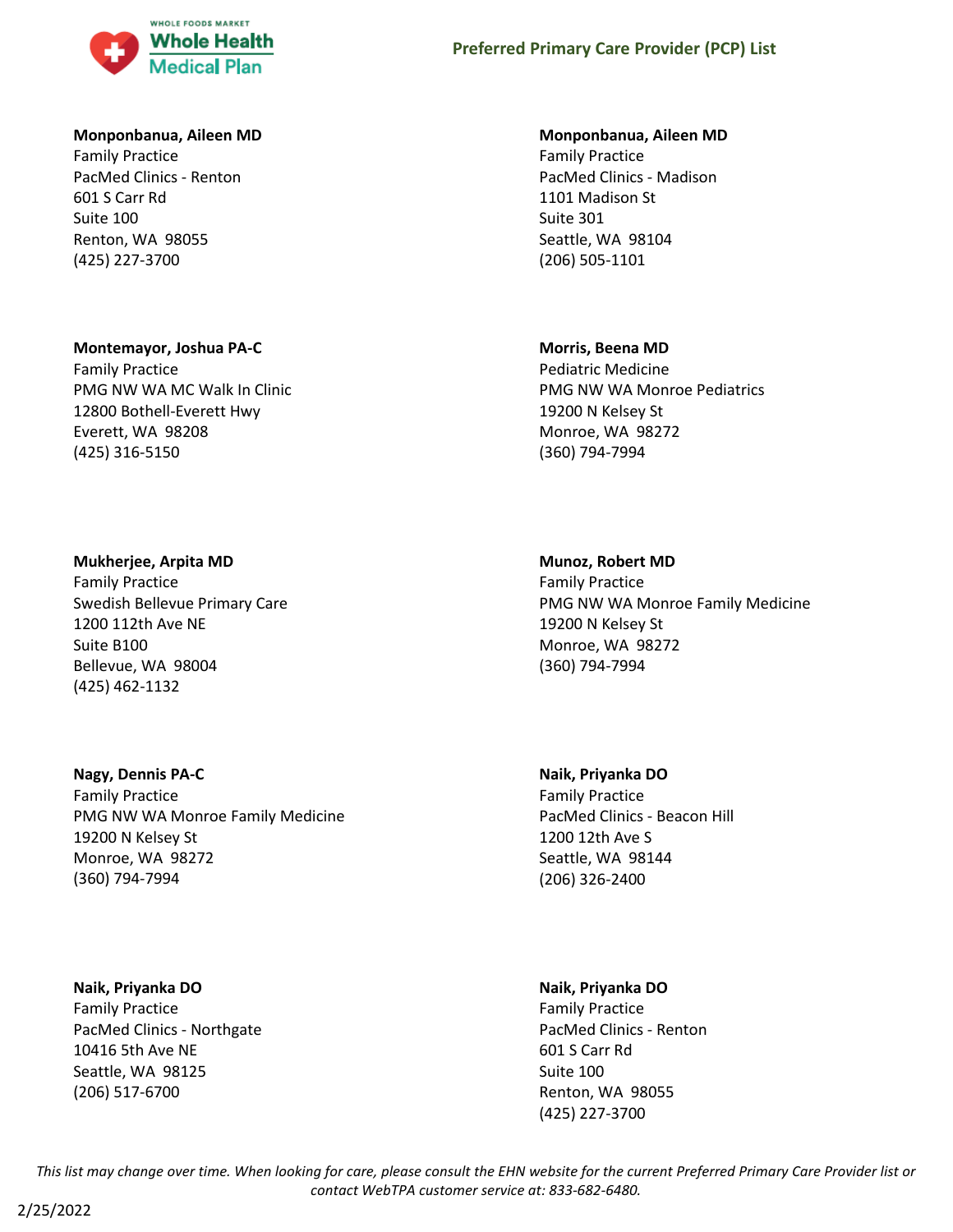

## **Naik, Priyanka DO**

Family Practice PacMed Clinics - Canyon Park 1909 214th St SE Suite 300 Bothell, WA 98021 (425) 412-7200

## **Nair, Shalini MD**

Internal Medicine PacMed Clinics - Puyallup 220 15th Ave SE Suite C Puyallup, WA 98372 (253) 435-3400

## **Nalty, Deborah MD**

Family Practice PMG NW WA MC Walk In Clinic 12800 Bothell-Everett Hwy Everett, WA 98208 (425) 316-5150

## **Napoli, Nicholas MD**

Family Practice Swedish Bellevue Primary Care 1200 112th Ave NE Suite B100 Bellevue, WA 98004 (425) 462-1132

## **Napoli, Nicholas MD**

Family Practice Swedish Phys Mill Creek 13020 Meridian Ave S Everett, WA 98208 (425) 357-3700

## **Nair, Shalini MD**

Internal Medicine PacMed Clinics - Renton 601 S Carr Rd Suite 100 Renton, WA 98055 (425) 227-3700

## **Nair, Dean MD**

Family Practice PMG NW WA Harbour Pointe 4112 Harbour Pointe Blvd SW Suite 100 Mukilteo, WA 98275 (425) 347-6330

# **Napoli, Nicholas MD**

Family Practice Swedish Mercer Island Primary Care 3236 78th Ave SE Suite 200 Mercer Island, WA 98040 (206) 386-9500

# **Napoli, Nicholas MD**

Family Practice Swedish Physicians Factoria 12917 SE 38th St Suite 100 Bellevue, WA 98006 (425) 641-4000

# **Napoli, Nicholas MD**

Family Practice Swedish Fam Med 1st Hill 1401 Madison St Suite 100 Seattle, WA 98104 (206) 386-6111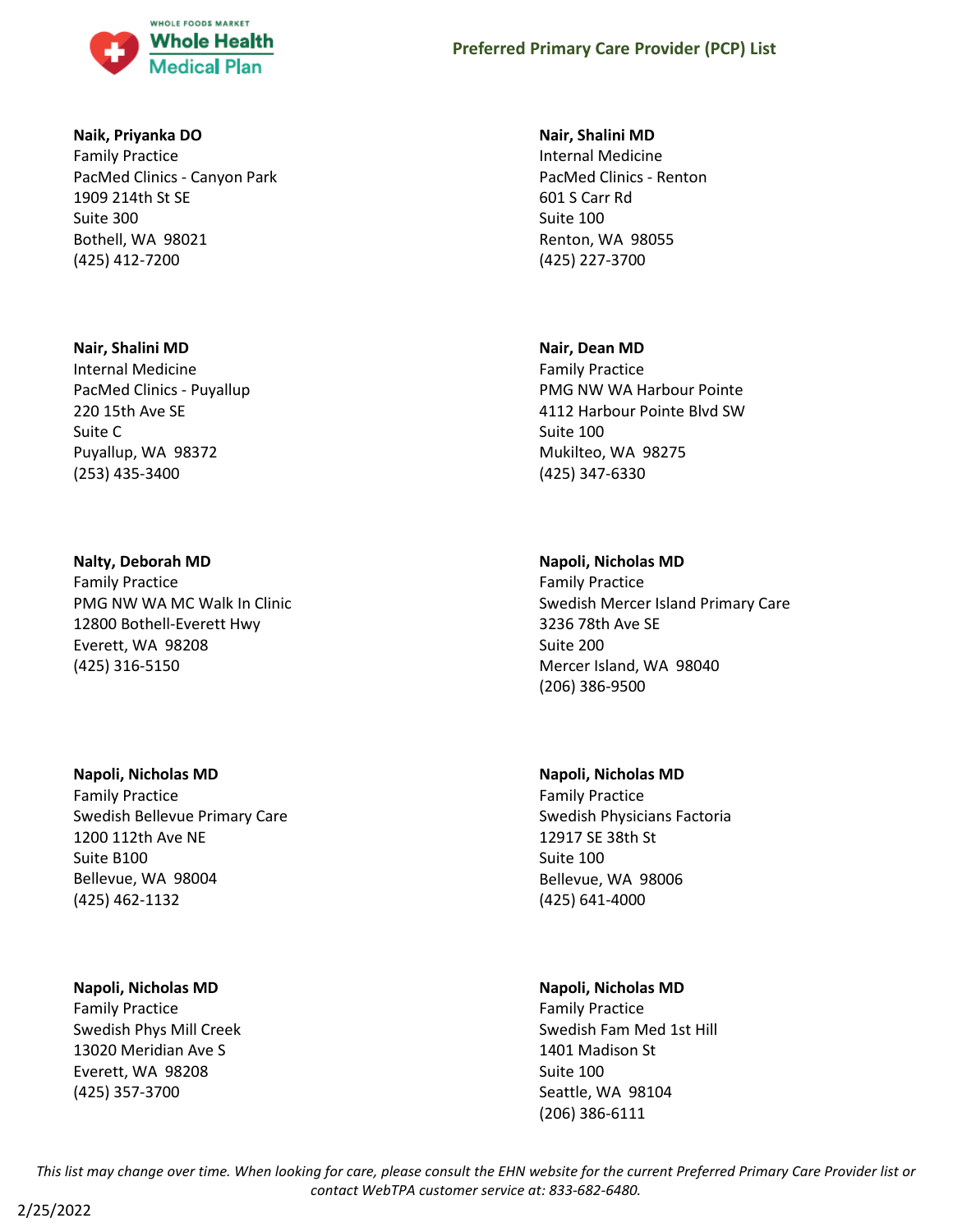

## **Napoli, Nicholas MD**

Family Practice Swedish Physicians Central Seattle 1600 E Jefferson St Suite 510 Seattle, WA 98122 (206) 320-4888

## **Napoli, Nicholas MD**

Family Practice Swedish Phys Redmond 18100 NE Union Hill Rd Suite 200 Redmond, WA 98052 (206) 320-5190

## **Napoli, Nicholas MD**

Family Practice Swedish Physicians Queen Anne 2211 Queen Anne Ave N Seattle, WA 98109 (206) 861-8500

## **Napoli, Nicholas MD**

Family Practice Swedish Physicians Magnolia 2450 33rd Ave W Suite 100 Seattle, WA 98199 (206) 320-3364

## **Napoli, Nicholas MD**

Family Practice Swedish Phys Snoqualmie 37624 SE Fury St Suite 101 Snoqualmie, WA 98065 (425) 888-2016

### **Napoli, Nicholas MD**

Family Practice Swedish Family Medicine Ballard 1801 NW Market St Suite 403 Seattle, WA 98107 (206) 297-5100

## **Napoli, Nicholas MD**

Family Practice Swedish Edmonds Birth & Family Clinic 21911 76th Ave W Suite 110 Edmonds, WA 98026 (425) 640-4950

## **Napoli, Nicholas MD**

Family Practice Swedish Physicians Downtown 800 5th Ave Suite P100 Seattle, WA 98104 (206) 320-3351

## **Napoli, Nicholas MD**

Family Practice Swedish Physicians Issaquah 751 NE Blakely Dr Suite 5010 Issaquah, WA 98029 (425) 394-0700

# **Napoli, Nicholas MD**

Family Practice Swedish Sand Point Primary Care 4540 Union Bay Pl NE Seattle, WA 98105 (206) 320-8050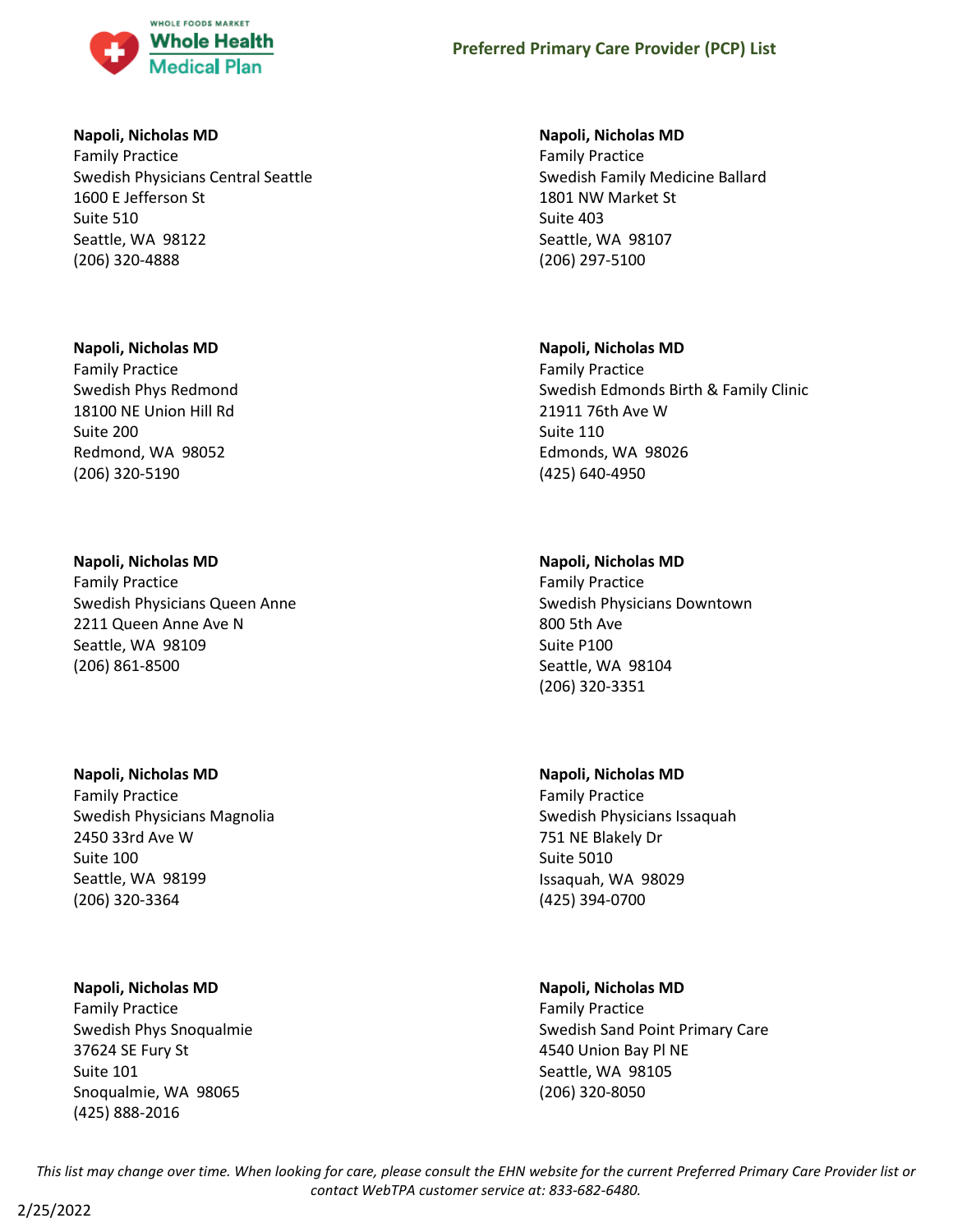

## **Napoli, Nicholas MD**

Family Practice Swedish Klahanie Primary Care 4560 Klahanie Dr SE Suite 400 Issaquah, WA 98029 (425) 394-0620

## **Napoli, Nicholas MD**

Family Practice Swedish First Hill Primary Care 515 Minor Ave Suite 300 Seattle, WA 98104 (206) 386-9500

## **Napoli, Nicholas MD**

Family Practice Swedish Family Medicine - Cherry Hill 550 16th Ave Suite 100 Seattle, WA 98122 (206) 320-2484

## **Napoli, Nicholas MD**

Family Practice Swedish Edmonds Primary Care 7320 216th St SW Suite 200 Edmonds, WA 98026 (425) 640-4900

## **Napoli, Nicholas MD**

Family Practice Swedish Physicians Pine Lake 22707 SE 29th St Sammamish, WA 98075 (425) 455-2845

## **Napoli, Nicholas MD**

Family Practice Swedish Physicians South Lake Union 510 Boren Ave N Seattle, WA 98109 (206) 320-5200

## **Napoli, Nicholas MD**

Family Practice Swedish Phys Ballard 5350 Tallman Ave NW Suite 301 Seattle, WA 98107 (206) 320-3335

# **Napoli, Nicholas MD**

Family Practice Swedish Richmond Beach Primary Care 604 NW Richmond Beach Rd Shoreline, WA 98177 (206) 533-2900

# **Napoli, Nicholas MD** Family Practice Swedish Renton Primary Care 911 N 10th Pl Renton, WA 98057 (425) 391-5700

## **Nelson, Marci MD**

Family Practice Swedish Edmonds Birth & Family Clinic 21600 Highway 99 Suite 150 Edmonds, WA 98026 (425) 640-4950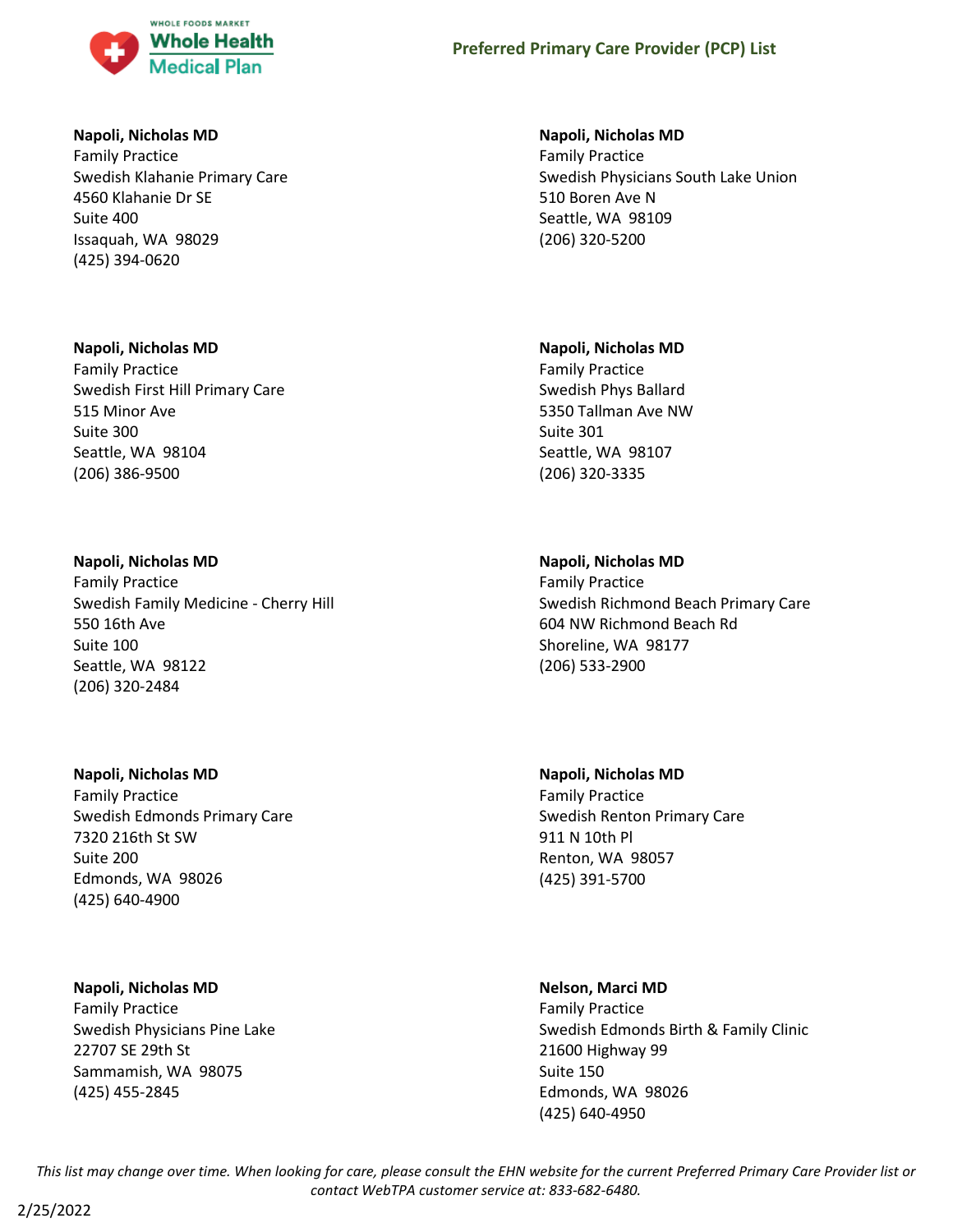

## **Nelson, Marci MD**

Family Practice Swedish Edmonds Birth & Family Clinic 21911 76th Ave W Suite 110 Edmonds, WA 98026 (425) 640-4950

# **Nguyen, Mimi MD**

Family Practice Swedish Family Medicine - Cherry Hill 550 16th Ave Suite 100 Seattle, WA 98122 (206) 320-2484

# **Nguyen, Thi MD**

Family Practice Swedish Physicians Factoria 12917 SE 38th St Suite 100 Bellevue, WA 98006 (425) 641-4000

# **Nguyen, Viet MD**

Family Practice Swedish Fam Med 1st Hill 1401 Madison St Suite 100 Seattle, WA 98104 (206) 386-6111

# **Nguyen, Viet MD**

Family Practice Swedish Family Medicine Ballard 1801 NW Market St Suite 403 Seattle, WA 98107 (206) 297-5100

# **Newbould, Samantha MD**

Family Practice PMG NW WA MC Walk In Clinic 12800 Bothell-Everett Hwy Everett, WA 98208 (425) 316-5150

# **Nguyen, Tuan-Anh MD**

Family Practice Swedish Physicians Issaquah 751 NE Blakely Dr Suite 5010 Issaquah, WA 98029 (425) 394-0700

# **Nguyen, Mimi MD**

Family Practice Swedish Fam Med 1st Hill 1401 Madison St Suite 100 Seattle, WA 98104 (206) 386-6111

# **Nguyen, Mimi MD**

Family Practice Swedish Family Medicine Ballard 1801 NW Market St Suite 403 Seattle, WA 98107 (206) 297-5100

# **Nguyen, Tuan-Anh MD**

Family Practice Swedish Physicians South Lake Union 510 Boren Ave N Seattle, WA 98109 (206) 320-5200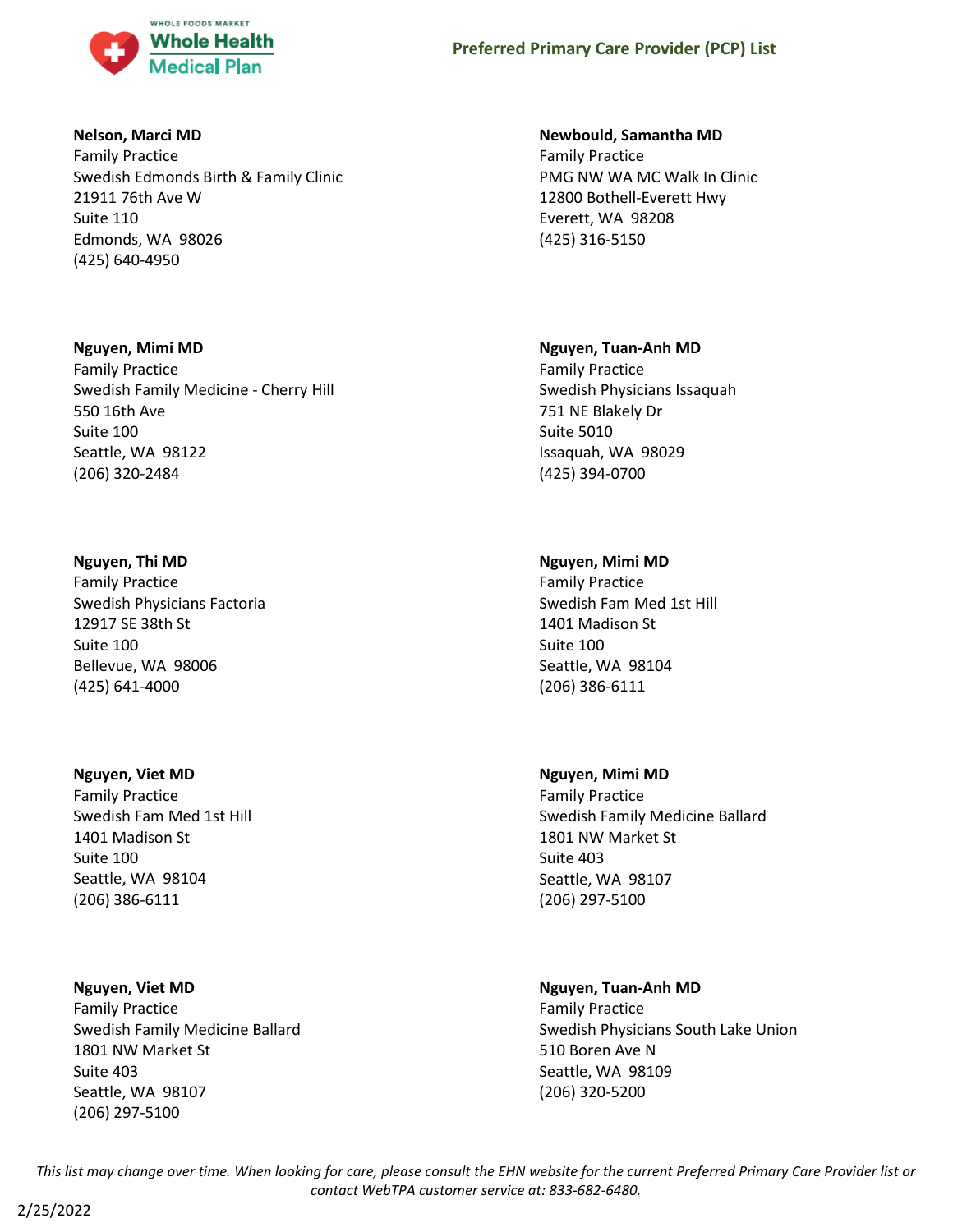

## **Nguyen, Tuan-Anh MD**

Family Practice Swedish Disaster Clinic Issaquah 751 NE Blakely Dr Issaquah, WA 98029 (425) 313-4000

## **Nguyen, Brian PA-C**

Family Practice Swedish Renton Primary Care 911 N 10th Pl Renton, WA 98057 (425) 391-5700

## **Niculescu, Nona MD**

Internal Medicine PacMed Clinics - Canyon Park 1909 214th St SE Suite 300 Bothell, WA 98021 (425) 412-7200

## **Nielsen, Judith MD**

Internal Medicine PacMed Clinics - Renton 601 S Carr Rd Suite 100 Renton, WA 98055 (425) 227-3700

# **Nielsen, Judith MD**

Internal Medicine PacMed Clinics - Federal Way 31833 Gateway Center Blvd S Federal Way, WA 98003 (253) 214-1920

## **Nguyen, Bich-Khanh MD**

Internal Medicine Swedish Edmonds Primary Care 7320 216th St SW Suite 200 Edmonds, WA 98026 (425) 640-4900

## **Nguyen, Mimi MD**

Family Practice PacMed Clinics - Beacon Hill 1200 12th Ave S Seattle, WA 98144 (206) 326-2400

# **Niculescu, Nona MD**

Internal Medicine PacMed Clinics - Lynnwood 19401 40th Ave W Suite 230 Lynnwood, WA 98036 (425) 744-7153

## **Nielsen, Judith MD**

Internal Medicine PacMed Clinics - Beacon Hill 1200 12th Ave S Seattle, WA 98144 (206) 326-2400

## **Nijenhuis, Alaine PA-C**

Family Practice Swedish Edmonds Birth & Family Clinic 21911 76th Ave W Suite 110 Edmonds, WA 98026 (425) 640-4950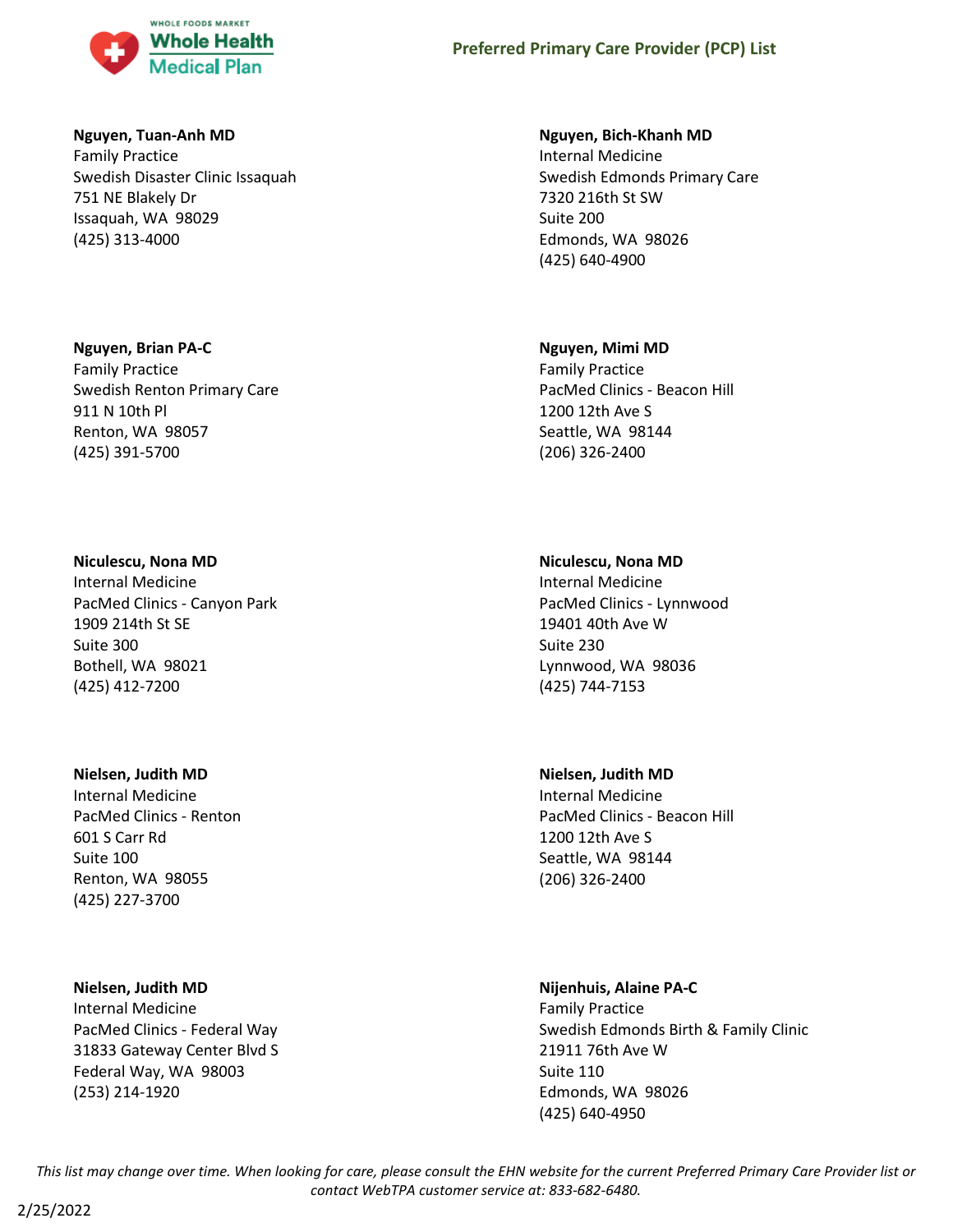

### **Nirmal, Hema MD**

Pediatric Medicine Swedish Children's Clinic Meadow Creek 6520 226th Pl SE Suite 100 Issaquah, WA 98027 (425) 394-1680

## **Nirmal, Hema MD**

Pediatric Medicine Swedish Phys Snoqualmie 37624 SE Fury St Suite 101 Snoqualmie, WA 98065 (425) 888-2016

## **Nishinaga, Meghan MD**

Pediatric Medicine Swedish Children's Clinic Meadow Creek 6520 226th Pl SE Suite 100 Issaquah, WA 98027 (425) 394-1680

## **Nishinaga, Meghan MD**

Pediatric Medicine Swedish Children's Clinic West Seattle 4744 41st Ave SW Suite 101 Seattle, WA 98116 (206) 320-5780

## **Nourse, Lindsay PA-C**

Physician Assistant PMG SW WA W Olympia Fam Med 1620 Cooper Point Road SW Olympia, WA 98502 (360) 486-6710

## **Nirmal, Hema MD**

Pediatric Medicine Swedish Children's Clinic Edmonds 21600 Highway 99 Suite 290 Edmonds, WA 98026 (425) 673-3456

## **Nirmal, Hema MD**

Pediatric Medicine Swedish Physicians Issaquah 751 NE Blakely Dr Suite 5010 Issaquah, WA 98029 (425) 394-0700

# **Nishinaga, Meghan MD**

Pediatric Medicine Swedish Children's Clinic Edmonds 21600 Highway 99 Suite 290 Edmonds, WA 98026 (425) 673-3456

## **Nishinaga, Meghan MD**

Pediatric Medicine Swedish Children's Clinic Redmond 18100 NE Union Hill Rd 2nd Floor Redmond, WA 98052 (425) 881-5437

# **Novais, Jaime MD**

Internal Medicine Swedish Laboratory - Center for Comprehensive Care 515 Minor Ave Suite 100 Seattle, WA 98104 (206) 386-9500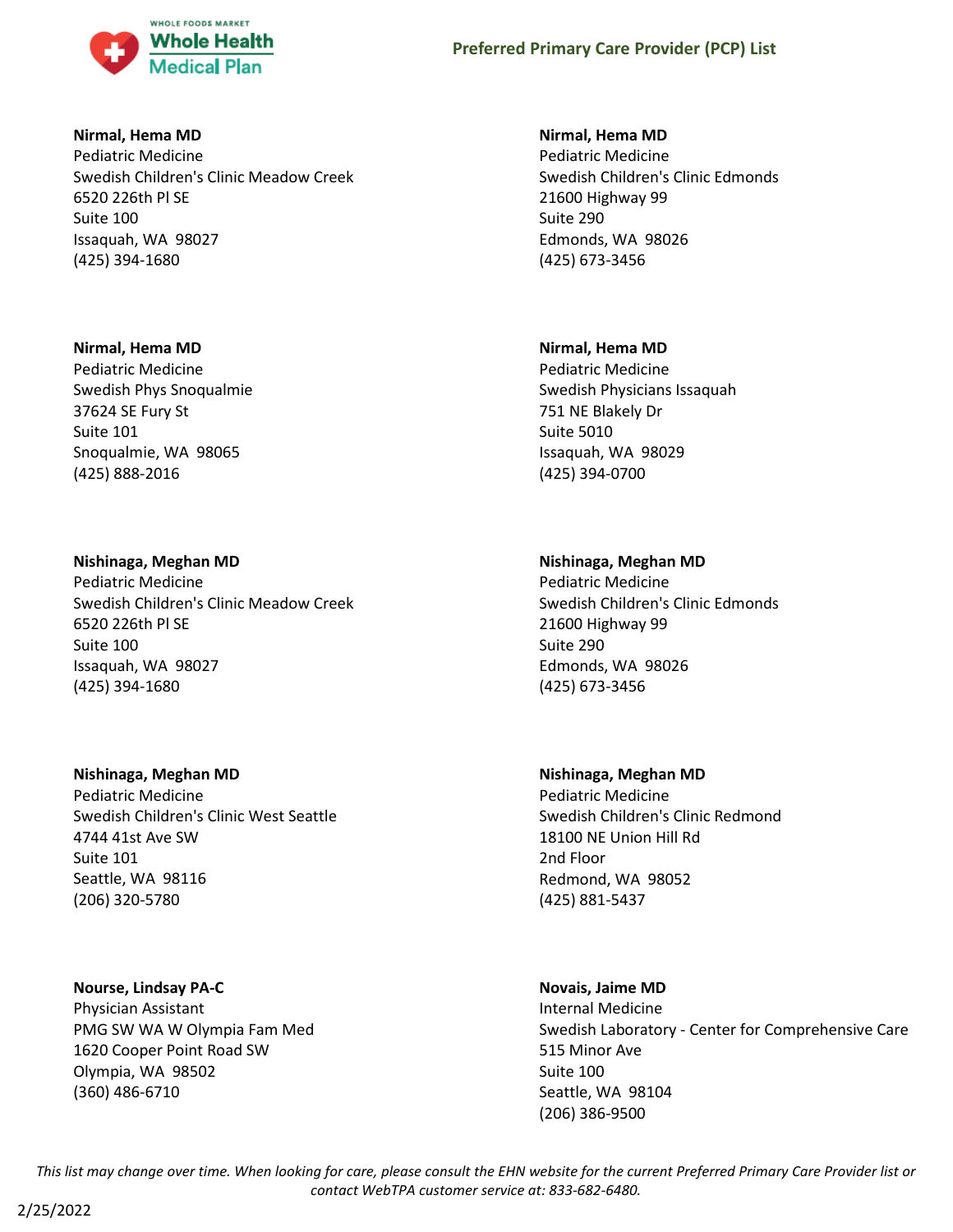

### **Novais, Jaime MD**

Internal Medicine Swedish Imaging - Center for Comprehensive Care 515 Minor Ave Suite 110 Seattle, WA 98104 (206) 386-9500

### **Novais, Jaime MD**

Internal Medicine Swedish Coumadin - First Hill 515 Minor Ave Suite 300 Seattle, WA 98104 (206) 386-9500

## **Novais, Jaime MD**

Internal Medicine Swedish Histology - First Hill 600 Broadway Suite 510A Seattle, WA 98122 (206) 386-9500

## **Nziengui Boussengui, Elisha MD**

Family Practice Swedish Phys Ballard 5350 Tallman Ave NW Suite 301 Seattle, WA 98107 (206) 320-3335

## **Obih, Chinonyelum MD**

Pediatric Medicine Swedish Phys Snoqualmie 37624 SE Fury St Suite 101 Snoqualmie, WA 98065 (425) 888-2016

## **Novais, Jaime MD**

Internal Medicine Swedish Disaster Clinic First Hill 515 Minor Ave Suite 170 Seattle, WA 98104  $( )$  -

## **Novais, Jaime MD**

Internal Medicine Swedish First Hill Primary Care 515 Minor Ave Suite 300 Seattle, WA 98104 (206) 386-9500

## **Novais, Jaime MD**

Internal Medicine Swedish Fam Med 1st Hill 1401 Madison St Suite 100 Seattle, WA 98104 (206) 386-6111

## **Obih, Chinonyelum MD**

Pediatric Medicine Swedish Children's Clinic Redmond 18100 NE Union Hill Rd 2nd Floor Redmond, WA 98052 (425) 881-5437

### **Obillo, Kristin MD**

Family Practice PMG NW WA MC Family Medicine 12800 Bothell-Everett Hwy Everett, WA 98208 (425) 316-5180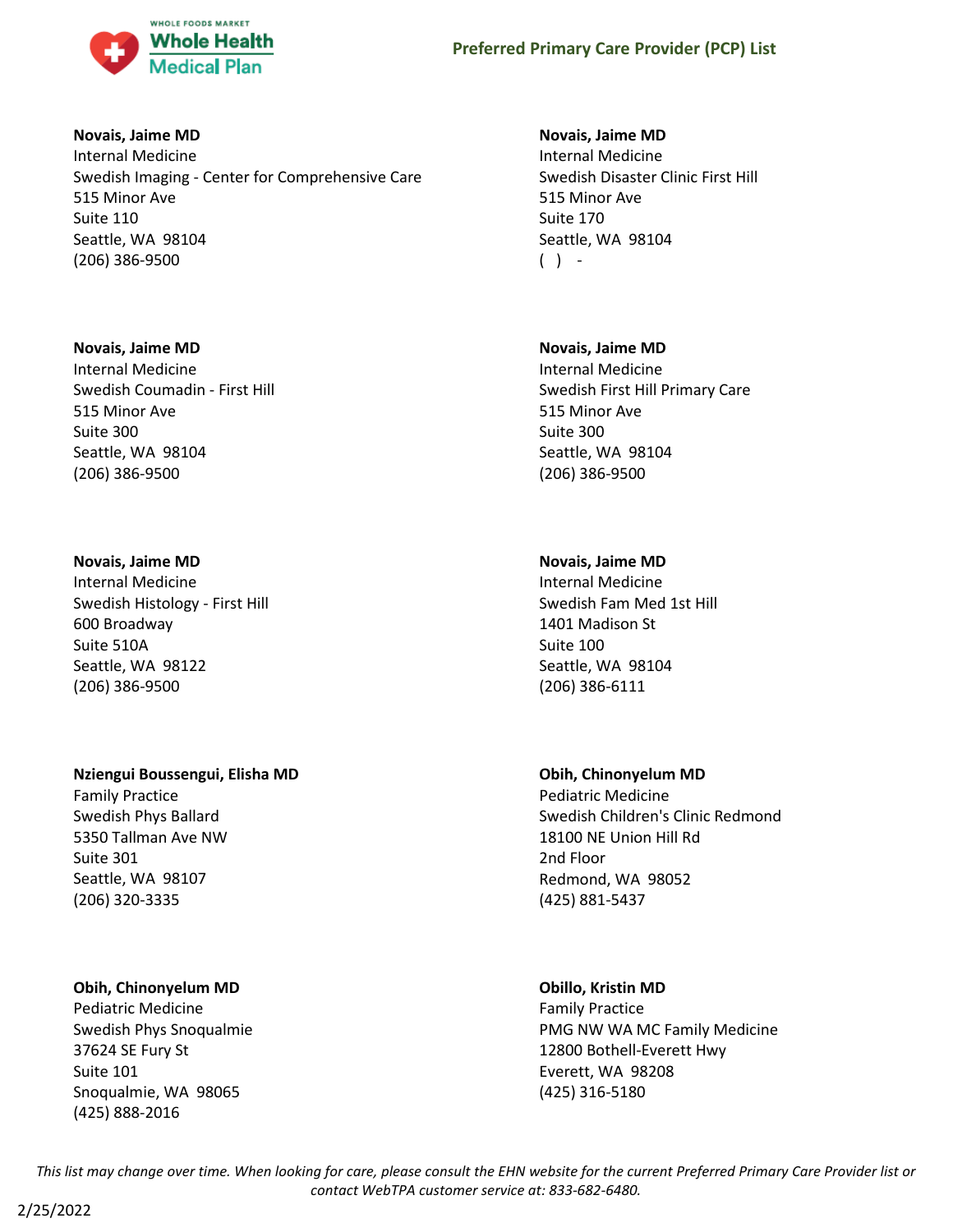

### **Obimba, Chinyere MD**

Family Practice Swedish Family Medicine Ballard 1801 NW Market St Suite 403 Seattle, WA 98107 (206) 297-5100

#### **Obimba, Chinyere MD**

Family Practice Swedish Fam Med 1st Hill 1401 Madison St Suite 100 Seattle, WA 98104 (206) 386-6111

#### **Odom, Raanan MD**

Pediatric Medicine Swedish Children's Clinic West Seattle 4744 41st Ave SW Suite 101 Seattle, WA 98116 (206) 320-5780

### **Okorn, Dobrina MD**

Family Practice SMG Primary Care West Seattle AK St 4100 SW Alaska St Suite B Seattle, WA 98116 (206) 320-3399

# **Olson, Peter MD** Internal Medicine Swedish Hospital Medicine Edmonds 21601 76th Ave W Edmonds, WA 98026 (425) 640-4000

### **Obimba, Chinyere MD**

Family Practice Swedish Family Medicine - Cherry Hill 550 16th Ave Suite 100 Seattle, WA 98122 (206) 320-2484

### **Odom, Raanan MD**

Pediatric Medicine Swedish Children's Clinic Edmonds 21600 Highway 99 Suite 290 Edmonds, WA 98026 (425) 673-3456

## **Odom, Raanan MD**

Pediatric Medicine Swedish Children's Clinic Meadow Creek 6520 226th Pl SE Suite 100 Issaquah, WA 98027 (425) 394-1680

### **Olson, Peter MD**

Internal Medicine Swedish Hospital Medicine First Hill 747 Broadway Seattle, WA 98122 (206) 215-2520

#### **Olson, Peter MD**

Internal Medicine Swedish Hospital Medicine Cherry Hill 500 17th Ave Seattle, WA 98122 (206) 215-2520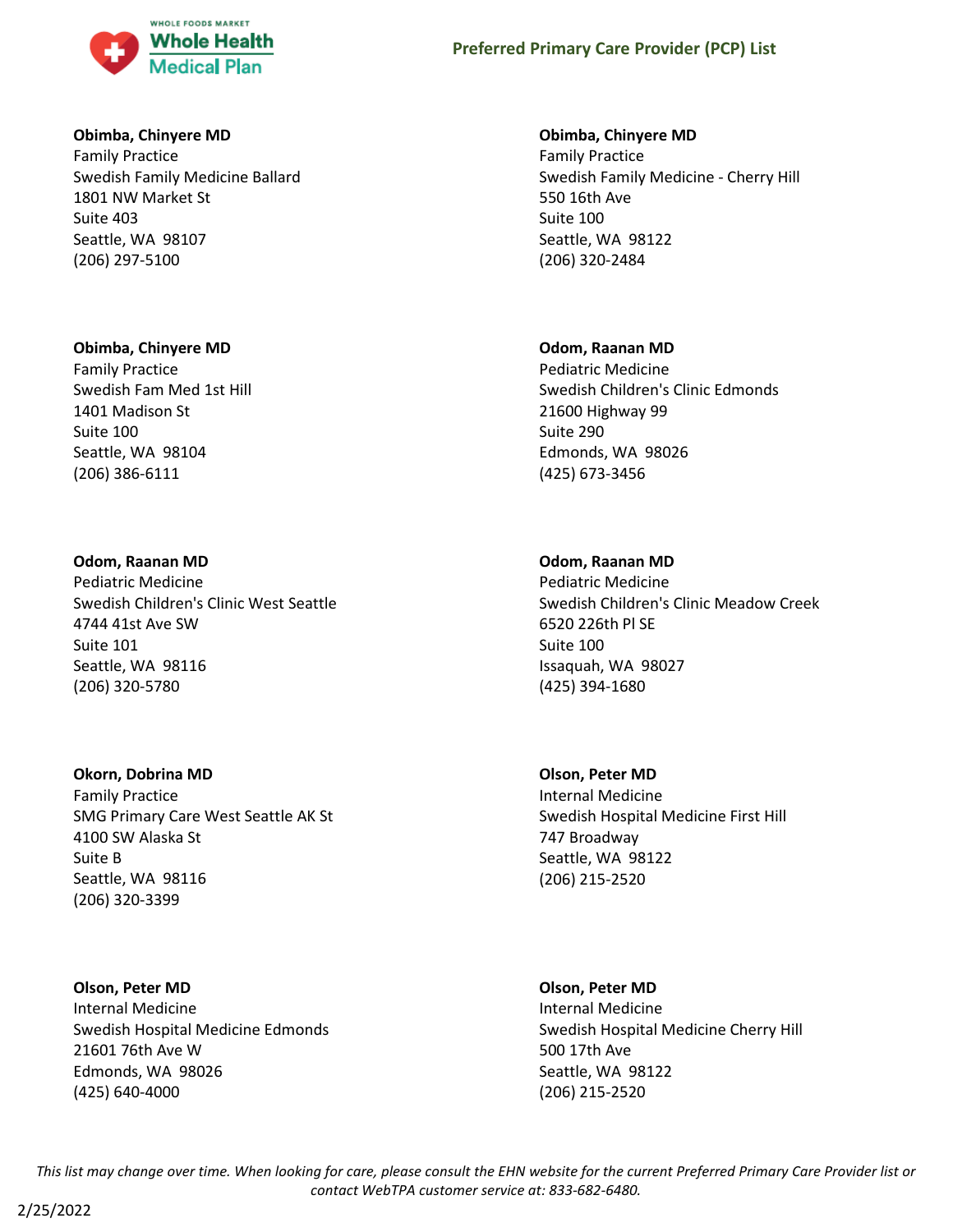

### **Olson, Peter MD**

Internal Medicine Swedish Hospital Medicine Ballard 5300 Tallman Ave NW Seattle, WA 98107 (206) 215-2520

## **Olson, Peter MD**

Internal Medicine Swedish Disaster Clinic Issaquah 751 NE Blakely Dr Issaquah, WA 98029 (425) 313-4000

## **Olson, Joan MD**

Internal Medicine Swedish Ravenna Primary Care 6322 Roosevelt Way NE Seattle, WA 98115 (206) 320-8050

## **O'Mahony, Lila MD**

Pediatric Medicine Swedish Children's Clinic Edmonds 21600 Highway 99 Suite 290 Edmonds, WA 98026 (425) 673-3456

## **O'Mahony, Lila MD**

Pediatric Medicine Swedish Children's Clinic Meadow Creek 6520 226th Pl SE Suite 100 Issaquah, WA 98027 (425) 394-1680

### **Olson, Peter MD**

Internal Medicine Swedish Ravenna Primary Care 6322 Roosevelt Way NE Seattle, WA 98115 (206) 320-8050

## **Olson, Peter MD**

Internal Medicine Swedish Hospital Medicine Issaquah 751 NE Blakely Dr Issaquah, WA 98029 (425) 313-7000

## **O'Mahony, Lila MD**

Pediatric Medicine Swedish Children's Clinic Redmond 18100 NE Union Hill Rd Floor 2 Redmond, WA 98052 (425) 881-5437

### **O'Mahony, Lila MD**

Pediatric Medicine Swedish Children's Clinic West Seattle 4744 41st Ave SW Suite 101 Seattle, WA 98116 (206) 320-5780

## **Orr, Brandon MD**

Family Practice PMG NW WA MC Walk In Clinic 12800 Bothell-Everett Hwy Everett, WA 98208 (425) 316-5150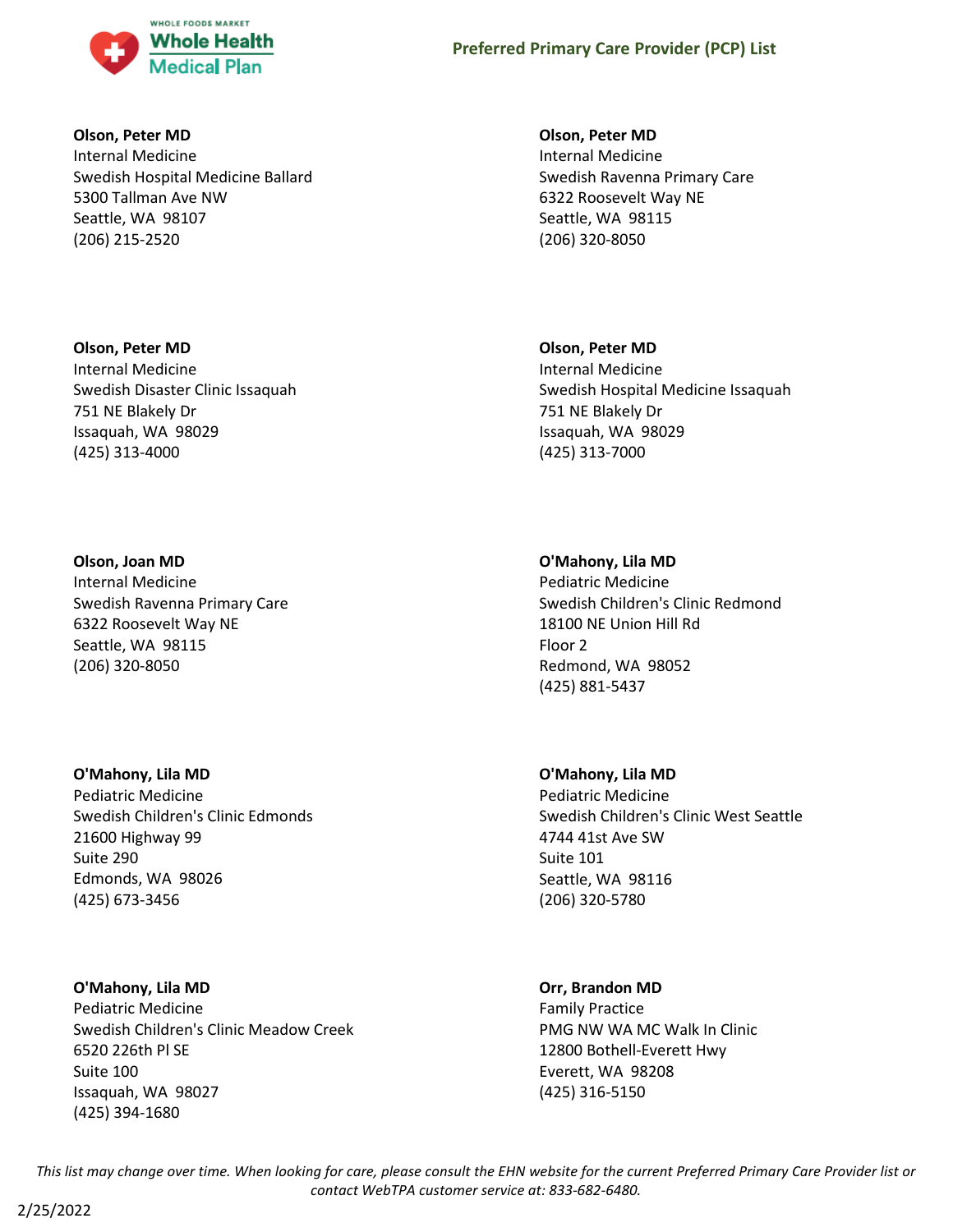

### **Oskouian, Christen MD**

Pediatric Medicine Swedish Children's Clinic Meadow Creek 6520 226th Pl SE Suite 100 Issaquah, WA 98027 (425) 394-1680

## **Oswald, Lisa MD**

Internal Medicine PacMed Clinics - Renton 601 S Carr Rd Suite 100 Renton, WA 98055 (425) 227-3700

## **Owen, Cullen DO**

Internal Medicine PMG SW WA Centralia Int Med 1010 S Scheuber Road Suite 3 & 4 Centralia, WA 98531 (360) 827-7966

### **Owen, Mary MD**

Internal Medicine Swedish Physicians South Lake Union 510 Boren Ave N Seattle, WA 98109 (206) 320-5200

### **Owen, Mary MD**

Internal Medicine Swedish Physicians Downtown 800 5th Ave Suite P100 Seattle, WA 98104 (206) 320-3351

### **Oswald, Lisa MD**

Internal Medicine PacMed Clinics - Beacon Hill 1200 12th Ave S Seattle, WA 98144 (206) 326-2400

## **Ott, Carl MD**

Internal Medicine PMG SW WA St Peter Fam Med 525 Lilly Road NE Olympia, WA 98506 (360) 493-7230

## **Owen, Mary MD**

Internal Medicine Swedish Physicians Queen Anne 2211 Queen Anne Ave N Seattle, WA 98109 (206) 861-8500

## **Owen, Mary MD** Internal Medicine Swedish Renton Primary Care 911 N 10th Pl

Renton, WA 98057 (425) 391-5700

## **Owen, Mary MD**

Internal Medicine Swedish Physicians Issaquah 751 NE Blakely Dr Suite 5010 Issaquah, WA 98029 (425) 394-0700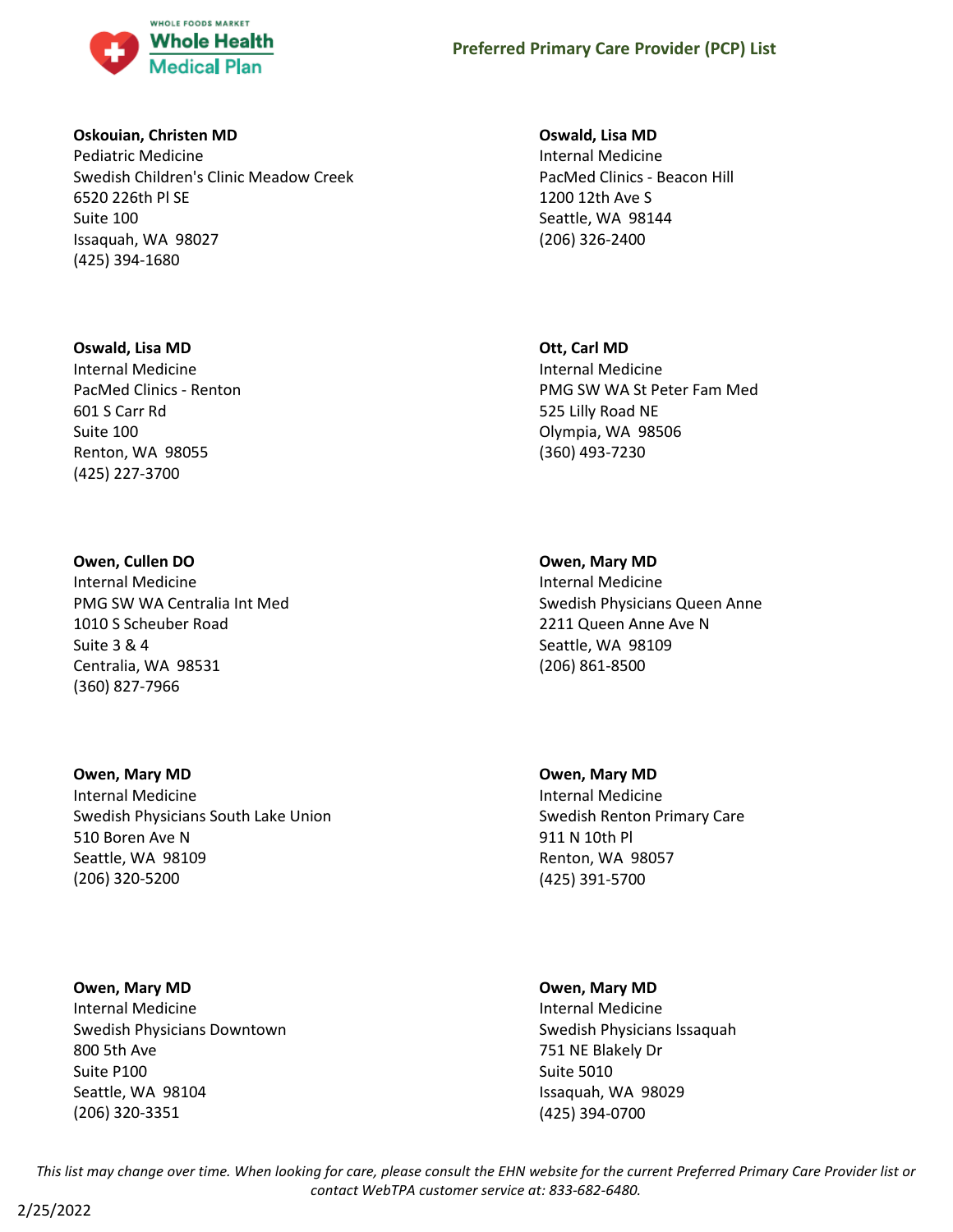

### **Owen, Mary MD**

Internal Medicine Swedish Edmonds Primary Care 7320 216th St SW Suite 200 Edmonds, WA 98026 (425) 640-4900

#### **Owen, Mary MD**

Internal Medicine Swedish Phys Ballard 5350 Tallman Ave NW Suite 301 Seattle, WA 98107 (206) 320-3335

#### **Owen, Mary MD**

Internal Medicine Swedish First Hill Primary Care 515 Minor Ave Suite 300 Seattle, WA 98104 (206) 386-9500

### **Owen, Mary MD**

Internal Medicine Swedish Sand Point Primary Care 4540 Union Bay Pl NE Seattle, WA 98105 (206) 320-8050

### **Owen, Mary MD**

Internal Medicine Swedish Bellevue Primary Care 1200 112th Ave NE Suite B100 Bellevue, WA 98004 (425) 462-1132

### **Owen, Mary MD**

Internal Medicine Swedish Richmond Beach Primary Care 604 NW Richmond Beach Rd Shoreline, WA 98177 (206) 533-2900

#### **Owen, Mary MD**

Internal Medicine Swedish Physicians Magnolia 2450 33rd Ave W Suite 100 Seattle, WA 98199 (206) 320-3364

## **Owen, Mary MD**

Internal Medicine Swedish Klahanie Primary Care 4560 Klahanie Dr SE Suite 400 Issaquah, WA 98029 (425) 394-0620

### **Owen, Mary MD**

Internal Medicine Swedish Phys Redmond 18100 NE Union Hill Rd Suite 200 Redmond, WA 98052 (206) 320-5190

### **Owen, Mary MD**

Internal Medicine Swedish Physicians Factoria 12917 SE 38th St Suite 100 Bellevue, WA 98006 (425) 641-4000

*This list may change over time. When looking for care, please consult the EHN website for the current Preferred Primary Care Provider list or contact WebTPA customer service at: 833-682-6480.*

2/25/2022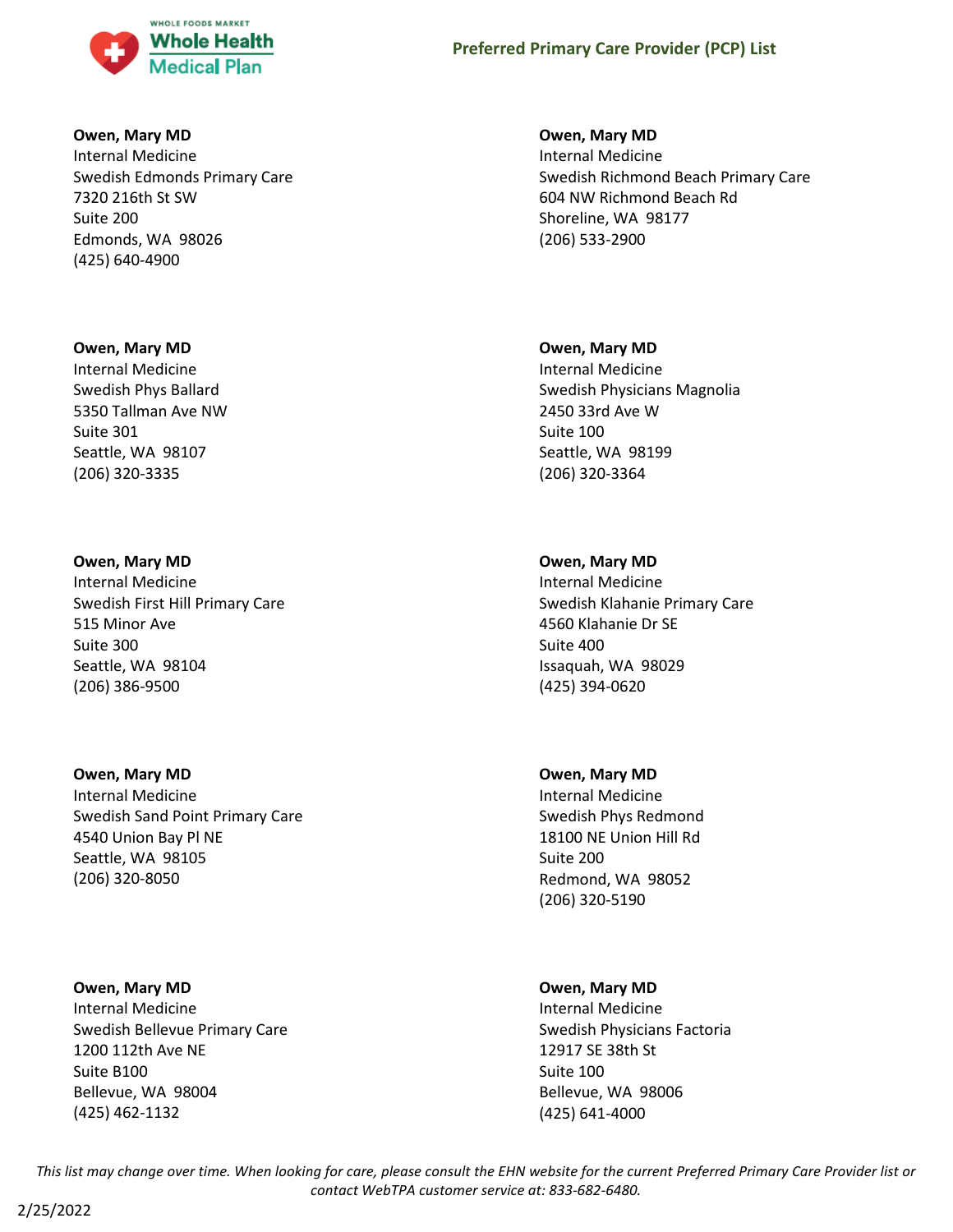

#### **Owen, Mary MD**

Internal Medicine Swedish Phys Mill Creek 13020 Meridian Ave S Everett, WA 98208 (425) 357-3700

#### **Owen, Mary MD**

Internal Medicine Swedish Phys Snoqualmie 37624 SE Fury St Suite 101 Snoqualmie, WA 98065 (425) 888-2016

#### **Owen, Mary MD**

Internal Medicine Swedish Physicians Pine Lake 22707 SE 29th St Sammamish, WA 98075 (425) 455-2845

#### **Palepu, Rajasri MD**

Internal Medicine PMG NW WA Harbour Pointe 4112 Harbour Pointe Blvd SW Suite 100 Mukilteo, WA 98275 (425) 347-6330

#### **Paletta, Matthew MD**

Family Practice SMG Universal Response Clinic PL 22707 SE 29th St Sammamish, WA 98075 (206) 320-8250

#### **Owen, Mary MD**

Internal Medicine Swedish Physicians Central Seattle 1600 E Jefferson St Suite 510 Seattle, WA 98122 (206) 320-4888

#### **Owen, Mary MD**

Internal Medicine Swedish Edmonds Birth & Family Clinic 21911 76th Ave W Suite 110 Edmonds, WA 98026 (425) 640-4950

### **Owen, Mary MD**

Internal Medicine Swedish Mercer Island Primary Care 3236 78th Ave SE Suite 200 Mercer Island, WA 98040 (206) 386-9500

## **Paletta, Matthew MD**

Family Practice Swedish Renton Primary Care 911 N 10th Pl Renton, WA 98057 (425) 391-5700

#### **Paletta, Matthew MD**

Family Practice SMG Universal Response Clinic FH 515 Minor Ave Suite 170 Seattle, WA 98104 (206) 386-2598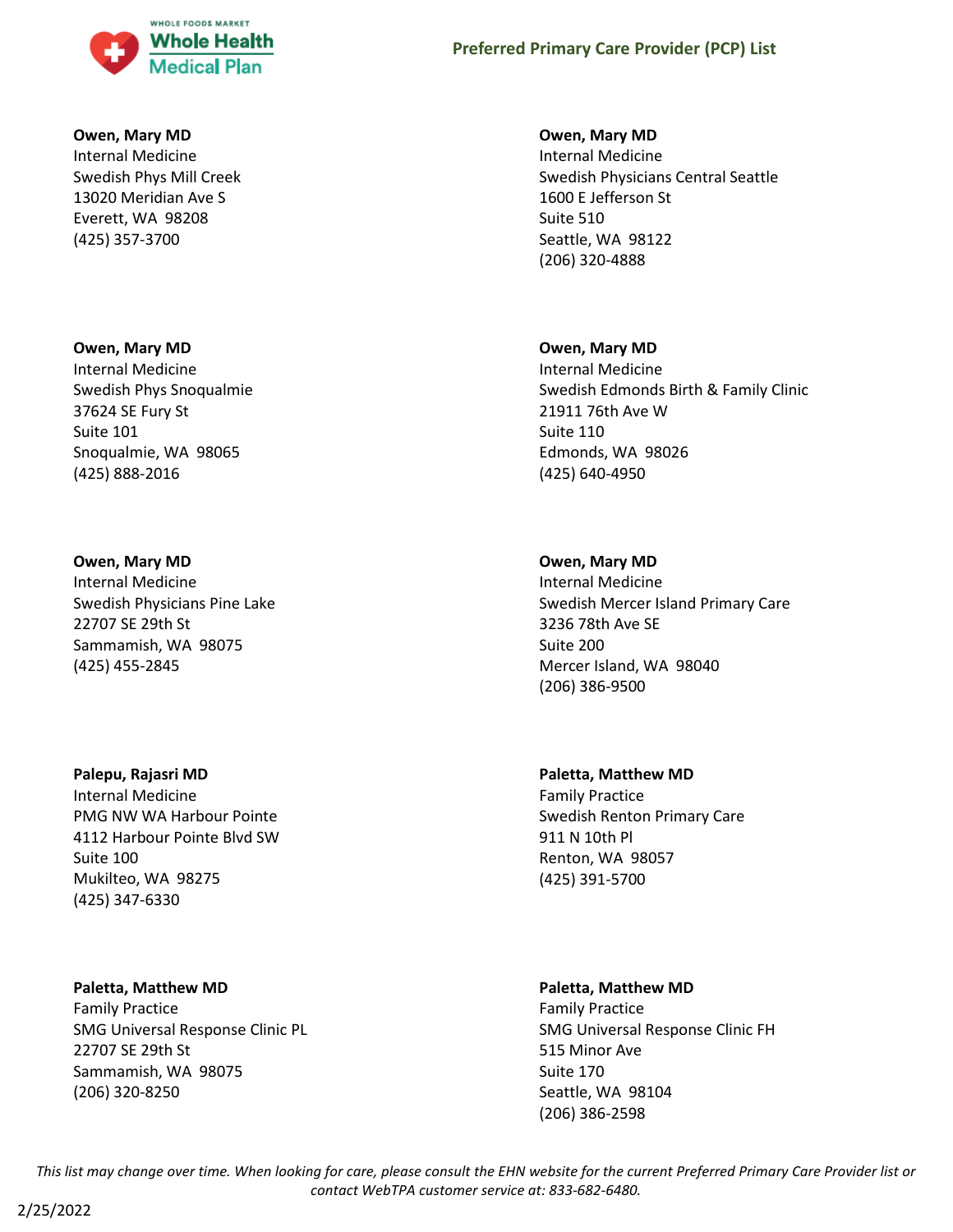

### **Paletta, Matthew MD**

Family Practice Swedish Disaster Clinic Issaquah 751 NE Blakely Dr Issaquah, WA 98029 (425) 313-4000

### **Park, Alexander MD**

Internal Medicine PacMed Clinics - Renton 601 S Carr Rd Suite 100 Renton, WA 98055 (425) 227-3700

### **Parrish, Rebecca MD**

Family Practice Swedish Phys Mill Creek 13020 Meridian Ave S Everett, WA 98208 (425) 357-3700

#### **Paster, Danielle MD**

Family Practice Swedish Physicians Magnolia 2450 33rd Ave W Suite 100 Seattle, WA 98199 (206) 320-3364

#### **Paster, Danielle MD**

Family Practice Swedish Physicians Issaquah 751 NE Blakely Dr Suite 5010 Issaquah, WA 98029 (425) 394-0700

#### **Park, Alexander MD**

Internal Medicine PacMed Clinics - Madison 1101 Madison St Suite 301 Seattle, WA 98104 (206) 505-1101

#### **Parker, Gevin PA-C**

Physician Assistant PMG SW WA W Olympia Immediate Care 1620 Cooper Point Road SW Olympia, WA 98502 (360) 486-6710

#### **Parrish, Rebecca MD**

Family Practice Swedish Phys Redmond 18100 NE Union Hill Rd Suite 200 Redmond, WA 98052 (206) 320-5190

#### **Paster, Danielle MD**

Family Practice Swedish Physicians Downtown 800 5th Ave Suite P100 Seattle, WA 98104 (206) 320-3351

### **Paster, Danielle MD**

Family Practice Swedish Edmonds Primary Care 7320 216th St SW Suite 200 Edmonds, WA 98026 (425) 640-4900

*This list may change over time. When looking for care, please consult the EHN website for the current Preferred Primary Care Provider list or contact WebTPA customer service at: 833-682-6480.*

2/25/2022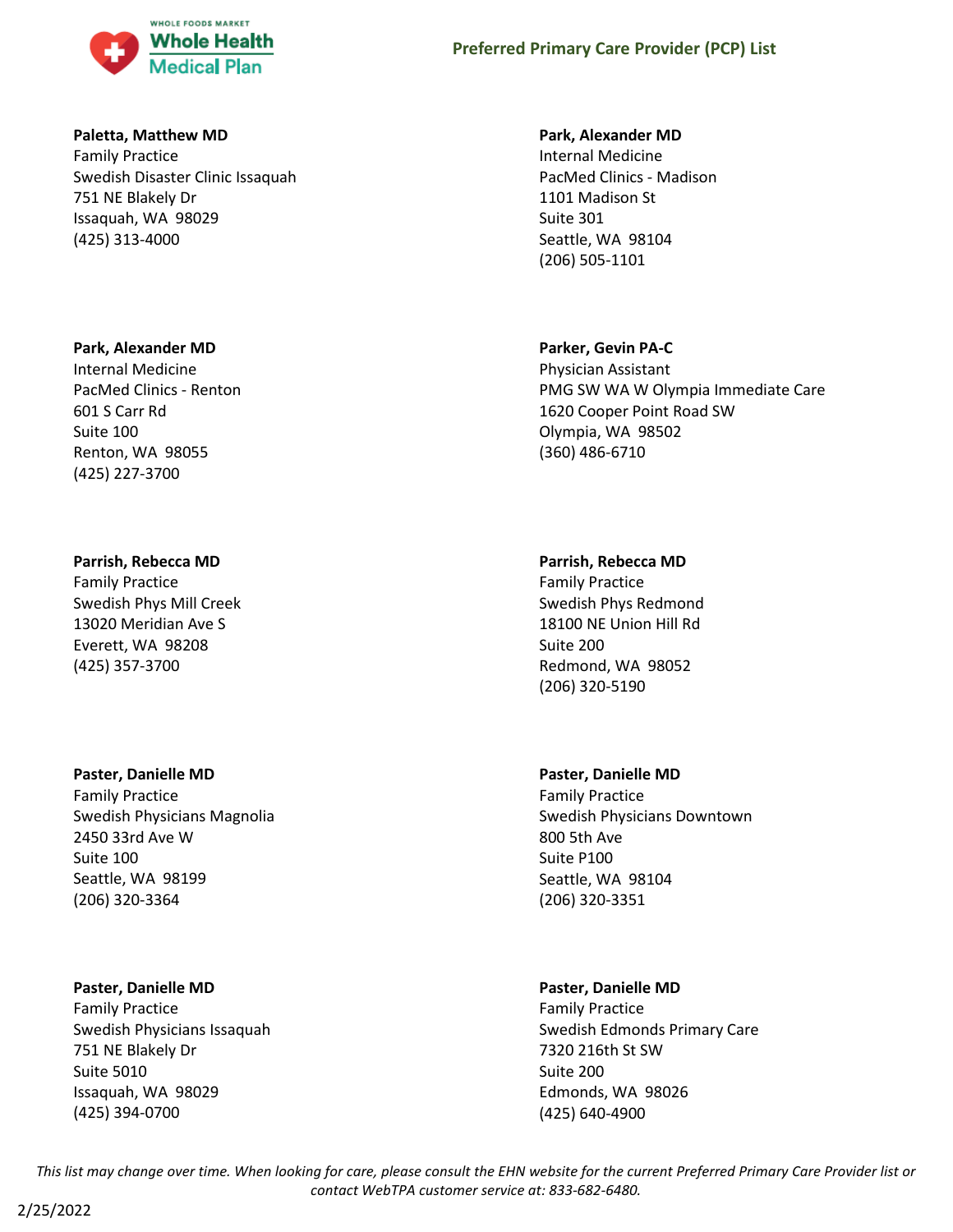

### **Paster, Danielle MD**

Family Practice Swedish Children's Clinic Meadow Creek 6520 226th Pl SE Suite 100 Issaquah, WA 98027 (425) 394-1680

## **Paster, Danielle MD**

Family Practice Swedish Phys Ballard 5350 Tallman Ave NW Suite 301 Seattle, WA 98107 (206) 320-3335

## **Paster, Danielle MD**

Family Practice Swedish Physicians South Lake Union 510 Boren Ave N Seattle, WA 98109 (206) 320-5200

## **Paster, Danielle MD**

Family Practice Swedish Sand Point Primary Care 4540 Union Bay Pl NE Seattle, WA 98105 (206) 320-8050

### **Paster, Danielle MD**

Family Practice Swedish Physicians Pine Lake 22707 SE 29th St Sammamish, WA 98075 (425) 455-2845

## **Paster, Danielle MD**

Family Practice Swedish Richmond Beach Primary Care 604 NW Richmond Beach Rd Shoreline, WA 98177 (206) 533-2900

## **Paster, Danielle MD**

Family Practice Swedish First Hill Primary Care 515 Minor Ave Suite 300 Seattle, WA 98104 (206) 386-9500

## **Paster, Danielle MD**

Family Practice Swedish Klahanie Primary Care 4560 Klahanie Dr SE Suite 400 Issaquah, WA 98029 (425) 394-0620

## **Paster, Danielle MD**

Family Practice Swedish Mercer Island Primary Care 3236 78th Ave SE Suite 200 Mercer Island, WA 98040 (206) 386-9500

## **Paster, Danielle MD**

Family Practice Swedish Physicians Queen Anne 2211 Queen Anne Ave N Seattle, WA 98109 (206) 861-8500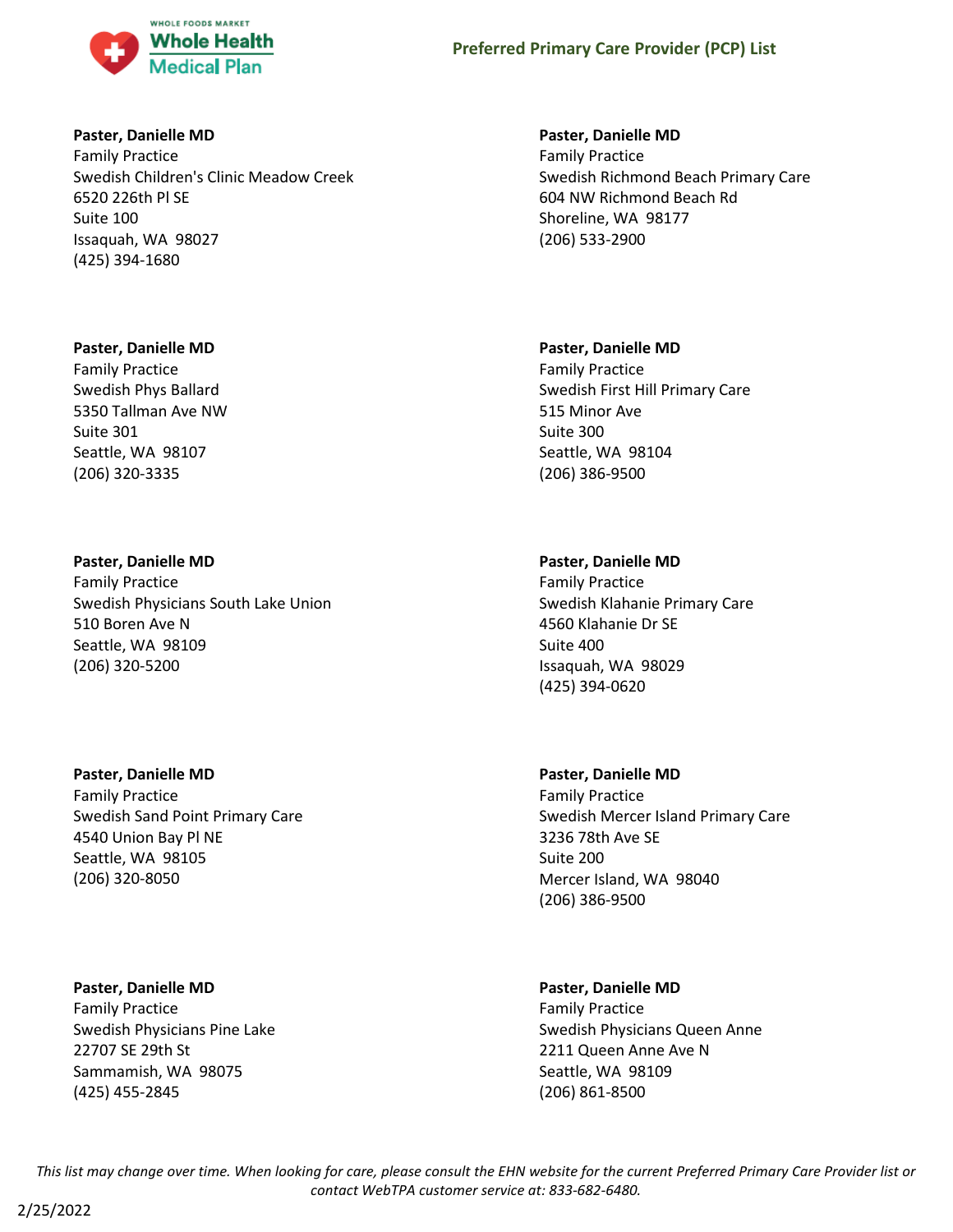

## **Paster, Danielle MD**

Family Practice Swedish Edmonds Birth & Family Clinic 21911 76th Ave W Suite 110 Edmonds, WA 98026 (425) 640-4950

## **Paster, Danielle MD**

Family Practice Swedish Family Medicine Ballard 1801 NW Market St Suite 403 Seattle, WA 98107 (206) 297-5100

## **Paster, Danielle MD**

Family Practice Swedish Fam Med 1st Hill 1401 Madison St Suite 100 Seattle, WA 98104 (206) 386-6111

## **Paster, Danielle MD**

Family Practice Swedish Physicians Factoria 12917 SE 38th St Suite 100 Bellevue, WA 98006 (425) 641-4000

## **Paster, Danielle MD**

Family Practice Swedish Renton Primary Care 911 N 10th Pl Renton, WA 98057 (425) 391-5700

## **Paster, Danielle MD**

Family Practice Swedish Phys Redmond 18100 NE Union Hill Rd Suite 200 Redmond, WA 98052 (206) 320-5190

## **Paster, Danielle MD**

Family Practice Swedish Physicians Central Seattle 1600 E Jefferson St Suite 510 Seattle, WA 98122 (206) 320-4888

## **Paster, Danielle MD**

Family Practice Swedish Phys Mill Creek 13020 Meridian Ave S Everett, WA 98208 (425) 357-3700

## **Paster, Danielle MD**

Family Practice Swedish Bellevue Primary Care 1200 112th Ave NE Suite B100 Bellevue, WA 98004 (425) 462-1132

## **Paster, Danielle MD**

Family Practice Swedish Phys Snoqualmie 37624 SE Fury St Suite 101 Snoqualmie, WA 98065 (425) 888-2016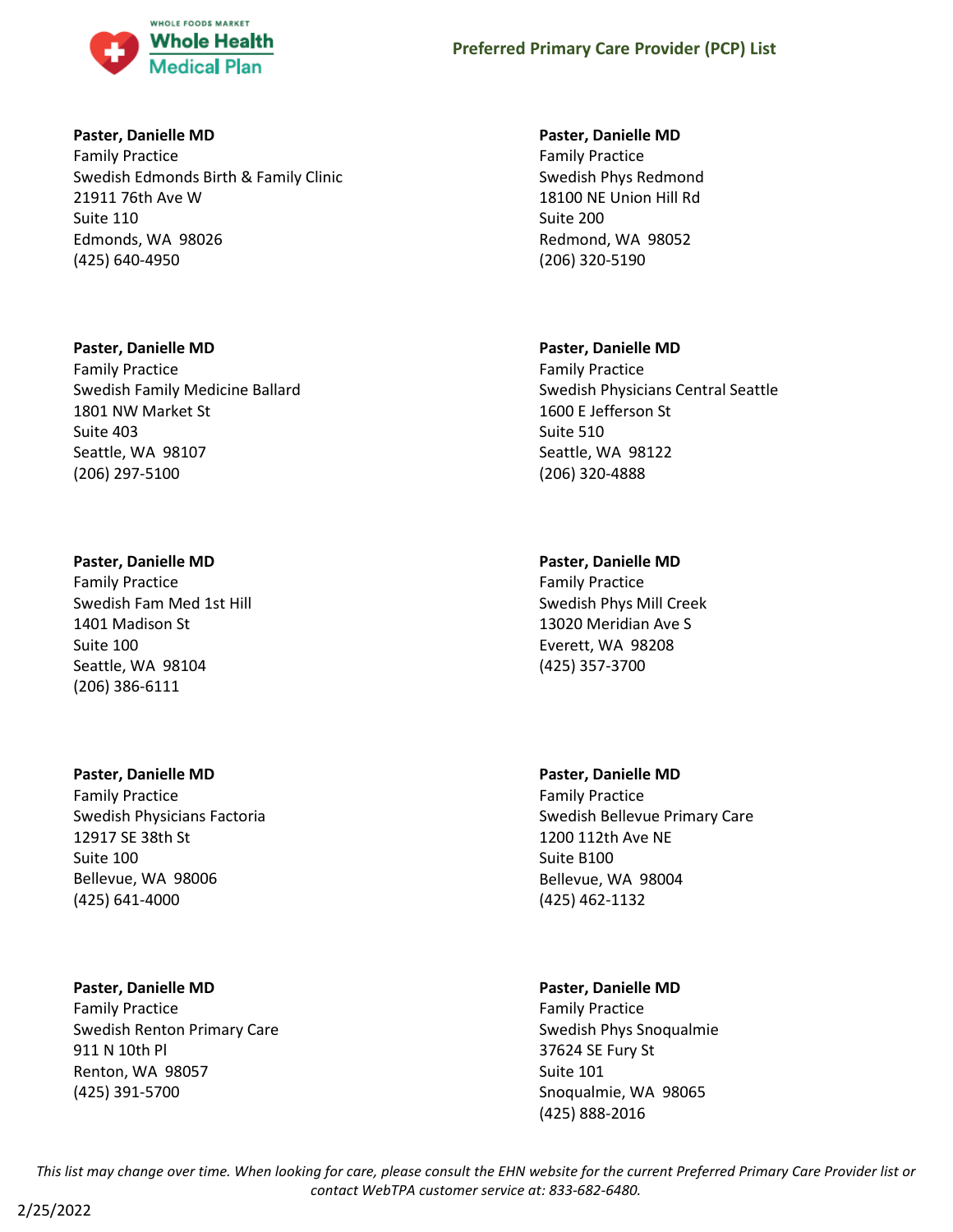

### **Patani, Anand MD**

Internal Medicine Swedish Hospital Medicine Edmonds 21601 76th Ave W Edmonds, WA 98026 (425) 640-4000

# **Patani, Anand MD** Internal Medicine Swedish Hospital Medicine Cherry Hill 500 17th Ave Seattle, WA 98122 (206) 215-2520

## **Patani, Anand MD** Internal Medicine Swedish Hospital Medicine First Hill 747 Broadway Seattle, WA 98122 (206) 215-2520

**Patani, Anand MD** Internal Medicine Swedish Hospital Medicine Ballard 5300 Tallman Ave NW Seattle, WA 98107 (206) 215-2520

**Patel, Pooja MD** Family Practice PMG SW WA Lacey Immediate Care 4800 College St SE Lacey, WA 98503 (360) 486-2900

### **Patani, Anand MD**

Internal Medicine Swedish Disaster Clinic Edmonds 21601 76th Ave W Edmonds, WA 98026 (425) 640-4000

## **Patani, Anand MD**

Internal Medicine Swedish Edmonds Primary Care 7320 216th St SW Suite 200 Edmonds, WA 98026 (425) 640-4900

## **Patani, Anand MD**

Internal Medicine Swedish Hospital Medicine Issaquah 751 NE Blakely Dr Issaquah, WA 98029 (425) 313-7000

**Patel, Sonal MD** Family Practice PacMed Clinics - Renton 601 S Carr Rd Suite 100 Renton, WA 98055 (425) 227-3700

### **Patel, Andrew MD**

Family Practice PMG SW WA W Olympia Immediate Care 1620 Cooper Point Road SW Olympia, WA 98502 (360) 486-6710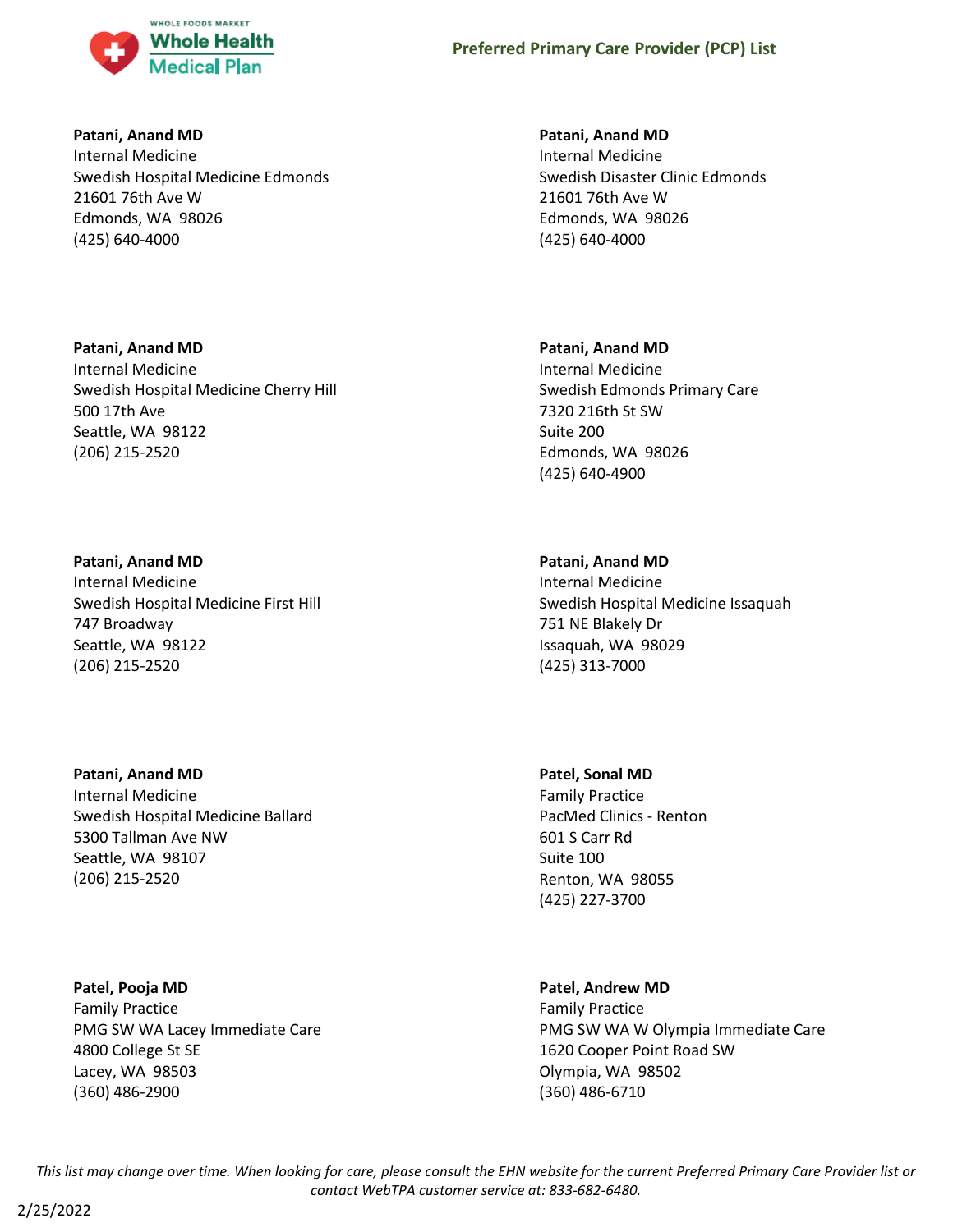

### **Patel, Purnima MD**

Internal Medicine PMG NW WA North Everett 1330 Rockefeller Ave Suite 210 Everett, WA 98201 (425) 261-4940

#### **Pearson, Kathryn MD**

Internal Medicine PacMed Clinics - Totem Lake 12910 Totem Lake Blvd NE Suite 101 Kirkland, WA 98034 (425) 814-5000

### **Pendle, Gregory PA-C**

Physician Assistant PMG SW WA W Olympia Immediate Care 1620 Cooper Point Road SW Olympia, WA 98502 (360) 486-6710

### **Pletz, Anna Maria MD**

Family Practice PMG SW WA St Peter Fam Med 525 Lilly Road NE Olympia, WA 98506 (360) 493-7230

#### **Polston, Travis MD**

Family Practice Swedish Family Medicine Ballard 1801 NW Market St Suite 403 Seattle, WA 98107 (206) 297-5100

#### **Patel, Sonal MD**

Family Practice PacMed Clinics - Beacon Hill 1200 12th Ave S Seattle, WA 98144 (206) 326-2400

#### **Pearson, Kathryn MD**

Internal Medicine PacMed Clinics - Canyon Park 1909 214th St SE Suite 300 Bothell, WA 98021 (425) 412-7200

### **Peterson, Emily MD**

Family Practice Swedish Edmonds Birth & Family Clinic 21911 76th Ave W Suite 110 Edmonds, WA 98026 (425) 640-4950

## **Pohlmann, Sarah MD**

Internal Medicine Swedish Ravenna Primary Care 6322 Roosevelt Way NE Seattle, WA 98115 (206) 320-8050

### **Polston, Travis MD**

Family Practice Swedish Fam Med 1st Hill 1401 Madison St Suite 100 Seattle, WA 98104 (206) 386-6111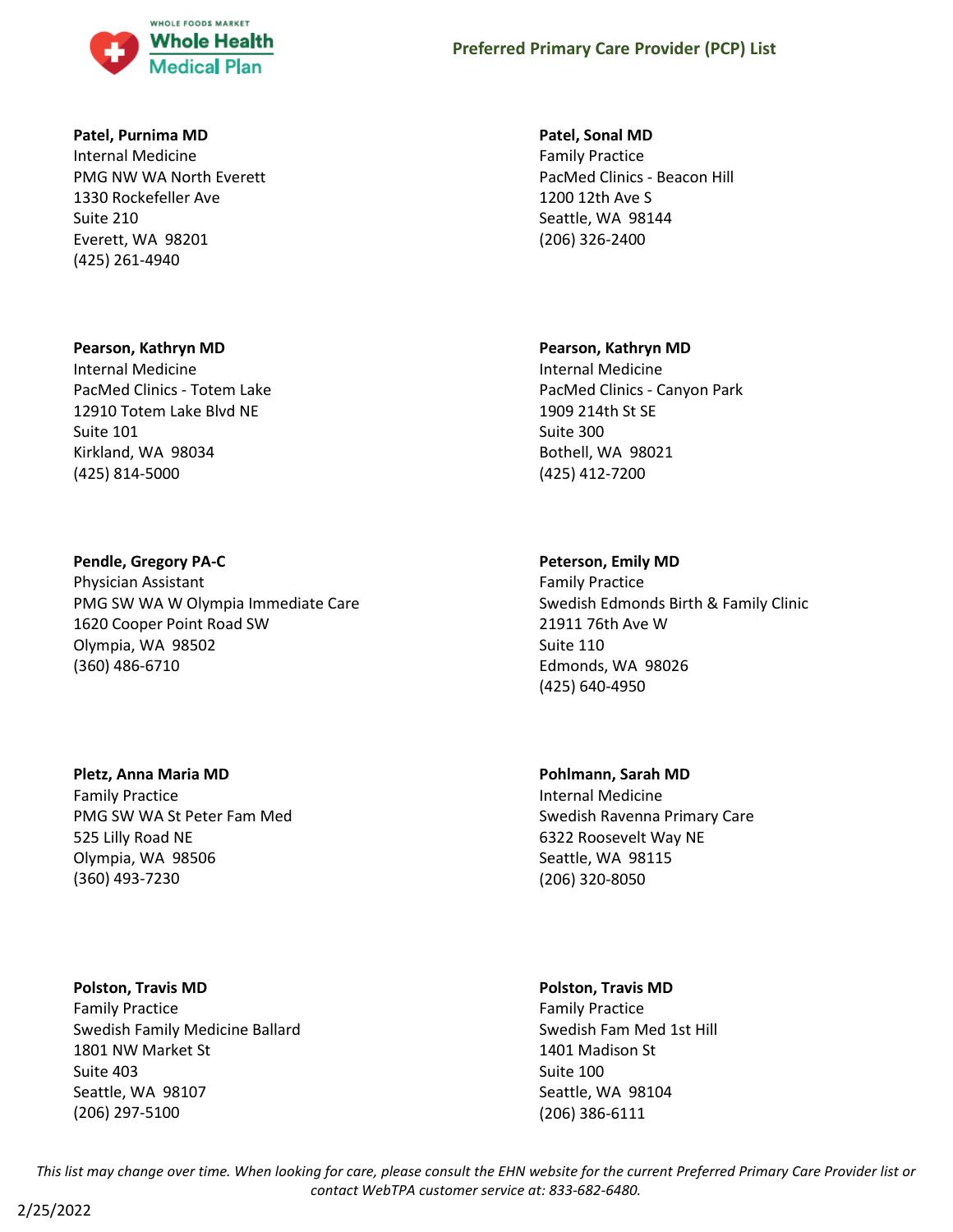

### **Pontemayor, Rachel Anne DO**

Family Practice PacMed Clinics - Canyon Park 1909 214th St SE Suite 300 Bothell, WA 98021 (425) 412-7200

#### **Pruess Nevins, Kim MD**

Internal Medicine Swedish Physicians Issaquah 751 NE Blakely Dr Suite 5010 Issaquah, WA 98029 (425) 394-0700

#### **Pulido, Stephen MD**

Family Practice Swedish Klahanie Primary Care 4560 Klahanie Dr SE Suite 400 Issaquah, WA 98029 (425) 394-0620

## **Pulido, Stephen MD**

Family Practice Swedish Renton Primary Care 911 N 10th Pl Renton, WA 98057 (425) 391-5700

#### **Pulido, Stephen MD**

Family Practice Swedish Physicians Factoria 12917 SE 38th St Suite 100 Bellevue, WA 98006 (425) 641-4000

#### **Pontemayor, Rachel Anne DO**

Family Practice PacMed Clinics - Lynnwood 19401 40th Ave W Suite 230 Lynnwood, WA 98036 (425) 744-7153

#### **Pruess Nevins, Kim MD**

Internal Medicine Swedish Fam Med 1st Hill 1401 Madison St Suite 100 Seattle, WA 98104 (206) 386-6111

### **Pulido, Stephen MD**

Family Practice Swedish Physicians Downtown 800 5th Ave Suite P100 Seattle, WA 98104 (206) 320-3351

### **Pulido, Stephen MD**

Family Practice Swedish Phys Snoqualmie 37624 SE Fury St Suite 101 Snoqualmie, WA 98065 (425) 888-2016

### **Pulido, Stephen MD**

Family Practice Swedish Phys Mill Creek 13020 Meridian Ave S Everett, WA 98208 (425) 357-3700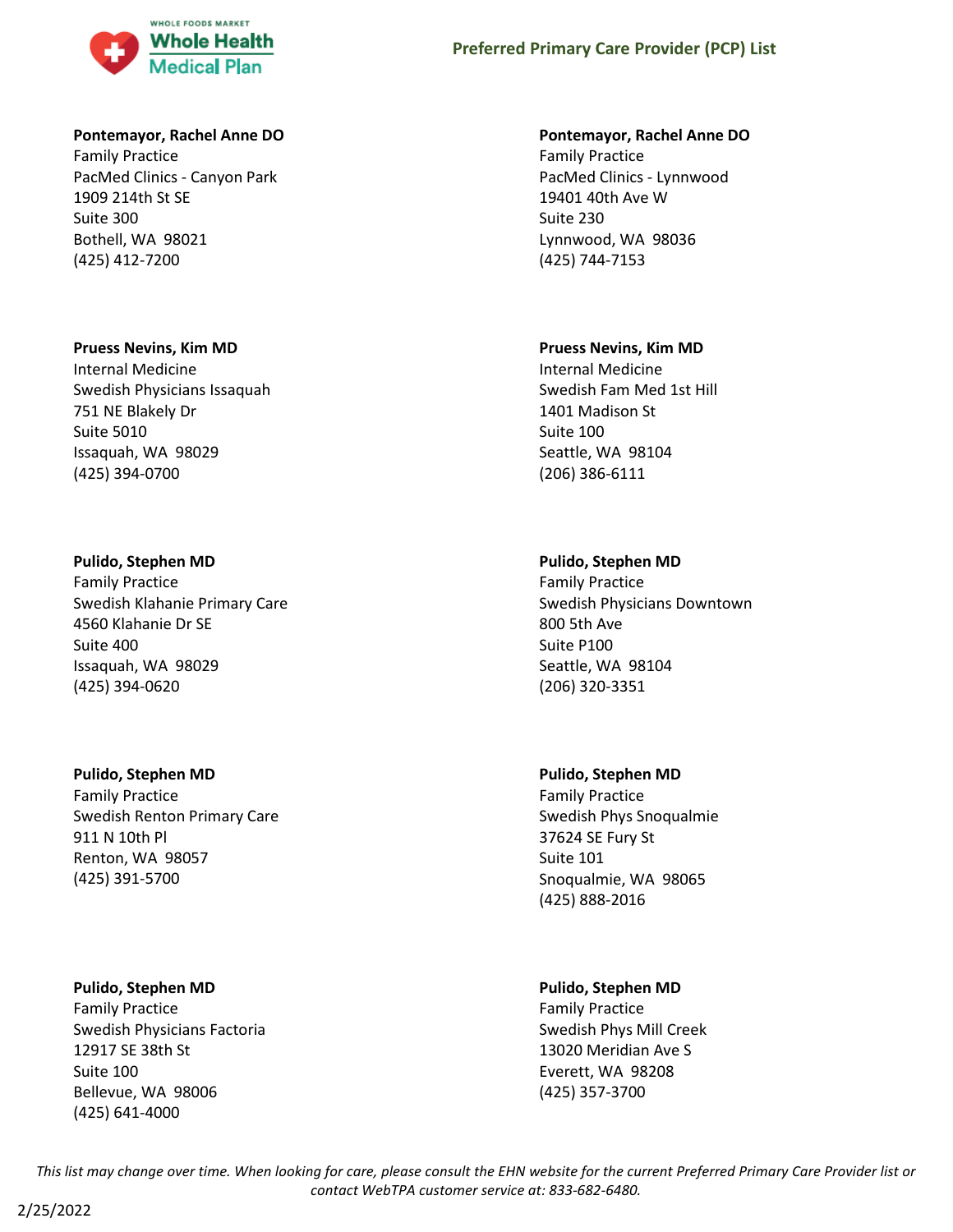

### **Pulido, Stephen MD**

Family Practice Swedish Physicians Central Seattle 1600 E Jefferson St Suite 510 Seattle, WA 98122 (206) 320-4888

## **Pulido, Stephen MD**

Family Practice Swedish Edmonds Birth & Family Clinic 21911 76th Ave W Suite 110 Edmonds, WA 98026 (425) 640-4950

## **Pulido, Stephen MD**

Family Practice Swedish Phys Ballard 5350 Tallman Ave NW Suite 301 Seattle, WA 98107 (206) 320-3335

## **Pulido, Stephen MD**

Family Practice Swedish Physicians Issaquah 751 NE Blakely Dr Suite 5010 Issaquah, WA 98029 (425) 394-0700

## **Pulido, Stephen MD**

Family Practice Swedish Family Medicine - Cherry Hill 550 16th Ave Suite 100 Seattle, WA 98122 (206) 320-2484

### **Pulido, Stephen MD**

Family Practice Swedish Phys Redmond 18100 NE Union Hill Rd Suite 200 Redmond, WA 98052 (206) 320-5190

## **Pulido, Stephen MD**

Family Practice Swedish Physicians Queen Anne 2211 Queen Anne Ave N Seattle, WA 98109 (206) 861-8500

## **Pulido, Stephen MD**

Family Practice Swedish Physicians Magnolia 2450 33rd Ave W Suite 100 Seattle, WA 98199 (206) 320-3364

### **Pulido, Stephen MD**

Family Practice Swedish Physicians South Lake Union 510 Boren Ave N Seattle, WA 98109 (206) 320-5200

## **Pulido, Stephen MD**

Family Practice Swedish Children's Clinic Meadow Creek 6520 226th Pl SE Suite 100 Issaquah, WA 98027 (425) 394-1680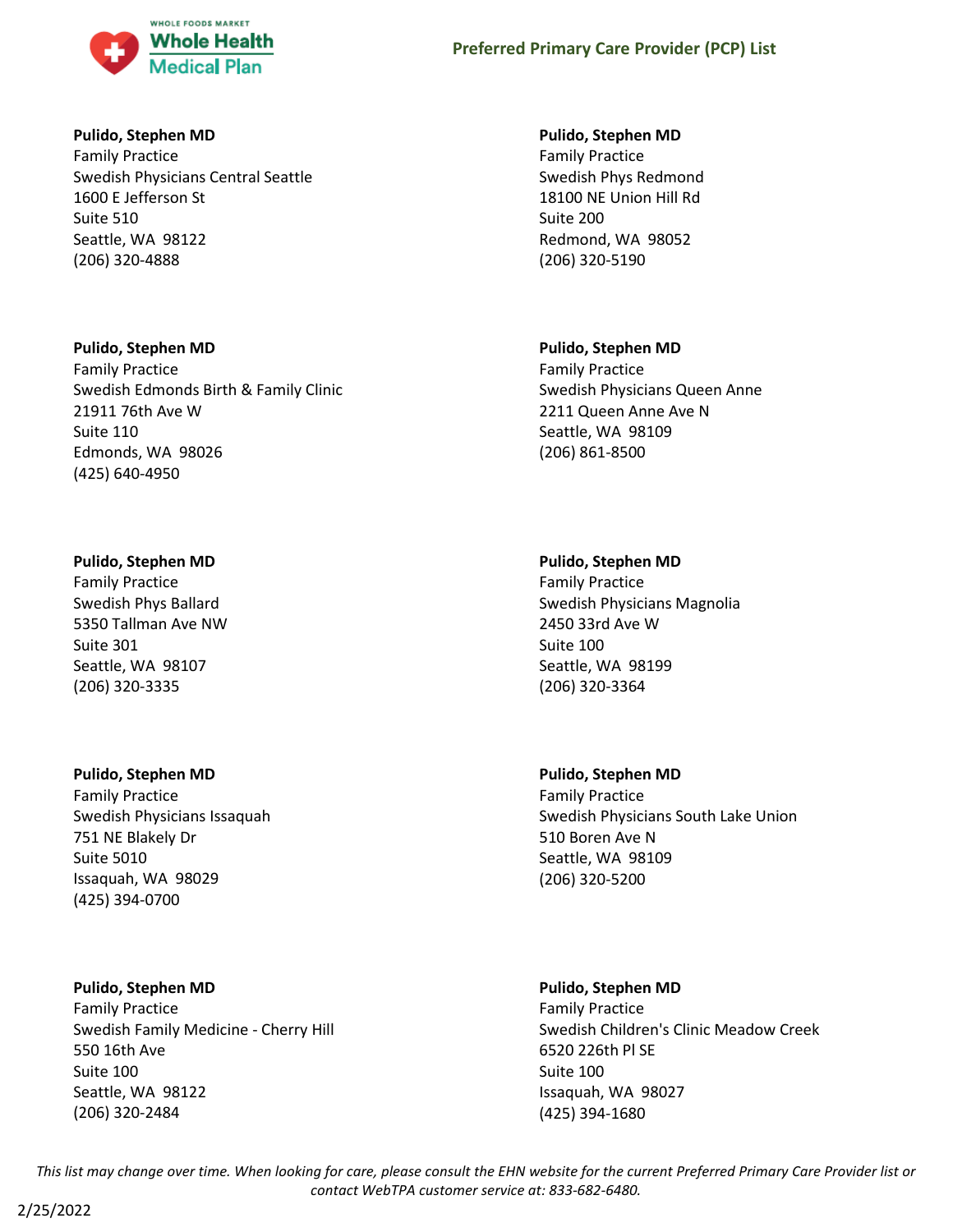

### **Pulido, Stephen MD**

Family Practice Swedish Physicians Pine Lake 22707 SE 29th St Sammamish, WA 98075 (425) 455-2845

### **Puttmann-Kostecka, Mary MD**

Family Practice Swedish Family Medicine Ballard 1801 NW Market St Suite 403 Seattle, WA 98107 (206) 297-5100

#### **Qannan, Aiman MD**

Family Practice Swedish Klahanie Primary Care 4560 Klahanie Dr SE Suite 400 Issaquah, WA 98029 (425) 394-0620

## **Qannan, Aiman MD**

Family Practice Swedish Hospital Medicine First Hill 747 Broadway Seattle, WA 98122 (206) 215-2520

**Qannan, Aiman MD** Family Practice Swedish Hospital Medicine Edmonds 21601 76th Ave W Edmonds, WA 98026 (425) 640-4000

#### **Puttmann-Kostecka, Mary MD**

Family Practice Swedish Family Medicine - Cherry Hill 550 16th Ave Suite 100 Seattle, WA 98122 (206) 320-2484

#### **Puttmann-Kostecka, Mary MD**

Family Practice Swedish Fam Med 1st Hill 1401 Madison St Suite 100 Seattle, WA 98104 (206) 386-6111

### **Qannan, Aiman MD**

Family Practice Swedish Hospital Medicine Cherry Hill 500 17th Ave Seattle, WA 98122 (206) 215-2520

**Qannan, Aiman MD** Family Practice Swedish Hospital Medicine Ballard 5300 Tallman Ave NW Seattle, WA 98107 (206) 215-2520

# **Qannan, Aiman MD**

Family Practice Swedish Hospital Medicine Issaquah 751 NE Blakely Dr Issaquah, WA 98029 (425) 313-7000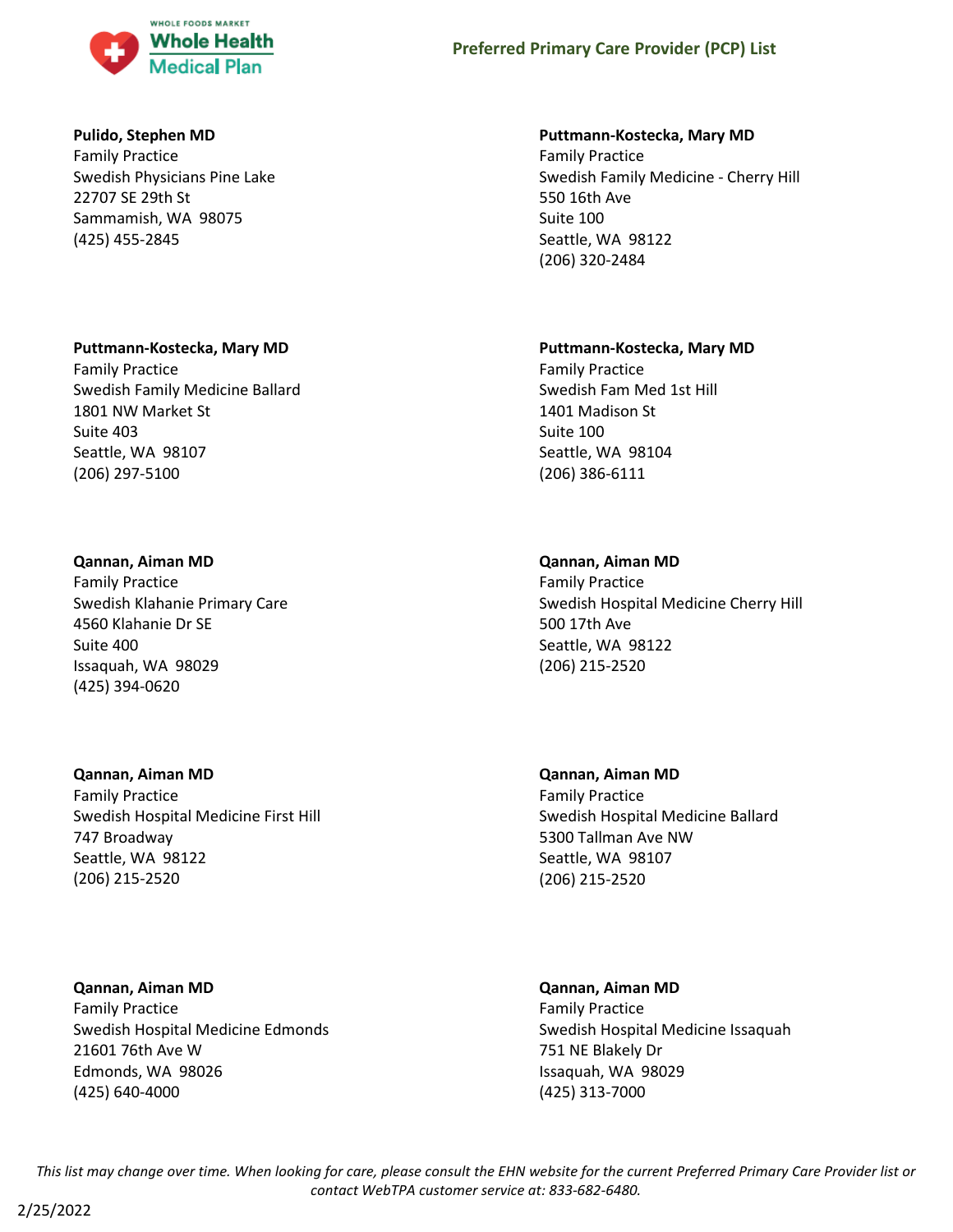

### **Qiao, Fengxia MD**

Family Practice Swedish Physicians Pine Lake 751 NE Blakely Dr Suite 4020 Issaquah, WA 98029 (425) 455-2845

#### **Quach, Bill MD**

Family Practice Swedish Bellevue Primary Care 1200 112th Ave NE Suite B100 Bellevue, WA 98004 (425) 462-1132

#### **Raastad, Larisa MD**

Family Practice PMG SW WA Panorama 1450 Northwest Lane SE Suite A Lacey, WA 98503 (360) 491-4460

### **Rahman, Bushra MD**

Internal Medicine PMG NW WA MC Internal Medicine 12800 Bothell-Everett Hwy Everett, WA 98208 (425) 316-5130

#### **Rana, Ankur MD**

Family Practice Swedish Bellevue Primary Care 1200 112th Ave NE Suite B100 Bellevue, WA 98004 (425) 462-1132

### **Qiao, Fengxia MD**

Family Practice Swedish Physicians Pine Lake 22707 SE 29th St Sammamish, WA 98075 (425) 455-2845

#### **Quaynor, Karen MD**

Family Practice PMG NW WA Clearview Fam Med 17432 State Route 9 SE Suite 201 Snohomish, WA 98296 (425) 404-7800

### **Raguveer, Vishaka MD**

Family Practice PMG SW WA Chehalis Family Medicine 931 South Market Blvd Chehalis, WA 98532 (360) 767-6300

### **Ramakrishnan, Reena DO**

Family Practice SMG Primary Care West Seattle AK St 4100 SW Alaska St Suite B Seattle, WA 98116 (206) 320-3399

### **Rauniyar, Poonam MD**

Pediatric Medicine PMG NW WA Harbour Pointe Pediatrics 4112 Harbour Pointe Blvd SW Suite 100 Mukilteo, WA 98275 (425) 347-6330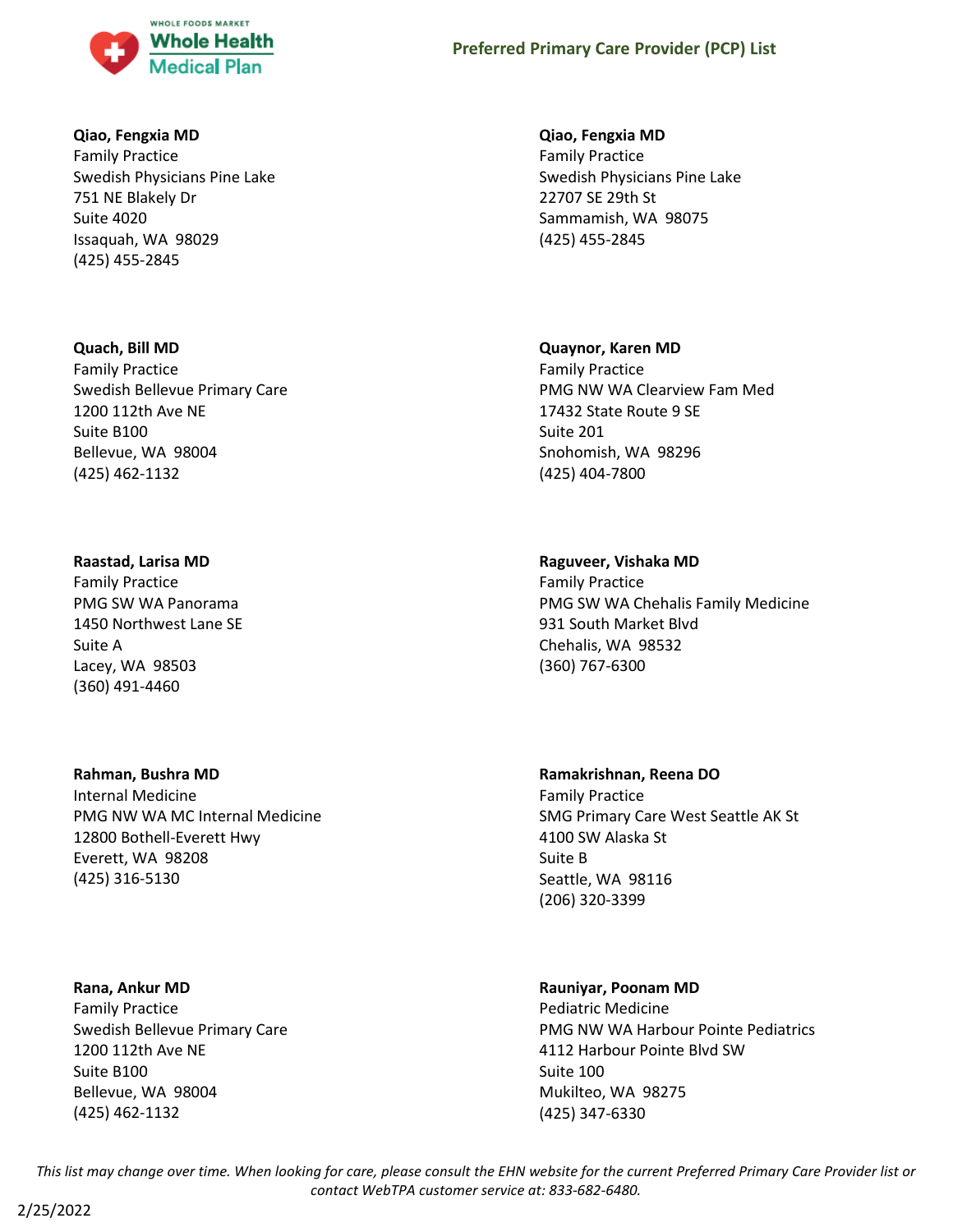

### **Records, Maria MD**

Pediatric Medicine Swedish Children's Clinic West Seattle 4744 41st Ave SW Suite 101 Seattle, WA 98116 (206) 320-5780

### **Reddy, Shailaja MD**

Internal Medicine PacMed Clinics - Renton 601 S Carr Rd Suite 100 Renton, WA 98055 (425) 227-3700

### **Rentschler, Nicola MD**

Family Practice Swedish Phys Ballard 5350 Tallman Ave NW Suite 301 Seattle, WA 98107 (206) 320-3335

### **Rhoades, Jody MD**

Internal Medicine PacMed Clinics - Canyon Park 1909 214th St SE Suite 300 Bothell, WA 98021 (425) 412-7200

### **Richter, Michael MD**

Internal Medicine Swedish Phys Ballard 5350 Tallman Ave NW Suite 301 Seattle, WA 98107 (206) 320-3335

#### **Records, Maria MD**

Pediatric Medicine Swedish Physicians Queen Anne 2211 Queen Anne Ave N Seattle, WA 98109 (206) 861-8500

### **Reddy, Shailaja MD**

Internal Medicine PacMed Clinics - Northgate 10416 5th Ave NE Seattle, WA 98125 (206) 517-6700

### **Reynolds, William PA-C**

Family Practice PMG NW WA MC Walk In Clinic 12800 Bothell-Everett Hwy Everett, WA 98208 (425) 316-5150

# **Richman, Donna MD**

Internal Medicine Swedish Ravenna Primary Care 6322 Roosevelt Way NE Seattle, WA 98115 (206) 320-8050

#### **Roe, Elaine MD**

Family Practice Swedish Physicians Downtown 800 5th Ave Suite P100 Seattle, WA 98104 (206) 320-3351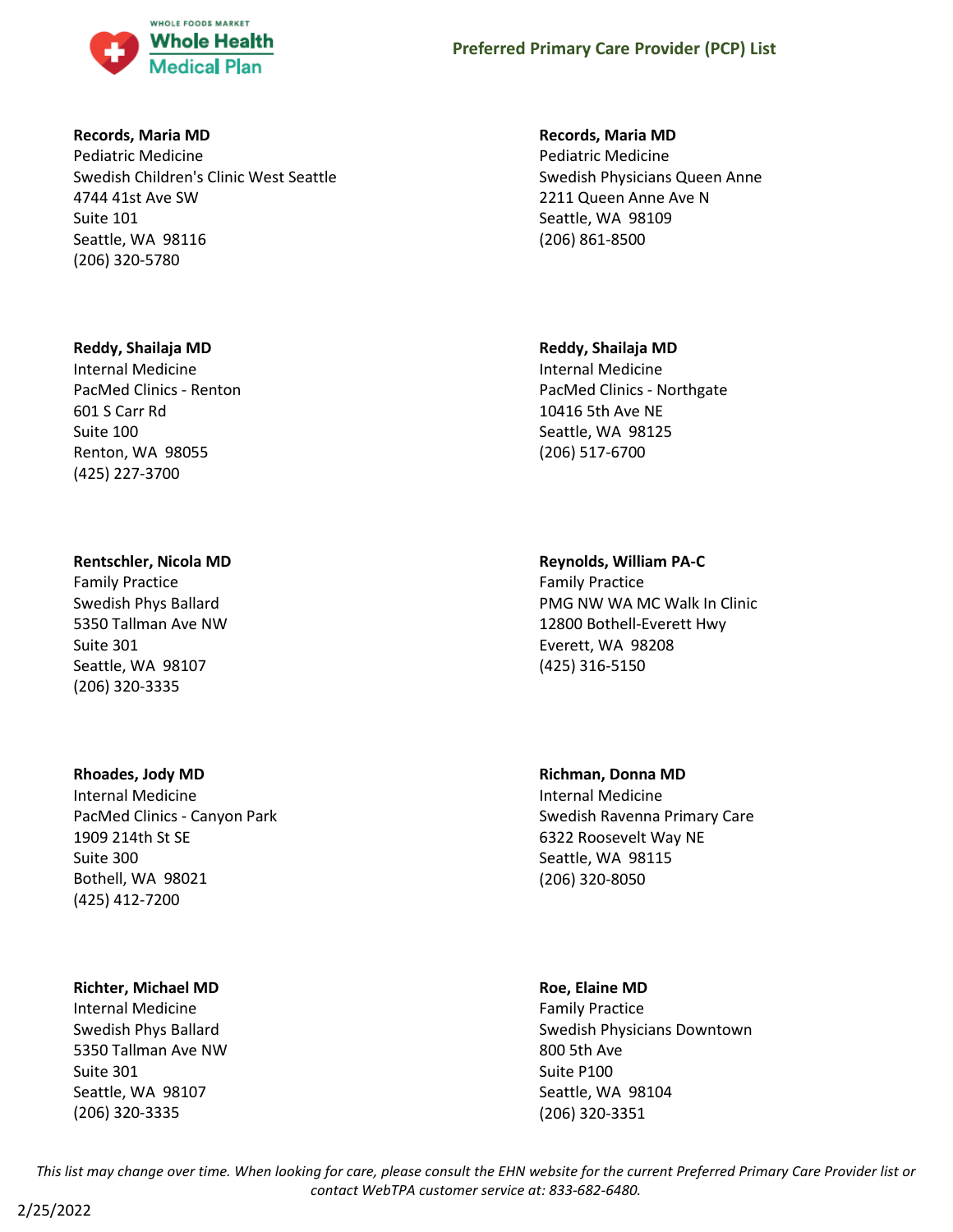

### **Roe, Elaine MD**

Family Practice Swedish Family Medicine - Cherry Hill 550 16th Ave Suite 100 Seattle, WA 98122 (206) 320-2484

## **Rose, Caroline MD**

Family Practice PacMed Clinics - Beacon Hill 1200 12th Ave S Seattle, WA 98144 (206) 326-2400

## **Roter, Bradley MD**

Family Practice Swedish Renton Primary Care 911 N 10th Pl Renton, WA 98057 (425) 391-5700

### **Roter, Bradley MD**

Family Practice Swedish Physicians Issaquah 751 NE Blakely Dr Suite 5010 Issaquah, WA 98029 (425) 394-0700

## **Roter, Bradley MD**

Family Practice Swedish Edmonds Primary Care 7320 216th St SW Suite 200 Edmonds, WA 98026 (425) 640-4900

### **Rose, Caroline MD**

Family Practice PacMed Clinics - Renton 601 S Carr Rd Suite 100 Renton, WA 98055 (425) 227-3700

## **Roter, Bradley MD**

Family Practice Swedish Phys Ballard 5350 Tallman Ave NW Suite 301 Seattle, WA 98107 (206) 320-3335

## **Roter, Bradley MD**

Family Practice Swedish Physicians Downtown 800 5th Ave Suite P100 Seattle, WA 98104 (206) 320-3351

## **Roter, Bradley MD**

Family Practice Swedish Family Medicine - Cherry Hill 747 Broadway Seattle, WA 98122 (206) 320-2484

## **Roter, Bradley MD**

Family Practice Swedish Children's Clinic Meadow Creek 6520 226th Pl SE Suite 100 Issaquah, WA 98027 (425) 394-1680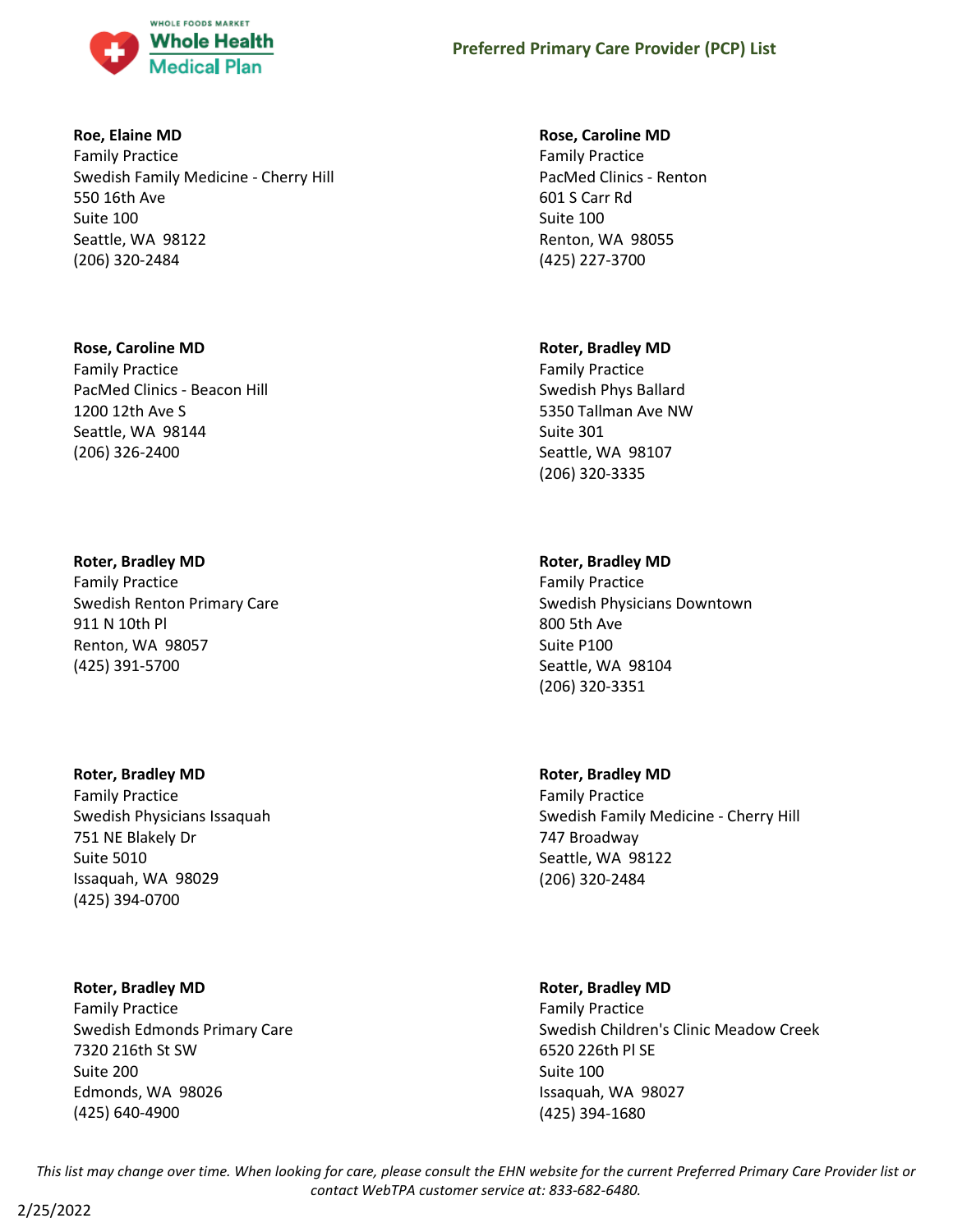

### **Roter, Bradley MD**

Family Practice Swedish Family Medicine - Cherry Hill 550 16th Ave Suite 100 Seattle, WA 98122 (206) 320-2484

## **Roter, Bradley MD**

Family Practice Swedish Physicians South Lake Union 510 Boren Ave N Seattle, WA 98109 (206) 320-5200

## **Roter, Bradley MD**

Family Practice Swedish Physicians Magnolia 2450 33rd Ave W Suite 100 Seattle, WA 98199 (206) 320-3364

## **Roter, Bradley MD**

Family Practice Swedish Phys Snoqualmie 37624 SE Fury St Suite 101 Snoqualmie, WA 98065 (425) 888-2016

## **Roter, Bradley MD**

Family Practice Swedish Mercer Island Primary Care 3236 78th Ave SE Suite 200 Mercer Island, WA 98040 (206) 386-9500

## **Roter, Bradley MD**

Family Practice Swedish First Hill Primary Care 515 Minor Ave Suite 300 Seattle, WA 98104 (206) 386-9500

## **Roter, Bradley MD**

Family Practice Swedish Family Medicine - Cherry Hill 500 17th Ave Seattle, WA 98122 (206) 320-2484

## **Roter, Bradley MD**

Family Practice Swedish Sand Point Primary Care 4540 Union Bay Pl NE Seattle, WA 98105 (206) 320-8050

**Roter, Bradley MD** Family Practice Swedish Richmond Beach Primary Care 604 NW Richmond Beach Rd Shoreline, WA 98177 (206) 533-2900

## **Roter, Bradley MD**

Family Practice Swedish Klahanie Primary Care 4560 Klahanie Dr SE Suite 400 Issaquah, WA 98029 (425) 394-0620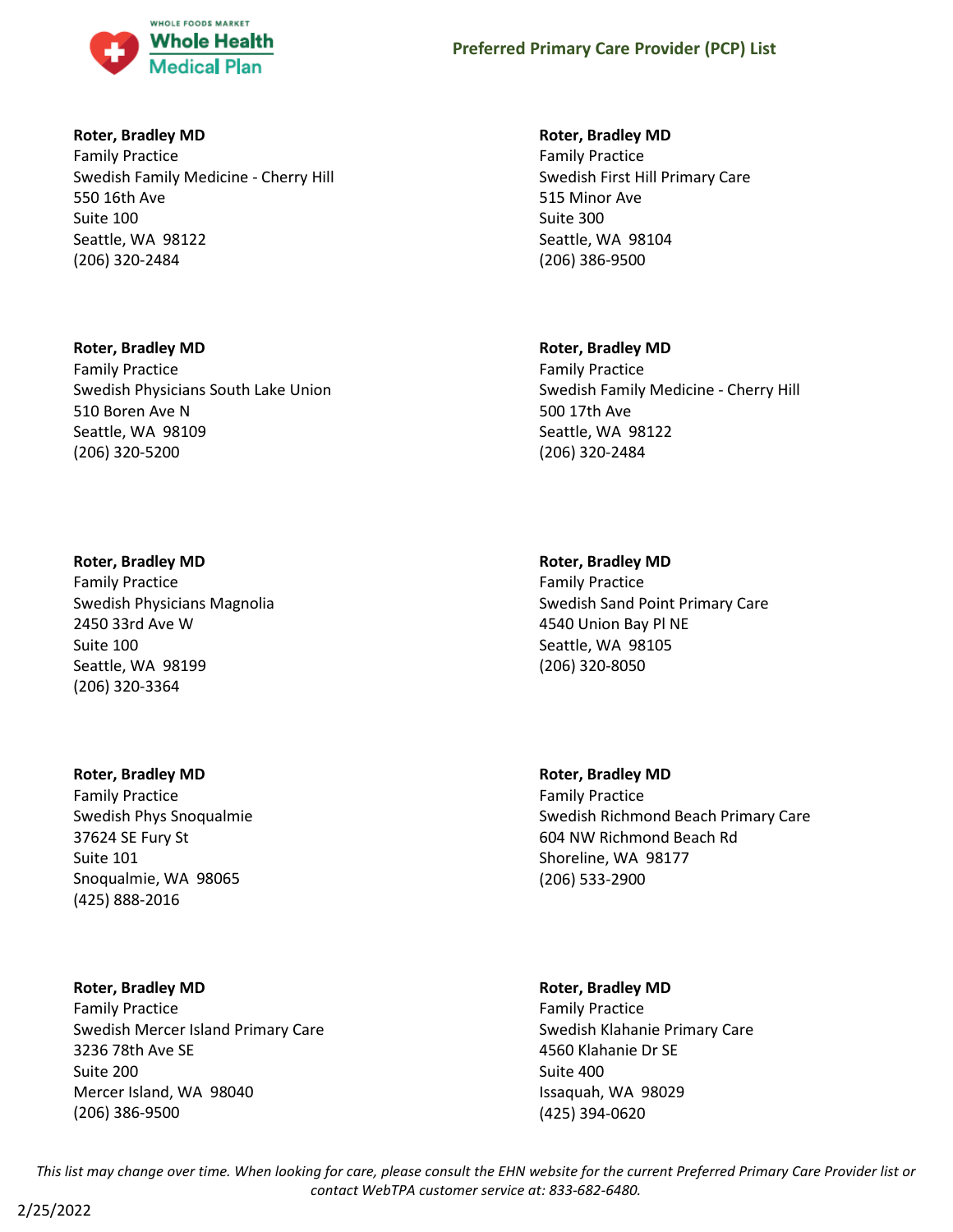

### **Roter, Bradley MD**

Family Practice Swedish Physicians Pine Lake 22707 SE 29th St Sammamish, WA 98075 (425) 455-2845

### **Roter, Bradley MD**

Family Practice Swedish Bellevue Primary Care 1200 112th Ave NE Suite B100 Bellevue, WA 98004 (425) 462-1132

#### **Roter, Bradley MD**

Family Practice Swedish Physicians Central Seattle 1600 E Jefferson St Suite 510 Seattle, WA 98122 (206) 320-4888

#### **Roter, Bradley MD**

Family Practice Swedish Physicians Factoria 12917 SE 38th St Suite 100 Bellevue, WA 98006 (425) 641-4000

### **Rubenstein, Carrie MD**

Family Practice Swedish Family Medicine - Cherry Hill 550 16th Ave Suite 100 Seattle, WA 98122 (206) 320-2484

### **Roter, Bradley MD**

Family Practice Swedish Physicians Queen Anne 2211 Queen Anne Ave N Seattle, WA 98109 (206) 861-8500

#### **Roter, Bradley MD**

Family Practice Swedish Phys Redmond 18100 NE Union Hill Rd Suite 200 Redmond, WA 98052 (206) 320-5190

### **Roter, Bradley MD**

Family Practice Swedish Phys Mill Creek 13020 Meridian Ave S Everett, WA 98208 (425) 357-3700

### **Roter, Bradley MD**

Family Practice Swedish Edmonds Birth & Family Clinic 21911 76th Ave W Suite 110 Edmonds, WA 98026 (425) 640-4950

### **Rubenstein, Carrie MD**

Family Practice Swedish Family Medicine Ballard 1801 NW Market St Suite 403 Seattle, WA 98107 (206) 297-5100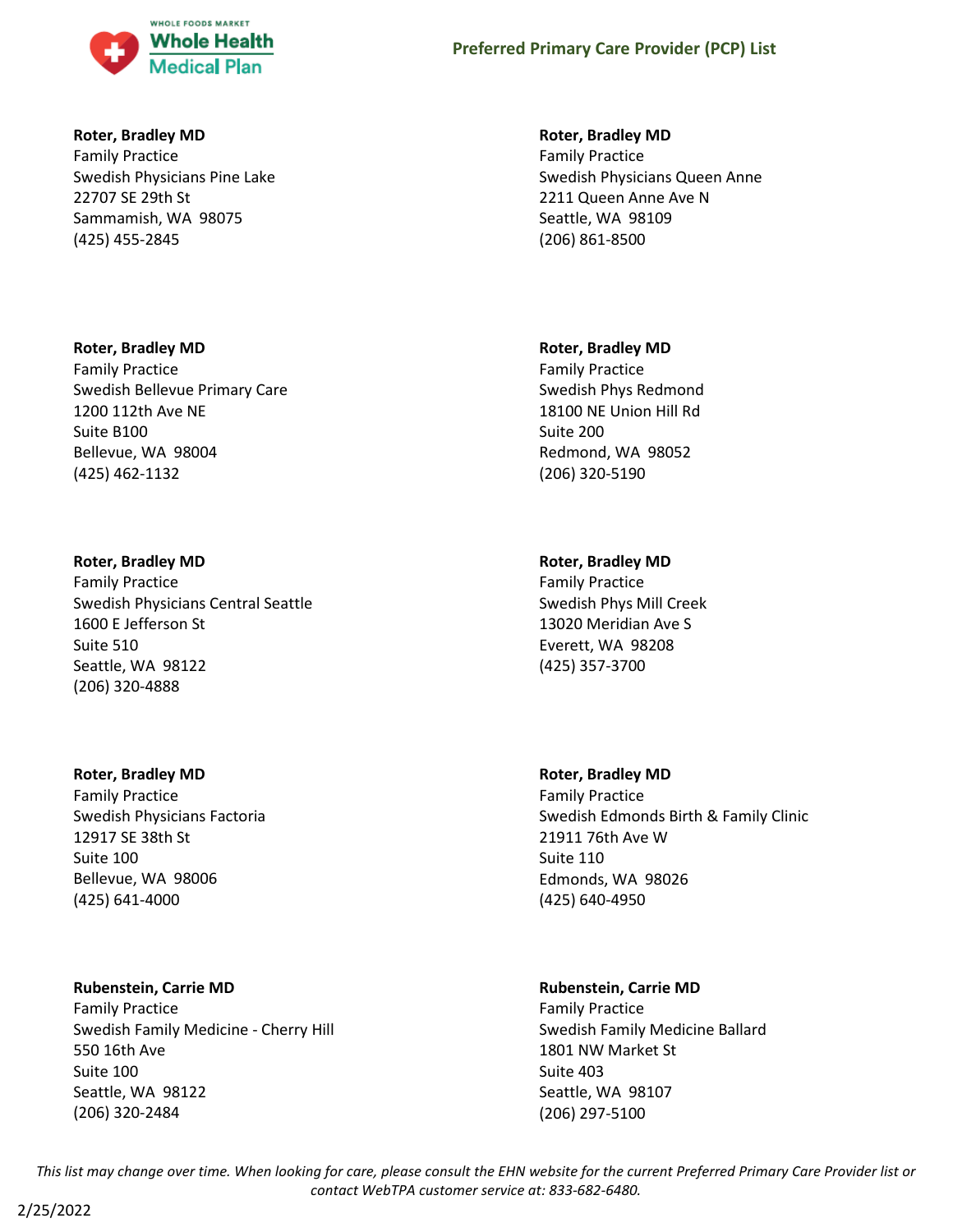

### **Rubenstein, Carrie MD**

Family Practice Swedish Fam Med 1st Hill 1401 Madison St Suite 100 Seattle, WA 98104 (206) 386-6111

#### **Rudolf, Vania MD**

Family Practice Swedish Family Medicine - Cherry Hill 550 16th Ave Suite 100 Seattle, WA 98122 (206) 320-2484

#### **Rudolf, Vania MD**

Family Practice Swedish Family Medicine Ballard 1801 NW Market St Suite 403 Seattle, WA 98107 (206) 297-5100

#### **Sacks, Lili MD**

Internal Medicine Swedish Laboratory - Center for Comprehensive Care 515 Minor Ave Suite 100 Seattle, WA 98104 (206) 386-9500

# **Sacks, Lili MD** Internal Medicine SMG Universal Response Clinic FH 515 Minor Ave Suite 170 Seattle, WA 98104 (206) 386-2598

**Rudolf, Vania MD**

Family Practice Swedish Family Medicine - Cherry Hill 747 Broadway Seattle, WA 98122 (206) 320-2484

#### **Rudolf, Vania MD**

Family Practice Swedish Family Medicine - Cherry Hill 500 17th Ave Seattle, WA 98122 (206) 320-2484

#### **Rudolf, Vania MD**

Family Practice Swedish Fam Med 1st Hill 1401 Madison St Suite 100 Seattle, WA 98104 (206) 386-6111

### **Sacks, Lili MD**

Internal Medicine Swedish Imaging - Center for Comprehensive Care 515 Minor Ave Suite 110 Seattle, WA 98104 (206) 386-9500

#### **Sacks, Lili MD**

Internal Medicine Swedish Disaster Clinic First Hill 515 Minor Ave Suite 170 Seattle, WA 98104  $( )$  -

*This list may change over time. When looking for care, please consult the EHN website for the current Preferred Primary Care Provider list or contact WebTPA customer service at: 833-682-6480.*

2/25/2022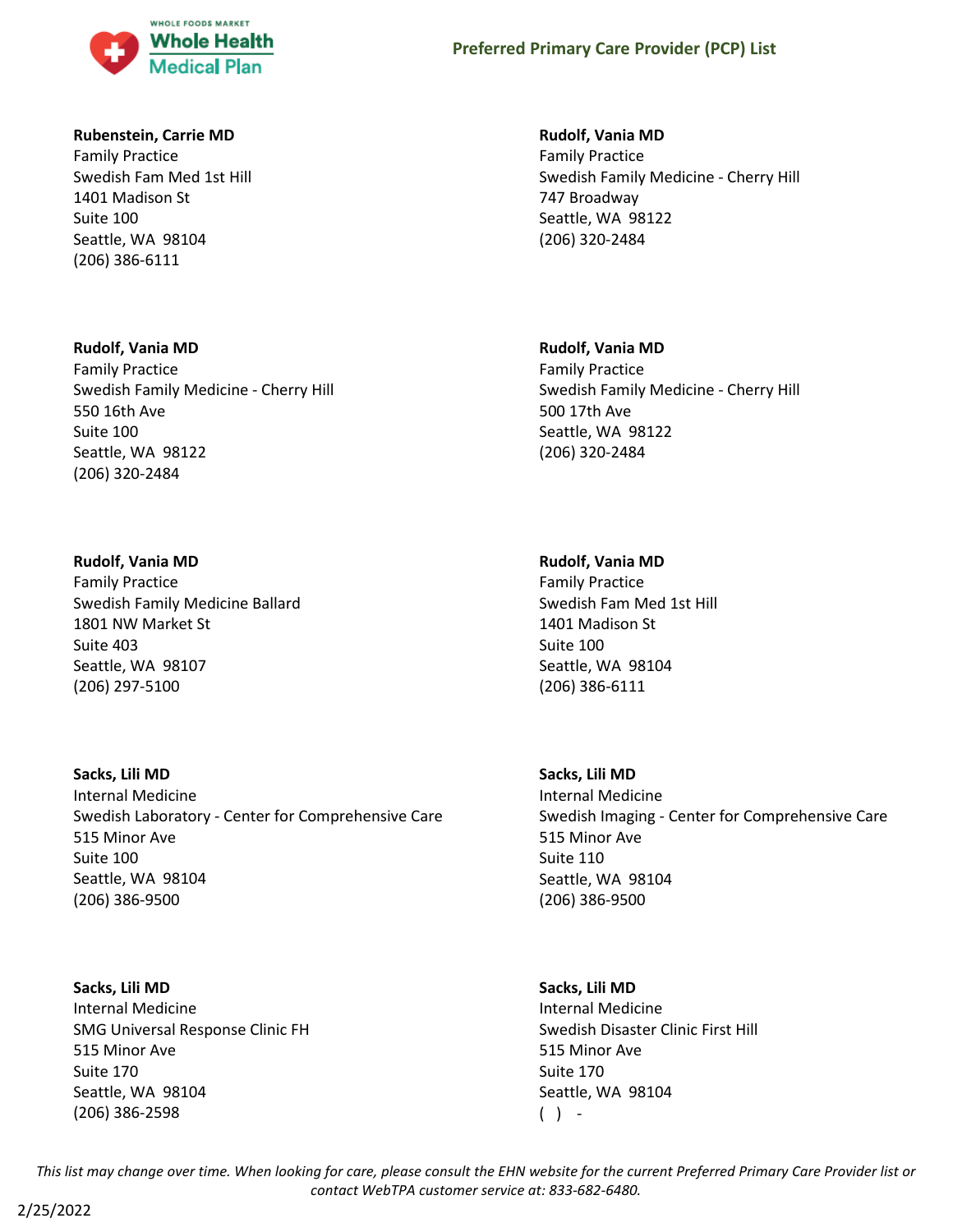

#### **Sacks, Lili MD**

Internal Medicine Swedish Coumadin - First Hill 515 Minor Ave Suite 300 Seattle, WA 98104 (206) 386-9500

#### **Sacks, Lili MD**

Internal Medicine Swedish Histology - First Hill 600 Broadway Suite 510A Seattle, WA 98122 (206) 386-9500

### **Safai, Zohreh MD**

Family Practice Swedish Phys Mill Creek 13020 Meridian Ave S Everett, WA 98208 (425) 357-3700

### **Sahay, Dimple MD**

Family Practice PacMed Clinics - Renton 601 S Carr Rd Suite 100 Renton, WA 98055 (425) 227-3700

#### **Saver, Barry MD**

Family Practice Swedish Family Medicine Ballard 1801 NW Market St Suite 403 Seattle, WA 98107 (206) 297-5100

### **Sacks, Lili MD**

Internal Medicine Swedish First Hill Primary Care 515 Minor Ave Suite 300 Seattle, WA 98104 (206) 386-9500

#### **Saeed, Sidra MD**

Family Practice Swedish Phys Mill Creek 13020 Meridian Ave S Everett, WA 98208 (425) 357-3700

### **Sahay, Dimple MD**

Family Practice PacMed Clinics - Puyallup 220 15th Ave SE Suite C Puyallup, WA 98372 (253) 435-3400

### **Sargent, Jonathon MD**

Internal Medicine Swedish First Hill Primary Care 515 Minor Ave Suite 300 Seattle, WA 98104 (206) 386-9500

### **Saver, Barry MD**

Family Practice Swedish Family Medicine - Cherry Hill 550 16th Ave Suite 100 Seattle, WA 98122 (206) 320-2484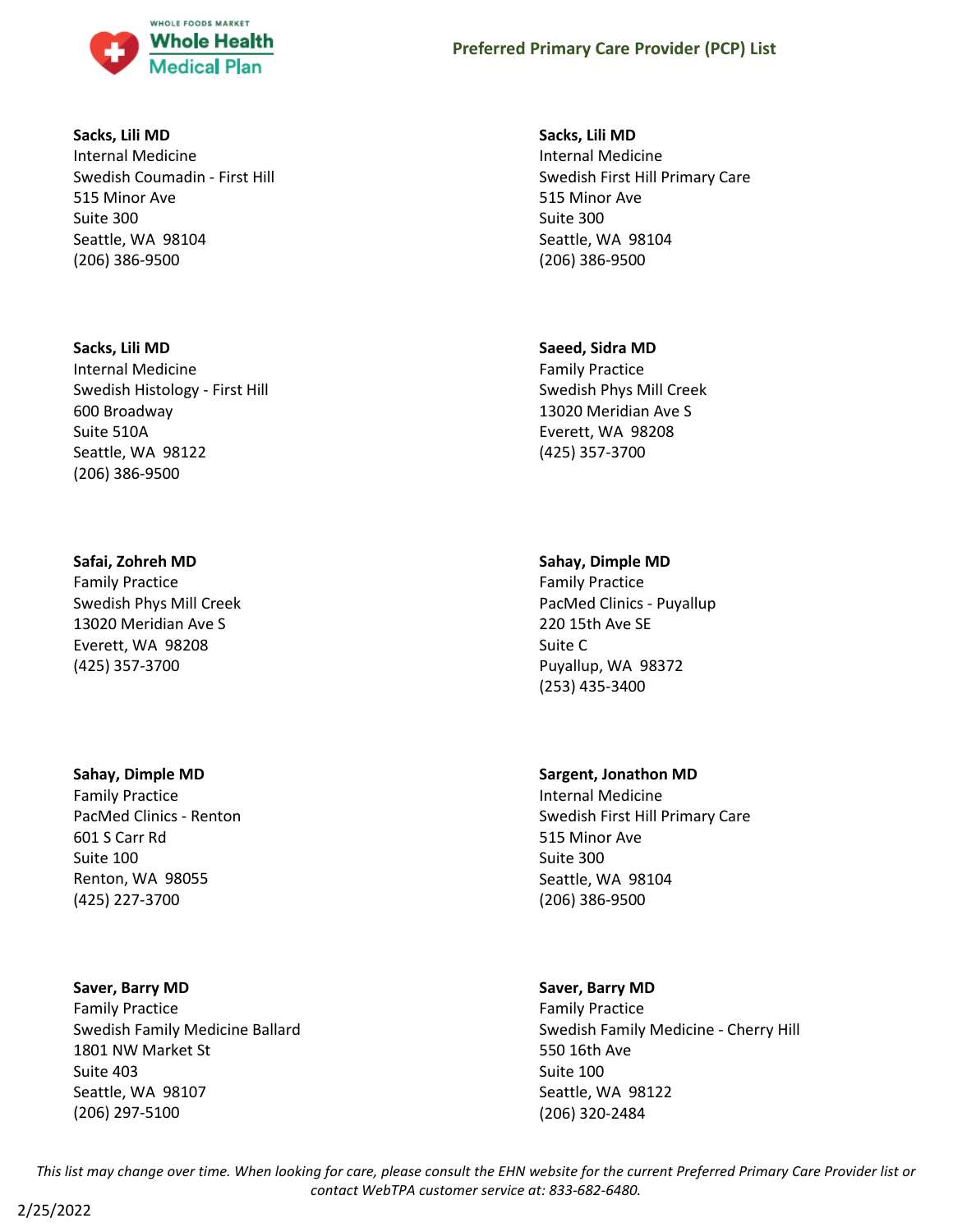

#### **Saver, Barry MD**

Family Practice Swedish Fam Med 1st Hill 1401 Madison St Suite 100 Seattle, WA 98104 (206) 386-6111

#### **Schach, Barbara MD**

Internal Medicine PacMed Clinics - Canyon Park 1909 214th St SE Suite 300 Bothell, WA 98021 (425) 412-7200

#### **Schick, Nicole MD**

Pediatric Medicine Swedish Phys Snoqualmie 37624 SE Fury St Suite 101 Snoqualmie, WA 98065 (425) 888-2016

### **Schick, Nicole MD**

Pediatric Medicine Swedish Physicians Pine Lake 22707 SE 29th St Sammamish, WA 98075 (425) 455-2845

### **Schick, Nicole MD**

Pediatric Medicine Swedish Bellevue Primary Care 1200 112th Ave NE Suite B100 Bellevue, WA 98004 (425) 462-1132

#### **Schach, Barbara MD**

Internal Medicine PacMed Clinics - Totem Lake 12910 Totem Lake Blvd NE Suite 101 Kirkland, WA 98034 (425) 814-5000

#### **Schick, Nicole MD**

Pediatric Medicine Swedish Children's Clinic Redmond 18100 NE Union Hill Rd 2nd Floor Redmond, WA 98052 (425) 881-5437

### **Schick, Nicole MD**

Pediatric Medicine Swedish Physicians Magnolia 2450 33rd Ave W Suite 100 Seattle, WA 98199 (206) 320-3364

### **Schick, Nicole MD**

Pediatric Medicine Swedish Physicians Queen Anne 2211 Queen Anne Ave N Seattle, WA 98109 (206) 861-8500

### **Schick, Nicole MD**

Pediatric Medicine Swedish Phys Redmond 18100 NE Union Hill Rd Suite 200 Redmond, WA 98052 (206) 320-5190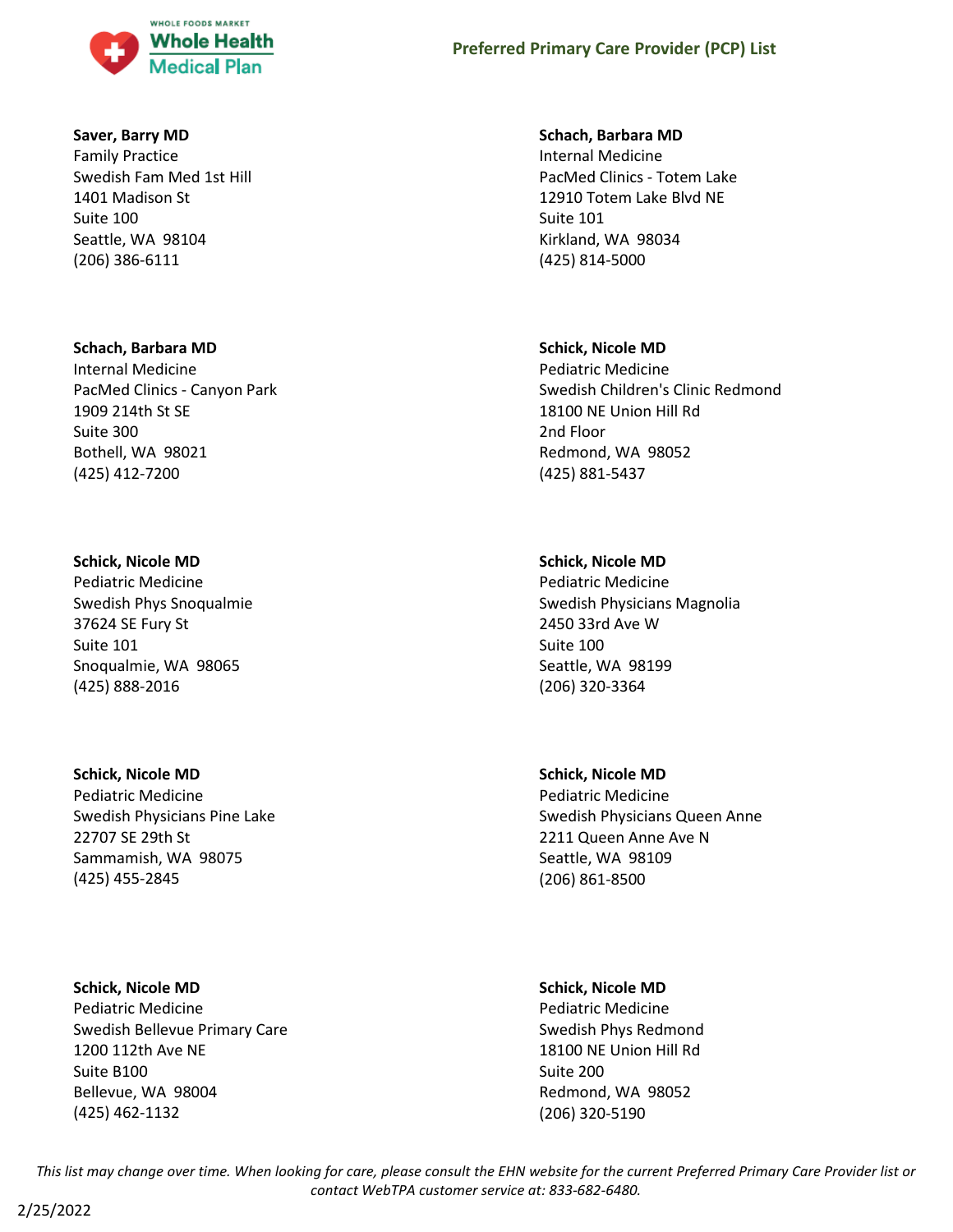

### **Schick, Nicole MD**

Pediatric Medicine Swedish Physicians Central Seattle 1600 E Jefferson St Suite 510 Seattle, WA 98122 (206) 320-4888

## **Schick, Nicole MD**

Pediatric Medicine Swedish Physicians Factoria 12917 SE 38th St Suite 100 Bellevue, WA 98006 (425) 641-4000

## **Schick, Nicole MD**

Pediatric Medicine Swedish Sand Point Primary Care 4540 Union Bay Pl NE Seattle, WA 98105 (206) 320-8050

# **Schick, Nicole MD**

Pediatric Medicine Swedish Renton Primary Care 911 N 10th Pl Renton, WA 98057 (425) 391-5700

## **Schick, Nicole MD**

Pediatric Medicine Swedish First Hill Primary Care 515 Minor Ave Suite 300 Seattle, WA 98104 (206) 386-9500

## **Schick, Nicole MD**

Pediatric Medicine Swedish Phys Mill Creek 13020 Meridian Ave S Everett, WA 98208 (425) 357-3700

## **Schick, Nicole MD**

Pediatric Medicine Swedish Klahanie Primary Care 4560 Klahanie Dr SE Suite 400 Issaquah, WA 98029 (425) 394-0620

# **Schick, Nicole MD**

Pediatric Medicine Swedish Edmonds Birth & Family Clinic 21911 76th Ave W Suite 110 Edmonds, WA 98026 (425) 640-4950

## **Schick, Nicole MD**

Pediatric Medicine Swedish Mercer Island Primary Care 3236 78th Ave SE Suite 200 Mercer Island, WA 98040 (206) 386-9500

## **Schick, Nicole MD**

Pediatric Medicine Swedish Phys Ballard 5350 Tallman Ave NW Suite 301 Seattle, WA 98107 (206) 320-3335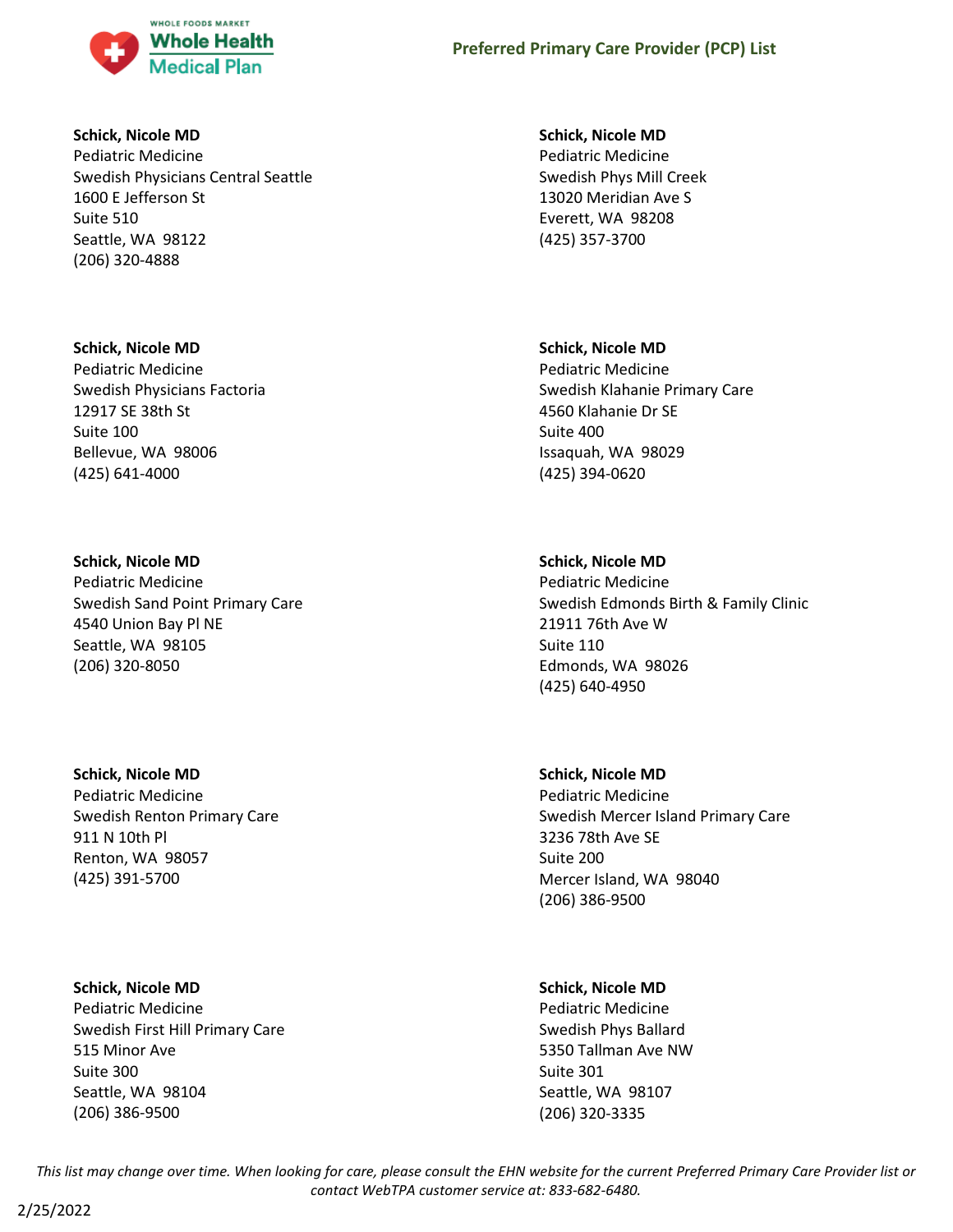

### **Schick, Nicole MD**

Pediatric Medicine Swedish Richmond Beach Primary Care 604 NW Richmond Beach Rd Shoreline, WA 98177 (206) 533-2900

## **Schick, Nicole MD**

Pediatric Medicine Swedish Edmonds Primary Care 7320 216th St SW Suite 200 Edmonds, WA 98026 (425) 640-4900

## **Schick, Nicole MD**

Pediatric Medicine Swedish Physicians Issaquah 751 NE Blakely Dr Suite 5010 Issaquah, WA 98029 (425) 394-0700

## **Schwepker, Abigail PA-C**

Family Practice PMG NW WA MC Walk In Clinic 12800 Bothell-Everett Hwy Everett, WA 98208 (425) 316-5150

## **Sethi, Tanmeet MD**

Family Practice Swedish Fam Med 1st Hill 1401 Madison St Suite 100 Seattle, WA 98104 (206) 386-6111

## **Schick, Nicole MD**

Pediatric Medicine Swedish Physicians South Lake Union 510 Boren Ave N Seattle, WA 98109 (206) 320-5200

## **Schick, Nicole MD**

Pediatric Medicine Swedish Physicians Downtown 800 5th Ave Suite P100 Seattle, WA 98104 (206) 320-3351

## **Scholten, Roger MD**

Pediatric Medicine Swedish Children's Clinic West Seattle 4744 41st Ave SW Suite 101 Seattle, WA 98116 (206) 320-5780

### **Sethi, Tanmeet MD**

Family Practice Swedish Family Medicine - Cherry Hill 550 16th Ave Suite 100 Seattle, WA 98122 (206) 320-2484

## **Sethi, Tanmeet MD**

Family Practice Swedish Family Medicine - Cherry Hill 747 Broadway Seattle, WA 98122 (206) 320-2484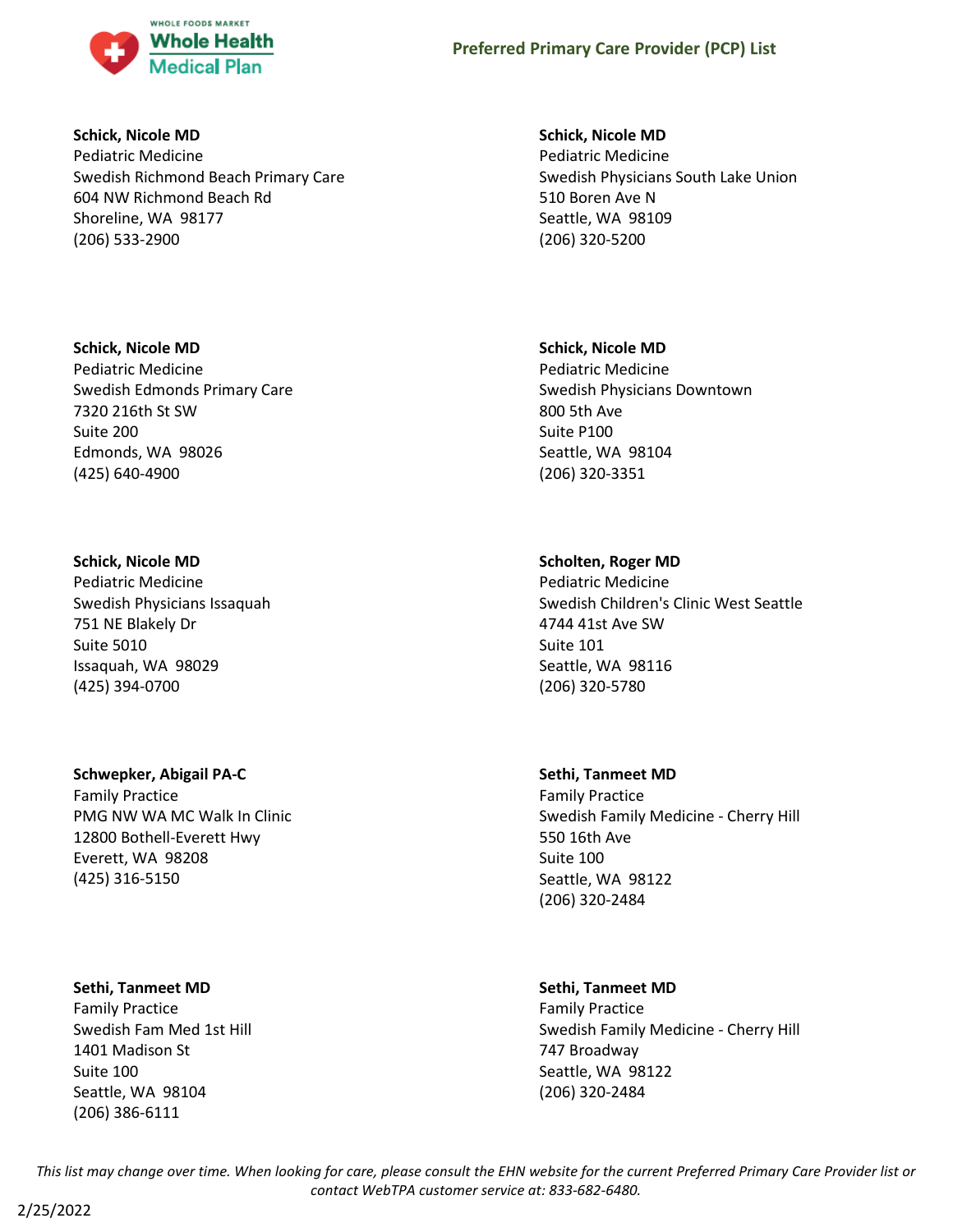

### **Sethi, Tanmeet MD**

Family Practice Swedish Family Medicine - Cherry Hill 500 17th Ave Seattle, WA 98122 (206) 320-2484

## **Shamseldin, Michael MD**

Family Practice Swedish Phys Ballard 5350 Tallman Ave NW Suite 301 Seattle, WA 98107 (206) 320-3335

## **Shamseldin, Michael MD**

Family Practice Swedish Physicians South Lake Union 510 Boren Ave N Seattle, WA 98109 (206) 320-5200

## **Shamseldin, Michael MD**

Family Practice Swedish Sand Point Primary Care 4540 Union Bay Pl NE Seattle, WA 98105 (206) 320-8050

## **Shamseldin, Michael MD**

Family Practice Swedish Phys Mill Creek 13020 Meridian Ave S Everett, WA 98208 (425) 357-3700

## **Shah, Shikha MD**

Family Practice Swedish Richmond Beach Primary Care 604 NW Richmond Beach Rd Shoreline, WA 98177 (206) 533-2900

## **Shamseldin, Michael MD**

Family Practice Swedish First Hill Primary Care 515 Minor Ave Suite 300 Seattle, WA 98104 (206) 386-9500

## **Shamseldin, Michael MD**

Family Practice Swedish Klahanie Primary Care 4560 Klahanie Dr SE Suite 400 Issaquah, WA 98029 (425) 394-0620

## **Shamseldin, Michael MD**

Family Practice Swedish Physicians Magnolia 2450 33rd Ave W Suite 100 Seattle, WA 98199 (206) 320-3364

## **Shamseldin, Michael MD**

Family Practice Swedish Mercer Island Primary Care 3236 78th Ave SE Suite 200 Mercer Island, WA 98040 (206) 386-9500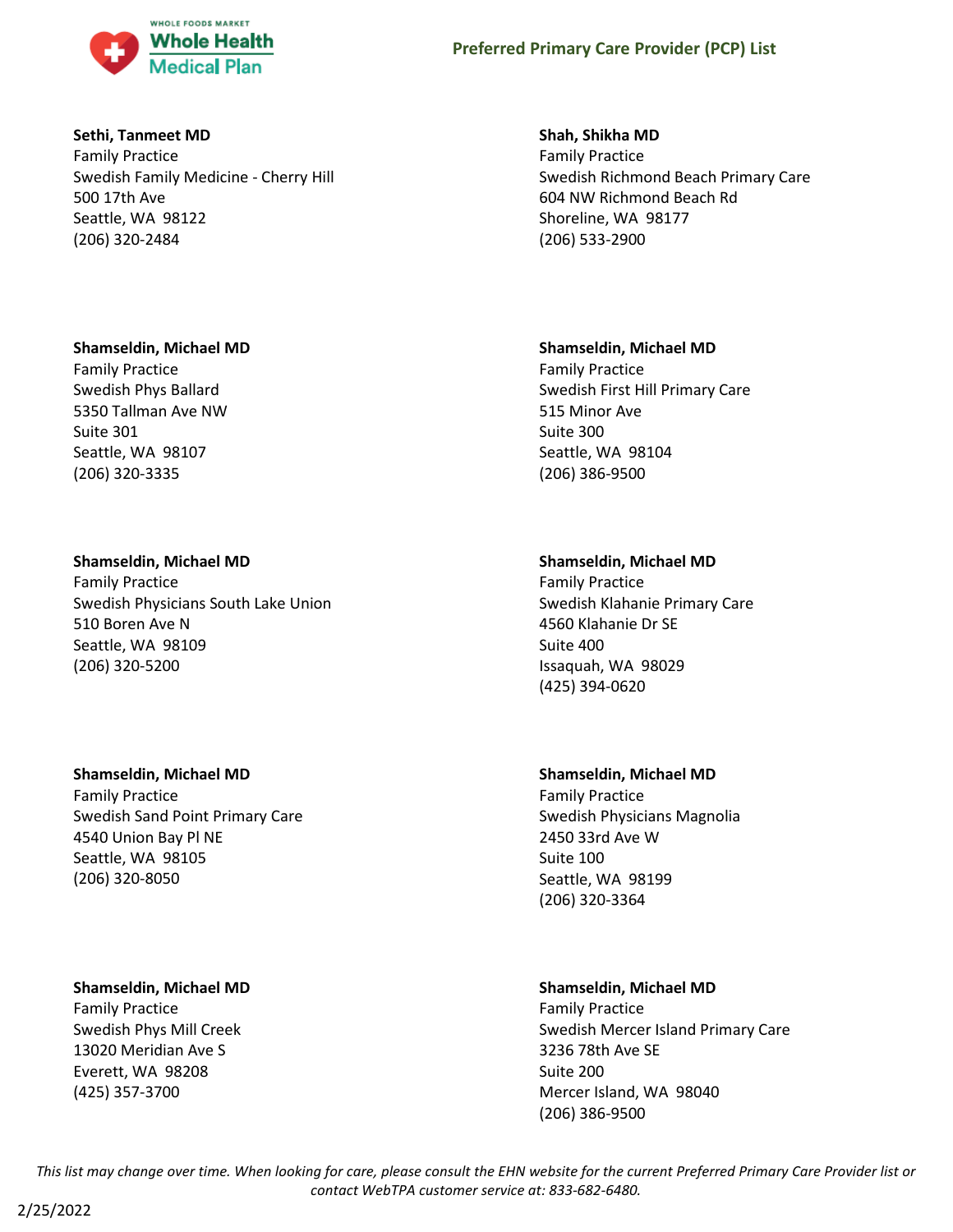

### **Shamseldin, Michael MD**

Family Practice Swedish Phys Snoqualmie 37624 SE Fury St Suite 101 Snoqualmie, WA 98065 (425) 888-2016

### **Shamseldin, Michael MD**

Family Practice Swedish Physicians Central Seattle 1600 E Jefferson St Suite 510 Seattle, WA 98122 (206) 320-4888

## **Shamseldin, Michael MD**

Family Practice Swedish Physicians Pine Lake 22707 SE 29th St Sammamish, WA 98075 (425) 455-2845

### **Shamseldin, Michael MD**

Family Practice Swedish Physicians Factoria 12917 SE 38th St Suite 100 Bellevue, WA 98006 (425) 641-4000

## **Shamseldin, Michael MD**

Family Practice Swedish Physicians Downtown 800 5th Ave Suite P100 Seattle, WA 98104 (206) 320-3351

### **Shamseldin, Michael MD**

Family Practice Swedish Phys Redmond 18100 NE Union Hill Rd Suite 200 Redmond, WA 98052 (206) 320-5190

## **Shamseldin, Michael MD**

Family Practice Swedish Edmonds Birth & Family Clinic 21911 76th Ave W Suite 110 Edmonds, WA 98026 (425) 640-4950

## **Shamseldin, Michael MD**

Family Practice Swedish Bellevue Primary Care 1200 112th Ave NE Suite B100 Bellevue, WA 98004 (425) 462-1132

## **Shamseldin, Michael MD**

Family Practice Swedish Edmonds Primary Care 7320 216th St SW Suite 200 Edmonds, WA 98026 (425) 640-4900

# **Shamseldin, Michael MD**

Family Practice Swedish Renton Primary Care 911 N 10th Pl Renton, WA 98057 (425) 391-5700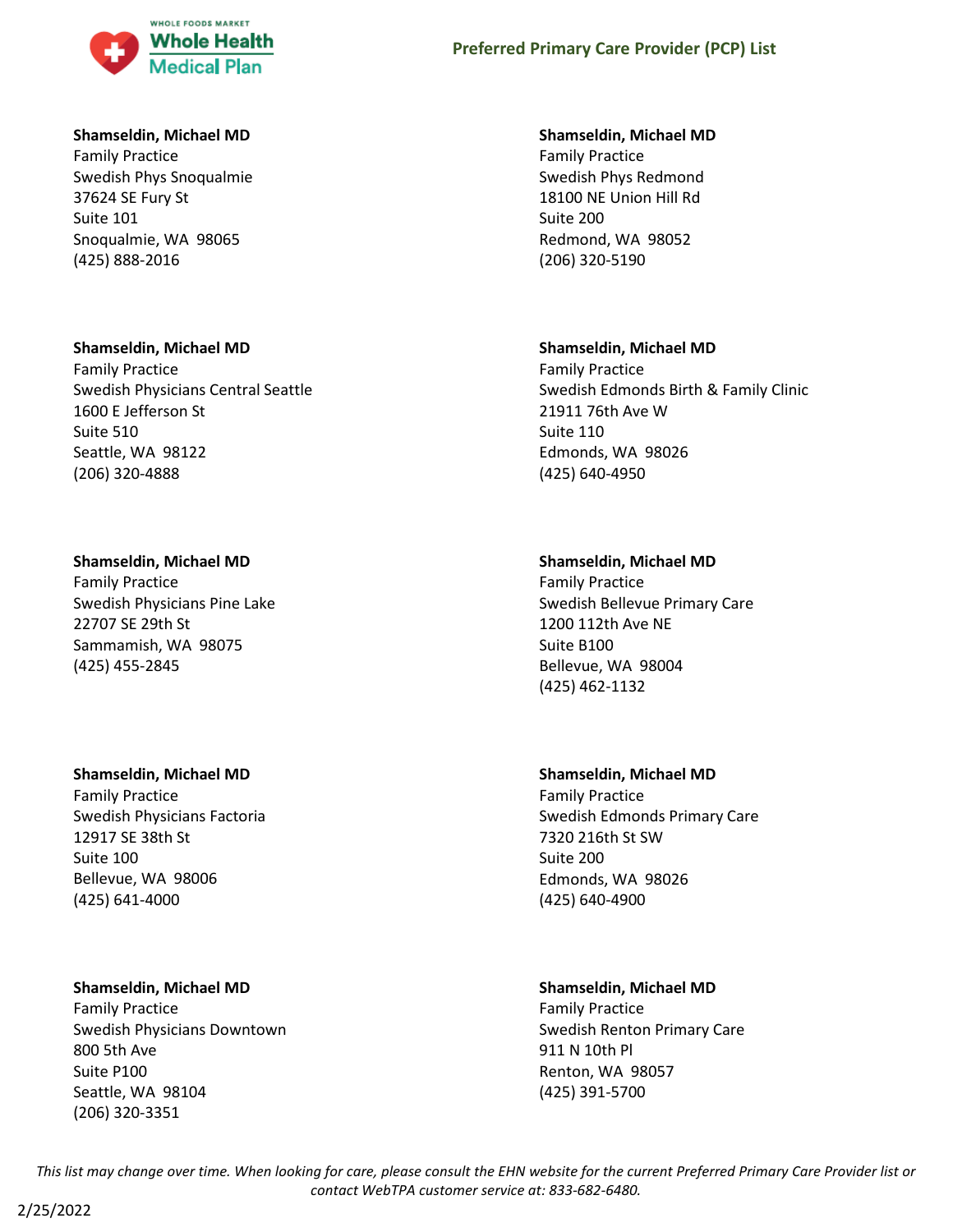

### **Shamseldin, Michael MD**

Family Practice Swedish Physicians Issaquah 751 NE Blakely Dr Suite 5010 Issaquah, WA 98029 (425) 394-0700

#### **Shamseldin, Michael MD**

Family Practice Swedish Physicians Queen Anne 2211 Queen Anne Ave N Seattle, WA 98109 (206) 861-8500

#### **Sharma, Ruchi MD**

Internal Medicine PacMed Clinics - Canyon Park 1909 214th St SE Suite 300 Bothell, WA 98021 (425) 412-7200

#### **Sherman, Carolyn MD**

Internal Medicine SMG Universal Response Clinic FH 515 Minor Ave Suite 170 Seattle, WA 98104 (206) 386-2598

### **Sherwood, Karla DO**

Pediatric Medicine Swedish Children's Clinic Meadow Creek 6520 226th Pl SE Suite 100 Issaquah, WA 98027 (425) 394-1680

#### **Shamseldin, Michael MD**

Family Practice Swedish Richmond Beach Primary Care 604 NW Richmond Beach Rd Shoreline, WA 98177 (206) 533-2900

#### **Sharma, Ruchi MD**

Internal Medicine PacMed Clinics - Totem Lake 12910 Totem Lake Blvd NE Suite 101 Kirkland, WA 98034 (425) 814-5000

### **Shen, Xiaojing DO**

Family Practice PMG NW WA Lynnwood 2902 164th St SW Suite E1 Lynnwood, WA 98087 (425) 741-7750

### **Sherman, Carolyn MD**

Internal Medicine Swedish Phys Ballard 5350 Tallman Ave NW Suite 301 Seattle, WA 98107 (206) 320-3335

### **Sherwood, Karla DO**

Pediatric Medicine Swedish Children's Clinic West Seattle 4744 41st Ave SW Suite 101 Seattle, WA 98116 (206) 320-5780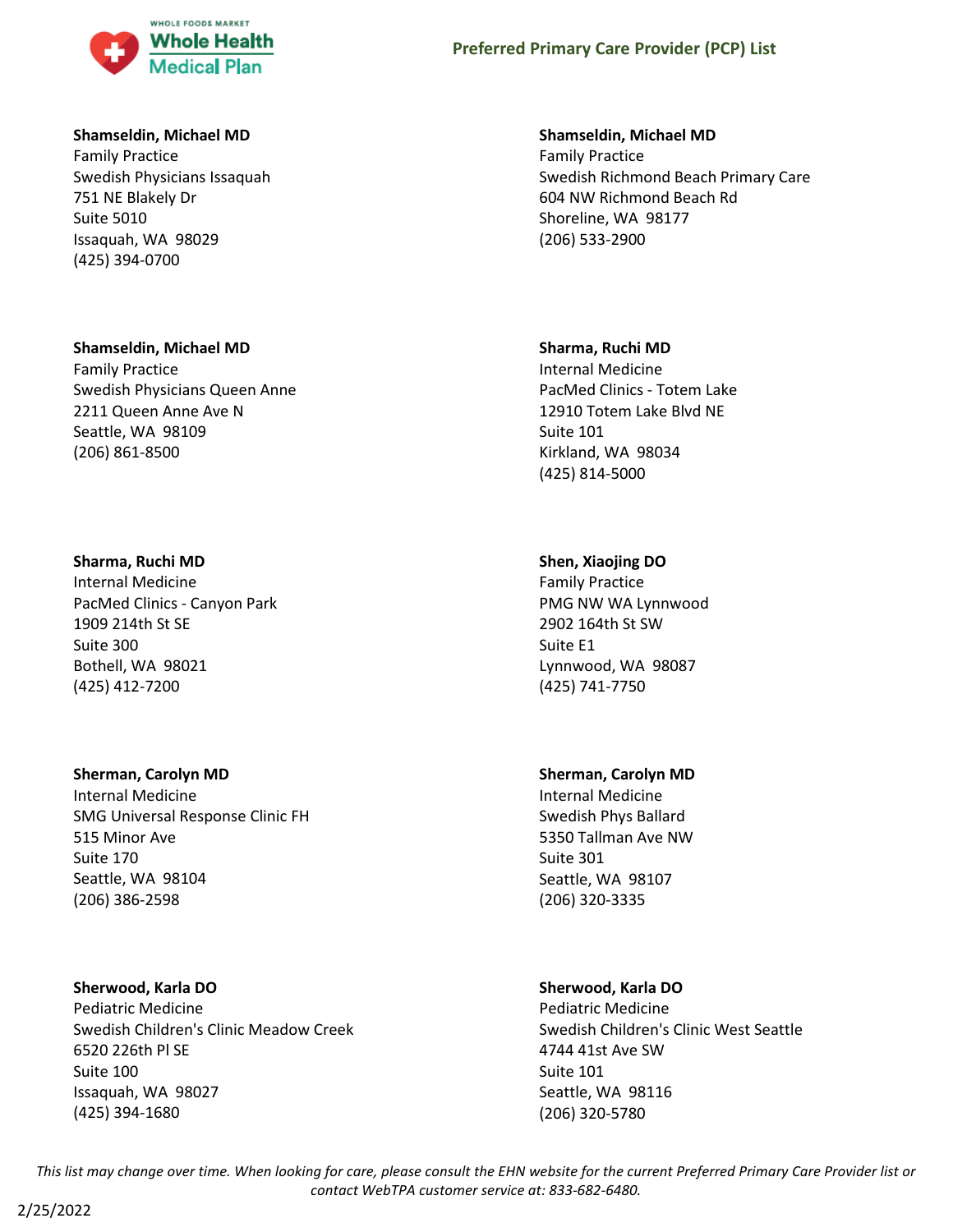

### **Sherwood, Karla DO**

Pediatric Medicine Swedish Children's Clinic Edmonds 21600 Highway 99 Suite 290 Edmonds, WA 98026 (425) 673-3456

#### **Shibuya, Kendall DO**

Family Practice Swedish Fam Med 1st Hill 1401 Madison St Suite 100 Seattle, WA 98104 (206) 386-6111

### **Shimotsu, Victoria MD**

Family Practice PacMed Clinics - Totem Lake 12910 Totem Lake Blvd NE Suite 101 Kirkland, WA 98034 (425) 814-5000

## **Shum, Johnny DO**

Family Practice Swedish Sand Point Primary Care 4540 Union Bay Pl NE Seattle, WA 98105 (206) 320-8050

**Singhal, Aaditya MD** Family Practice PMG NW WA Monroe Family Medicine 19200 N Kelsey St Monroe, WA 98272 (360) 794-7994

### **Sherwood, Karla DO**

Pediatric Medicine Swedish Children's Clinic Redmond 18100 NE Union Hill Rd Floor 2 Redmond, WA 98052 (425) 881-5437

### **Shibuya, Kendall DO**

Family Practice Swedish Family Medicine Ballard 1801 NW Market St Suite 403 Seattle, WA 98107 (206) 297-5100

### **Shimotsu, Victoria MD**

Family Practice PacMed Clinics - Canyon Park 1909 214th St SE Suite 300 Bothell, WA 98021 (425) 412-7200

## **Simmons, Kimberly MD, MPH**

Family Practice SMG Primary Care West Seattle AK St 4100 SW Alaska St Suite B Seattle, WA 98116 (206) 320-3399

# **Smith, Frederick MD**

Family Practice Swedish Addiction Recovery Services 5300 Tallman Ave NW Seattle, WA 98107 (206) 781-6209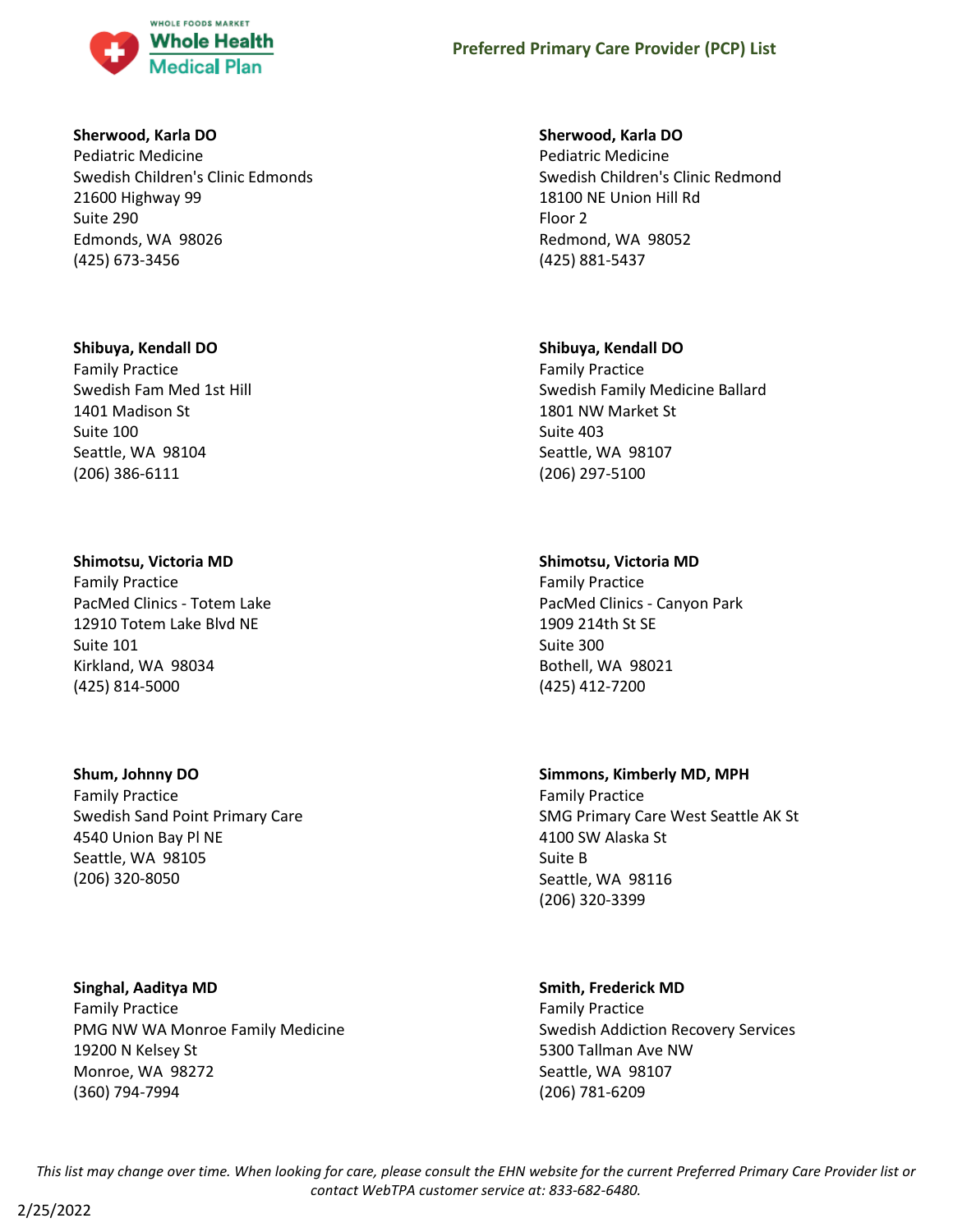

### **Smith, Christopher MD**

Internal Medicine PacMed Clinics - Madison 1101 Madison St Suite 301 Seattle, WA 98104 (206) 505-1101

#### **Smith, Frederick MD**

Family Practice Swedish Family Medicine - Cherry Hill 550 16th Ave Suite 100 Seattle, WA 98122 (206) 320-2484

#### **Smith, Catherine MD**

Family Practice Swedish Phys Ballard 5350 Tallman Ave NW Suite 301 Seattle, WA 98107 (206) 320-3335

### **Smith, Frederick MD**

Family Practice Swedish Fam Med 1st Hill 1401 Madison St Suite 100 Seattle, WA 98104 (206) 386-6111

#### **Soh, Jason MD**

Pediatric Medicine PMG NW WA MC Pediatrics 12800 Bothell-Everett Hwy Everett, WA 98208 (425) 316-5160

#### **Smith, Christopher MD**

Internal Medicine PacMed Clinics - Renton 601 S Carr Rd Suite 100 Renton, WA 98055 (425) 227-3700

#### **Smith, Catherine MD**

Family Practice Swedish Sand Point Primary Care 4540 Union Bay Pl NE Seattle, WA 98105 (206) 320-8050

#### **Smith, Frederick MD**

Family Practice Swedish Physicians Downtown 800 5th Ave Suite P100 Seattle, WA 98104 (206) 320-3351

#### **Smitherman, Jay MD**

Internal Medicine PMG SW WA Hawks Prairie IM 2555 Marvin Road NE Lacey, WA 98516 (360) 493-4450

### **Soon, Anny MD**

Internal Medicine Swedish Edmonds Primary Care 7320 216th St SW Suite 200 Edmonds, WA 98026 (425) 640-4900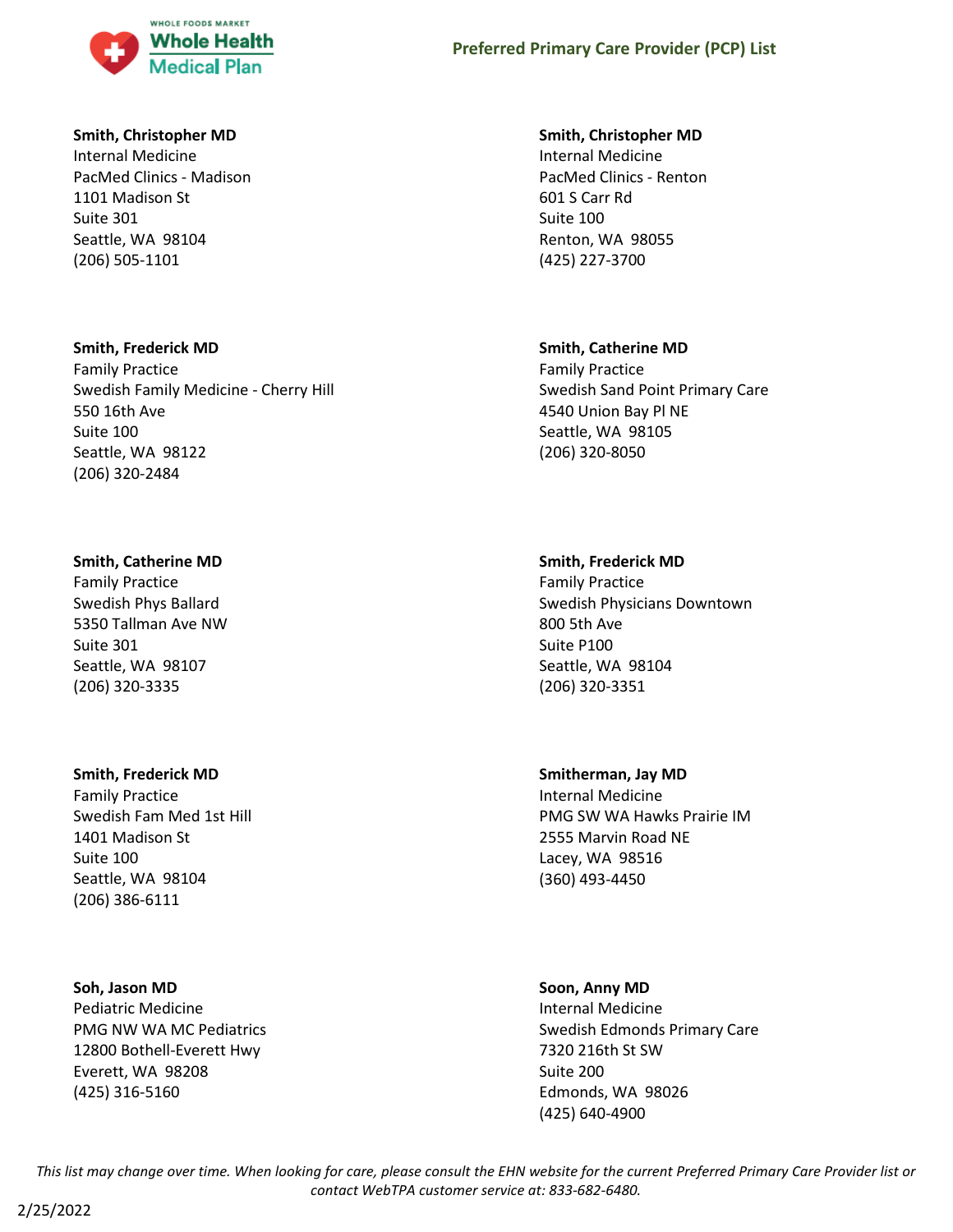

### **Spence, Jennifer MD**

Family Practice Swedish Physicians Issaquah 751 NE Blakely Dr Suite 5010 Issaquah, WA 98029 (425) 394-0700

## **Spiro, David MD**

Family Practice Swedish Edmonds Birth & Family Clinic 21911 76th Ave W Suite 110 Edmonds, WA 98026 (425) 640-4950

## **Starnes, Benjamin MD**

Pediatric Medicine Swedish Children's Clinic West Seattle 4744 41st Ave SW Suite 101 Seattle, WA 98116 (206) 320-5780

### **Starnes, Benjamin MD**

Pediatric Medicine Swedish Children's Clinic Meadow Creek 6520 226th Pl SE Suite 100 Issaquah, WA 98027 (425) 394-1680

## **Starnes, Benjamin MD**

Pediatric Medicine Swedish Children's Clinic Edmonds 21600 Highway 99 Suite 290 Edmonds, WA 98026 (425) 673-3456

### **Spence, Jennifer MD**

Family Practice Swedish Disaster Clinic Issaquah 751 NE Blakely Dr Issaquah, WA 98029 (425) 313-4000

## **Stanos, Sarah DO**

Pediatric Medicine Swedish Physicians Issaquah 751 NE Blakely Dr Suite 5010 Issaquah, WA 98029 (425) 394-0700

## **Starnes, Benjamin MD**

Pediatric Medicine Swedish Children's Clinic Redmond 18100 NE Union Hill Rd 2nd Floor Redmond, WA 98052 (425) 881-5437

# **Starnes, Benjamin MD**

Pediatric Medicine Swedish Physicians Queen Anne 2211 Queen Anne Ave N Seattle, WA 98109 (206) 861-8500

### **Starr, Hillary MD**

Family Practice PMG NW WA Monroe Family Medicine 19200 N Kelsey St Monroe, WA 98272 (360) 794-7994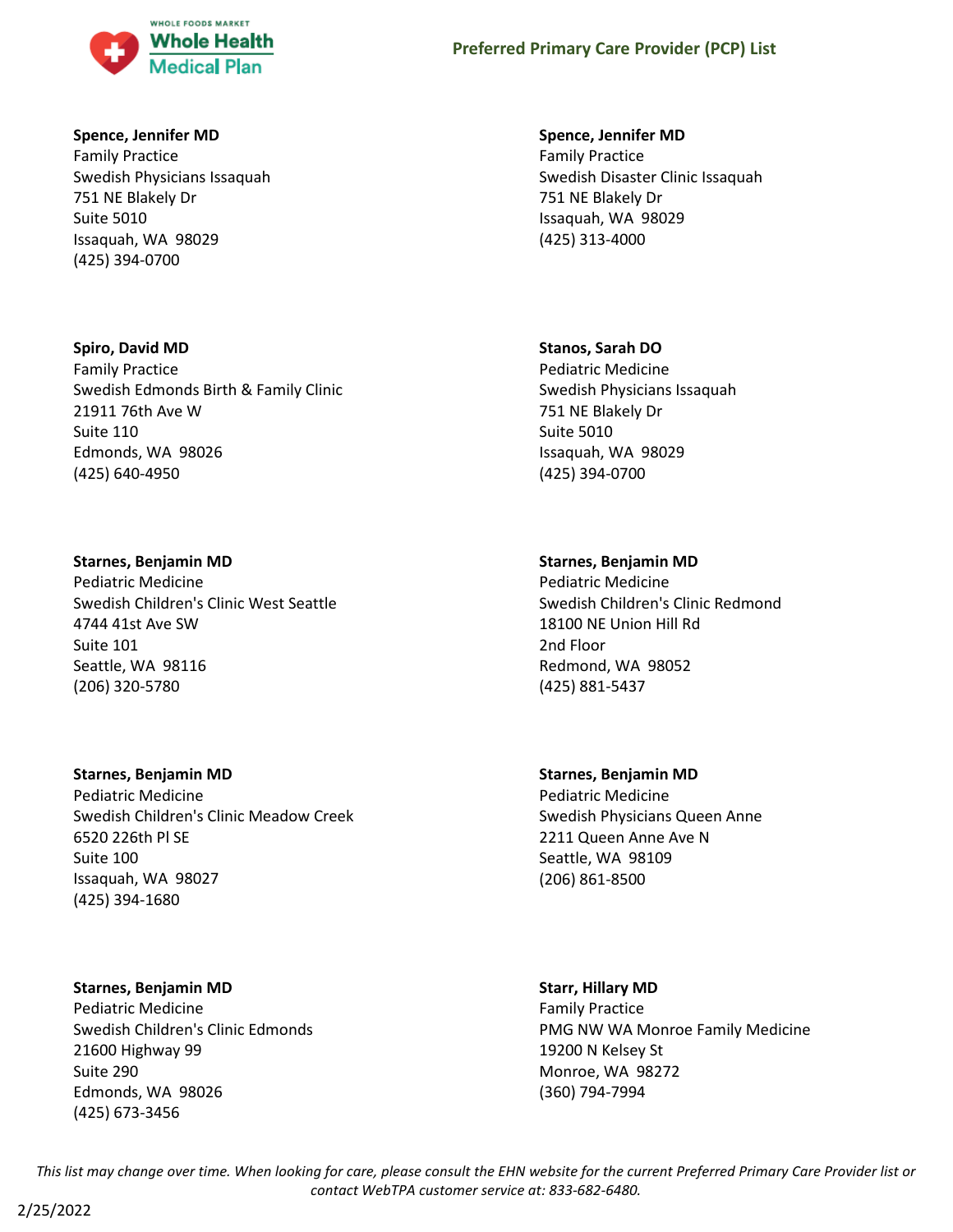

### **Stephens, Preston MD**

Family Practice PMG SW WA Hawks Prairie FM 2555 Marvin Road NE Lacey, WA 98516 (360) 413-4200

#### **Stewart, Jimmie MD**

Family Practice PacMed Clinics - Canyon Park 1909 214th St SE Suite 300 Bothell, WA 98021 (425) 412-7200

#### **Strasbourger, Pnina MD**

Family Practice PacMed Clinics - Lynnwood 19401 40th Ave W Suite 230 Lynnwood, WA 98036 (425) 744-7153

### **Strasbourger, Pnina MD**

Family Practice PacMed Clinics - Puyallup 220 15th Ave SE Suite C Puyallup, WA 98372 (253) 435-3400

### **Strasbourger, Pnina MD**

Family Practice PacMed Clinics - Totem Lake 12910 Totem Lake Blvd NE Suite 101 Kirkland, WA 98034 (425) 814-5000

#### **Stevens, John MD**

Family Practice Swedish Family Medicine Ballard 1801 NW Market St Suite 403 Seattle, WA 98107 (206) 297-5100

#### **Stickney, Alyssa MD**

Family Practice PMG NW WA Monroe Family Medicine 19200 N Kelsey St Monroe, WA 98272 (360) 794-7994

#### **Strasbourger, Pnina MD**

Family Practice PacMed Clinics - Renton 601 S Carr Rd Suite 100 Renton, WA 98055 (425) 227-3700

### **Strasbourger, Pnina MD**

Family Practice PacMed Clinics - Canyon Park 1909 214th St SE Suite 300 Bothell, WA 98021 (425) 412-7200

### **Strasbourger, Pnina MD**

Family Practice PacMed Clinics - Beacon Hill 1200 12th Ave S Seattle, WA 98144 (206) 326-2400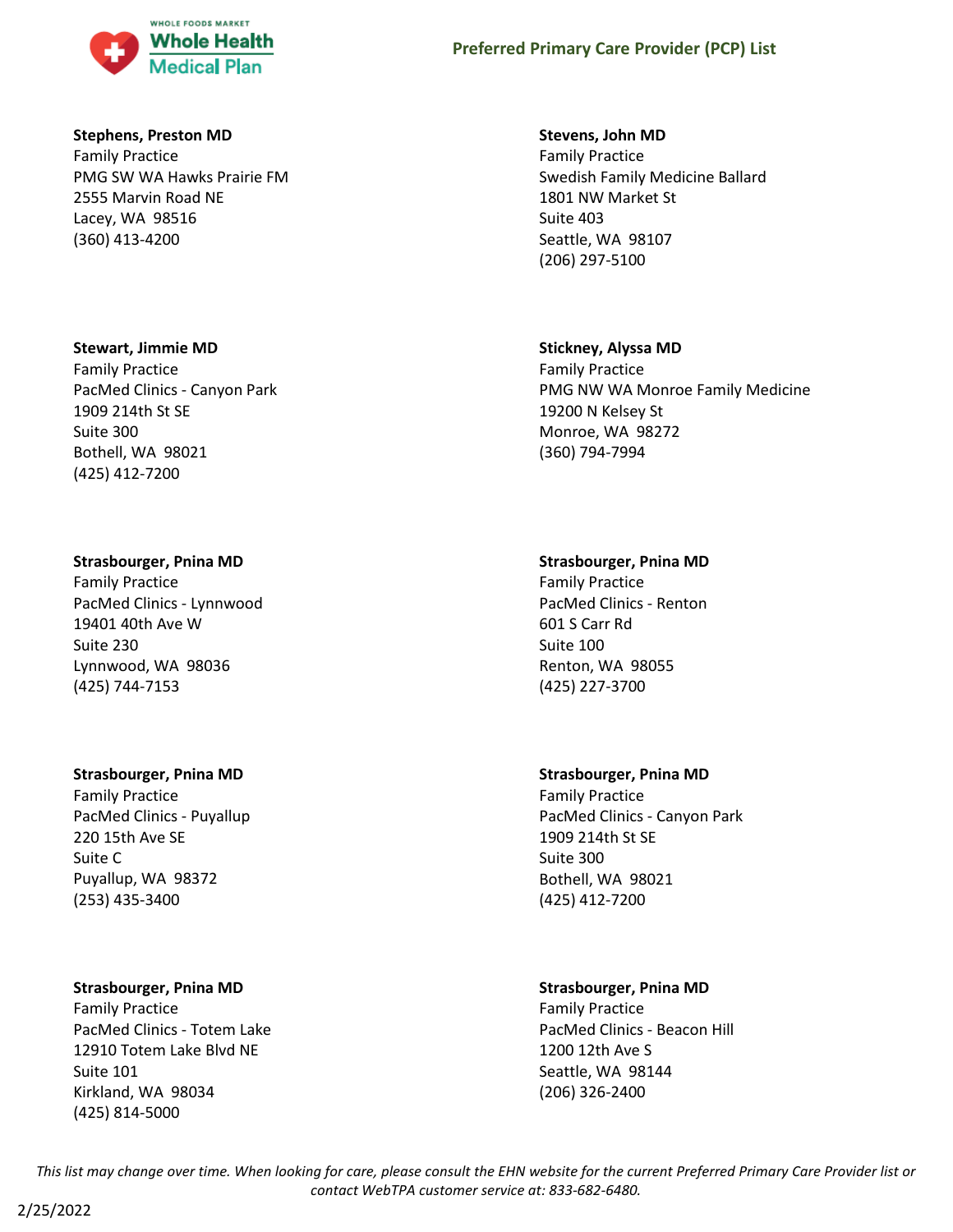

### **Strasbourger, Pnina MD**

Family Practice PacMed Clinics - Madison 1101 Madison St Suite 301 Seattle, WA 98104 (206) 505-1101

#### **Strasbourger, Pnina MD**

Family Practice PacMed Clinics - Federal Way 31833 Gateway Center Blvd S Federal Way, WA 98003 (253) 214-1920

#### **Strong, Linda MD**

Internal Medicine Swedish Disaster Clinic Edmonds 21601 76th Ave W Edmonds, WA 98026 (425) 640-4000

#### **Sullivan, Corey MD**

Family Practice PMG SW WA W Olympia Immediate Care 1620 Cooper Point Road SW Olympia, WA 98502 (360) 486-6710

#### **Sun, Clement MD**

Internal Medicine PacMed Clinics - Renton 601 S Carr Rd Suite 100 Renton, WA 98055 (425) 227-3700

#### **Strasbourger, Pnina MD**

Family Practice PacMed Clinics - Northgate 10416 5th Ave NE Seattle, WA 98125 (206) 517-6700

#### **Strohbach, Michael MD**

Family Practice PMG SW WA Centralia Int Med 1010 S Scheuber Road Suite 3 & 4 Centralia, WA 98531 (360) 827-7966

### **Strong, Linda MD**

Internal Medicine Swedish Edmonds Primary Care 7320 216th St SW Suite 200 Edmonds, WA 98026 (425) 640-4900

#### **Summerfield, Jill MD**

Internal Medicine SMG Internal Med West Seattle 4744 41st Ave SW Suite 102 Seattle, WA 98116 (206) 320-8120

#### **Sun, Clement MD**

Internal Medicine PacMed Clinics - Federal Way 31833 Gateway Center Blvd S Federal Way, WA 98003 (253) 214-1920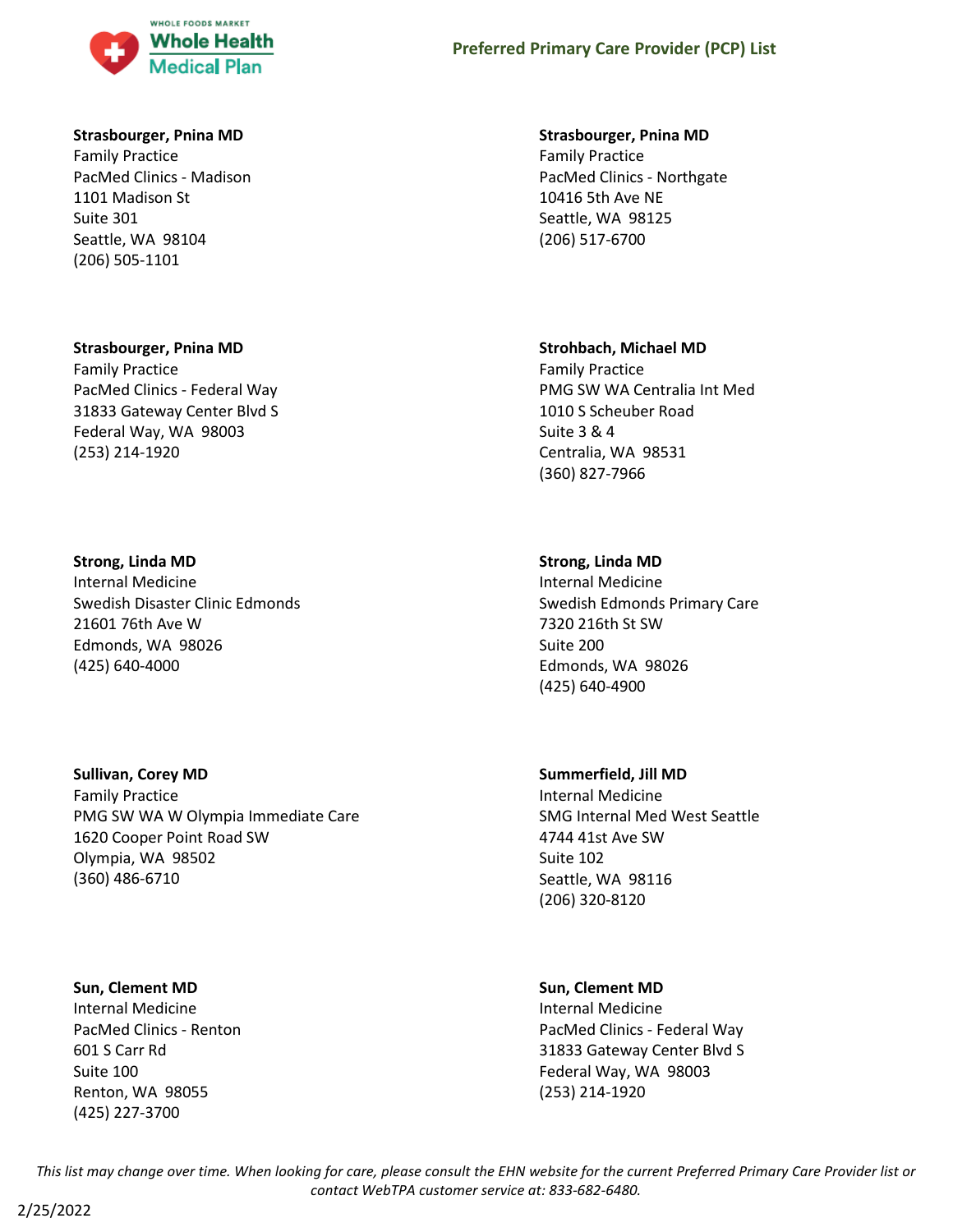

### **Sun, Clement MD**

Internal Medicine PacMed Clinics - Puyallup 220 15th Ave SE Suite C Puyallup, WA 98372 (253) 435-3400

#### **Sun, Clement MD**

Internal Medicine PacMed Clinics - Canyon Park 1909 214th St SE Suite 300 Bothell, WA 98021 (425) 412-7200

#### **Sun, Clement MD**

Internal Medicine PacMed Clinics - Madison 1101 Madison St Suite 301 Seattle, WA 98104 (206) 505-1101

#### **Sun, Clement MD**

Internal Medicine PacMed Clinics - Beacon Hill 1200 12th Ave S Seattle, WA 98144 (206) 326-2400

#### **Swank, Theresa MD**

Family Practice Swedish Physicians Magnolia 2450 33rd Ave W Suite 100 Seattle, WA 98199 (206) 320-3364

#### **Sun, Clement MD**

Internal Medicine PacMed Clinics - Lynnwood 19401 40th Ave W Suite 230 Lynnwood, WA 98036 (425) 744-7153

#### **Sun, Clement MD**

Internal Medicine PacMed Clinics - Totem Lake 12910 Totem Lake Blvd NE Suite 101 Kirkland, WA 98034 (425) 814-5000

#### **Sun, Clement MD**

Internal Medicine PacMed Clinics - Northgate 10416 5th Ave NE Seattle, WA 98125 (206) 517-6700

#### **Suzuki, Manaji MD**

Pediatric Medicine PMG NW WA MC Pediatrics 12800 Bothell-Everett Hwy Everett, WA 98208 (425) 316-5160

#### **Swenson, Dana MD**

Internal Medicine PacMed Clinics - Totem Lake 12910 Totem Lake Blvd NE Suite 101 Kirkland, WA 98034 (425) 814-5000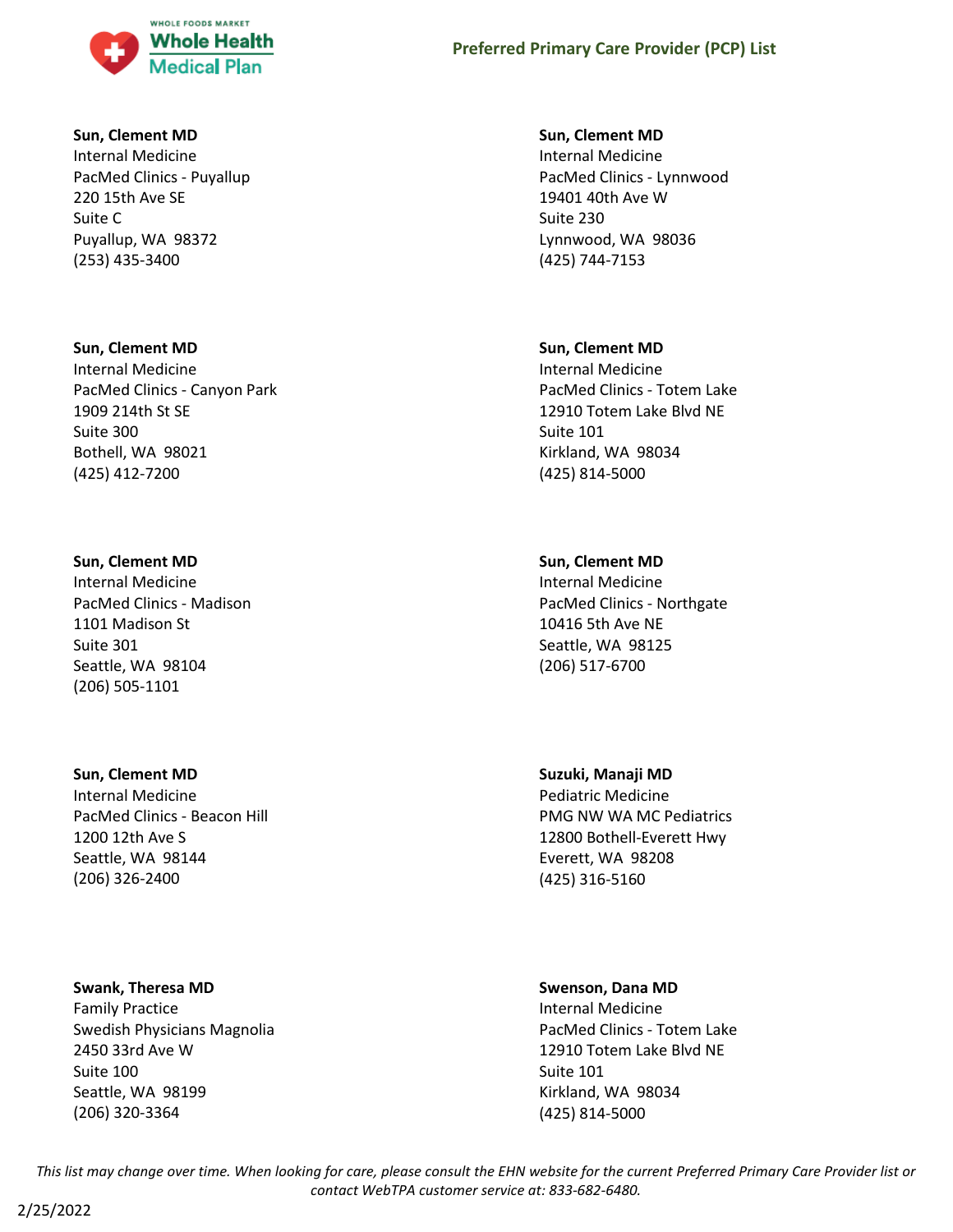

### **Swenson, Dana MD**

Internal Medicine PacMed Clinics - Canyon Park 1909 214th St SE Suite 300 Bothell, WA 98021 (425) 412-7200

#### **Swingle, Emma MD**

Family Practice Swedish Sand Point Primary Care 4540 Union Bay Pl NE Seattle, WA 98105 (206) 320-8050

#### **Swingle, Emma MD**

Family Practice Swedish Fam Med 1st Hill 1401 Madison St Suite 100 Seattle, WA 98104 (206) 386-6111

### **Sytman, Paul MD**

Internal Medicine Swedish Bellevue Primary Care 1200 112th Ave NE Suite B100 Bellevue, WA 98004 (425) 462-1132

### **Sytman, Paul MD**

Internal Medicine Swedish Physicians Factoria 12917 SE 38th St Suite 100 Bellevue, WA 98006 (425) 641-4000

#### **Swingle, Emma MD**

Family Practice Swedish Family Medicine Ballard 1801 NW Market St Suite 403 Seattle, WA 98107 (206) 297-5100

#### **Swingle, Emma MD**

Family Practice Swedish Family Medicine - Cherry Hill 550 16th Ave Suite 100 Seattle, WA 98122 (206) 320-2484

#### **Sytman, Paul MD**

Internal Medicine Swedish Imaging - Bellevue 1200 112th Ave NE Suite B250 Bellevue, WA 98004 (206) 386-9500

### **Sytman, Paul MD**

Internal Medicine Swedish Mercer Island Primary Care 3236 78th Ave SE Suite 200 Mercer Island, WA 98040 (206) 386-9500

### **Szalay, Andrew MD**

Family Practice Swedish Sand Point Primary Care 4540 Union Bay Pl NE Seattle, WA 98105 (206) 320-8050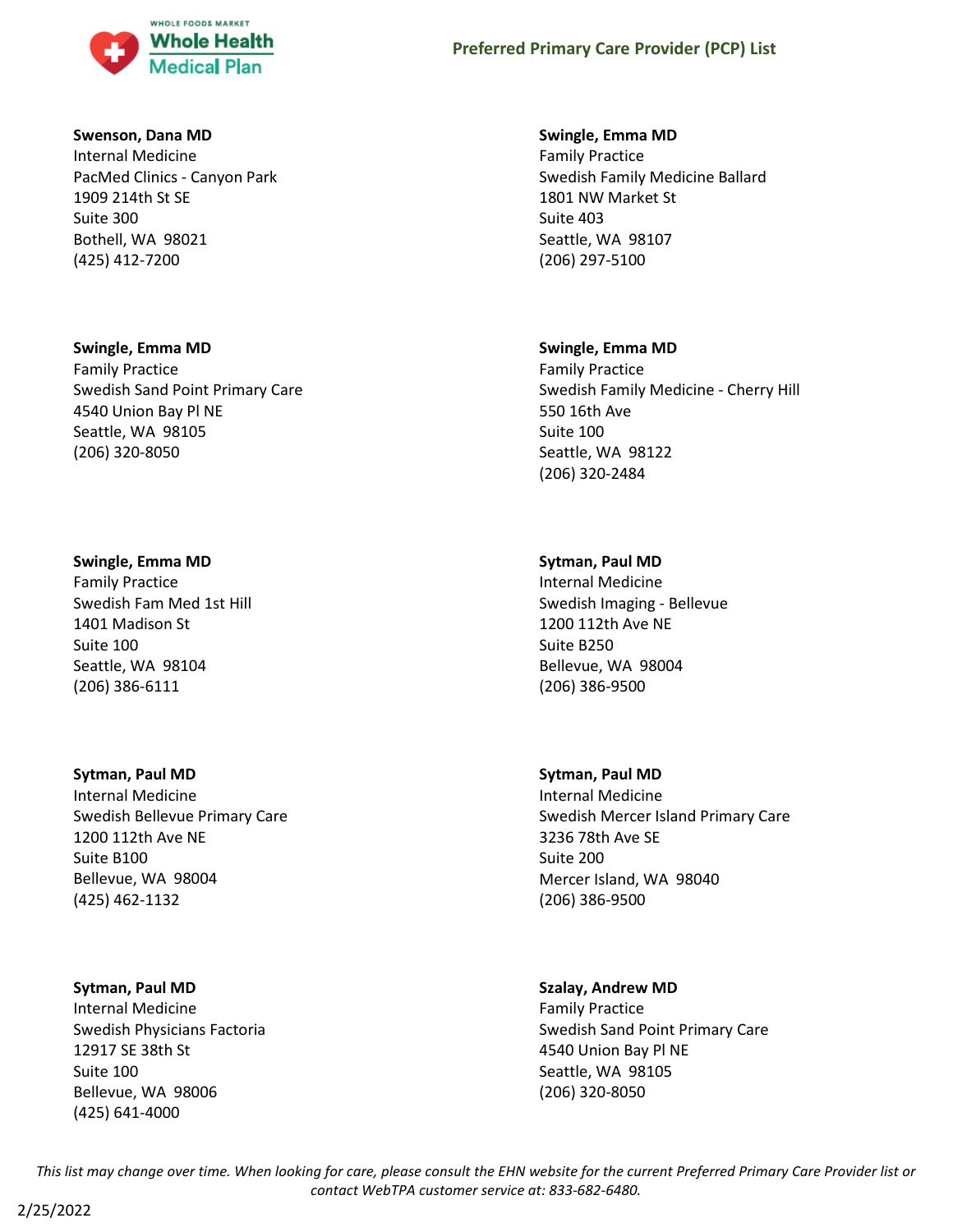

### **Szalay, Andrew MD**

Family Practice Swedish Phys Ballard 5350 Tallman Ave NW Suite 301 Seattle, WA 98107 (206) 320-3335

# **Talbot, Peter MD**

Family Practice Swedish Family Medicine - Cherry Hill 747 Broadway Seattle, WA 98122 (206) 320-2484

### **Talbot, Peter MD**

Family Practice Swedish Addiction Recovery Services 5300 Tallman Ave NW Seattle, WA 98107 (206) 781-6209

### **Talbott, Natalie MD**

Internal Medicine Swedish Phys Ballard 5350 Tallman Ave NW Suite 301 Seattle, WA 98107 (206) 320-3335

### **Taraday, Julie MD**

Family Practice Swedish Family Medicine - Cherry Hill 747 Broadway Seattle, WA 98122 (206) 320-2484

### **Talbot, Peter MD**

Family Practice Swedish Family Medicine - Cherry Hill 550 16th Ave Suite 100 Seattle, WA 98122 (206) 320-2484

#### **Talbot, Peter MD**

Family Practice Swedish Fam Med 1st Hill 1401 Madison St Suite 100 Seattle, WA 98104 (206) 386-6111

### **Talbot, Peter MD**

Family Practice Swedish Family Medicine - Cherry Hill 500 17th Ave Seattle, WA 98122 (206) 320-2484

## **Tanedo, Stella MD** Internal Medicine PMG NW WA MC Internal Medicine 12800 Bothell-Everett Hwy Everett, WA 98208 (425) 316-5130

# **Taraday, Julie MD**

Family Practice Swedish Family Medicine - Cherry Hill 500 17th Ave Seattle, WA 98122 (206) 320-2484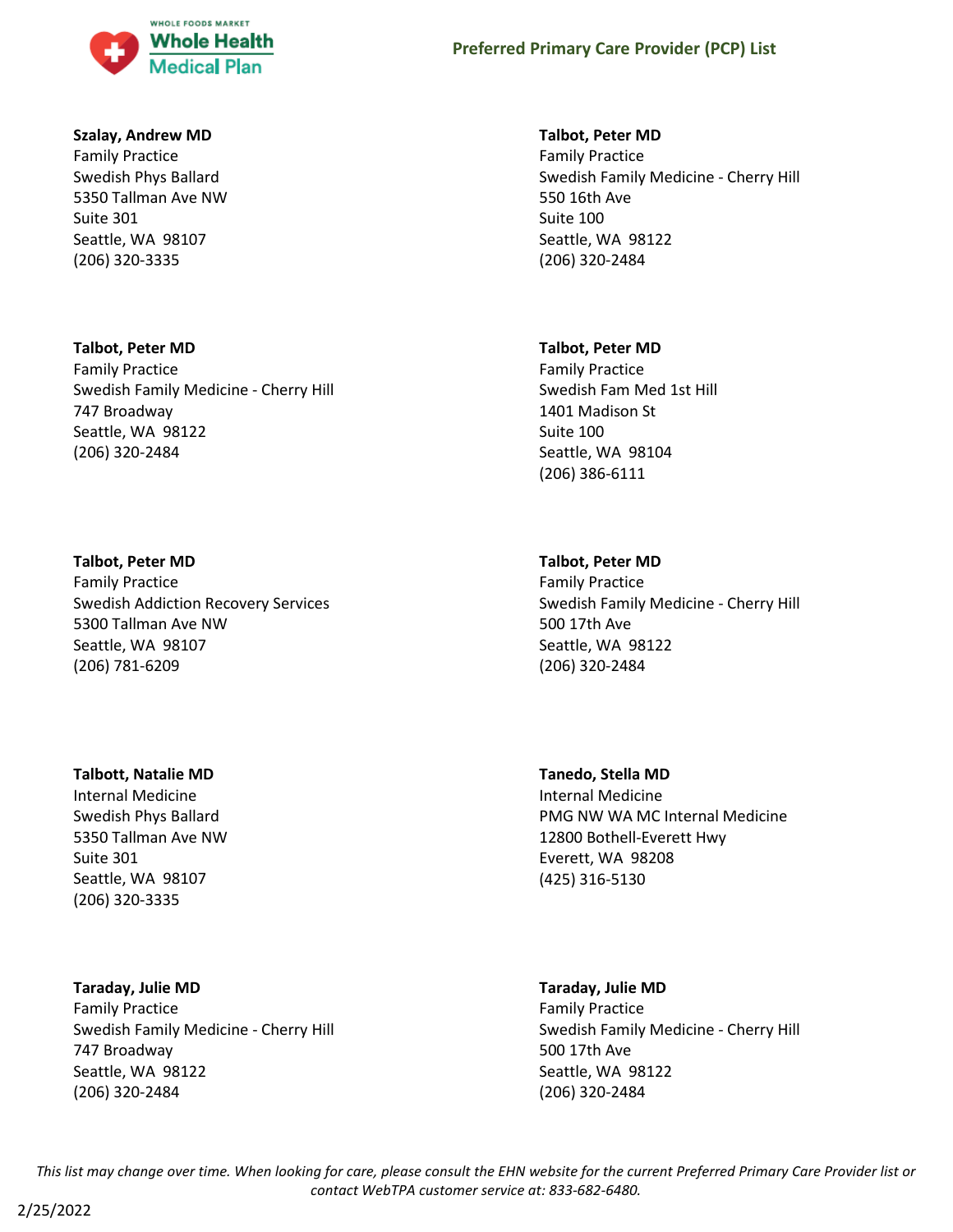

### **Taraday, Julie MD**

Family Practice Swedish Family Medicine - Cherry Hill 550 16th Ave Suite 100 Seattle, WA 98122 (206) 320-2484

### **Taylor, Tavis MD**

Internal Medicine PacMed Clinics - Renton 601 S Carr Rd Suite 100 Renton, WA 98055 (425) 227-3700

### **Taylor, Tavis MD**

Internal Medicine PacMed Clinics - Puyallup 220 15th Ave SE Suite C Puyallup, WA 98372 (253) 435-3400

## **Taylor, Tavis MD**

Internal Medicine PacMed Clinics - Northgate 10416 5th Ave NE Seattle, WA 98125 (206) 517-6700

**Thakkar, Rupin MD** Pediatric Medicine

Swedish Children's Clinic Edmonds 21600 Highway 99 Suite 290 Edmonds, WA 98026 (425) 673-3456

### **Taraday, Julie MD**

Family Practice Swedish Fam Med 1st Hill 1401 Madison St Suite 100 Seattle, WA 98104 (206) 386-6111

### **Taylor, Tavis MD**

Internal Medicine PacMed Clinics - Madison 1101 Madison St Suite 301 Seattle, WA 98104 (206) 505-1101

### **Taylor, Tavis MD**

Internal Medicine PacMed Clinics - Federal Way 31833 Gateway Center Blvd S Federal Way, WA 98003 (253) 214-1920

**Teng, Yue MD** Family Practice PMG SW WA St Peter Fam Med 525 Lilly Road NE Olympia, WA 98506 (360) 493-7230

### **Thalhamer, Stella MD**

Internal Medicine PMG SW WA E Olympia Primary Care 525 Lilly Road NE Suite 250 Olympia, WA 98506 (360) 486-6777

*This list may change over time. When looking for care, please consult the EHN website for the current Preferred Primary Care Provider list or contact WebTPA customer service at: 833-682-6480.*

2/25/2022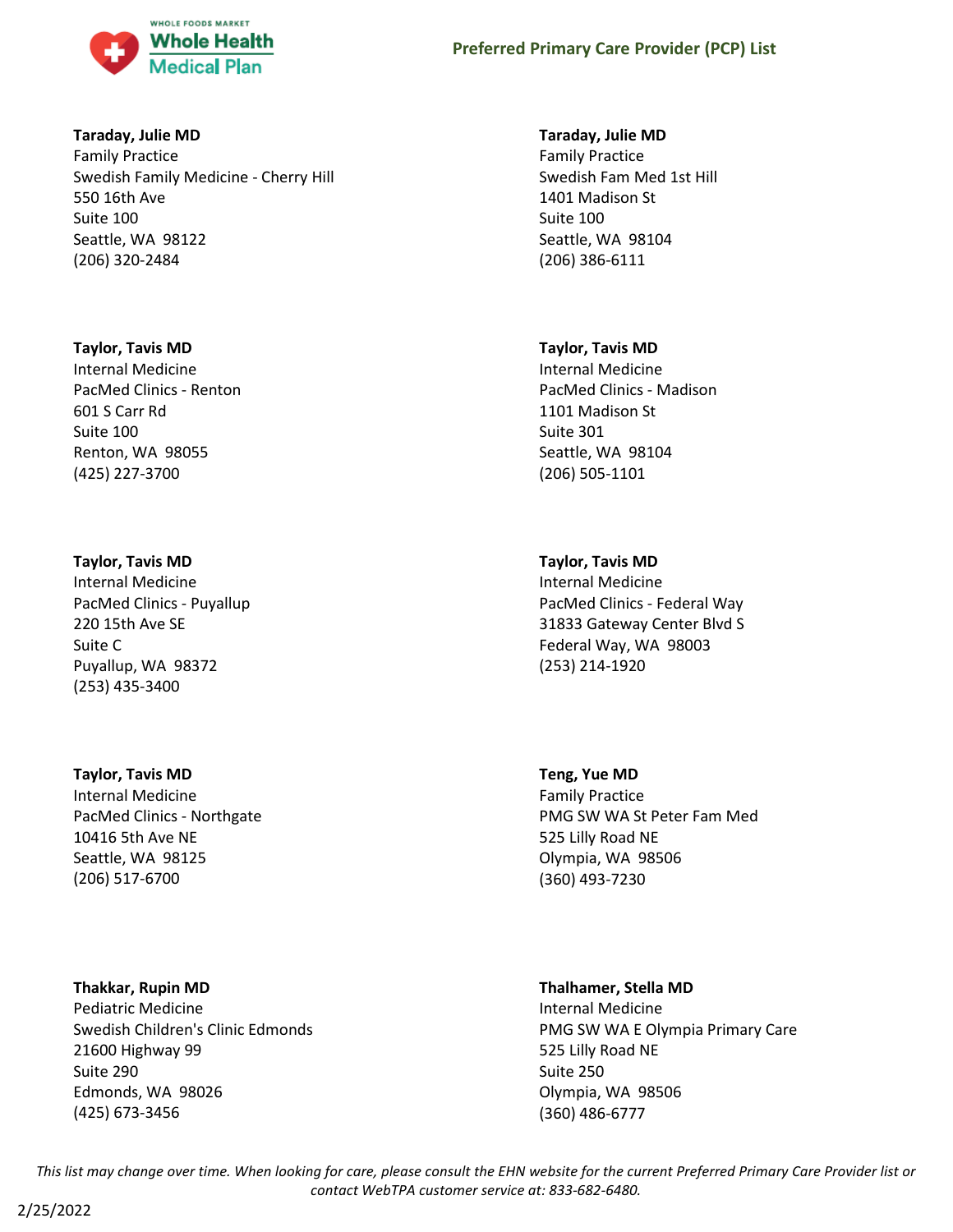

### **Thomas, Julie MD**

Internal Medicine Swedish Bellevue Primary Care 1200 112th Ave NE Suite B100 Bellevue, WA 98004 (425) 462-1132

### **Thomas, Julie MD**

Internal Medicine Swedish Hospital Medicine First Hill 747 Broadway Seattle, WA 98122 (206) 215-2520

### **Thomas, Julie MD**

Internal Medicine Swedish Hospital Medicine Issaquah 751 NE Blakely Dr Issaquah, WA 98029 (425) 313-7000

### **Thomas, Julie MD**

Internal Medicine Swedish Mercer Island Primary Care 3236 78th Ave SE Suite 200 Mercer Island, WA 98040 (206) 386-9500

### **Thomas, Julie MD**

Internal Medicine Swedish Physicians Factoria 12917 SE 38th St Suite 100 Bellevue, WA 98006 (425) 641-4000

### **Thomas, Julie MD**

Internal Medicine Swedish Hospital Medicine Ballard 5300 Tallman Ave NW Seattle, WA 98107 (206) 215-2520

### **Thomas, Julie MD**

Internal Medicine Swedish Disaster Clinic Issaquah 751 NE Blakely Dr Issaquah, WA 98029 (425) 313-4000

### **Thomas, Danyelle MD**

Family Practice PacMed Clinics - Beacon Hill 1200 12th Ave S Seattle, WA 98144 (206) 326-2400

### **Thomas, Julie MD**

Internal Medicine Swedish Hospital Medicine Edmonds 21601 76th Ave W Edmonds, WA 98026 (425) 640-4000

# **Thomas, Danyelle MD**

Family Practice PacMed Clinics - Renton 601 S Carr Rd Suite 100 Renton, WA 98055 (425) 227-3700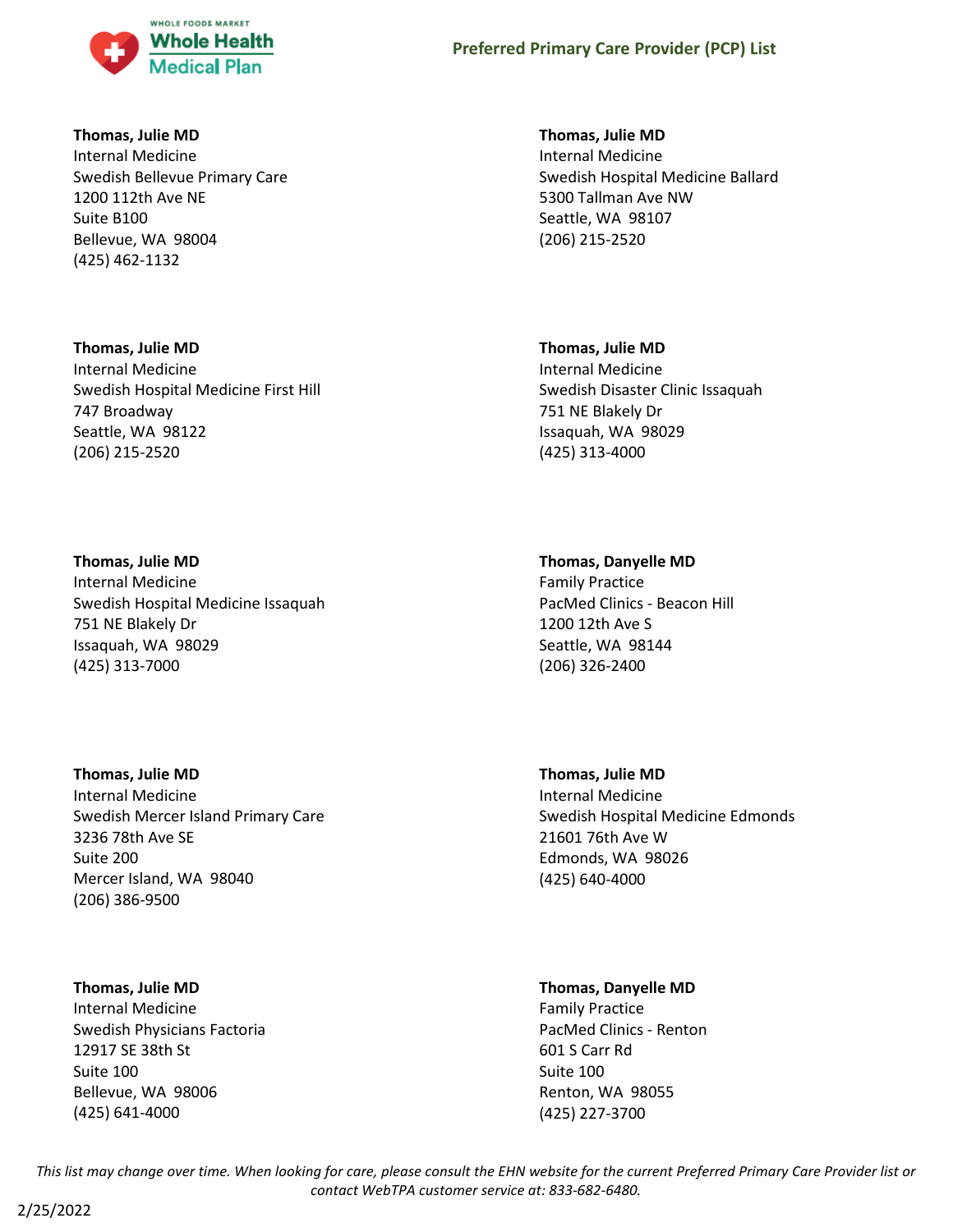

### **Thomas, Julie MD**

Internal Medicine Swedish Imaging - Bellevue 1200 112th Ave NE Suite B250 Bellevue, WA 98004 (206) 386-9500

### **Thomas, Julie MD**

Internal Medicine Swedish Hospital Medicine Cherry Hill 500 17th Ave Seattle, WA 98122 (206) 215-2520

### **Thomson, Claire MD, MPH**

Family Practice Swedish Family Medicine - Cherry Hill 550 16th Ave Suite 100 Seattle, WA 98122 (206) 320-2484

### **Thomson, Claire MD, MPH**

Family Practice Swedish Fam Med 1st Hill 1401 Madison St Suite 100 Seattle, WA 98104 (206) 386-6111

### **Tin, Alice MD**

Family Practice Swedish Family Medicine - Cherry Hill 550 16th Ave Suite 100 Seattle, WA 98122 (206) 320-2484

### **Thomas, Julie MD**

Internal Medicine Swedish First Hill Primary Care 515 Minor Ave Suite 300 Seattle, WA 98104 (206) 386-9500

### **Thompson, Kristy DO**

Family Practice PMG NW WA Clearview Fam Med 17432 State Route 9 SE Suite 201 Snohomish, WA 98296 (425) 404-7800

### **Thomson, Claire MD, MPH**

Family Practice Swedish Family Medicine Ballard 1801 NW Market St Suite 403 Seattle, WA 98107 (206) 297-5100

### **Thuparani, Manisha MD**

Family Practice SMG Primary Care West Seattle AK St 4100 SW Alaska St Suite B Seattle, WA 98116 (206) 320-3399

### **Ting, Karen MD**

Internal Medicine Swedish Bellevue Primary Care 1200 112th Ave NE Suite B100 Bellevue, WA 98004 (425) 462-1132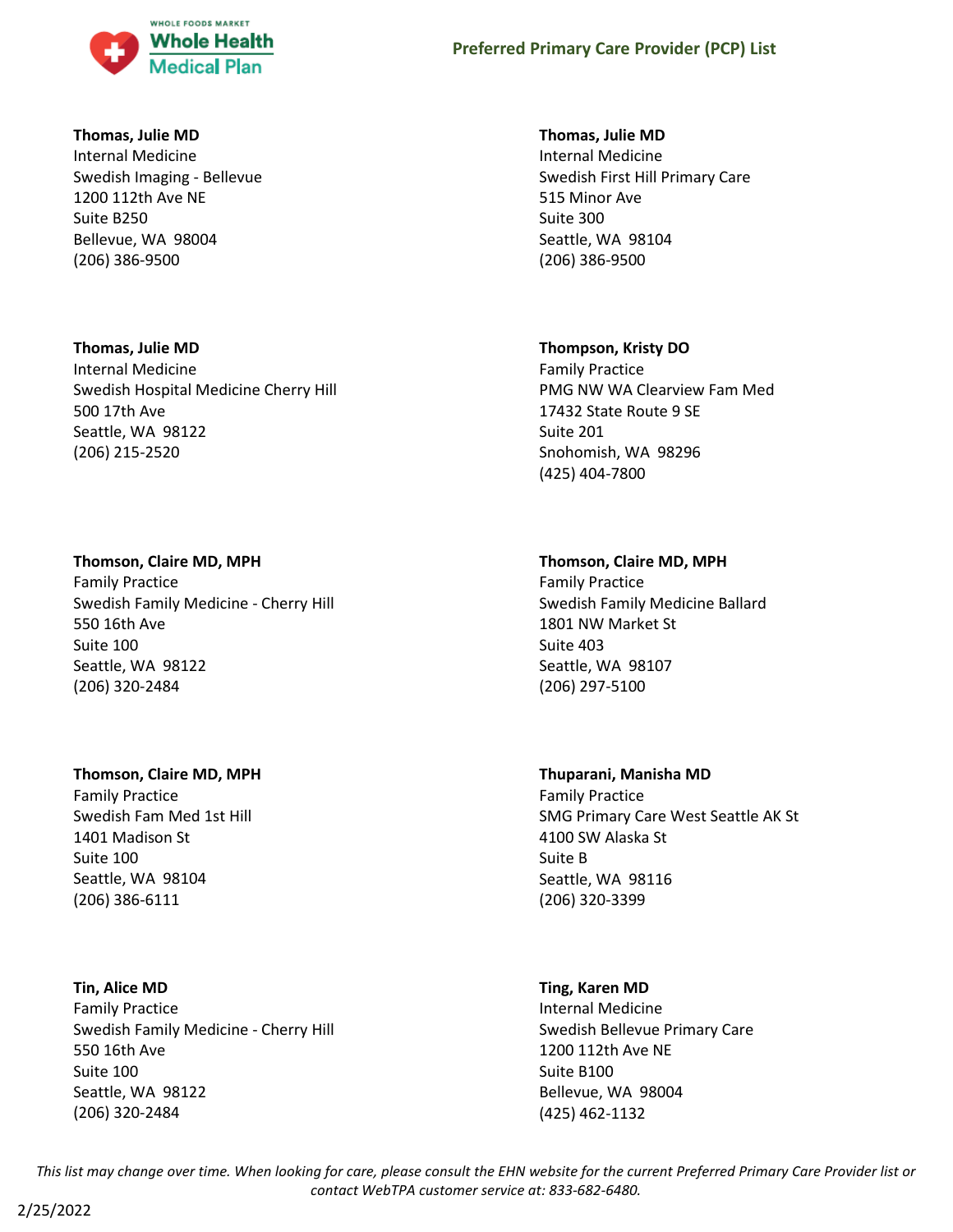

### **Ting, Karen MD**

Internal Medicine Swedish Coumadin - First Hill 515 Minor Ave Suite 300 Seattle, WA 98104 (206) 386-9500

### **Tkachev, Arkadiy MD**

Family Practice PacMed Clinics - Renton 601 S Carr Rd Suite 100 Renton, WA 98055 (425) 227-3700

### **Tonder, Kathryn MD**

Family Practice Swedish Hospital Medicine Cherry Hill 500 17th Ave Seattle, WA 98122 (206) 215-2520

### **Tonder, Kathryn MD**

Family Practice Swedish Hospital Medicine First Hill 747 Broadway Seattle, WA 98122 (206) 215-2520

**Tonder, Kathryn MD** Family Practice Swedish Hospital Medicine Issaquah 751 NE Blakely Dr Issaquah, WA 98029 (425) 313-7000

### **Ting, Karen MD**

Internal Medicine Swedish Imaging - Bellevue 1200 112th Ave NE Suite B250 Bellevue, WA 98004 (206) 386-9500

### **Tkachev, Arkadiy MD**

Family Practice PacMed Clinics - Federal Way 31833 Gateway Center Blvd S Federal Way, WA 98003 (253) 214-1920

### **Tonder, Kathryn MD**

Family Practice Swedish Hospital Medicine Ballard 5300 Tallman Ave NW Seattle, WA 98107 (206) 215-2520

**Tonder, Kathryn MD** Family Practice Swedish Disaster Clinic Issaquah 751 NE Blakely Dr Issaquah, WA 98029 (425) 313-4000

# **Tonder, Kathryn MD**

Family Practice Swedish Hospital Medicine Edmonds 21601 76th Ave W Edmonds, WA 98026 (425) 640-4000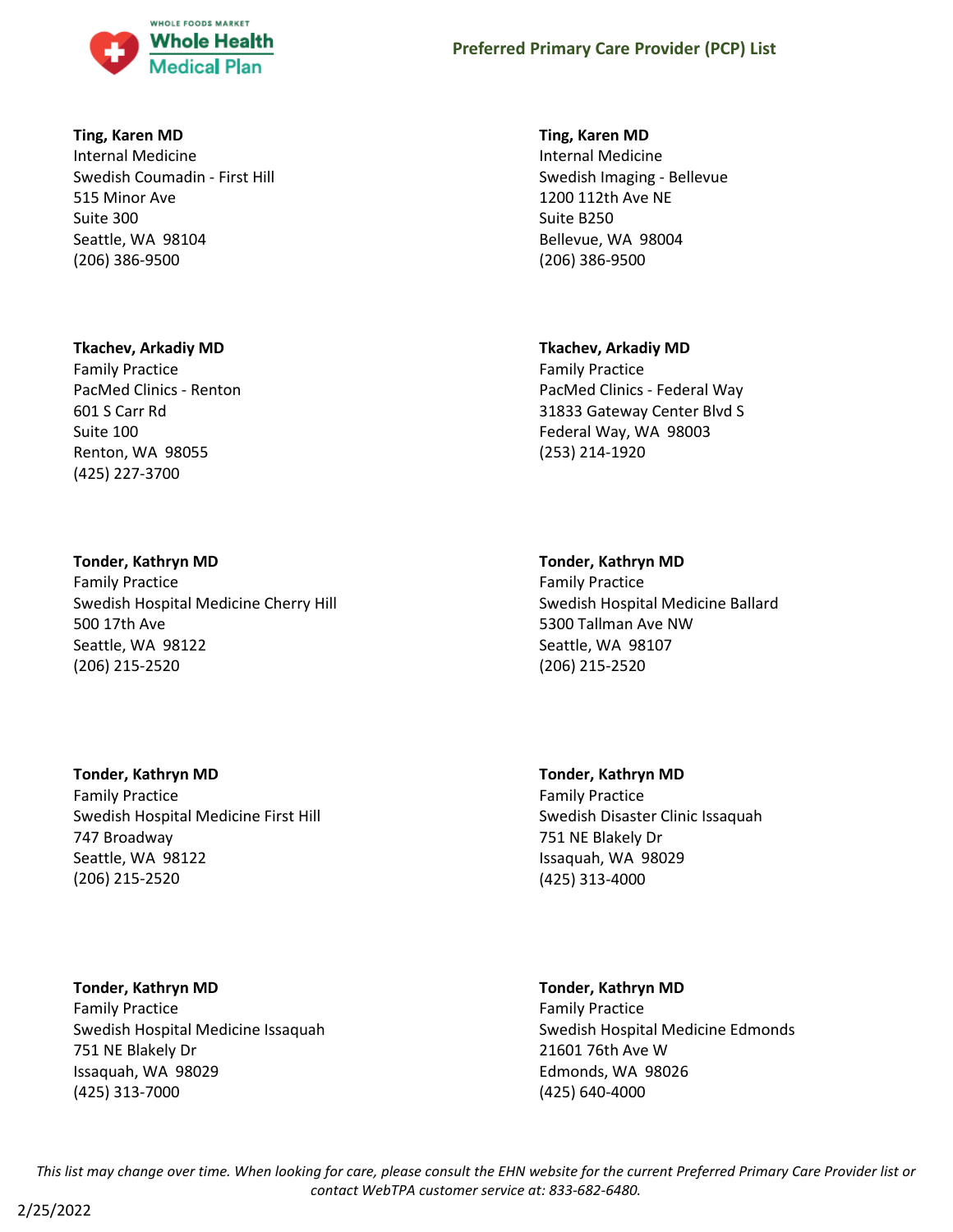

### **Tonder, Kathryn MD**

Family Practice Swedish Physicians Issaquah 751 NE Blakely Dr Suite 5010 Issaquah, WA 98029 (425) 394-0700

### **Tornberg, Stephenie DO**

Family Practice Swedish Hospital Medicine Edmonds 21601 76th Ave W Edmonds, WA 98026 (425) 640-4000

### **Tornberg, Stephenie DO**

Family Practice Swedish Disaster Clinic Issaquah 751 NE Blakely Dr Issaquah, WA 98029 (425) 313-4000

### **Tornberg, Stephenie DO**

Family Practice Swedish Physicians Issaquah 751 NE Blakely Dr Suite 5010 Issaquah, WA 98029 (425) 394-0700

### **True, David MD**

Internal Medicine PacMed Clinics - Renton 601 S Carr Rd Suite 100 Renton, WA 98055 (425) 227-3700

#### **Tornberg, Stephenie DO**

Family Practice Swedish Hospital Medicine First Hill 747 Broadway Seattle, WA 98122 (206) 215-2520

### **Tornberg, Stephenie DO**

Family Practice Swedish Hospital Medicine Ballard 5300 Tallman Ave NW Seattle, WA 98107 (206) 215-2520

### **Tornberg, Stephenie DO**

Family Practice Swedish Hospital Medicine Issaquah 751 NE Blakely Dr Issaquah, WA 98029 (425) 313-7000

**Tornberg, Stephenie DO** Family Practice Swedish Hospital Medicine Cherry Hill 500 17th Ave Seattle, WA 98122 (206) 215-2520

### **True, David MD**

Internal Medicine PacMed Clinics - Madison 1101 Madison St Suite 301 Seattle, WA 98104 (206) 505-1101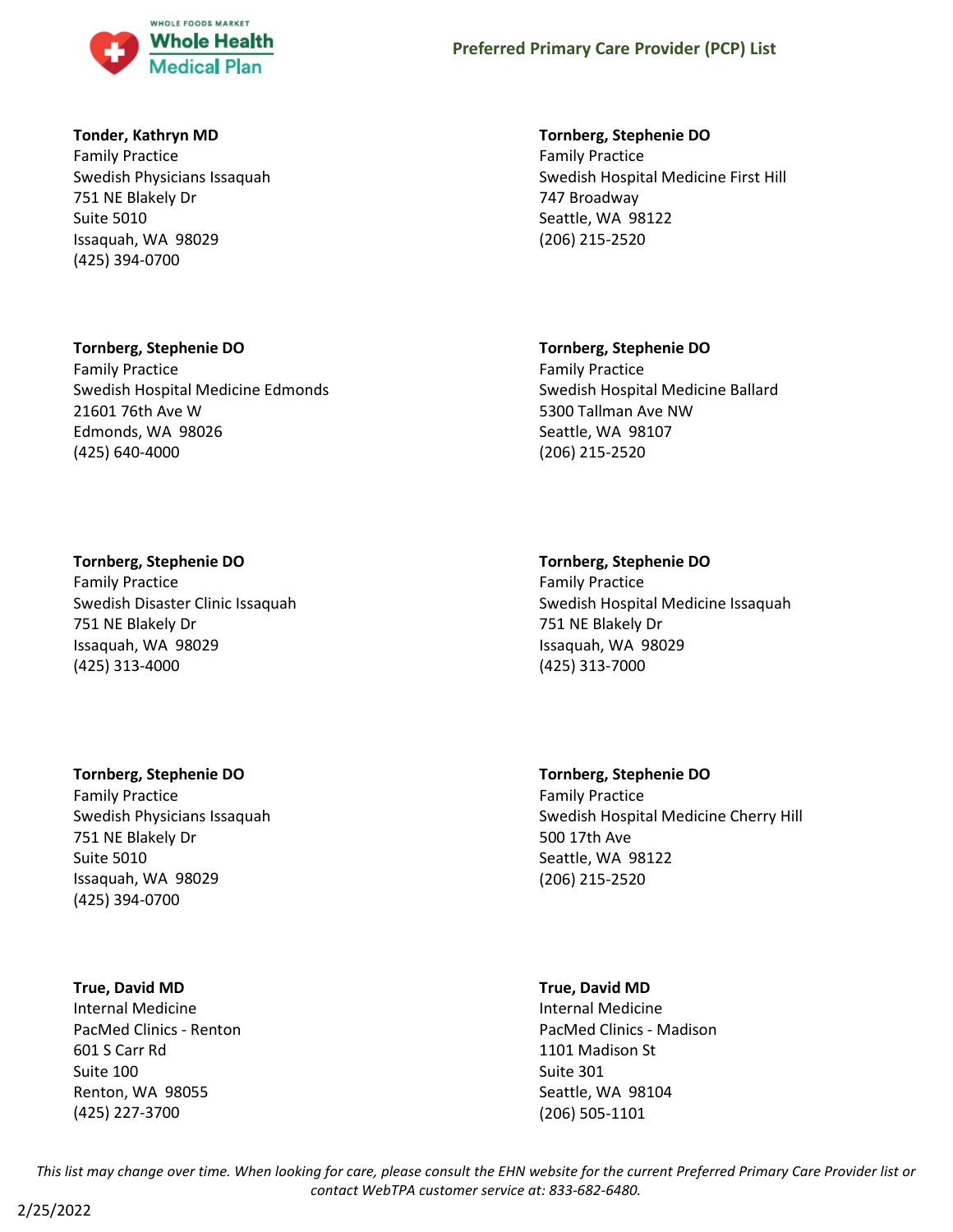

#### **Tunc, Mustafa MD**

Internal Medicine Swedish Phys Redmond 18100 NE Union Hill Rd Suite 200 Redmond, WA 98052 (206) 320-5190

#### **Unnisa, Rafat MD**

Internal Medicine PacMed Clinics - Canyon Park 1909 214th St SE Suite 300 Bothell, WA 98021 (425) 412-7200

#### **Vankireddy, Haritha MD**

Family Practice Swedish Physicians Issaquah 751 NE Blakely Dr Suite 5010 Issaquah, WA 98029 (425) 394-0700

### **Vankireddy, Haritha MD**

Family Practice SMG Bone Health Cherry Hill 1600 E Jefferson St Suite 300 Seattle, WA 98122 (425) 498-2272

### **Varghese, Jacob MD**

Pediatric Medicine PMG NW WA Monroe Pediatrics 19200 N Kelsey St Monroe, WA 98272 (360) 794-7994

#### **Unnisa, Rafat MD**

Internal Medicine PacMed Clinics - Lynnwood 19401 40th Ave W Suite 230 Lynnwood, WA 98036 (425) 744-7153

#### **Uppal, Anita MD**

Internal Medicine Swedish Ravenna Primary Care 6322 Roosevelt Way NE Seattle, WA 98115 (206) 320-8050

#### **Vankireddy, Haritha MD**

Family Practice Swedish Imaging - Center for Comprehensive Care 515 Minor Ave Suite 110 Seattle, WA 98104 (206) 386-9500

### **Vankireddy, Haritha MD**

Family Practice Swedish Klahanie Primary Care 4560 Klahanie Dr SE Suite 400 Issaquah, WA 98029 (425) 394-0620

### **Vatheuer, Hans MD**

Family Practice Swedish Phys Snoqualmie 37624 SE Fury St Suite 101 Snoqualmie, WA 98065 (425) 888-2016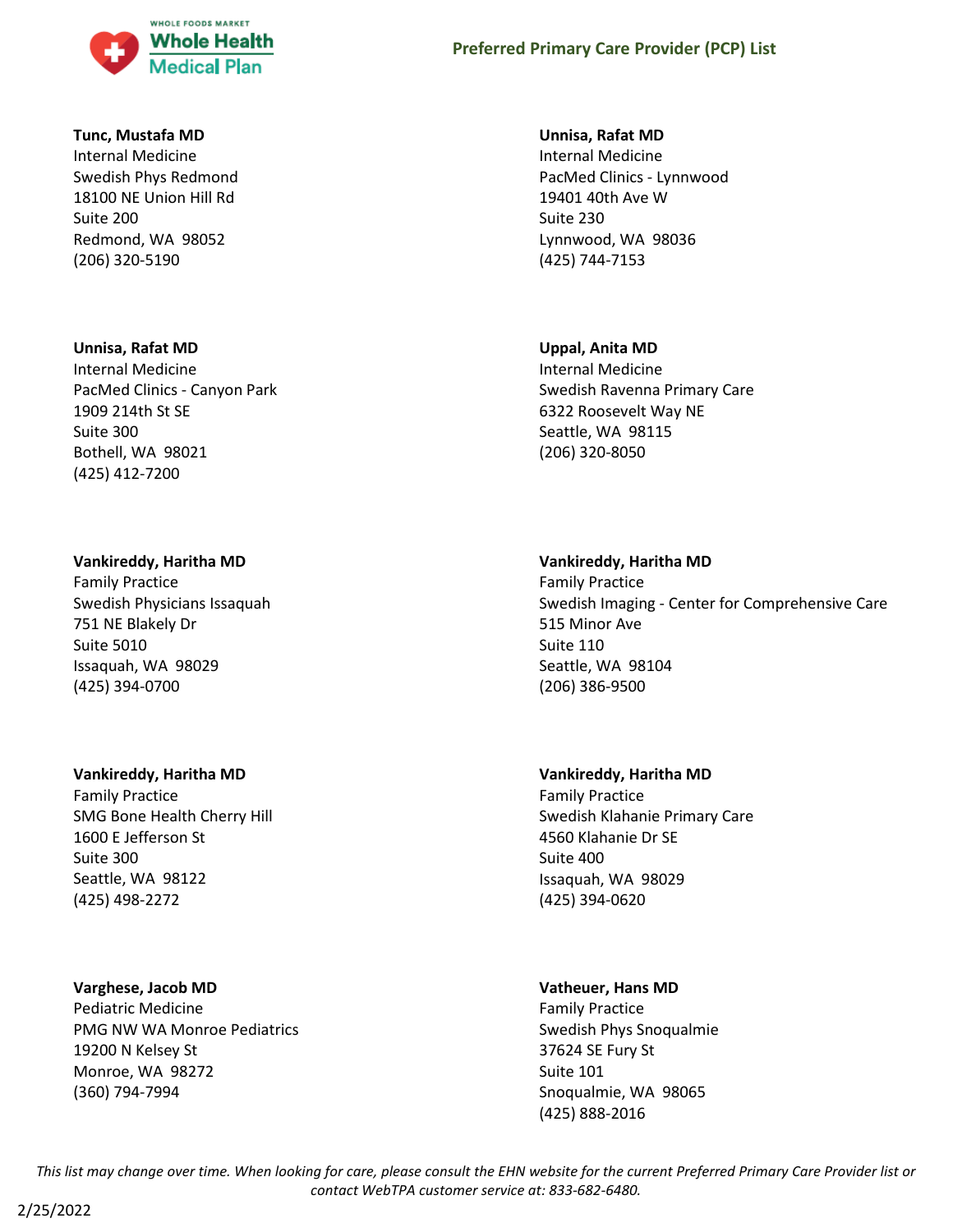

#### **Vatheuer, Hans MD**

Family Practice Swedish Physicians Issaquah 751 NE Blakely Dr Suite 5010 Issaquah, WA 98029 (425) 394-0700

#### **Verhoef, Adam MD**

Family Practice Swedish Fam Med 1st Hill 1401 Madison St Suite 100 Seattle, WA 98104 (206) 386-6111

#### **Verma, Ashu DO**

Family Practice PacMed Clinics - Canyon Park 1909 214th St SE Suite 300 Bothell, WA 98021 (425) 412-7200

#### **Walker, Jo MD**

Family Practice Swedish Physicians Issaquah 751 NE Blakely Dr Suite 5010 Issaquah, WA 98029 (425) 394-0700

#### **Wang, Kevin MD**

Family Practice Swedish Community Specialty Clinic 801 Broadway Suite 901 Seattle, WA 98122 (206) 860-6656

#### **Verhoef, Adam MD**

Family Practice Swedish Family Medicine Ballard 1801 NW Market St Suite 403 Seattle, WA 98107 (206) 297-5100

#### **Verma, Ashu DO**

Family Practice PacMed Clinics - Lynnwood 19401 40th Ave W Suite 230 Lynnwood, WA 98036 (425) 744-7153

#### **Virata, Rebecca MD**

Internal Medicine Swedish Physicians Downtown 800 5th Ave Suite P100 Seattle, WA 98104 (206) 320-3351

#### **Walston, Stephen MD**

Internal Medicine Swedish Mercer Island Primary Care 3236 78th Ave SE Suite 200 Mercer Island, WA 98040 (206) 386-9500

#### **Wang, Randy DO**

Family Practice Swedish Sand Point Primary Care 4540 Union Bay Pl NE Seattle, WA 98105 (206) 320-8050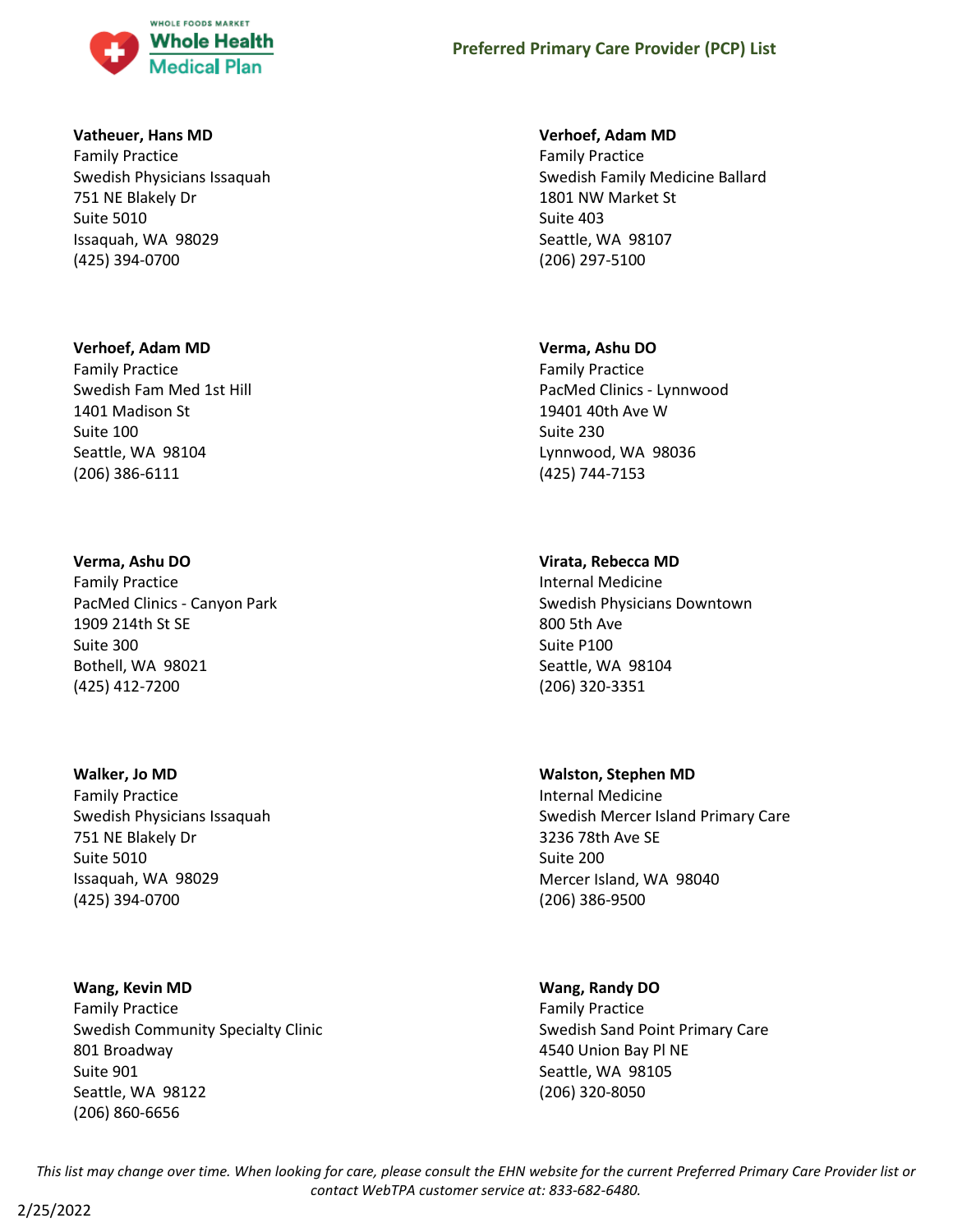

### **Wang, Li MD**

Family Practice Swedish Physicians Pine Lake 22707 SE 29th St Sammamish, WA 98075 (425) 455-2845

### **Wang, Kevin MD**

Family Practice Swedish Edmonds Urgent Care 21600 Highway 99 Suite 240 Edmonds, WA 98026 (425) 673-3500

#### **Wang, Kevin MD**

Family Practice Swedish Family Medicine Ballard 1801 NW Market St Suite 403 Seattle, WA 98107 (206) 297-5100

### **Wang, Kevin MD**

Family Practice Swedish ObGyn Midwifery First Hill 1101 Madison St Suite 700 Seattle, WA 98104 (206) 215-6300

### **Wang, Constance MD**

Internal Medicine Swedish Imaging - Center for Comprehensive Care 515 Minor Ave Suite 110 Seattle, WA 98104 (206) 386-9500

#### **Wang, Randy DO**

Family Practice Swedish Capitol Hill Primary Care 217 Broadway E Seattle, WA 98102 (206) 320-3040

#### **Wang, Kevin MD**

Family Practice SMG Universal Response Clinic EDM 21600 Highway 99 Edmonds, WA 98026 (425) 673-3500

### **Wang, Li MD**

Family Practice Swedish Physicians Pine Lake 751 NE Blakely Dr Suite 4020 Issaquah, WA 98029 (425) 455-2845

#### **Wang, Constance MD**

Internal Medicine Swedish Physicians Downtown 800 5th Ave Suite P100 Seattle, WA 98104 (206) 320-3351

#### **Wang, Karen MD**

Internal Medicine PacMed Clinics - Renton 601 S Carr Rd Suite 100 Renton, WA 98055 (425) 227-3700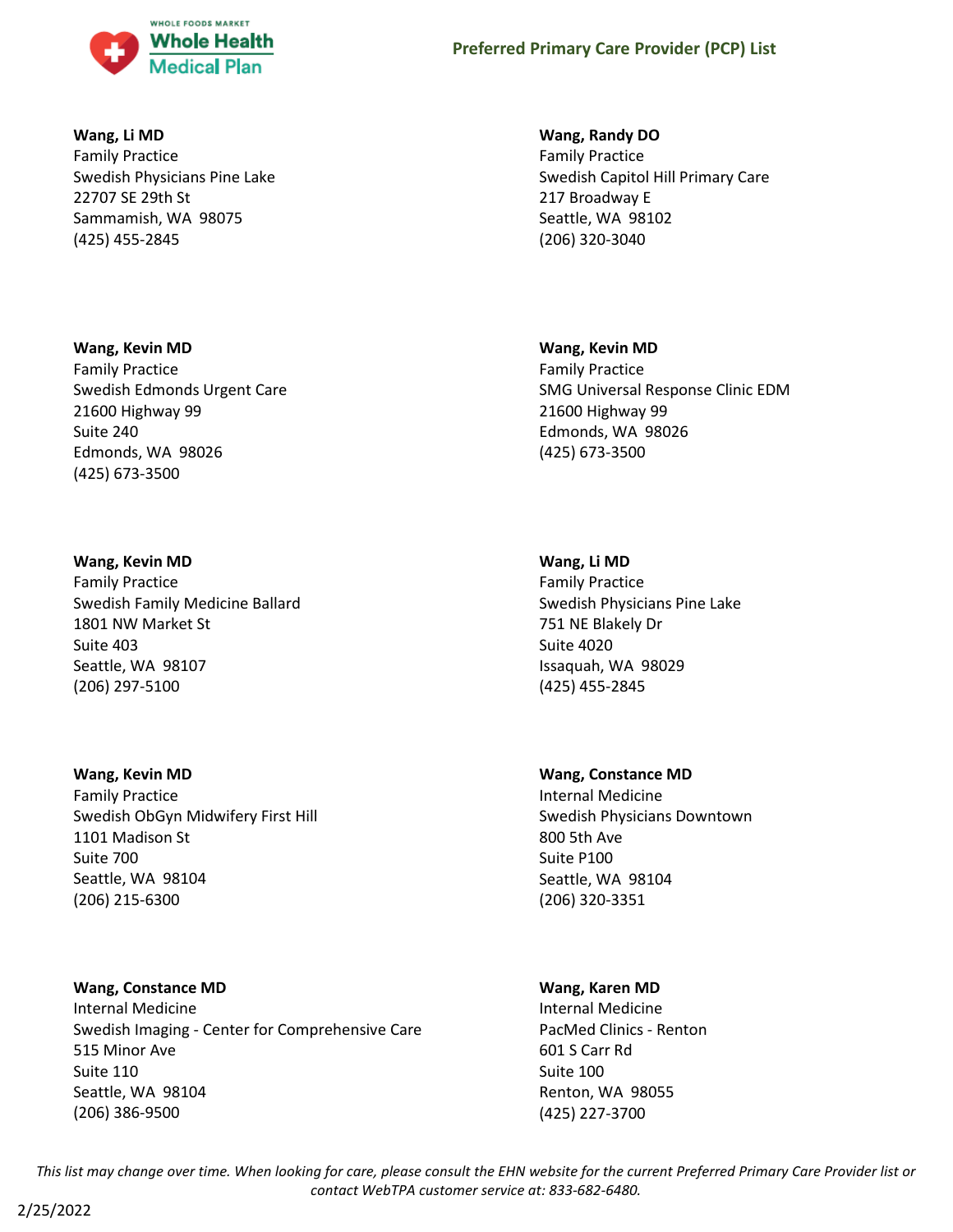

#### **Wang, Constance MD**

Internal Medicine SMG Bone Health Cherry Hill 1600 E Jefferson St Suite 300 Seattle, WA 98122 (425) 498-2272

#### **Wang, Kevin MD**

Family Practice Swedish Fam Med 1st Hill 1401 Madison St Suite 100 Seattle, WA 98104 (206) 386-6111

#### **Ware, Elisabeth MD**

Internal Medicine PacMed Clinics - Canyon Park 1909 214th St SE Suite 300 Bothell, WA 98021 (425) 412-7200

#### **Waterman, Shannon MD**

Family Practice Swedish Family Medicine - Cherry Hill 747 Broadway Seattle, WA 98122 (206) 320-2484

#### **Waterman, Shannon MD**

Family Practice Swedish Family Medicine - Cherry Hill 500 17th Ave Seattle, WA 98122 (206) 320-2484

#### **Wang, Karen MD**

Internal Medicine PacMed Clinics - Beacon Hill 1200 12th Ave S Seattle, WA 98144 (206) 326-2400

#### **Ware, Elisabeth MD**

Internal Medicine PacMed Clinics - Northgate 10416 5th Ave NE Seattle, WA 98125 (206) 517-6700

### **Waterman, Shannon MD**

Family Practice Swedish Fam Med 1st Hill 1401 Madison St Suite 100 Seattle, WA 98104 (206) 386-6111

#### **Waterman, Shannon MD**

Family Practice Swedish Family Medicine - Cherry Hill 550 16th Ave Suite 100 Seattle, WA 98122 (206) 320-2484

### **Waterman, Sara MD**

Family Practice PacMed Clinics - Beacon Hill 1200 12th Ave S Seattle, WA 98144 (206) 326-2400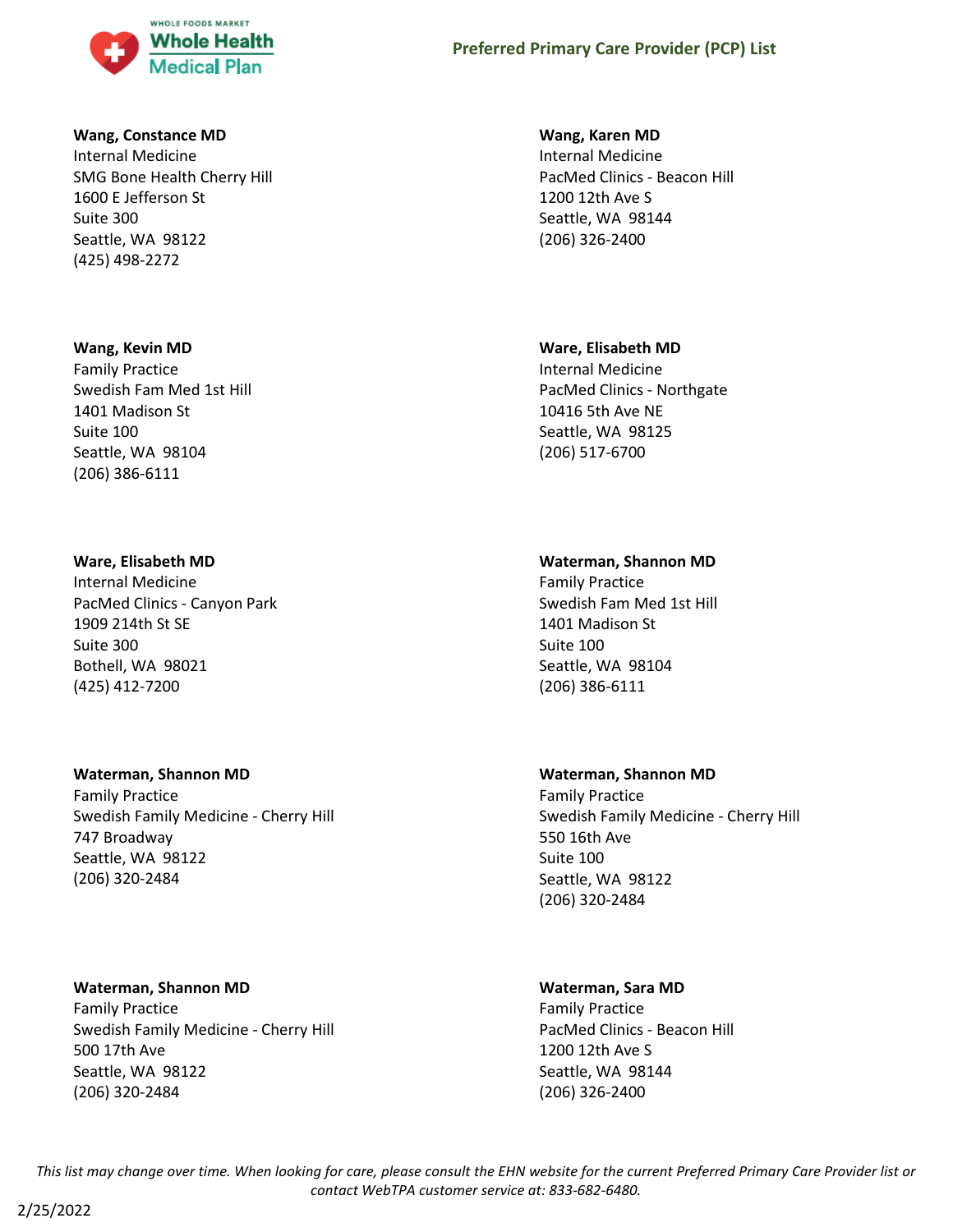

#### **Waterman, Sara MD**

Family Practice PacMed Clinics - Renton 601 S Carr Rd Suite 100 Renton, WA 98055 (425) 227-3700

#### **Watson, Ann MD**

Family Practice PacMed Clinics - Beacon Hill 1200 12th Ave S Seattle, WA 98144 (206) 326-2400

#### **Ways, Martha MD**

Internal Medicine PacMed Clinics - Northgate 10416 5th Ave NE Seattle, WA 98125 (206) 517-6700

#### **Weitkamp, Gretchen MD**

Family Practice Swedish Imaging - Center for Comprehensive Care 515 Minor Ave Suite 110 Seattle, WA 98104 (206) 386-9500

### **Weitkamp, Gretchen MD**

Family Practice Swedish Physicians Central Seattle 1600 E Jefferson St Suite 510 Seattle, WA 98122 (206) 320-4888

#### **Waterman, Shannon MD**

Family Practice Swedish Addiction Recovery Services 5300 Tallman Ave NW Seattle, WA 98107 (206) 781-6209

#### **Ways, Martha MD**

Internal Medicine PacMed Clinics - Canyon Park 1909 214th St SE Suite 300 Bothell, WA 98021 (425) 412-7200

### **Wei, Tie MD, PhD**

Family Practice Swedish Physicians Factoria 12917 SE 38th St Suite 100 Bellevue, WA 98006 (425) 641-4000

#### **Weitkamp, Gretchen MD**

Family Practice SMG Bone Health Cherry Hill 1600 E Jefferson St Suite 300 Seattle, WA 98122 (425) 498-2272

### **Wells, Jonathan MD**

Family Practice Swedish Family Medicine - Cherry Hill 550 16th Ave Suite 100 Seattle, WA 98122 (206) 320-2484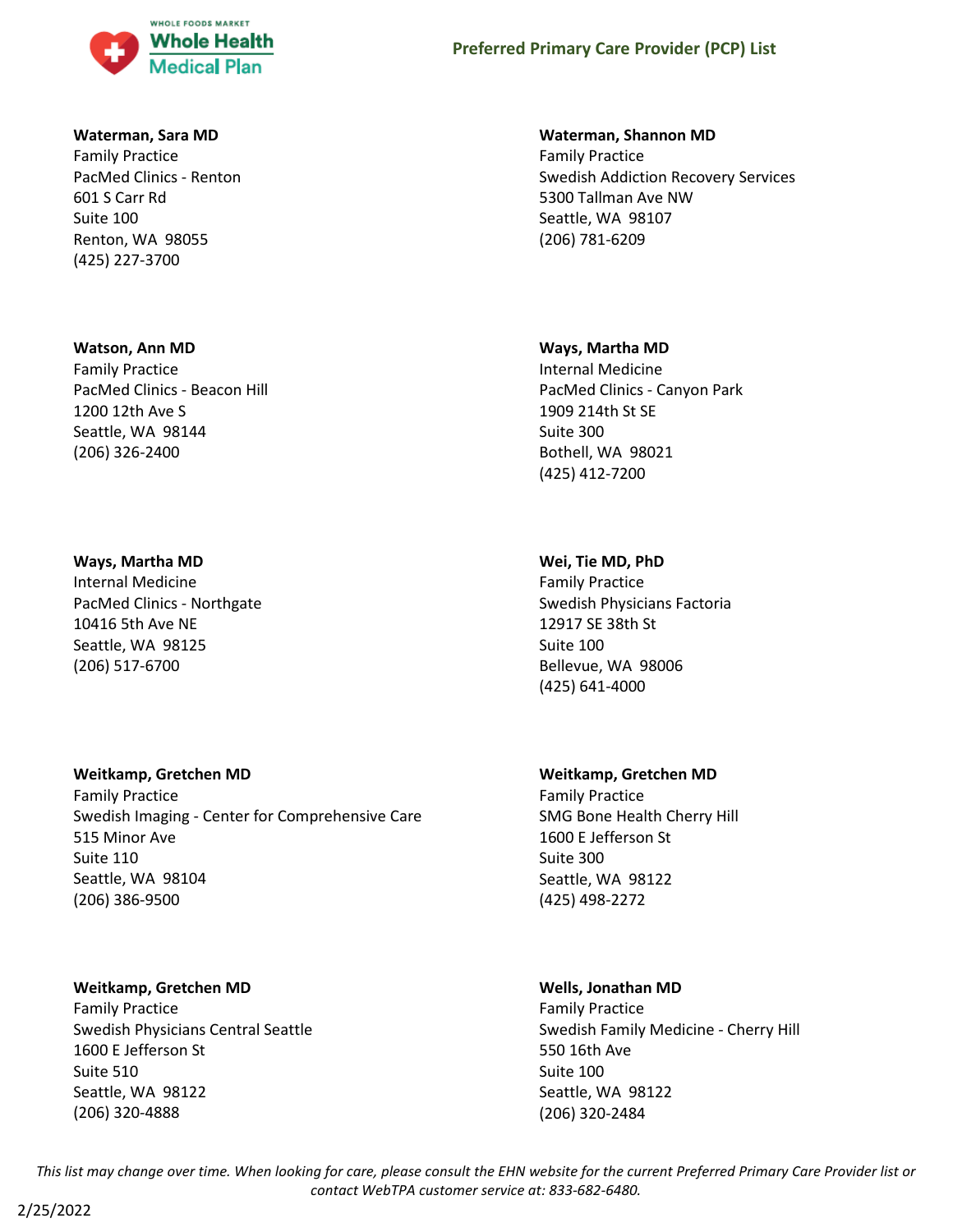

#### **Wheeler, Cathrine MD**

Internal Medicine Swedish Phys Ballard 5350 Tallman Ave NW Suite 301 Seattle, WA 98107 (206) 320-3335

#### **Wilcox, Cynthia MD**

Family Practice PacMed Clinics - Northgate 10416 5th Ave NE Seattle, WA 98125 (206) 517-6700

#### **Wilkerson, Amy MD, MPH**

Family Practice Swedish Fam Med 1st Hill 1401 Madison St Suite 100 Seattle, WA 98104 (206) 386-6111

### **Winthers, Jennifer DO**

Internal Medicine Swedish Phys Mill Creek 13020 Meridian Ave S Everett, WA 98208 (425) 357-3700

#### **Wolff-Gee, Jeffrey MD**

Internal Medicine Swedish Renton Primary Care 911 N 10th Pl Renton, WA 98057 (425) 391-5700

#### **Wheeler, Justin MD**

Family Practice PMG SW WA W Olympia Fam Med 1620 Cooper Point Road SW Olympia, WA 98502 (360) 486-6710

#### **Wild, Jennifer MD**

Pediatric Medicine PMG NW WA MC Pediatrics 12800 Bothell-Everett Hwy Everett, WA 98208 (425) 316-5160

#### **Wing, Bruce PA-C**

Physician Assistant PMG SW WA W Olympia Immediate Care 1620 Cooper Point Road SW Olympia, WA 98502 (360) 486-6710

#### **Wolff-Gee, Jeffrey MD**

Internal Medicine Swedish Edmonds Primary Care 7320 216th St SW Suite 200 Edmonds, WA 98026 (425) 640-4900

### **Wolff-Gee, Jeffrey MD**

Internal Medicine Swedish Phys Snoqualmie 37624 SE Fury St Suite 101 Snoqualmie, WA 98065 (425) 888-2016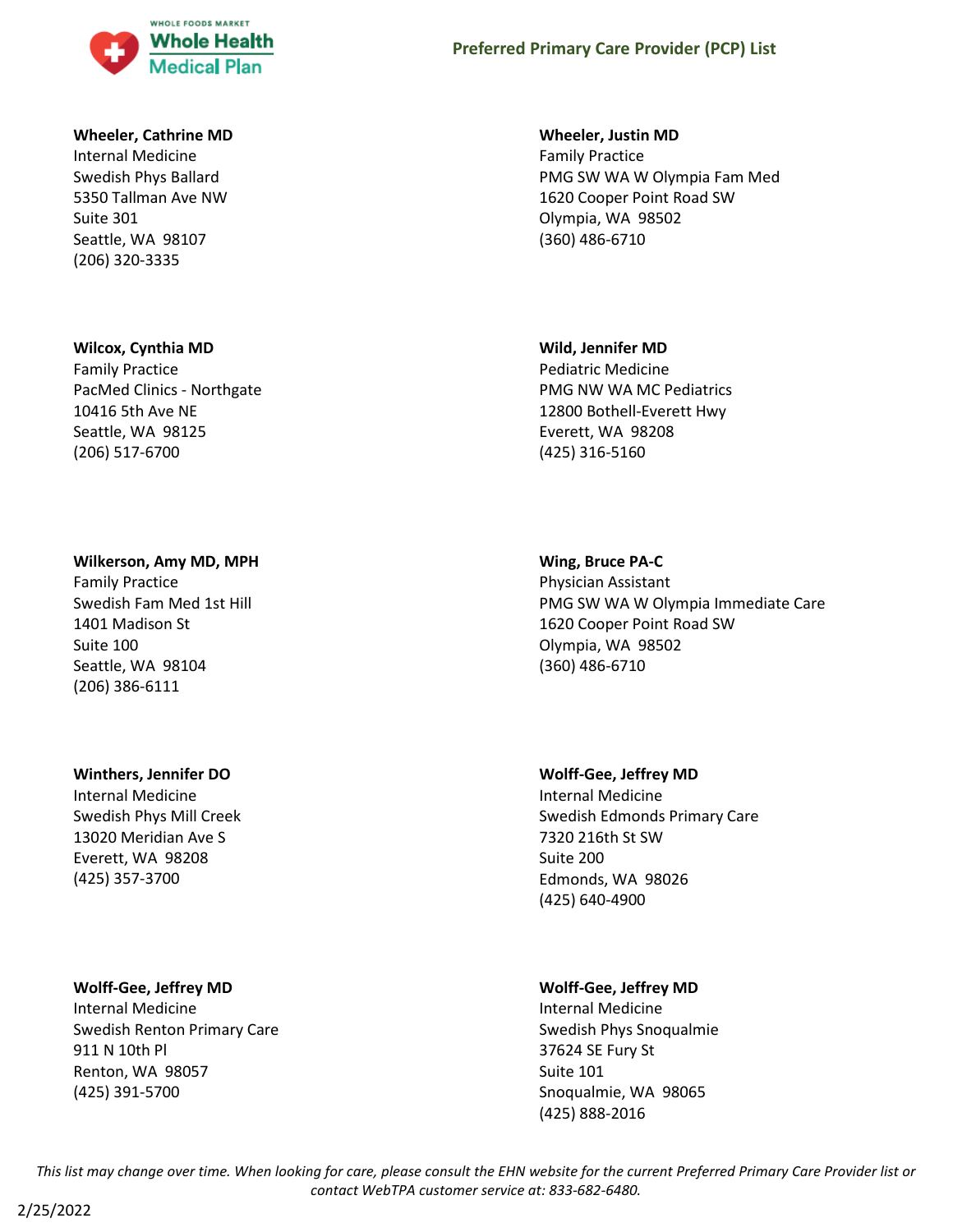

### **Wolff-Gee, Jeffrey MD**

Internal Medicine Swedish Richmond Beach Primary Care 604 NW Richmond Beach Rd Shoreline, WA 98177 (206) 533-2900

### **Wolff-Gee, Jeffrey MD**

Internal Medicine Swedish Phys Ballard 5350 Tallman Ave NW Suite 301 Seattle, WA 98107 (206) 320-3335

### **Wolff-Gee, Jeffrey MD**

Internal Medicine Swedish Physicians South Lake Union 510 Boren Ave N Seattle, WA 98109 (206) 320-5200

### **Wolff-Gee, Jeffrey MD**

Internal Medicine Swedish Sand Point Primary Care 4540 Union Bay Pl NE Seattle, WA 98105 (206) 320-8050

### **Wolff-Gee, Jeffrey MD**

Internal Medicine Swedish Physicians Magnolia 2450 33rd Ave W Suite 100 Seattle, WA 98199 (206) 320-3364

### **Wolff-Gee, Jeffrey MD**

Internal Medicine Swedish Physicians Downtown 800 5th Ave Suite P100 Seattle, WA 98104 (206) 320-3351

### **Wolff-Gee, Jeffrey MD**

Internal Medicine Swedish First Hill Primary Care 515 Minor Ave Suite 300 Seattle, WA 98104 (206) 386-9500

### **Wolff-Gee, Jeffrey MD**

Internal Medicine Swedish Klahanie Primary Care 4560 Klahanie Dr SE Suite 400 Issaquah, WA 98029 (425) 394-0620

### **Wolff-Gee, Jeffrey MD**

Internal Medicine Swedish Physicians Issaquah 751 NE Blakely Dr Suite 5010 Issaquah, WA 98029 (425) 394-0700

### **Wolff-Gee, Jeffrey MD**

Internal Medicine Swedish Physicians Pine Lake 22707 SE 29th St Sammamish, WA 98075 (425) 455-2845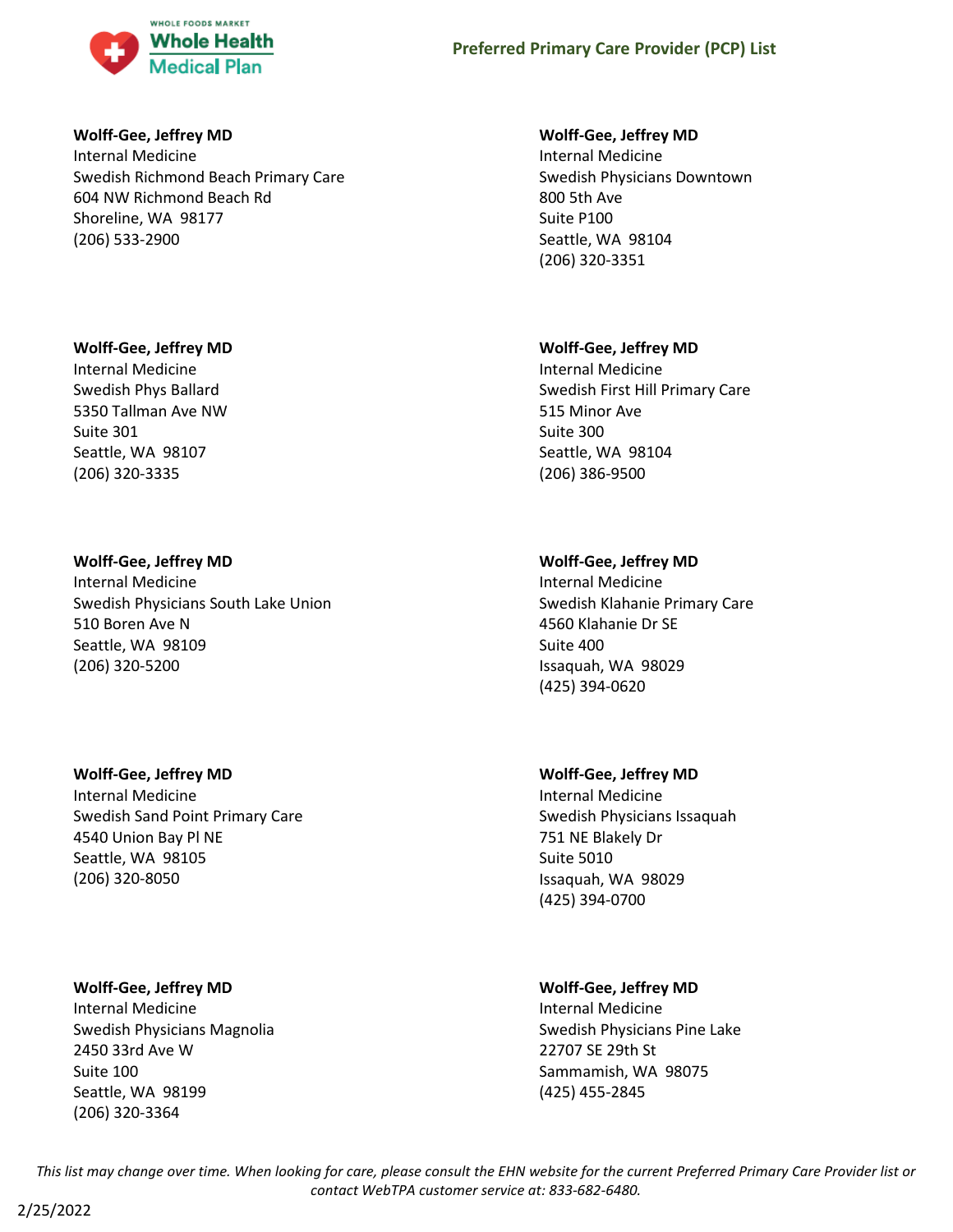

### **Wolff-Gee, Jeffrey MD**

Internal Medicine Swedish Physicians Queen Anne 2211 Queen Anne Ave N Seattle, WA 98109 (206) 861-8500

### **Wolff-Gee, Jeffrey MD**

Internal Medicine Swedish Physicians Central Seattle 1600 E Jefferson St Suite 510 Seattle, WA 98122 (206) 320-4888

### **Wolff-Gee, Jeffrey MD**

Internal Medicine Swedish Bellevue Primary Care 1200 112th Ave NE Suite B100 Bellevue, WA 98004 (425) 462-1132

### **Wolff-Gee, Jeffrey MD**

Internal Medicine Swedish Mercer Island Primary Care 3236 78th Ave SE Suite 200 Mercer Island, WA 98040 (206) 386-9500

### **Won, Sang MD**

Family Practice PacMed Clinics - Lynnwood 19401 40th Ave W Suite 230 Lynnwood, WA 98036 (425) 744-7153

### **Wolff-Gee, Jeffrey MD**

Internal Medicine Swedish Phys Redmond 18100 NE Union Hill Rd Suite 200 Redmond, WA 98052 (206) 320-5190

### **Wolff-Gee, Jeffrey MD**

Internal Medicine Swedish Phys Mill Creek 13020 Meridian Ave S Everett, WA 98208 (425) 357-3700

### **Wolff-Gee, Jeffrey MD**

Internal Medicine Swedish Physicians Factoria 12917 SE 38th St Suite 100 Bellevue, WA 98006 (425) 641-4000

### **Won, Sang MD**

Family Practice PacMed Clinics - Canyon Park 1909 214th St SE Suite 300 Bothell, WA 98021 (425) 412-7200

### **Wong, Agnes MD**

Pediatric Medicine Swedish Children's Clinic Edmonds 21600 Highway 99 Suite 290 Edmonds, WA 98026 (425) 673-3456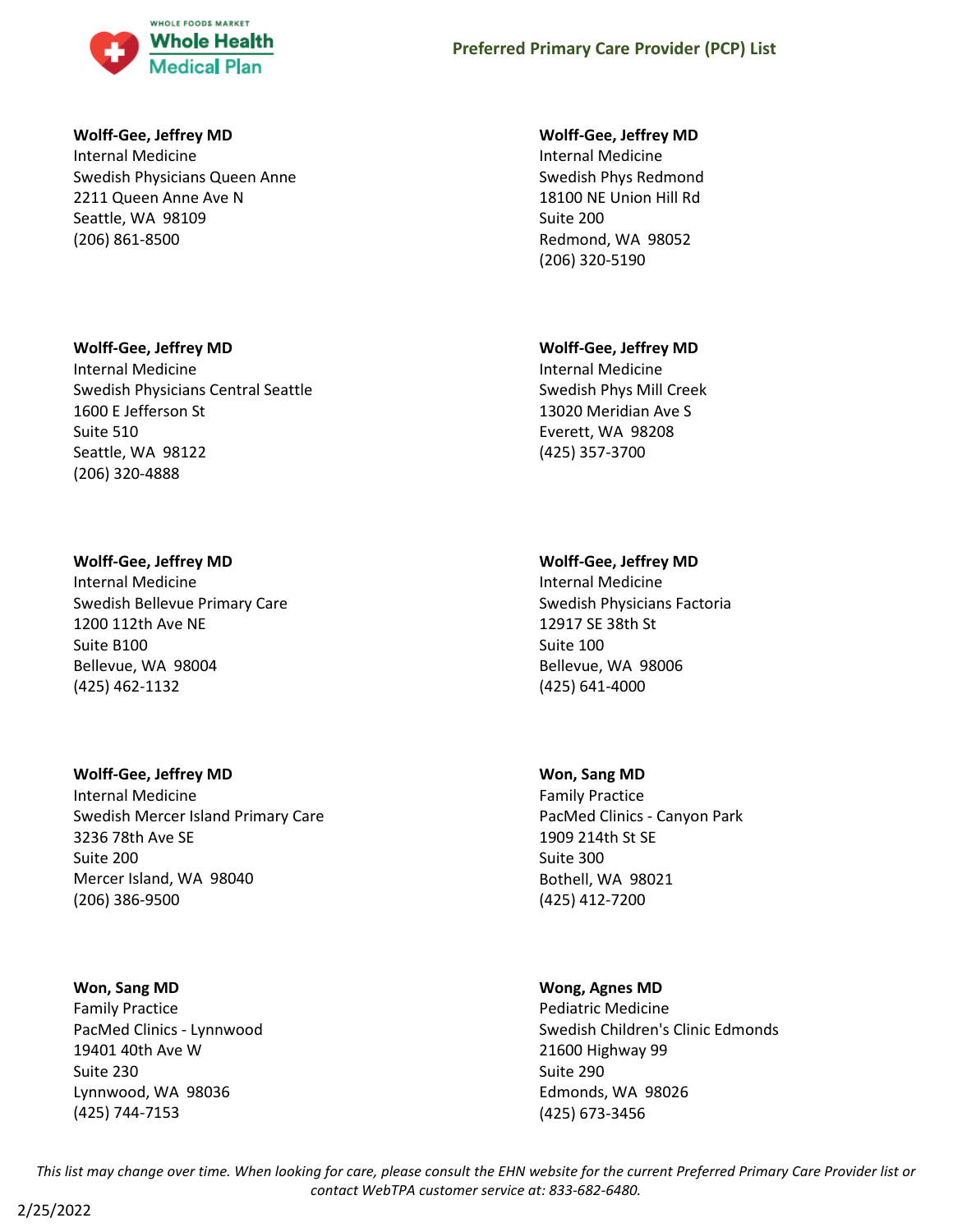

### **Xue, Run MD**

Internal Medicine Swedish Physicians Factoria 12917 SE 38th St Suite 100 Bellevue, WA 98006 (425) 641-4000

### **Yang, Ping MD**

Family Practice Swedish Physicians Factoria 12917 SE 38th St Suite 100 Bellevue, WA 98006 (425) 641-4000

### **Yates, Laura MD**

Family Practice PMG SW WA W Olympia Immediate Care 1620 Cooper Point Road SW Olympia, WA 98502 (360) 486-6710

### **Zavala, Irving MD**

Family Practice Swedish Hospital Medicine Edmonds 21601 76th Ave W Edmonds, WA 98026 (425) 640-4000

**Zavala, Irving MD** Family Practice Swedish Hospital Medicine Ballard 5300 Tallman Ave NW Seattle, WA 98107 (206) 215-2520

#### **Xue, Run MD**

Internal Medicine Swedish Disaster Clinic Issaquah 751 NE Blakely Dr Issaquah, WA 98029 (425) 313-4000

# **Yao, Lili MD**

Internal Medicine Swedish Phys Mill Creek 13020 Meridian Ave S Everett, WA 98208 (425) 357-3700

### **Yuskaitis, Matthew MD**

Family Practice Swedish Physicians Magnolia 2450 33rd Ave W Suite 100 Seattle, WA 98199 (206) 320-3364

### **Zavala, Irving MD**

Family Practice Swedish Hospital Medicine Cherry Hill 500 17th Ave Seattle, WA 98122 (206) 215-2520

## **Zavala, Irving MD**

Family Practice Swedish Hospital Medicine First Hill 747 Broadway Seattle, WA 98122 (206) 215-2520